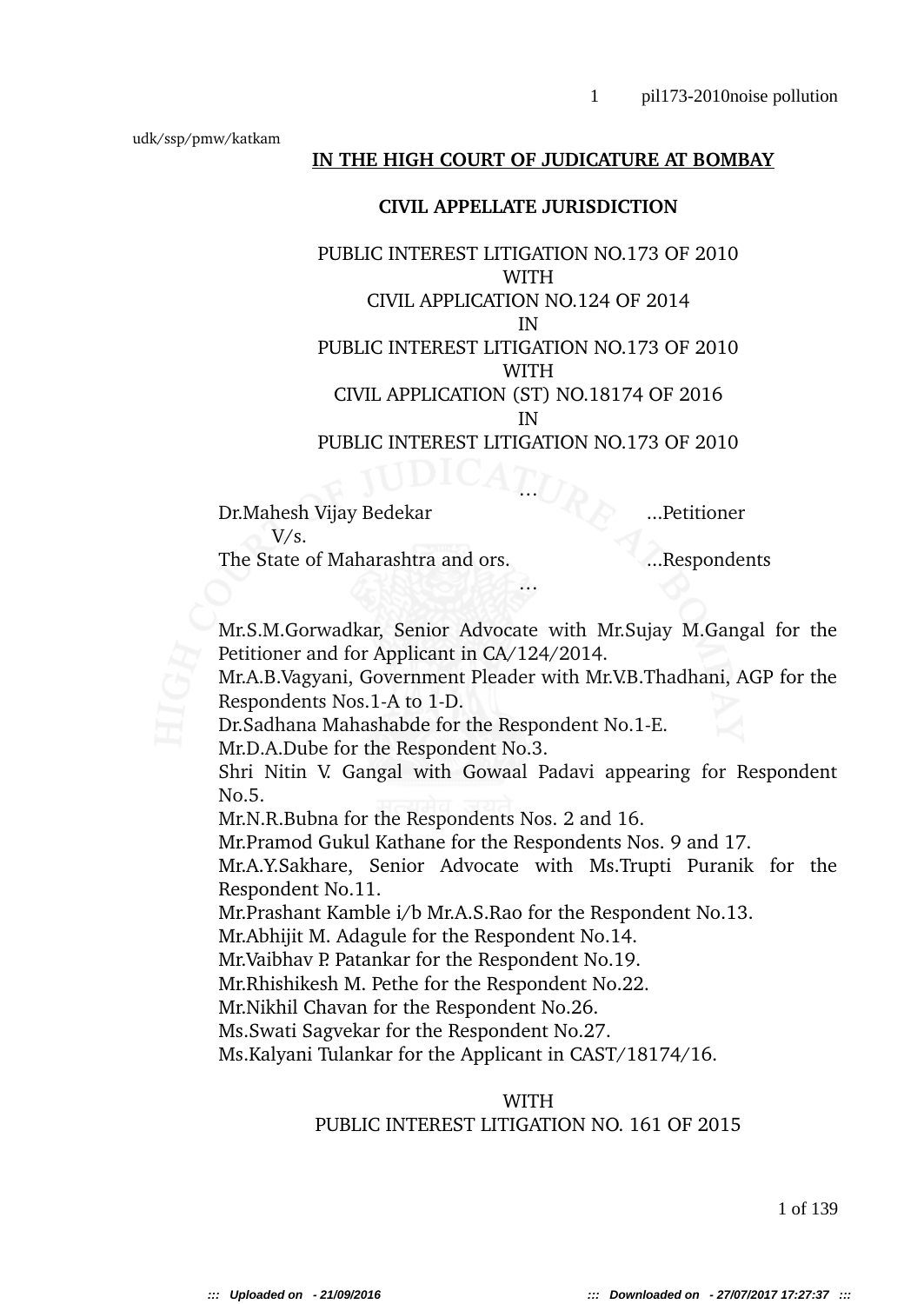2 pil173-2010noise pollution

Ms. Taramati Sadanand Pathak …Petitioner V/s. Commissioner of Police, Pune …Respondent

...

Ms.Sucheta Dattatray Ghaisas for the Petitioner. Mr.A.B.Vagyani, Government Pleader with Mr. V.B. Thadhani, AGP for the Respondent - State.

#### WITH

# CRIMINAL APPELLATE JURISDICTION CRI. PUBLIC INTEREST LITIGATION NO.20 OF 2015

Santosh Shrikrishna Pachalag .. Petitioner V/s. The State of Maharashtra & Ors. **1999** ... Respondents

# ALONG WITH

INTERVENTION APPLICATION NOS.31/2015, 33/2015, 34/2015, 36/2015, 38/2015, 2/2016, 6/2016, 7/2016 , 8/2016, 34/2016, 36/2016

## WITH

CRI. PUBLIC INTEREST LITIGATION NO.23 OF 2015

Shailendra Dixit s/o Prabhakar Dixit  $\sim$  ... Petitioner  $V/s.$ 

The State of Maharashtra & Ors. The State of Maharashtra & Ors.

## WITH

INTERVENTION APPLICATION NOS.30/2015, 32/2015, 33/2016, 35/2015, 37/2015, 39/2015, 1/2016, 3/2016,37/2016 9/2016, 10/2016

Mr.D.G. Dhanure a/w Mr.Dilip Shinde for Petitioner in CRPIL No.20/2015.

...

Dr.F.R.Shaikh, APP for the State.

Mr.Shikur G. Kudle for Intervenor in Appln/14/2014.

Ms.Sana Yusuf Bangwala for Applicant in Appln No.38/2015, Appln No.39/2015.

Mr.Amarnath Subhash Boddul for the Intervenor in Appln. No.23 of 2014.

Mr.Mohammed Ali Shamsud Haque, the intervenor in person in Appln/24/2014).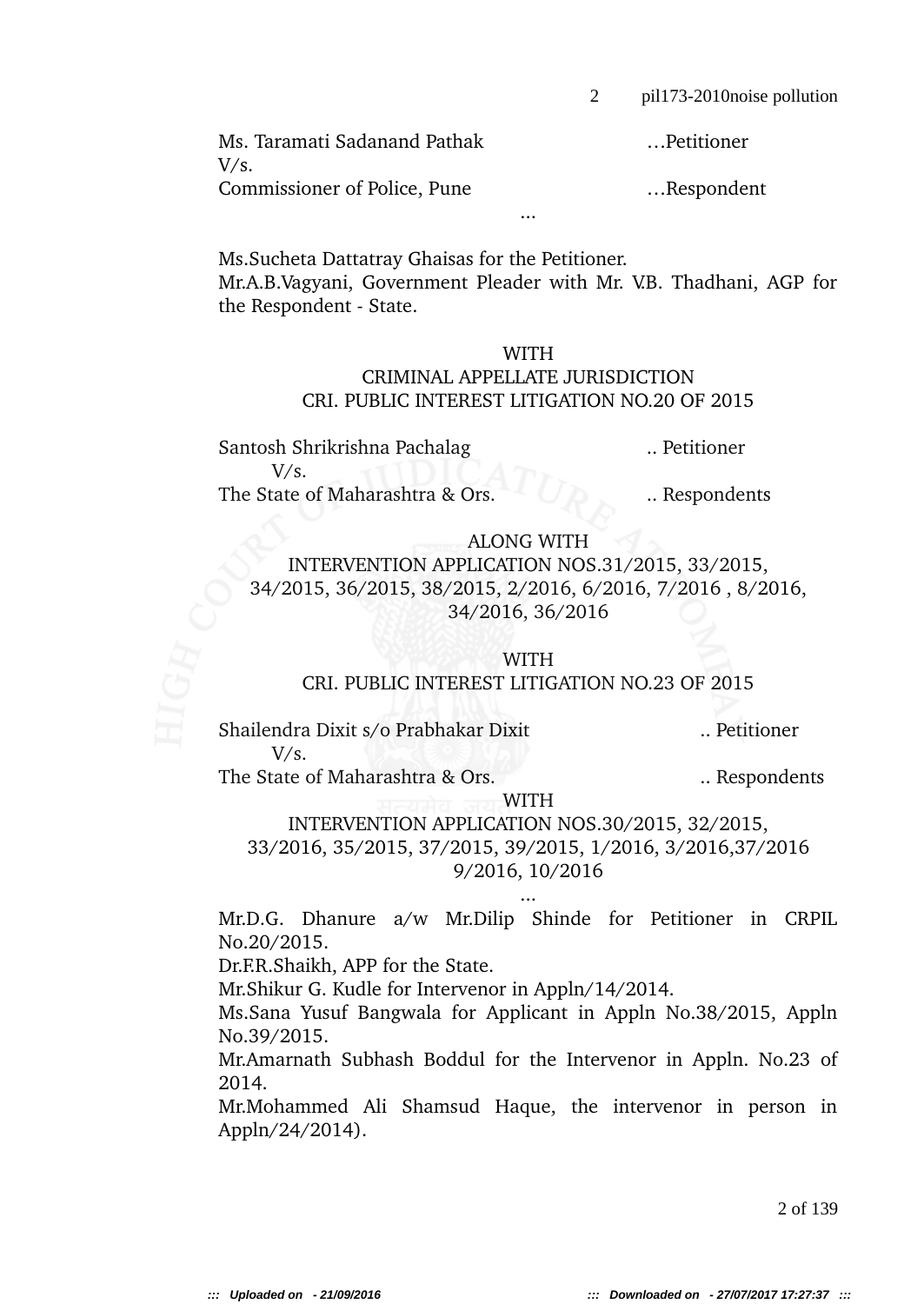# WITH ORDINARY ORIGINAL CIVIL JURISDICTION PUBLIC INTEREST LITIGATION NO.74 OF 2007

#### WITH

# NOTICE OF MOTION NO.118 OF 2010

Madhav Sakharam Rane and 2 Ors. ..Petitioners  $V/s$ . State of Maharashtra and 7 Ors. The State of Maharashtra and 7 Ors.

Mr.Tejas Dande a/w. Ms.Vaibhavi S. Gole and Mr.Prasanna Dadpe i/b. M/s. Dewen Dwarkadas & Partners for the Petitioner. Ms.Uma Palsule Desai AGP for the Respondent nos. 1 to 5 for State.

....

Mr.A.Y.Sakhare, Sr.Advocate with Ms.Trupti Puranik for the Respondent no.6 – BMC.

Mr. N.R.Prajapati for the Respondent no.7 – Union of India.

#### WITH

PUBLIC INTEREST LITIGATION NO.83 OF 2010

| Society for Fast Justice and Anr. | Petitioners |
|-----------------------------------|-------------|
| $V/\varsigma$                     |             |
| The State of Maharashtra & Ors.   | Respondents |

Mr. Bhagwanji Rayani, the Petitioner in person. Mr.Bharat Mehta, AGP for the respondent Nos.1 & 6 to 9. Ms.Rekha Panchal i/b Mr.Pawan S.Patil for the respondent No.2. Mr. D. P. Singh a/w Mr. G. R. Sharma for the respondent No.3 & 4 - UOI. Mr. C. M. Lokesh for the respondent No.5.

...

## WITH

## WRIT PETITION NO.2053 OF 2003

Dr. Yeshwant Trimbak Oke & Ors ... Petitioners. V/s Union of India & Ors. **...** *Seperation* **...** Respondents.

…

Mr.Darius Khambatta, Sr.Advocate a/w Mr.Rohan Cama and Mr.Shanay Shah a/w. Mr.Ishwar Nankani and Ms.Gauri Memon i/b. M/s.Nankani & Associates for the Petitioners.

Ms.Uma Palsule Desai, AGP for the State.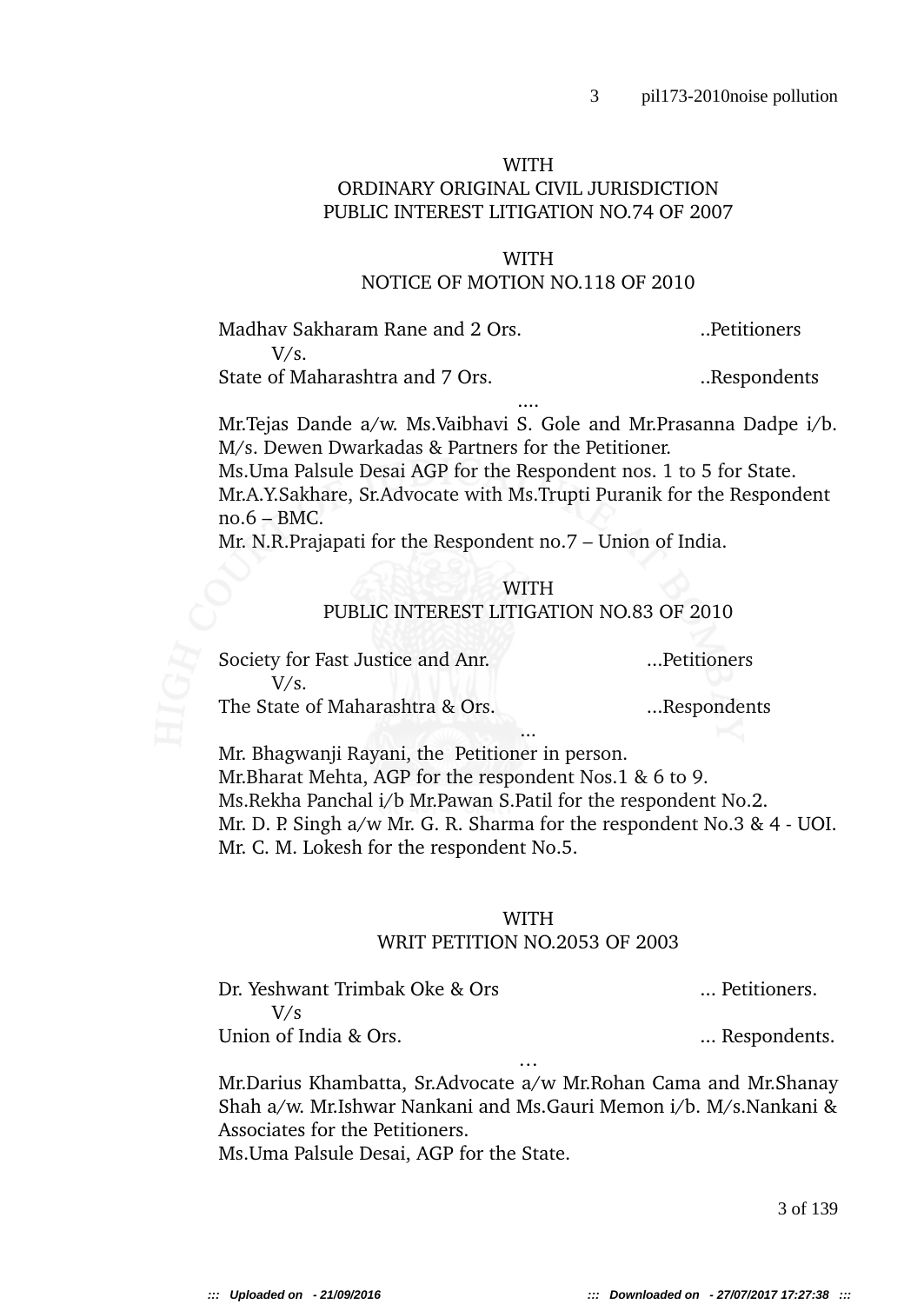Mr.Rui Rodrigues a/w Mr.G.Hariharan for UOI.

# WITH

# PUBLIC INTEREST LITIGATION NO.85 OF 2007

...

Awaaz Foundation and Anr. *Net Awaaz Foundation and Anr.* **... ... ... ... ... ... ... ... ... ... ... ... ... ... ... ... ... ... ... ... ... ... ... ... ... .... ....**  $V/s$ .

The State of Maharashtra ..Respondents

thru The Principal Secretary & 5 Ors.

Mr. Darius Khambatta, Senior Advocate a/w Mr.Rohan Cama and Mr.Shanay Shah a/w. Mr.Ishwar Nankani and Ms.Gauri Memon i/b. M/s.Nankani & Associates for the Petitioners.

...

Ms.Uma Palsule – Desai, AGP for the Respondent Nos. 1A to 1D – State. Ms.Sadhana Mahashabde for the Respondent no.2.

Mr.Upendra Lokegaonkar i/b Mr.D.A.Dube for the Respondent nos. 3 to 5 – UOI.

Mr.B.S.Nayak and Ms.Kiran Bagalia i/b Ms.Chitra Phadke for the Respondent No.4.

Mr.Kalpesh Patil i/b Mr.Nikhil Chavan for the Respondent No.6.

# … WITH WRIT PETITION NO.1503 OF 2005

A. P. Lewis ...Petitioner

V/s.

Union of India and Anr. ...Respondents

None for Petitioners.

Mr.Upendra Lokegaonkar i/b Mr.D.A.Dube for the Respondent no.1 – Union of India.

....

Ms.Uma Palsule Desai, AGP for Respondent no.2 – State.

## WITH

# WRIT PETITION NO.357 OF 2003

...

H.S.D'Lima ...Petitioner  $V/s$ . State of Maharashtra & Ors. **Example 20** in the superconduction of Maharashtra & Ors.

Mr.Sagar Rane for the Petitioner.

Mrs.Uma Palsule – Desai, AGP for the Respondent nos.1 to 4 – State. Mr.G.Hariharan i/b. Mr.Pankaj Kapoor for the Respondent no.5 – UOI.

...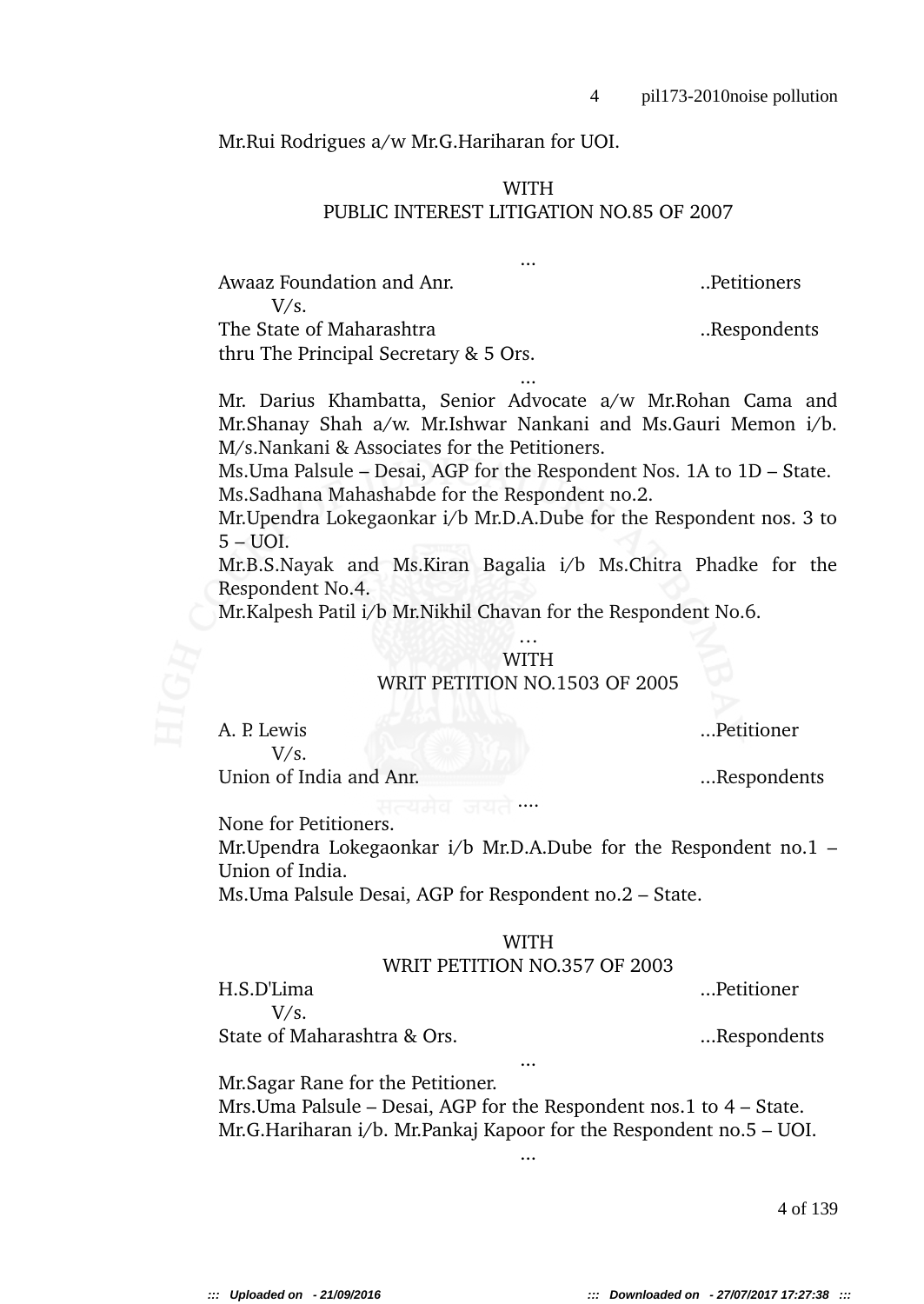# **CORAM : A.S.OKA & A.A. SAYED, JJ. DATED : 10/11/12 and 16th AUGUST 2016**

## **ORAL JUDGMENT:** *(Per A.S.Oka, J.)*

#### **OVERVIEW AND INTRODUCTION**

1 These Petitions raise two issues of public importance. In PIL 173 of 2010, the issue is whether pandals/temporary booths can be allowed to be erected on streets and footways or foot-paths for celebrating the religious or other festivals. The contention of the Petitioner in PIL No.173 of 2010 is that such pandals/temporary booths cannot be allowed to be erected in such a manner that it will obstruct free flow of vehicular traffic on streets or it will obstruct free movement of pedestrians on footways or foot-paths. It is pointed out that in the cities in the State, such pandals and temporary booths are causing obstruction to vehicular traffic and movement of pedestrians. Such obstruction causes enormous inconvenience to the citizens apart from infringing their right to have roads and foot-paths in a reasonable condition. The second issue raised in PIL No.173 of 2010 and in other connected matters is about the failure of all the authorities of the State of Maharashtra to implement the Noise Pollution (Regulation and Control) Rules, 2000 (for short "the Noise Pollution Rules").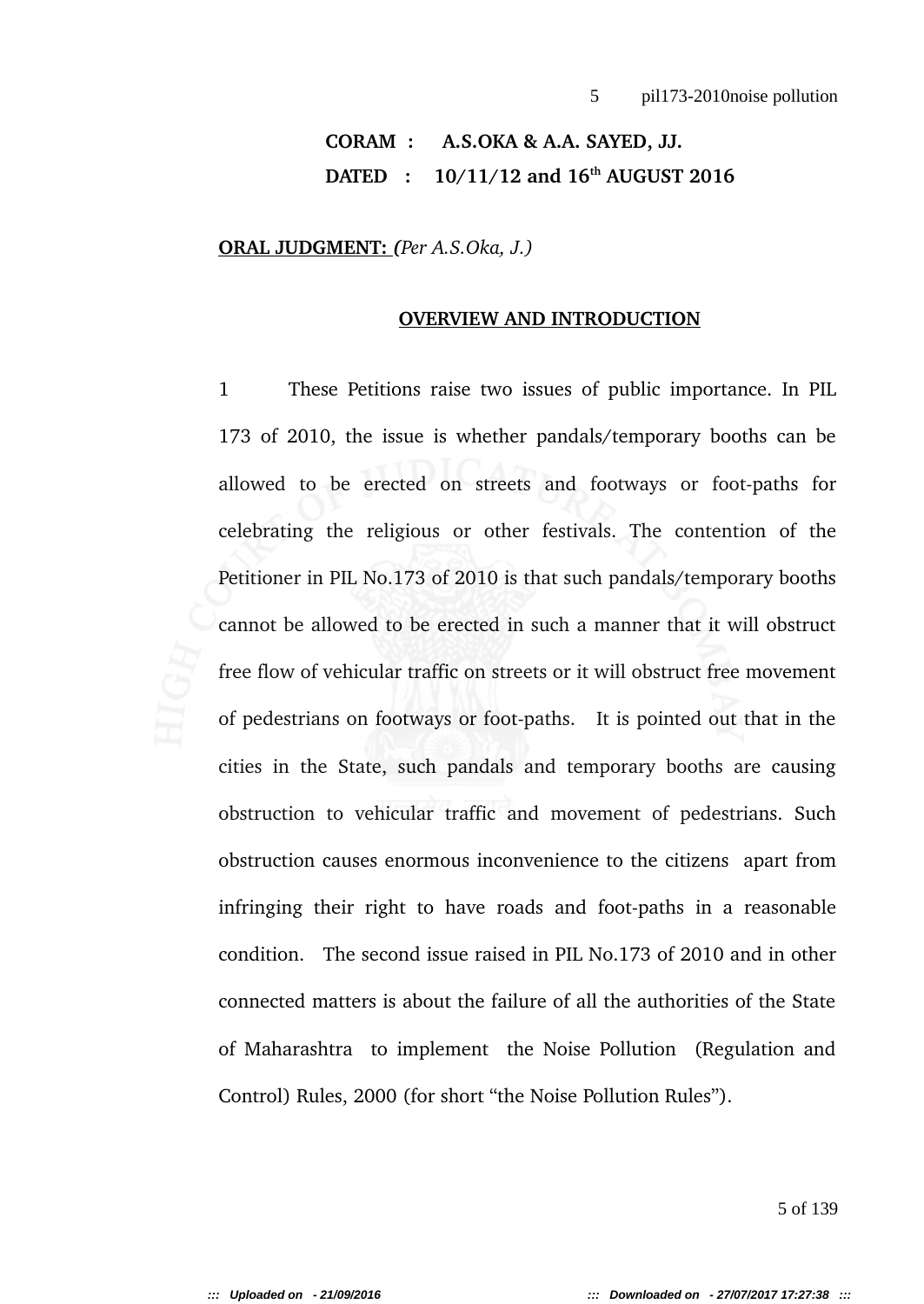2 At this stage, we may note that on the issue of erection of pandals/temporary booths for celebrating religious and other festivals, there are number of interim orders passed by this Court in PIL No.173 of 2010, which are operating in the field. In fact, while passing the interim order dated 13<sup>th</sup> March 2015 and the subsequent order dated  $24<sup>th</sup>$  June, 2015, this Court has also laid down the law on the subject. As far as the violation of the Noise Pollution Rules is concerned, there are interim orders made from time to time in different Petitions by this Court for last more than 13 years. Unfortunately, the interim orders are being followed only in breach.

3 As far as the implementation of the Noise Pollution Rules is concerned, the entire machinery for implementation thereof ought to have been in place in terms of the interim orders passed by this Court from time to time. Notwithstanding detailed interim orders passed by this Court, still there are large scale of violations of the Noise Pollution Rules. The material placed on record will show that during the religious functions/festivals/ceremonies, the Noise Pollution Rules are being breached with impunity. We may note here that the interim directions issued by this Court as regards religious festivals are applicable to the festivals of all religions. No religion has ever permitted violation of law for celebrating religious festivals. In this group of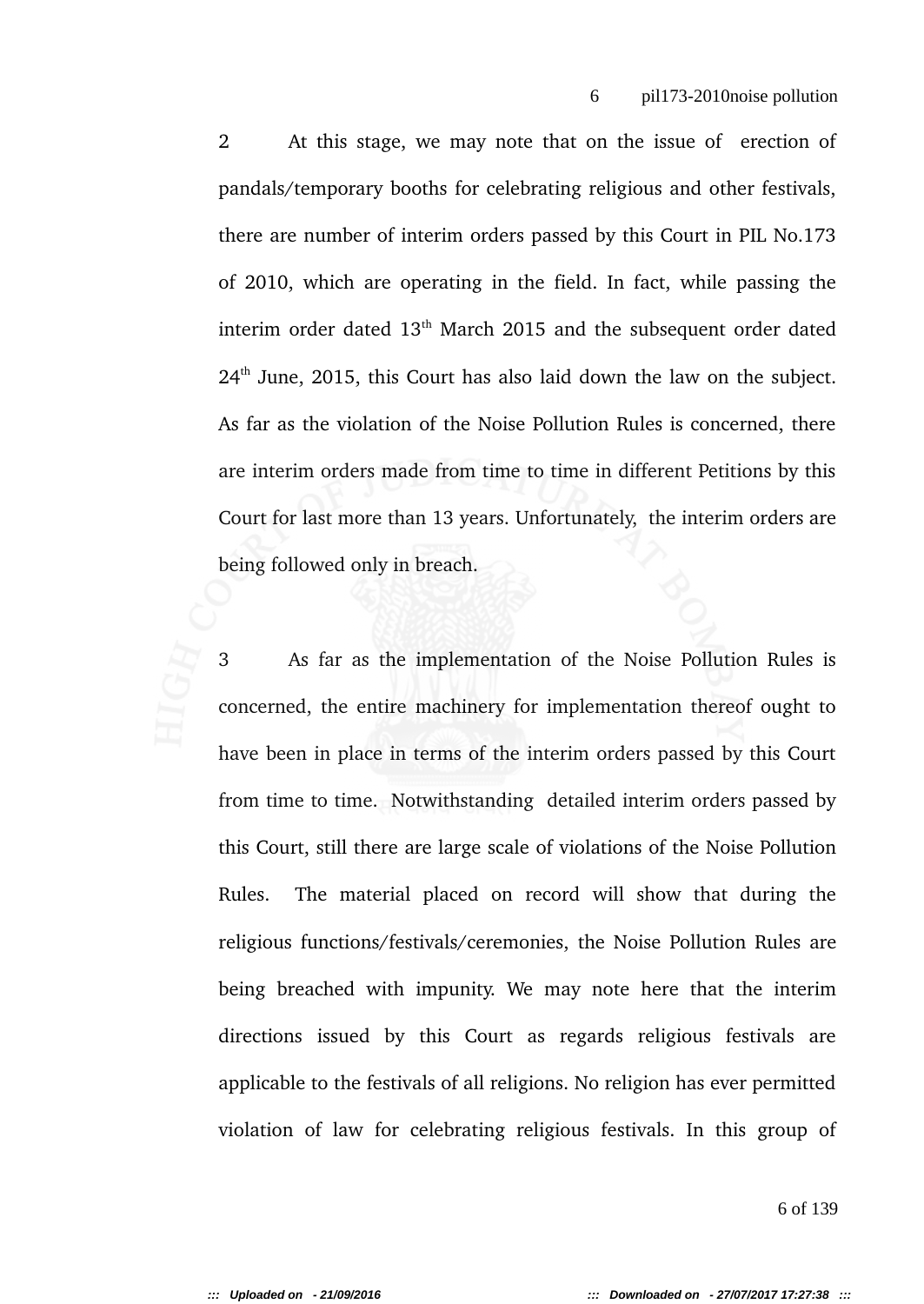# 7 pil173-2010noise pollution

Petitions and in other matters, which came up before this Court, it is demonstrated that the Noise Pollution Rules are mostly violated when there are political rallies and religious festivals. Perhaps without bothering to read orders of this Court it is projected as if this Court has banned religious festivals. This Court has held that use of loudspeakers is not an essential part of any religion and therefore, the protection under Article 25 of the Constitution of India is not available. Even for erecting pandals/temporary booths for celebrating religious and other functions on streets or foot-path, this Court has held that the protection of Article 25 is not available. There is no fundamental right to celebrate religious festivals on streets.

4 As interim orders passed by this Court on both aspects were not implemented in its true letter and spirit, these Petitions were ordered to be fixed for final hearing.

5 We are a secular State under our Constitution. In a State like State of Maharashtra, which has given freedom fighters, thinkers and philosophers to the Nation, the interim orders which contemplated the implementation of the existing laws ought to have been implemented. After all, the State of Maharashtra is a land of the father of our Constitution. It is this State which has taught rational thinking to the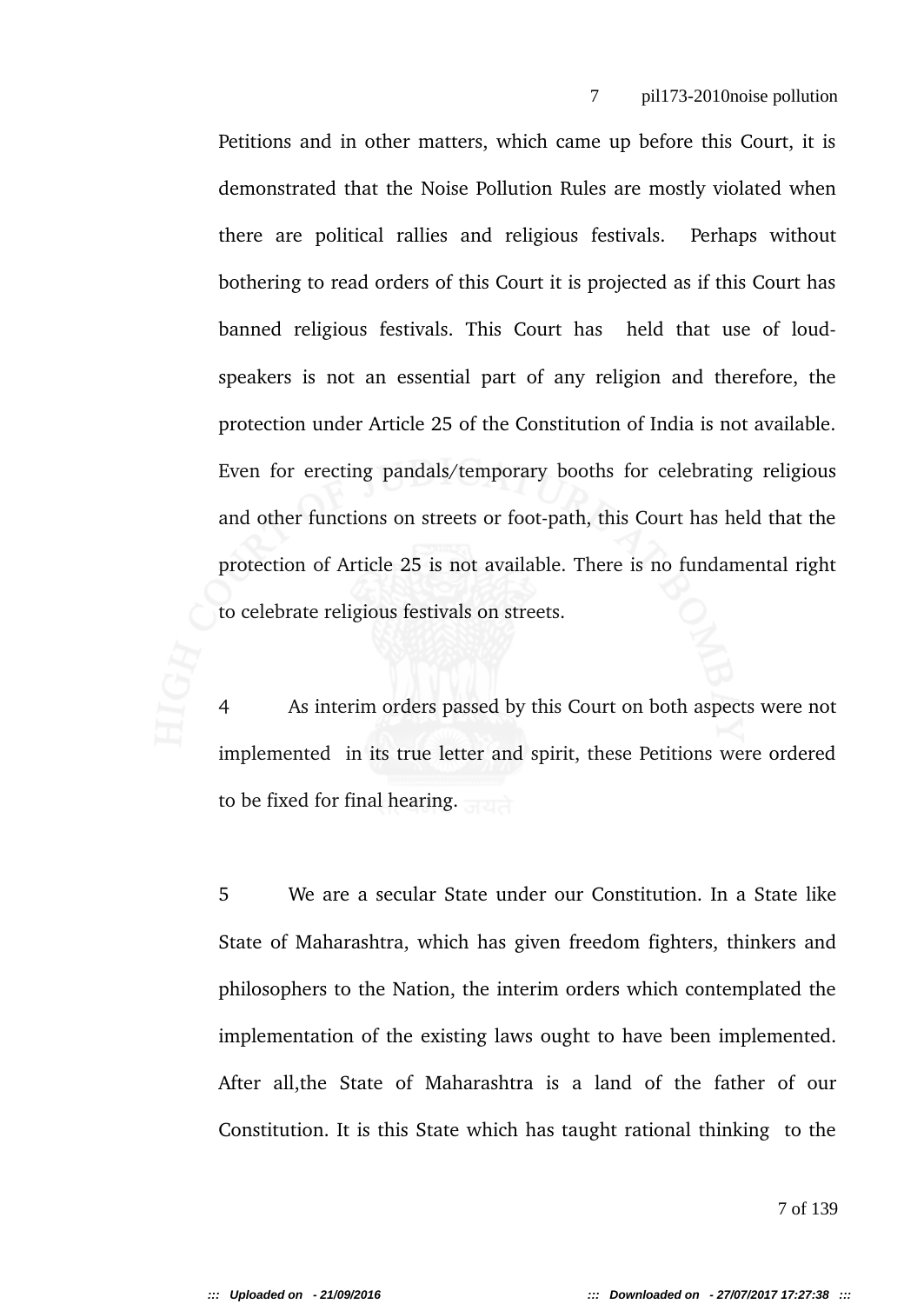Nation. It is unfortunate that in a State like Maharashtra, the Court is required to spend its valuable time in issuing directions for implementation of the existing laws. The interim orders of this Court have been passed to uphold the Rule of Law. The number of orders passed in this Group of Petitions and the Affidavits on record will show that the State has not performed its duty as regards the implementation of the Noise Pollution Rules. Rather there is a complete neglect in this behalf. It is a matter of record that noise pollution adversely affects all the living beings. Notwithstanding the directions issued by the Apex Court, no steps have been taken by the State for developing the public awareness. In terms of the orders passed by this Court, the Executive has created a machinery which may be equipped to deal with the issue of violations, but perhaps the Executive is not supported on this aspect by the political bosses and that the reason why the Noise Pollution Rules have been observed only in breach.

#### FACTS OF THE CASE

6 Before we deal with the submissions made across the bar, a brief reference to the facts of each Petition will be necessary. Firstly, we deal with facts of PIL No.173 of 2010. The Petition as it was originally filed was essentially for complaining about the illegal booths/pandals erected on public streets and foot-paths for celebrating Ganesh Utsav, Navratri and other festivals. Reliance has been placed by the Petitioners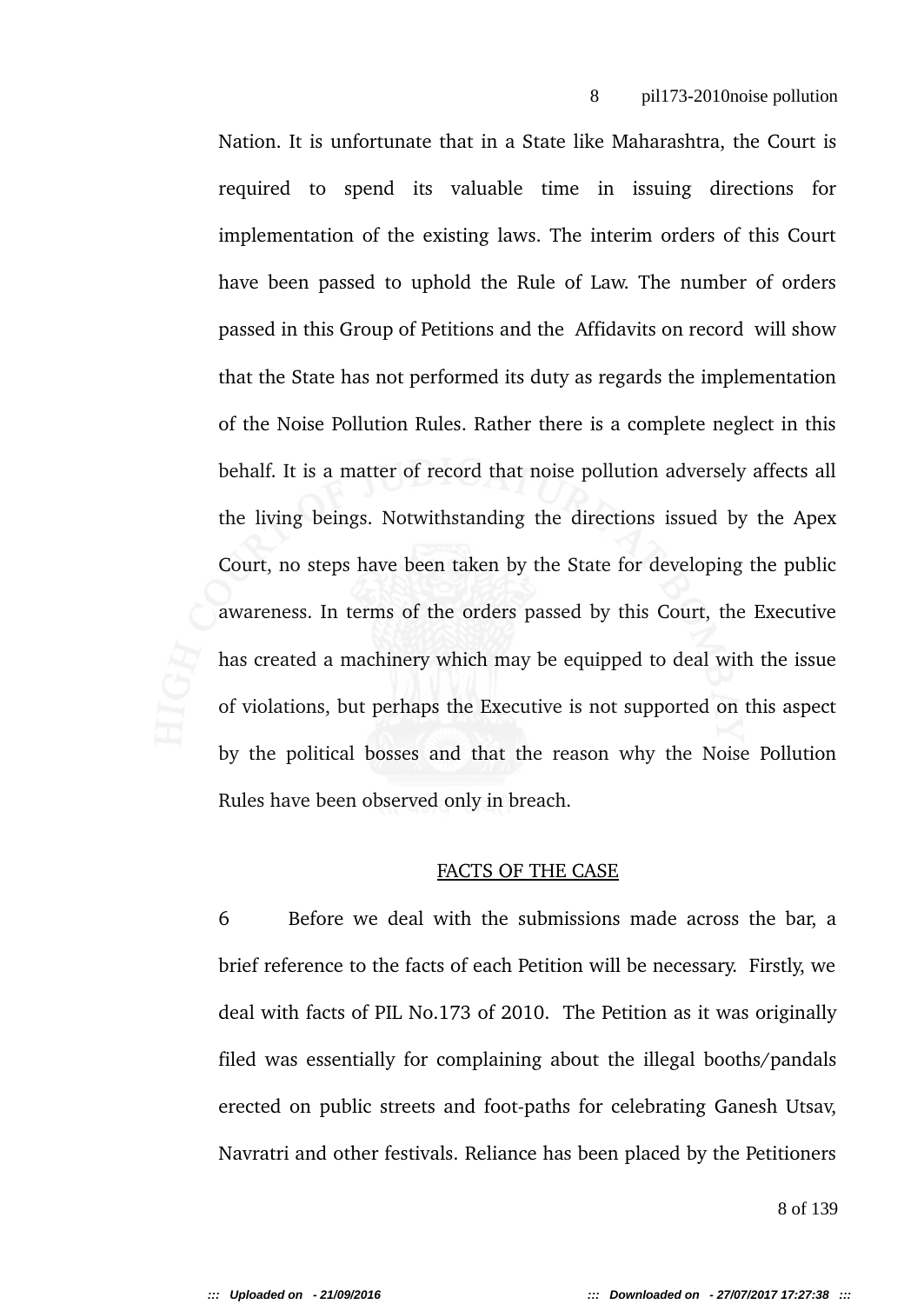on the information obtained under the Right to Information Act, 2005. Attention of the Court is invited to various statutory provisions and especially the provisions of section 234 of the Maharashtra Municipal Corporation Act, 1949 (for short "the said Act of 1949"). By amending the Petition, certain prayers have been added. There is a prayer made in this Petition seeking a writ of mandamus directing the Respondents to strictly implement the provisions of the Noise Pollution Rules and guidelines issued by the Apex Court from time to time in its well known decisions. As regards pandals/booths of temporary nature, a writ of mandamus is sought restraining the Respondent-State and authorities of Municipal Corporation from allowing the erection of temporary structures of pandals and booths of any size on public roads and footpaths. In this Petition, there are series of interim orders passed by this Court. There are voluminous Affidavits filed on record by the State reporting purported compliance with various directions issued by this Court from time to time. We propose to advert to those Affidavits in the subsequent part of the judgment. In this PIL, the PIL Petitioner filed Civil Application No.124 of 2014. The said Civil Application is essentially filed for inviting attention of the Court to the breaches committed of the Noise Pollution Rules while celebrating festivals in public places. Civil Application (St.) No.18174 of 2016 has been filed by an intervenor, wherein the attention of the Court is invited to the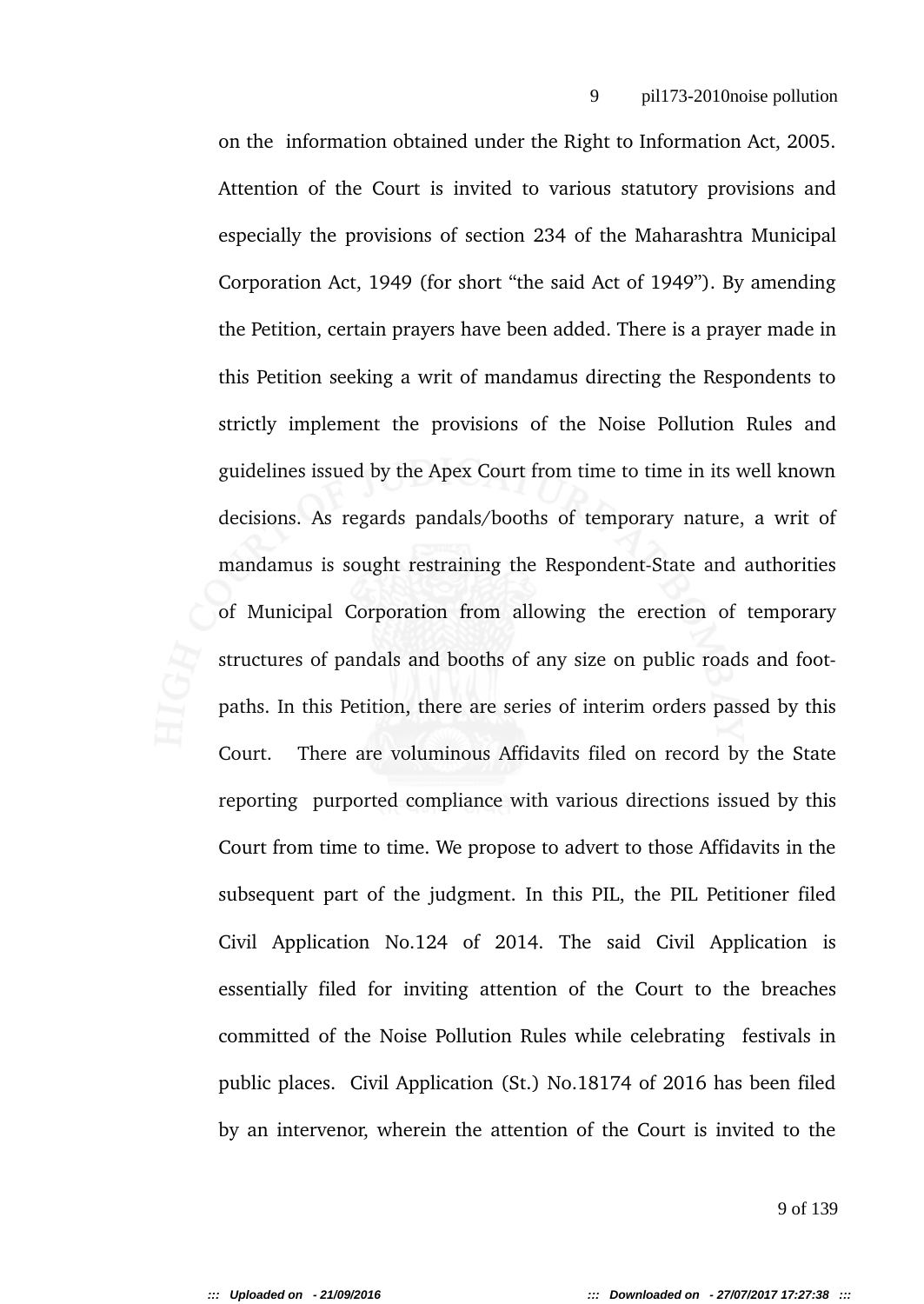role played by the Maharashtra Pollution Control Board (in short "the Pollution Control Board") and certain directions have been sought against the Pollution Control Board.

7 PIL No.161 of 2015 has been filed by a resident of Pune, who initially appeared in person. As the Petition is filed by a party in person, it is not properly drafted. In substance, the grievance of the Petitioner is that during five years prior to filing of the Petition and even during the pendency of Petition, she has made large number of complaints to the Police as regards violation of Noise Pollution Rules. The contention is that she has incurred huge expenditure on filing the complaints, but none of the complaints have been attended to. Attention of the Court is invited to the fact that the failure to maintain Noise levels as provided in the Schedule to the Noise Pollution Rules causes serious health problems. At the time of hearing, the Petitioner was represented by an Advocate, who has made submissions and tendered written arguments.

8 The next matter is Criminal PIL No.20 of 2015. There are large number of Applications for intervention in this PIL. This PIL is filed by the Petitioner who is a resident of Navi Mumbai. We must note here that the Petition as it originally stood was filed essentially for making a grievance about the use of loud-speakers installed on certain mosques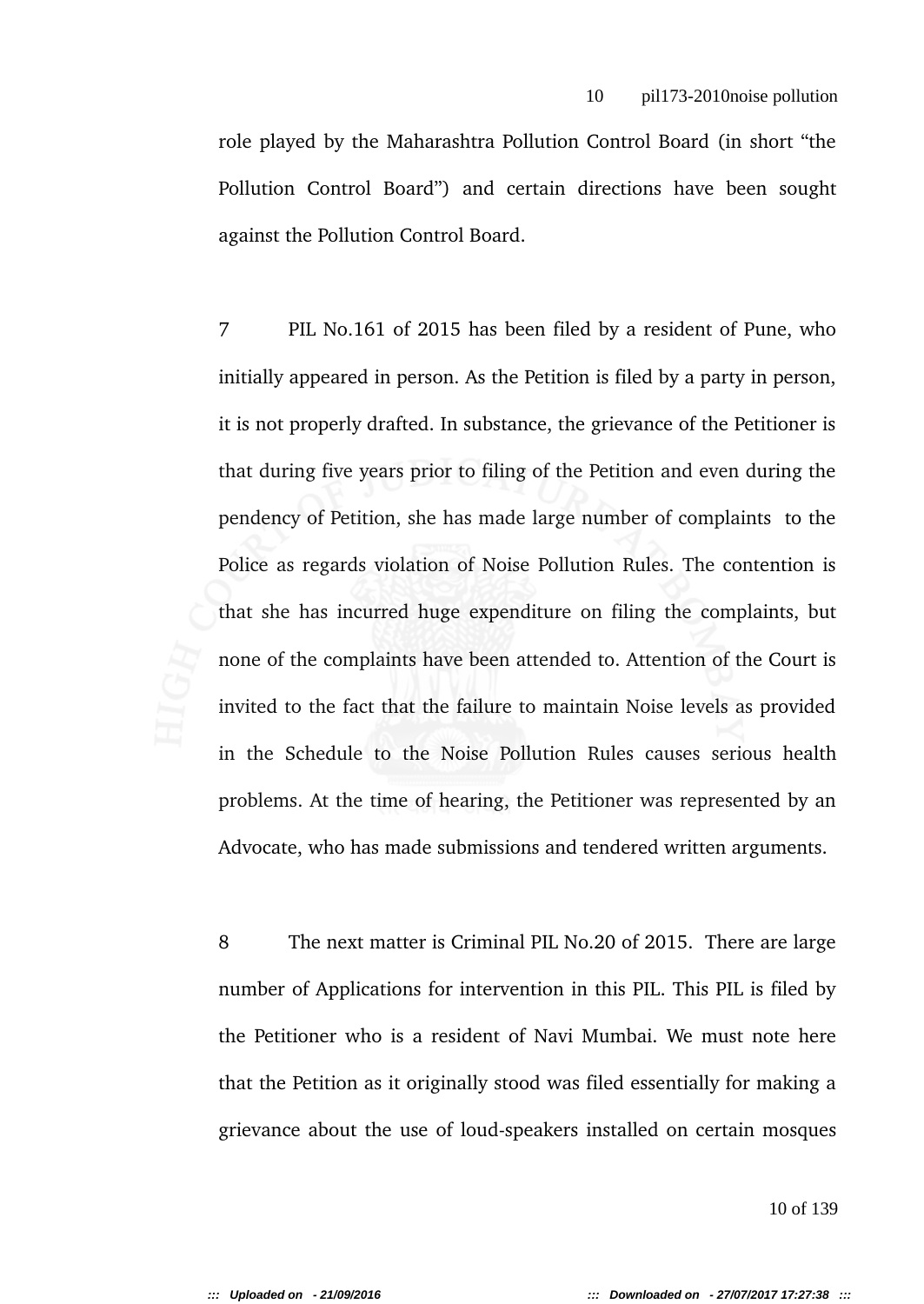in Navi Mumbai. Later on, there were amendments carried out to the Petition in which apart from claiming certain reliefs regarding silence zones as contemplated in the Rules, again a relief is claim in relation to use of loud-speaker in mosques. We must note here that during the hearing of the PIL, we expressed a view that a PIL cannot be filed for targeting a particular religion or sect. During the course of the submissions, the learned Counsel appearing for the Petitioner stated that he is not confining his Petition to the violations of the Noise Pollution Rules committed by only one particular religion or group and that the prayers made in this PIL are again essentially for implementation of the Noise Pollution Rules. As stated earlier, reliefs have been claimed for enforcing Rules regarding silence zone. There are number of Applications for intervention in this PIL. The large number of intervention applications have been filed perhaps because the prayer made in the PIL was restricted to use of loud-speakers installed on places of one particular religion.

9 Criminal PIL No.23 of 2015 is filed by the Petitioner who is a resident of Pune. The prayer in this PIL is for directing the Respondents to initiate penal action under section 15 of the Environment (Protection) Act, 1986 (for short "the Environment Protection Act"). The grievance made in this Petition is that though the violation of the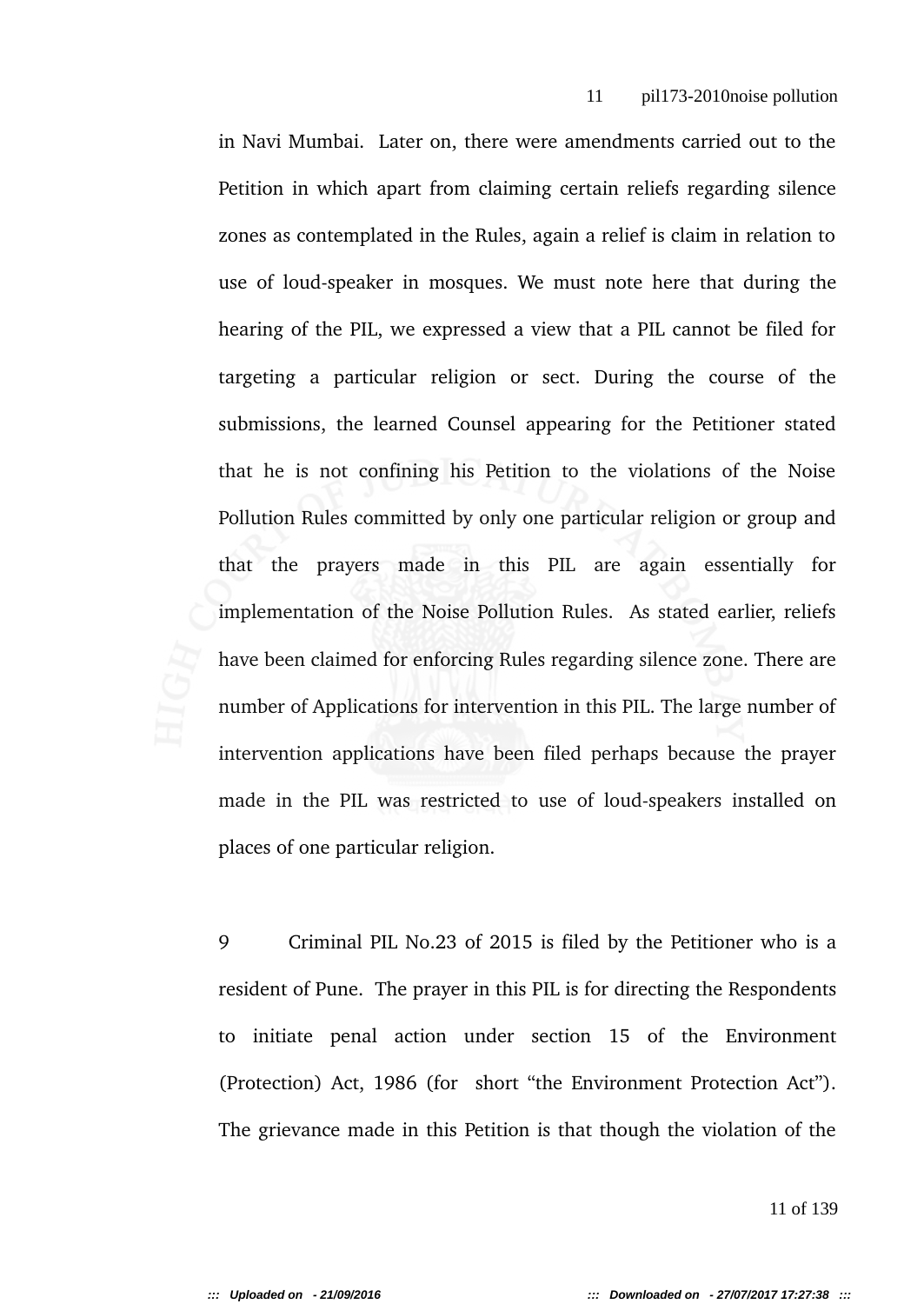Noise Pollution Rules has penal consequences provided under the Environment Protection Act, at no stage, those penal provisions have been enforced, as a result of which offenders have remained scot-free. Even in this PIL, there are four Applications for intervention filed by different citizens and organizations.

10 PIL No.74 of 2007 is filed by the Petitioners who are residents of Mumbai. In this PIL, again the main grievance is about the complete failure of various authorities to implement the provisions of the Noise Pollution Rules. Certain material has been placed on record in this PIL for the purpose of bringing on record the adverse effects of the Noise Pollution on health of human beings. Heavy reliance is placed on the Report submitted by the Committee headed by Hon'ble Smt Justice Sujata Manohar (a former Judge of the Apex Court) appointed under the orders of this Court passed in Writ Petition No.1789 of 1985. The said Report brings on record the adverse effects of noise pollution on various aspects of human health. There is a Notice of Motion taken out being Notice of Motion No.118 of 2010 by the Petitioners seeking various reliefs including the relief of implementation of the Noise Pollution Rules. The issue of noise created by railways has been also raised by way of this Notice of Motion. Various directions are sought against the General Manager of Central Railway for taking various steps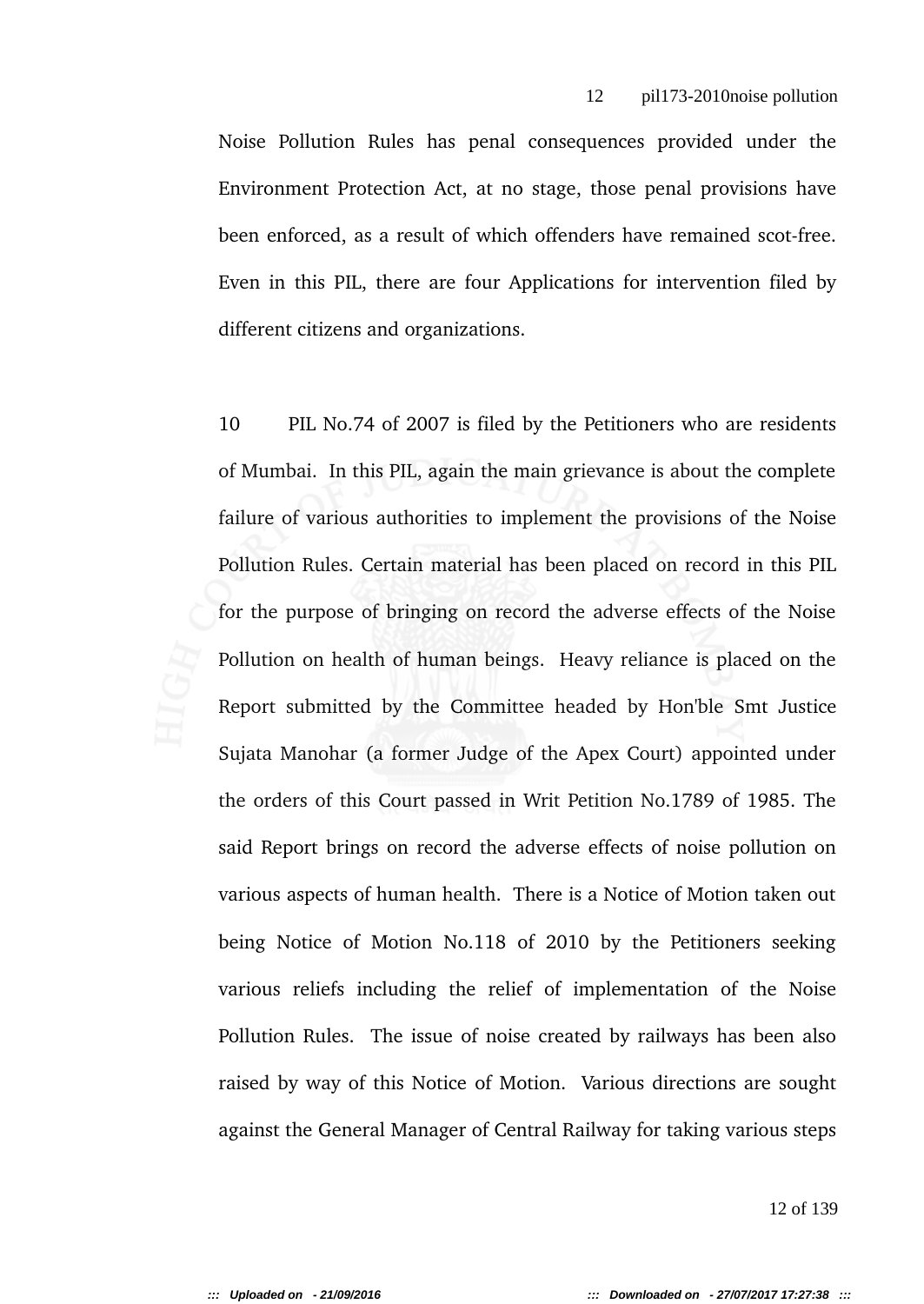for avoiding nuisance of the noise caused by the whistling of Railway Engines between Cotton Green Railway Station and Sewree Railway Station on its Harbour line. A prayer is also made for the implementation of the provisions regarding silence zone in the Noise Pollution Rules.

11 PIL No.83 of 2010 is filed by the Petitioners appearing in person. On the request made by the second Petitioner appearing in person, this PIL was separated from the group and was listed separately. After the said Petitioner was heard, the PIL was again included in the group, as we found that almost all prayers made therein are covered by other Petitions in the group. In addition to the prayers made for implementation of the Noise Pollution Rules, certain other reliefs are sought against the Respondents for stipulating norms for manufacturing firecrackers. By way of illustration, various instances of noise pollution created by bursting of firecrackers are pointed out by the Petitioners. The illustrations are of the places in the locality where the second Petitioner is residing.

12 PIL No.2053 of 2003 is filed by the Petitioners, out of which three are residents of Mumbai and the fourth Petitioner is the Bombay Environmental Action Group, which has filed number of PILs in this Court dealing with the diverse issues of environment. We must note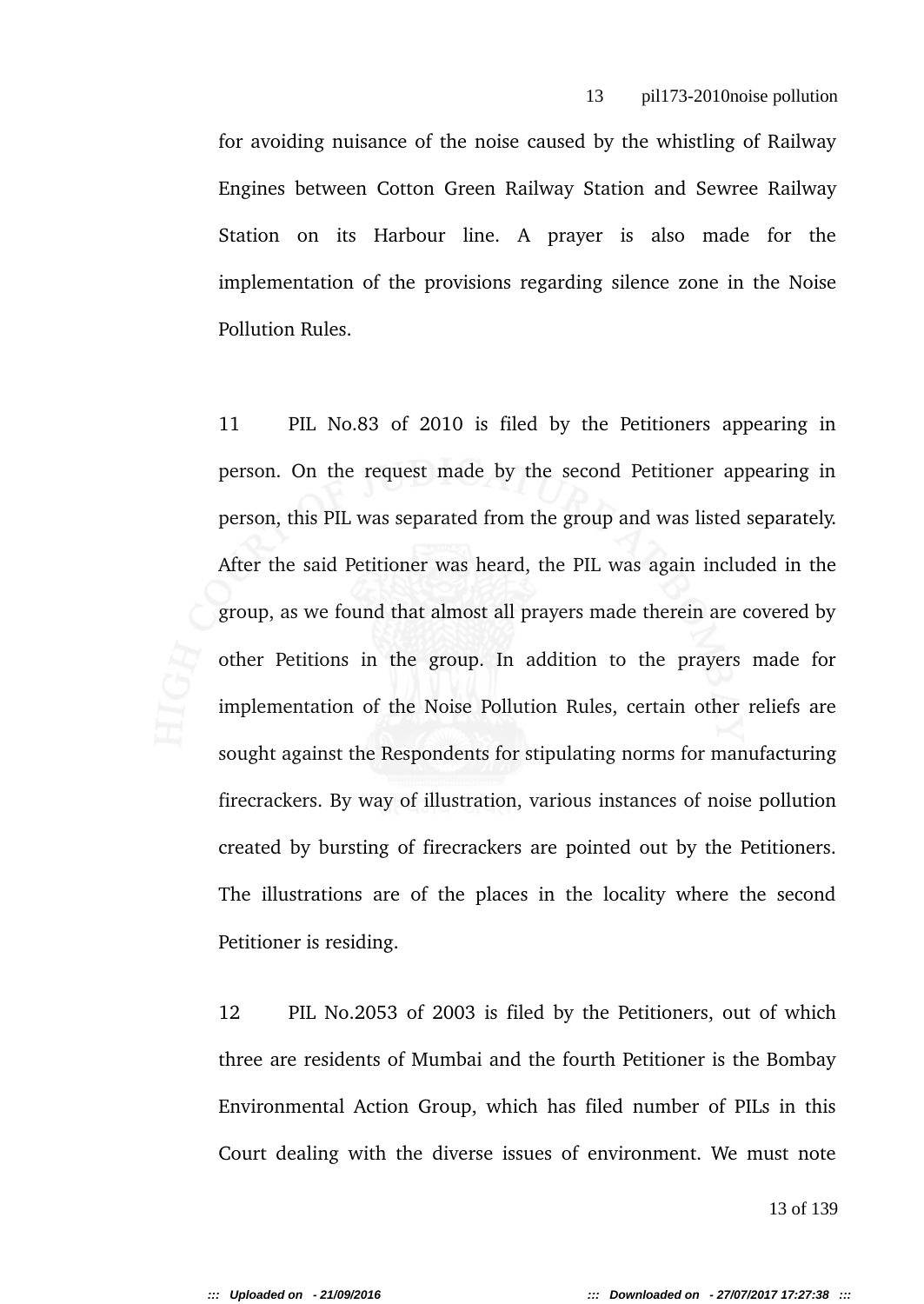here that some of the important interim orders for the purpose of enforcing the Noise Pollution Rules have been made in this PIL way back in the year 2003. In the first prayer, a challenge is to the Constitutional validity of the Noise Pollution (Regulation and Control) (Amendment) Rules  $2002$  by which Sub-Rule  $(3)$  of Rule 5 was incorporated in the Noise Pollution Rules on the ground that the same is ultra vires the provisions of Articles 14 and 21 of the Constitution of India as well as the provisions of the Environment Protection Act. Sub-Rule 3 was incorporated in Rule 5, which permitted the State Government to permit use of loud-speakers or public address systems during night hours (between 10 p.m. to 12 midnight) on or during any cultural or religious festive occasion of a limited duration not exceeding 15 days in all during a calender year. There is also a challenge to the Notification issued dated 7 April 2003 by the State Government in exercise of powers under Sub-Rule (3) of Rule 5, by which the said 15 days were notified. It appears that the first Petitioner had filed earlier Writ Petition No.1789 of 1985 raising the same issues. As per the order passed by this Court, a Committee was appointed which submitted a report on which a strong reliance is placed in other PIL to which we have already made a reference. The third prayer in this PIL is for implementation of the Noise Pollution Rules and for directing the preparation of a plan/map of Greater Mumbai designating thereon each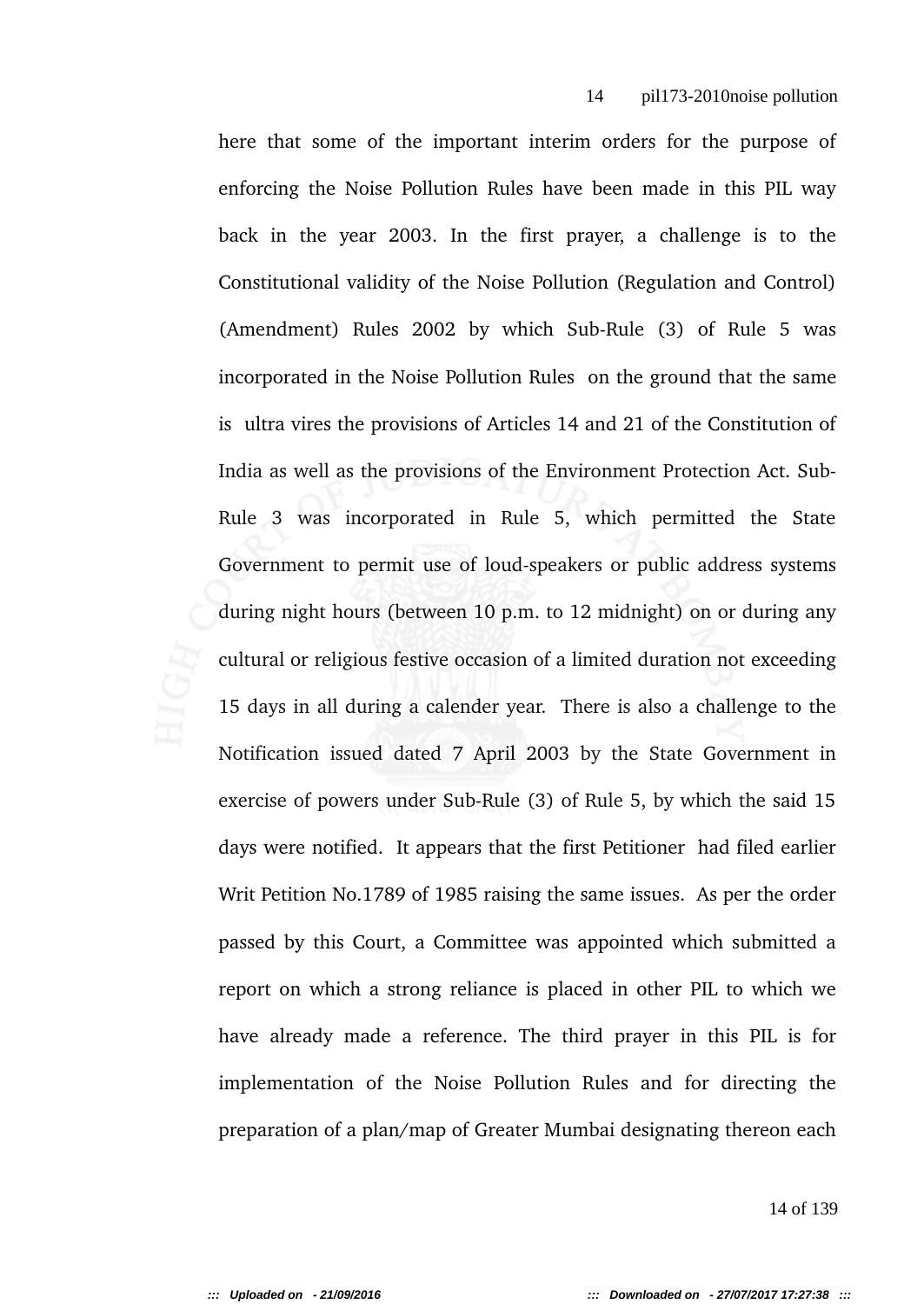and every silence zone as required by the Noise Pollution Rules. There is a Notice of Motion No.279 of 2010 filed by the Petitioners in the said Petition, which has worked out with the passage of time.

13 Public Interest Litigation No.85 of 2007 has been filed by the Organization known Awaz Foundation, which is registered as a Public Charitable Trust under the Bombay Public Trust Act, 1950. In this group of Petitions, as far as the noise pollution is concerned, this is the most exhaustive Petition filed. The reliefs claimed in this PIL are not confined only to the implementation of the Noise Pollution Rules, but the reliefs are also sought against all kinds of noise pollution. For example, there are prayers made in this Petition complaining about noise pollution created by the use of motor vehicles. There is a direction sought against the first Respondent to lay down parameters in terms of decibel level for the horns to be fitted in vehicles and to impose a heavy penalty for the contravention thereof. There are prayers made for taking action against the persons who are beating drums, playing instruments or bursting firecrackers in silence zones. There is a prayer sought directing the Respondent No.1 to strictly impose the fines and penalties required to be levied upon owners of the vehicles who do not comply with the Noise Pollution Rules and the Motor Vehicles Act, 1988 and the Rules made thereunder. There are large number of Affidavits filed on record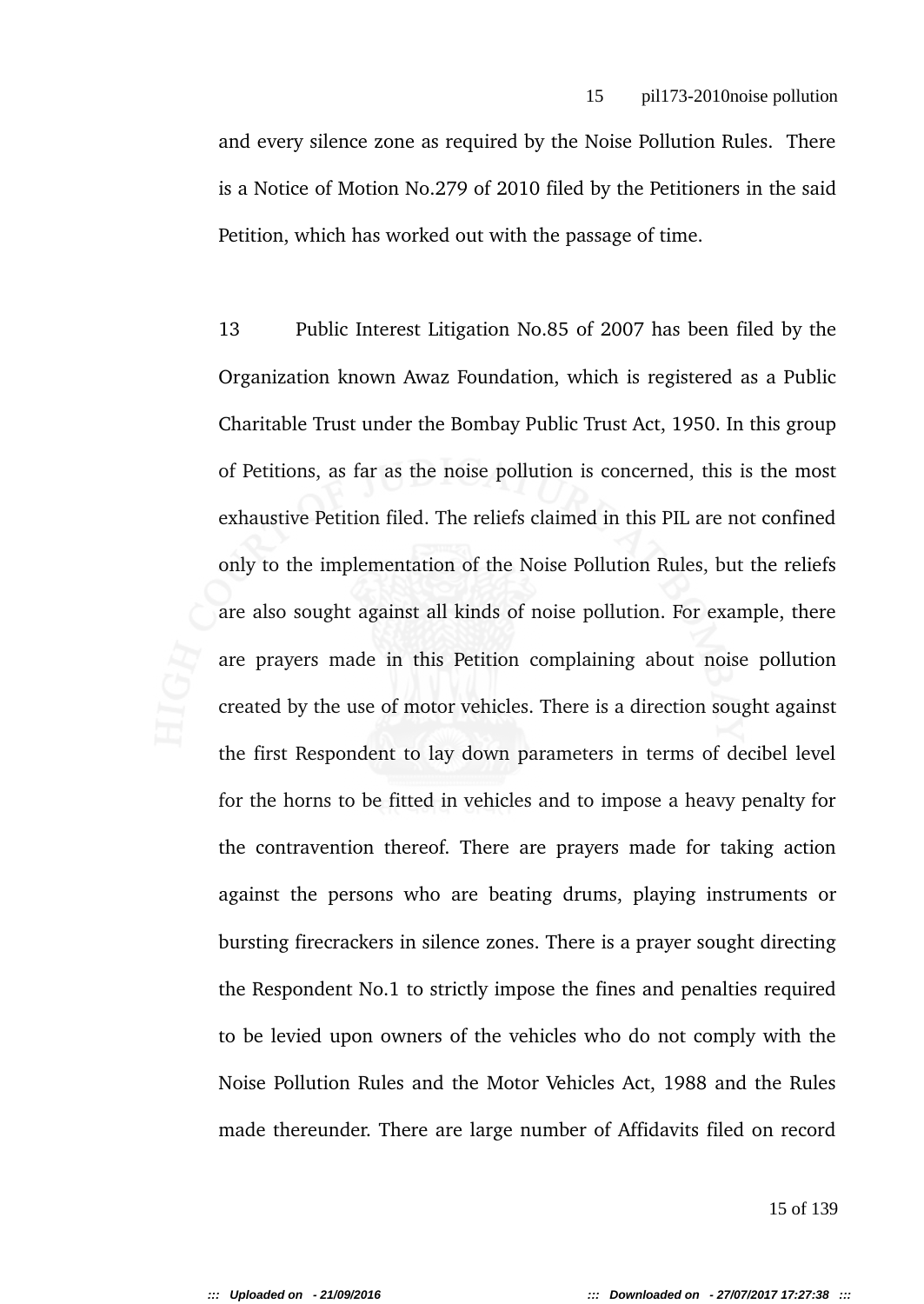apart from other material placed on record. Extensive submissions have been made in this PIL by the learned Senior Counsel appearing for the Petitioners. We are adverting to the said submissions in the subsequent part of our judgment.

14 Writ Petition No.1503 of 2005 is filed by the Petitioner, who is a citizen of Mumbai, who did not appear at the time of final hearing. After having perused the prayers made in this Petition, we find that the challenge is to the Sub-Rule  $(3)$  of Rule 5 of the Noise Pollution Rules, which was incorporated by way of amendment and to the Notification issued on 7 April 2003 issued by the State Government in exercise of powers under Sub-Rule (3) of Rule 5.

15 Writ Petition No.357 of 2003 has been preferred by the Petitioner, who is the Co-ordinator-Noise & Encroachment of Citispace (Citizens Forum for Protection of Public Spaces). The first substantive prayer in this Petition is for directing the Commissioner of Police, Mumbai to place before the Court a report containing details of the complaints received making grievance as regards the breach of the Noise Pollution Rules. The second prayer is for implementation of the Noise Pollution Rules. There are Affidavits on record of various police officers dealing with the challenges in the Petition.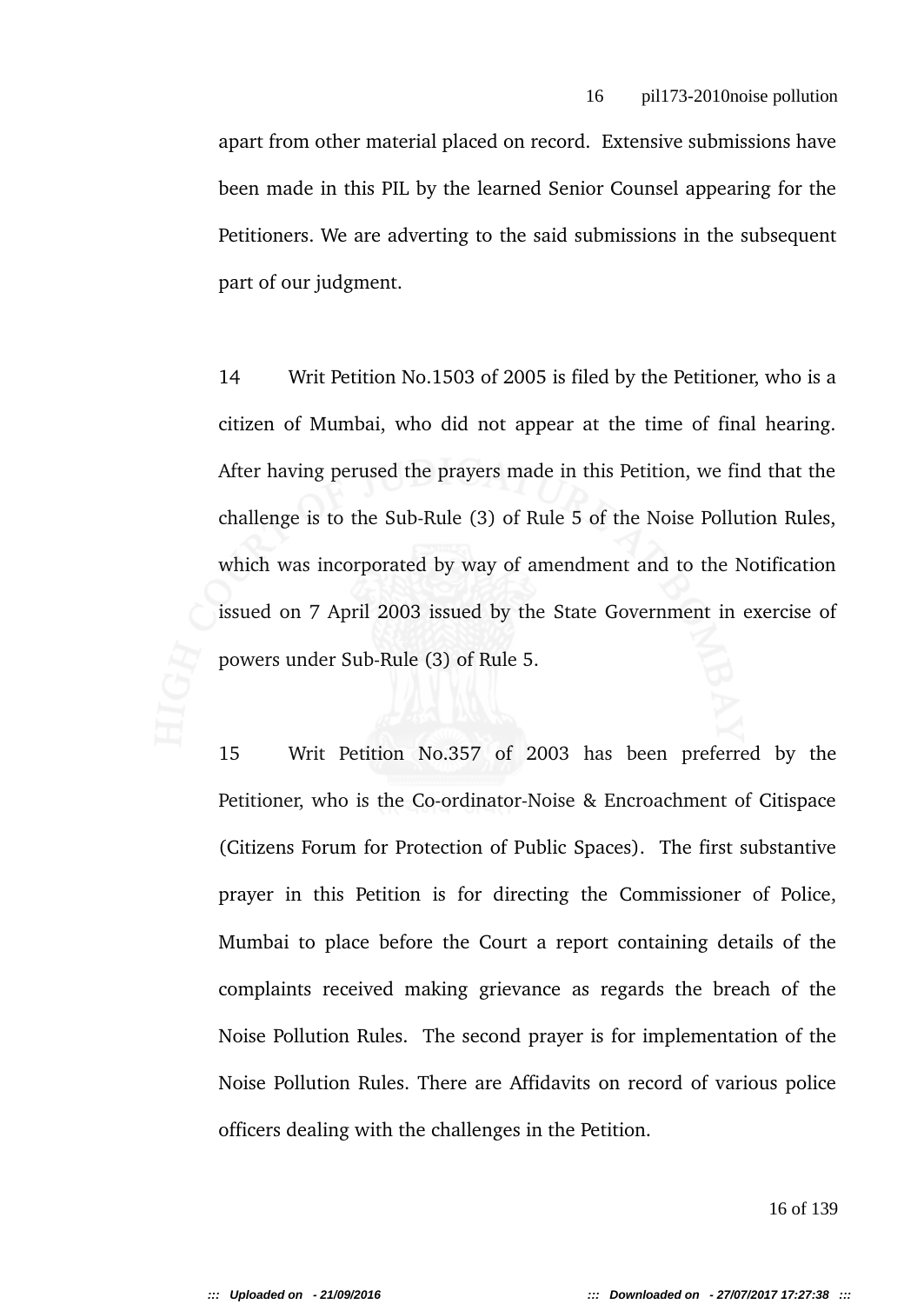#### **SUBMISSIONS**

16 Detailed submissions have been made in PIL 173 of 2010 on the issue of pandals/temporary booths. There are submissions made on various steps required to be taken for the implementation of the Noise Pollution Rules. Even in other petitions, there are detailed submissions made as regards the failure of the Authorities to implement the Noise Pollution Rules and the failure of the Maharashtra Pollution Control Board to take necessary action in terms of the statute. Various submissions have been made on the interpretation of silence zone and some other provisions of the Rules. We are going to deal with the said submissions while we decide the specific issues raised. As we are dealing with those submissions while recording reasons, we are not reproducing the same.

# **ISSUE OF CONSTRUCTION OF PANDALS AND/ OR TEMPORARY BOOTHS**

17 The first question which will have to be dealt with in this group of PILs and especially PIL 173 of 2010 is about the construction of the pandals/temporary booths on streets and foot-paths for religious and other festivals. There is also a serious grievance made about the manner in which the permissions are granted by the Municipal Authorities for erection of pandals or temporary booths for holding religious and other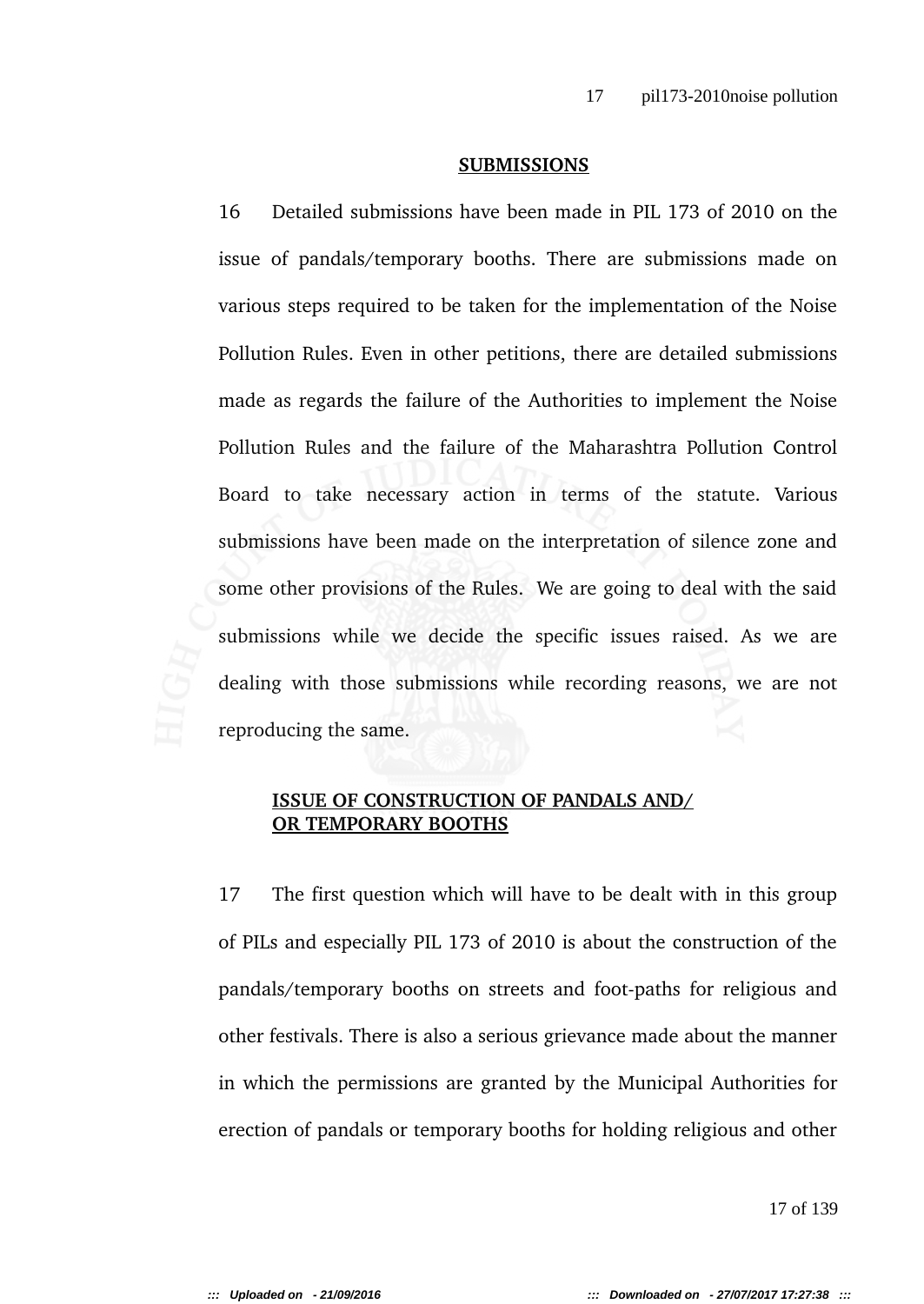festivals. One of the main issues to be answered on this aspect is whether any citizen or organization of citizens can claim a right to construct a pandal/temporary booth on street/foot-path for the purposes of celebrating religious and other festivals/functions. It will be necessary to examine the provisions of Municipal Laws. Firstly, we deal with the provisions of Mumbai Municipal Corporation Act,1888 (for short "the said Act of 1888"). The said Act of 1888 governs duties and responsibilities of the Mumbai Municipal Corporation which has jurisdiction over the Mumbai as well as the Mumbai Suburban Districts. The provision which is material for our consideration is section 317 which reads thus:

## "**Temporary Erections on Streets during Festivals.**

317. With the concurrence of the Police Commissioner, the Commissioner may grant a written permission for the temporary erection of a booth and any other such structure on any street occasions of ceremonies and festivals."

18 For interpreting section 317, it will be necessary to consider the definition of "street" under the said Act of 1888. A street is defined under clause (w) of section 3 which reads thus:

"(w) "street" includes any highway and any causeway, bridge, via duct, arch road, lane, footway, square, court, alley or passage, whether a thoroughfare or not over which the public have a right of passage or access or have passed and has access uninterruptedly for a period of twenty years: and, when there is a footway as well as carriageway in any street, the said term includes, both;"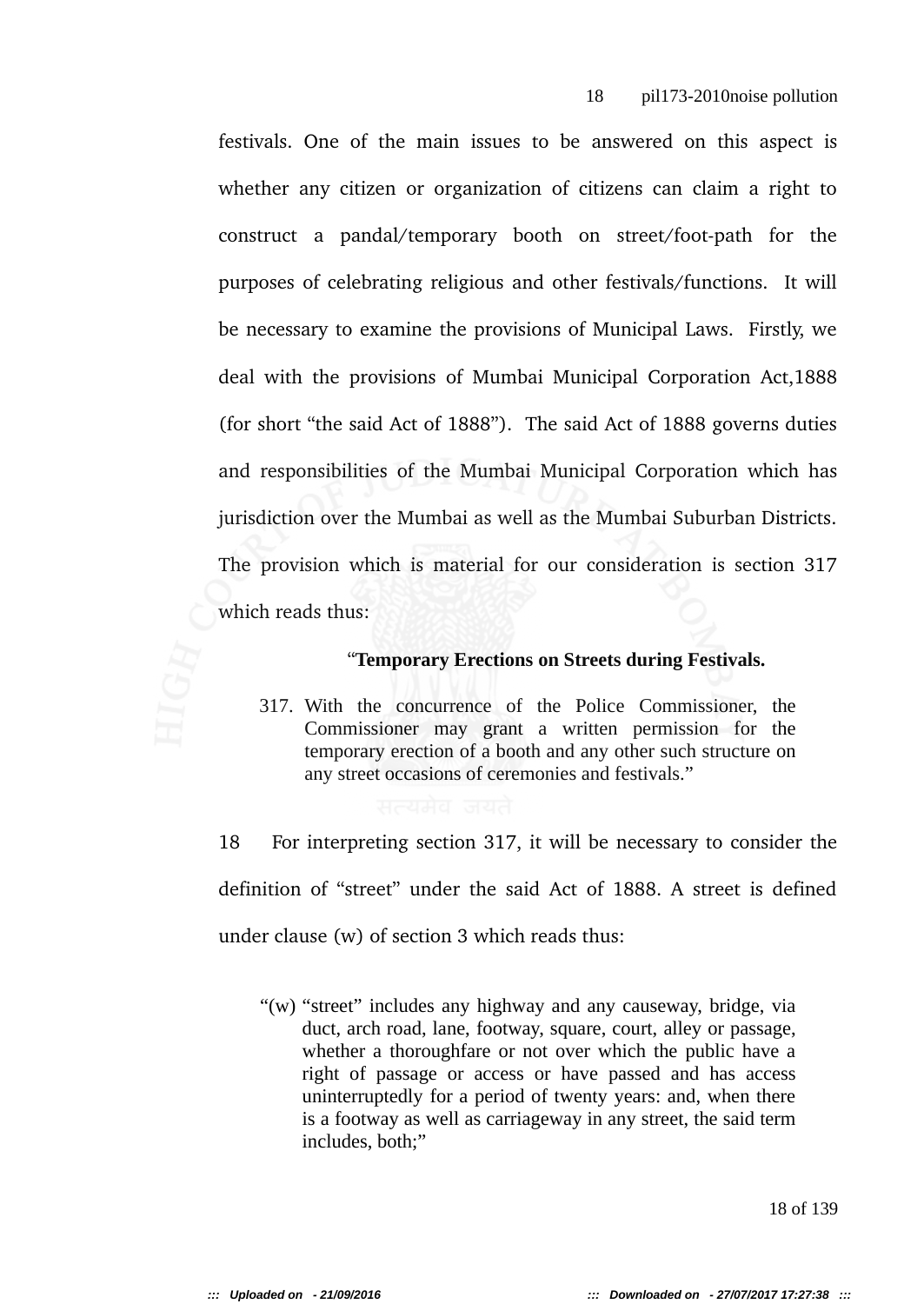19 Thus, the definition of street is very wide which includes highways, causeways, bridges, footways (popularly known as footpaths), over which the public have right of access or passage. The definition of street is applicable even in a case where public have passed and had access uninterruptedly for 20 years through the highways, causeways, bridges etc. When carriageway as well as footway are a part of street, even a footway becomes a street. Thus, it is pertinent to note that though road, square, footway, alley or passage may not be a thoroughfare, if the members of the public have right to access or if the members of the public have passed and had access uninterruptedly for 20 years over it, the said road, square, etc fall within the definition of "street". Thus, the definition of street is much wider than the conventional meaning of a street. Emphasis in the definition of street appears to be on members of the public having a right of passage or access or actual uninterrupted use thereof for 20 years or more. When there is a footway and carriageway in any street, both are covered by the definition of a street. Hence, when there is a road for use of vehicles with abutting foot-path, even the foot-path is covered by the definition of "street".

20 It is necessary to examine the provisions of the the said Act of 1949. The said Act is applicable to various Municipal Corporations in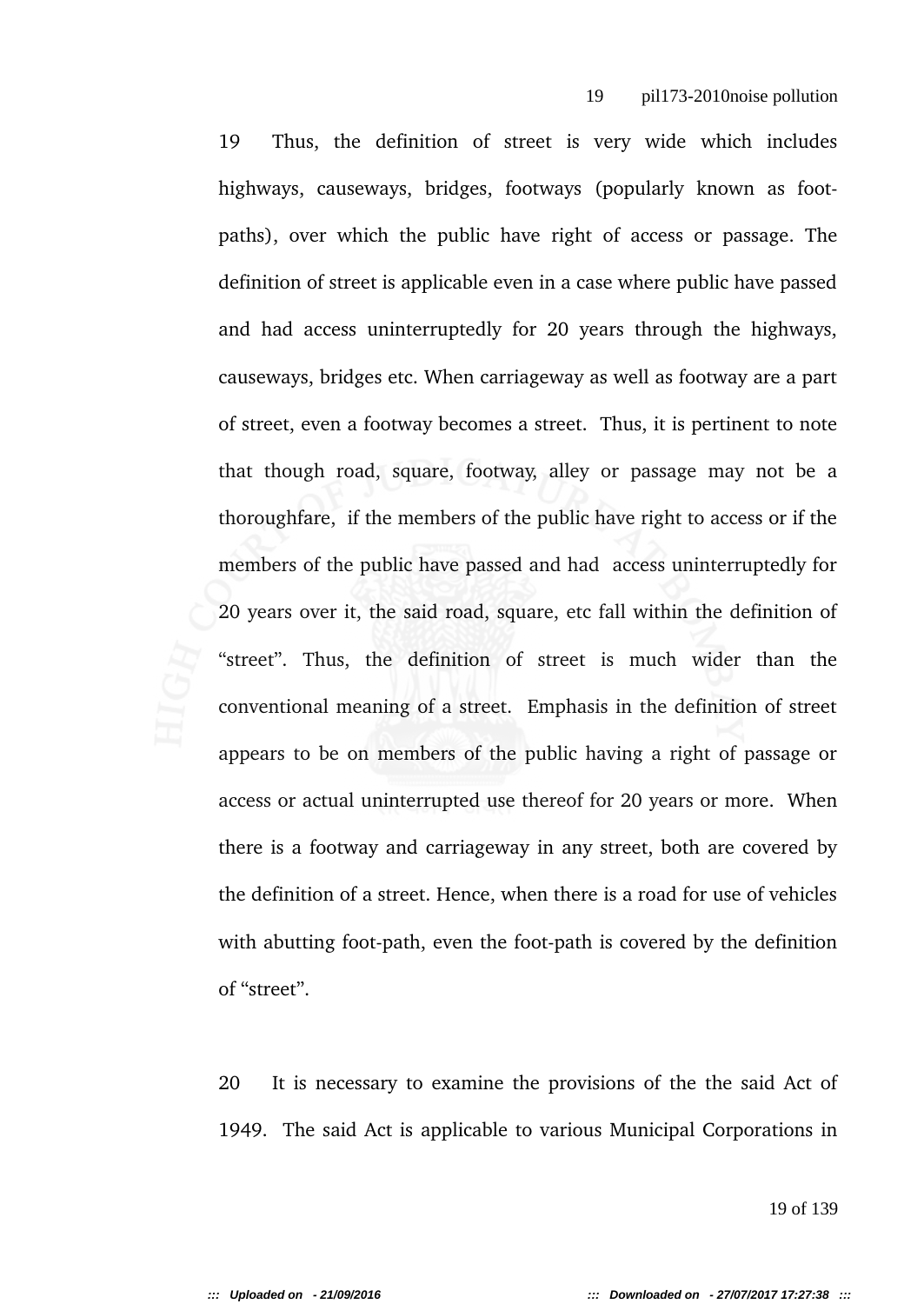the State (except the Mumbai Municipal Corporation). In the said Act

of 1949, there is a provision which pari materia with the provision of

Section 317 of the said Act of 1888 which is section 234 which reads thus:

## "**Temporary Erections on Streets during Festiva**ls.

234. With the concurrence, in any area for which a Commissioner of Police has been appointed, of the Commissioner of Police or any officer nominated by him and elsewhere, of the District Magistrate or any officer nominated by him, the Commissioner may grant a written permission for the temporary erection of a booth and any other such structure on any street on occasions of ceremonies and festivals."

Sub-section 63 of section 2 of the said Act of 1949 defines street which reads thus:

"(63) "street" includes any highway, and any causeway, bridge, viaduct, arch, road, lane, footway, sub-way, court, alley or riding path or passage, whether a thoroughfare or not, over which the public have a right of passage or access or have passed and had access uninterruptedly for a period of twenty years, and when there is a footway as well as a carriage way in any street, the said term, includes both ;"

21 Thus, the definition of street is more or less identical in both the enactments. There are other provisions which are relevant in both the enactments dealing with the mandatory duties and obligations of the Municipal Corporations. In the said Act of 1888, relevant provision is section 61. Section 61 lays down obligatory duties of the Municipal Corporation. Clause (m) of section 61 is the obligation of the Municipal Corporation of construction, maintenance, alteration and improvement of public streets, bridges, culverts etc. Clauses (m),(n) and (o) read thus: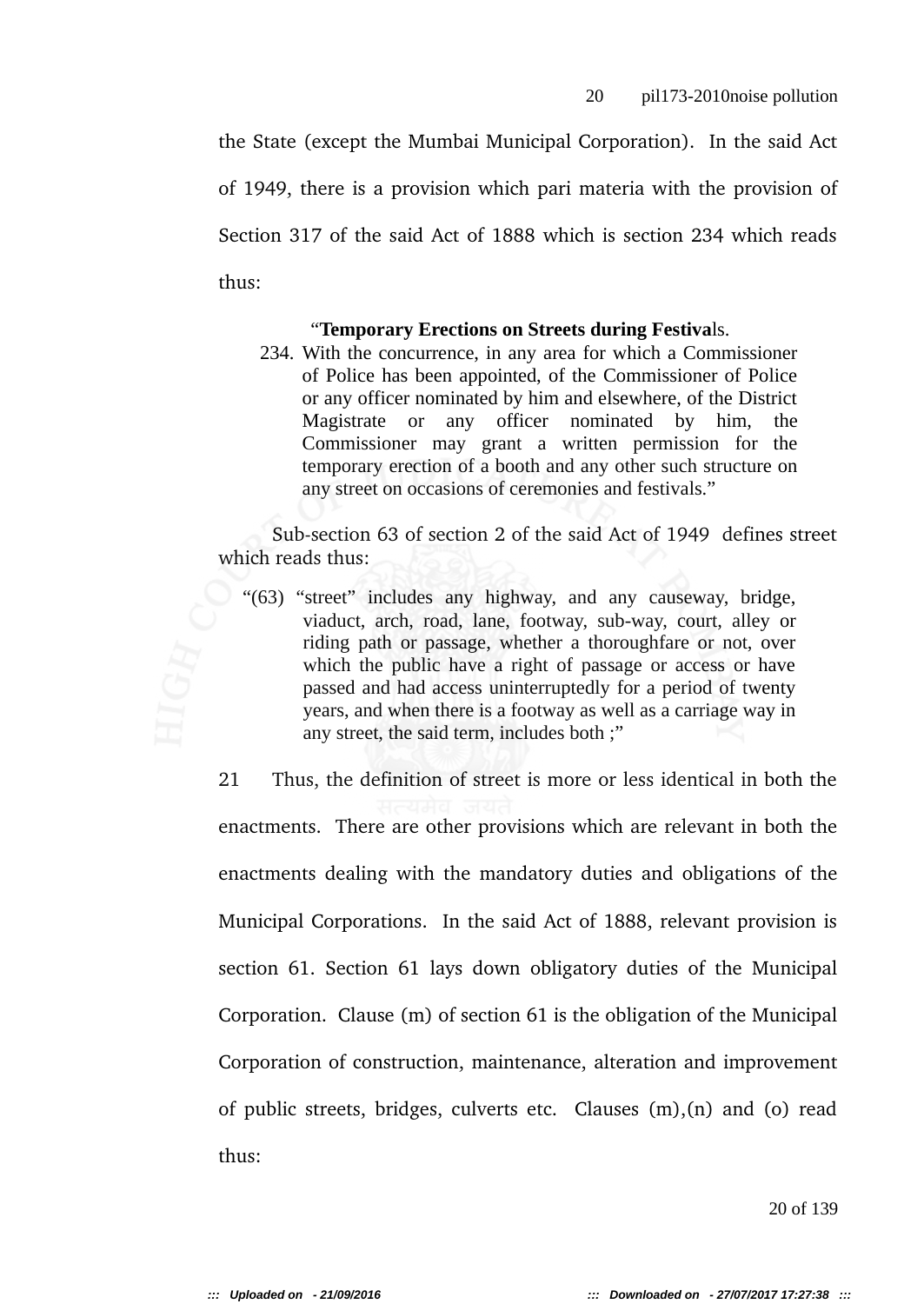- "61. **It shall be incumbent on the corporation to make adequate provision, by any means or measures which it is lawfully competent to them to use or to take, for each of the following matters, namely**:—
- (a) ........
- (b) .......
- $(C)$  ........
- (d) ........... (e) ...........
- $(f)$  ...........
- $(ff)$  ..........
- $(g)$  ..........
- (h) ..........
- (j) ...........
- (k) ..........
- (l) ...........
- (m) **the construction, maintenance, alteration and improvement of public streets, bridges, culverts, causeways and the like**;
- (n) the lighting, watering and cleansing of public streets;

(o) **the removal of obstructions and projections in or upon streets, bridges and other public places**;

(p) ........

#### (emphasis added)

22 Therefore, the mandatory duty of the Mumbai Municipal Corporation is not confined to construction, maintenance, alteration and improvement of public streets. There is an additional obligation to take measures for removing obstructions on the street. Therefore, the duty of the Municipal Corporation does not end by constructing and maintaining as well as by improving the public streets. The municipal Corporation is under an obligation to ensure that there is a safe and orderly passage of vehicular traffic on the street. This duty will have to be read into clause (o) as a part of duty of removing obstructions on the streets. Consistent with these obligations, there are corresponding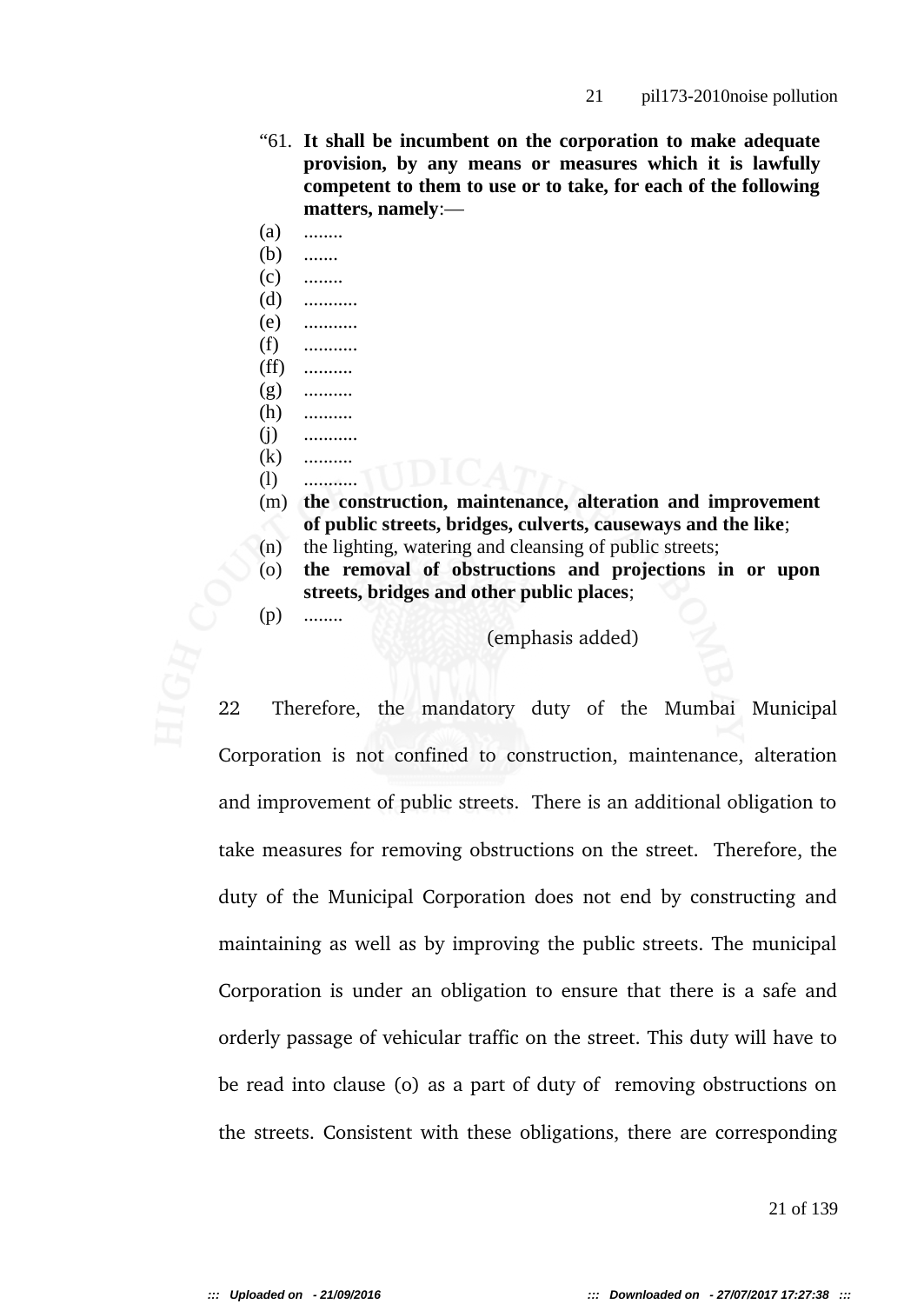provisions under the said Act of 1888. One such provision is in the form

of section 322. Section 322 and other connected provisions read thus :

# "**Streets not to be opened or broken up and building materials not to be deposited thereon without permission.**

- 322. (1) No person other than the Commissioner or a municipal officer or servant shall, without the written permission of the Commissioner or without other lawful authority.—
- (a) open, break up, displace, take up or make any alteration in, or cause any injury to, the soil or pavement, or any wall, fence, post, chain or other material or thing forming part of any street; or
- (b) deposit any building materials in any street;
- (c) set up in any street any scaffold or any temporary erection for the purpose of any work whatever, or any posts, bars, rails, boards or other things by way of enclosure, for the purpose of making mortar or depositing bricks lime, rubbish or other materials.
- (2) Any permission granted under clause (b) or clause (c) shall be terminable it the discretion of the Commissioner, on his giving not less than twenty-four hours written notice of the termination thereof to the person to whom such permission was granted. (3) Except in cases in which permission has been applied for under clause (b) of sub-section (1) for the deposit of building-materials in any street and no reply has been sent to the applicant within seven days from the date of the application the Commissioner may without notice, cause to be removed any building materials, or any scaffold, or any temporary erection, or any posts, bars, rails, boards or other things by way of enclosure, which have been deposited or set up in any street without the permission or authority specified in sub-section (1), or which; have been deposited or set up with such permission or authority, have not been removed within the period specified in the notice issued under sub-section (2).

## **Precautions for public safety to be taken by persons to whom permission is granted under section 322.**

323. Every person to whom any permission is granted under section 322 shall, at his own expense, cause the place where the soil or pavement has been opened or broken up or where he has deposited building materials or set up any sacaffold, erection or other thing, to be properly fenced and guarded, and in all cases in which the same is necessary to prevent accidents, shall cause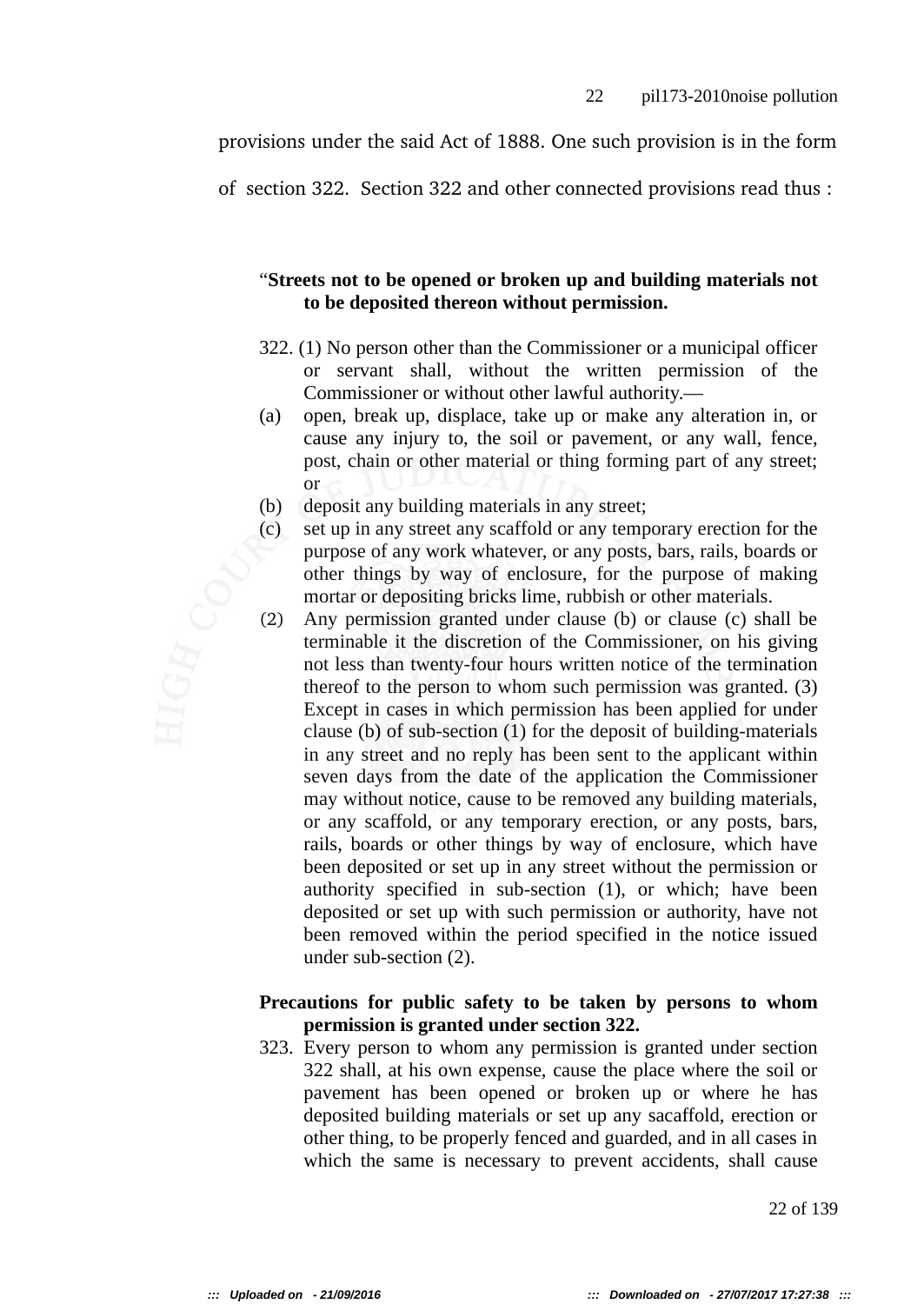such place to be well lighted during the night.

## **Persons to whom permission is granted under section 322 must reinstate streets, etc.**

- 324. (1) Every person to whom permission is granted under section 322 to open or break up the soil or pavement of any street, or who, under other lawful authority, whom per-opens or breaks up the soil or pavement of any street, shall with all convenient speed complete the work for which the same shall be opened or broken up, and fill in the ground and reinstate and make good the street or pavement so opened or broken up without delay, to the satisfaction of the Commissioner.
- (2) If the said person shall fail to reinstate and make good the street or pavement as aforesaid, the Commissioner may restore such street or pavement, and the expenses incurred by the Commissioner in so doing shall be paid by the said person.

The section 322 provides that any person other than the Commissioner or a Municipal Officer shall without written permission of the Commissioner is not entitled to open, break up, displace, take up or make any alteration in any part of the street. Hence, digging on streets for erecting pandals and temporary booth is impermissible unless there is an express permission granted by the Municipal Commissioner. Section 324 imposes obligation on the person to whom the permission is granted under section 322 to reinstate the street.

23 Now, coming to the provisions of the said Act of 1949, we find that similar obligations have been provided under section 63 thereof. Clause 18 of section 63 imposes mandatory obligation upon the Municipal Corporations to construct, maintain and improve the public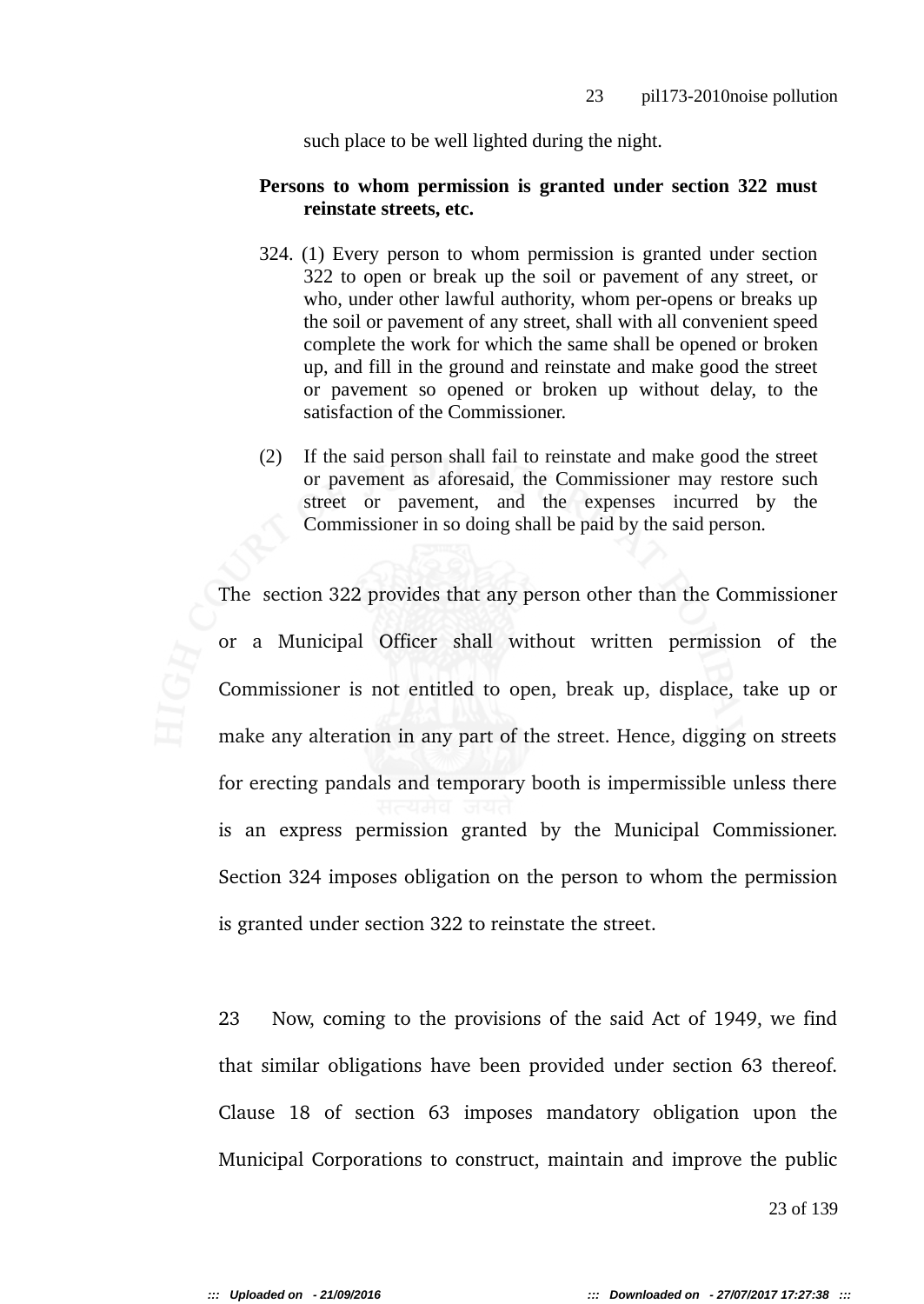streets. Clause 19 of section 63 imposes the obligation of removing obstructions and the projections on streets. Sections 239 to 241 of the said Act of 1949 are similar to the Sections 322 to 324 of the said Act of 1888.

24 As the footways/ foot-paths are part of a street as defined in both the enactments, aforesaid statutory obligations are also in respect of the footways or foot-paths.  $\overline{\phantom{a}}$ 

25 It will be necessary to advert to the decision of the Apex Court in the case of *Sodan Singh and others vs. New Delhi Municipal Committee* and others<sup>1</sup> and in particular what is held in paragraph 14 thereof which reads thus:

"**14.** T**he primary object of building roads is undoubtedly to facilitate people to travel from one point to another.** Quoting several authorities Byron K. Elliott and William F. Elliott in their treatise on the *Law of Roads and Streets* have defined a street as a road or public way in a city, town or village. A way over land set apart for public travel in a town or city is a street, no matter by what name it may be called. If a way is free to all people it is a highway. P. Duraiswami Aiyangar in his book dealing with the *Law of Municipal Corporations in British India* (1914 Edn.) has observed that the primary and paramount use of the street is public travel for man, beast and carriage for goods. On behalf of the respondents reliance has been placed on the oft-repeated adage that public have a right of passing and re-passing through a street but have no right "to be on it", which Shri Aiyangar also has mentioned at p. 542 of his book. *Halsbury*, relied upon by both sides, has stated (Vol. 21 para 107) **that the right of the public is a right to pass along a highway**

<sup>1</sup> (1989) 4 SCC 155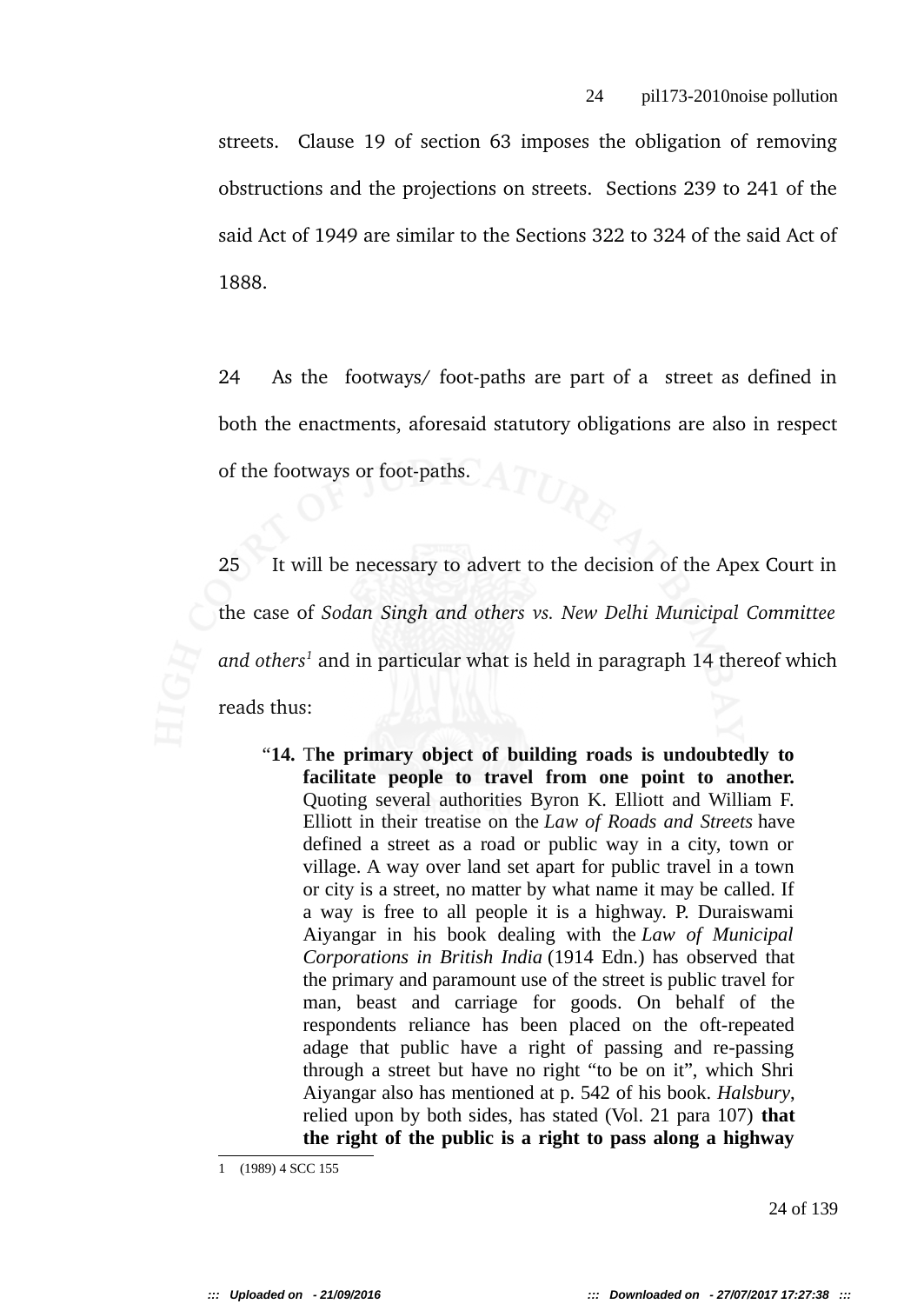**for the purpose of legitimate travel, not to be on it, except so far as the public's presence is attributable to a reasonable and proper user of the highway as such. These statements certainly do not mean that a traveller has to be in perpetual motion when he is in a public street. It may be essential for him to stop some time for various reasons he may have to alight from a vehicle or pick up a friend, collect certain articles or unload goods or have to take some rest after a long and strenuous journey. What is required of him is that he should not create an unreasonable obstruction which may inconvenience other persons having similar right to pass; he should not make excessive use of the road to the prejudice of the others. Liberty of an individual comes to an end where the liberty of another commences. Subject to this, a member of the public is entitled to legitimate user of the road other than actually passing or re-passing through it.**

(emphasis added)

The Apex Court has observed that primary object of building roads is to facilitate people to travel from one point to another. In this context, the Apex Court has observed that no one can create any unreasonable obstruction on the road which may cause inconvenience to other person having a similar right to pass. No one has a right to excessive use of the road so as to cause prejudice to the right of the others of using the road as a thoroughfare.

26 There is one relevant decision of this Court dated  $20<sup>th</sup>$  May 2015 in Suo Motu PIL No.71 of 2013 (High Court on its own motion vs. State of Maharashtra and others)<sup>2</sup>. In the said decision, this Court has considered the mandatory obligations of the Municipal Corporations and other Planning Authorities as regards construction and

<sup>2</sup> 2015 SCC OnLine Bom 3379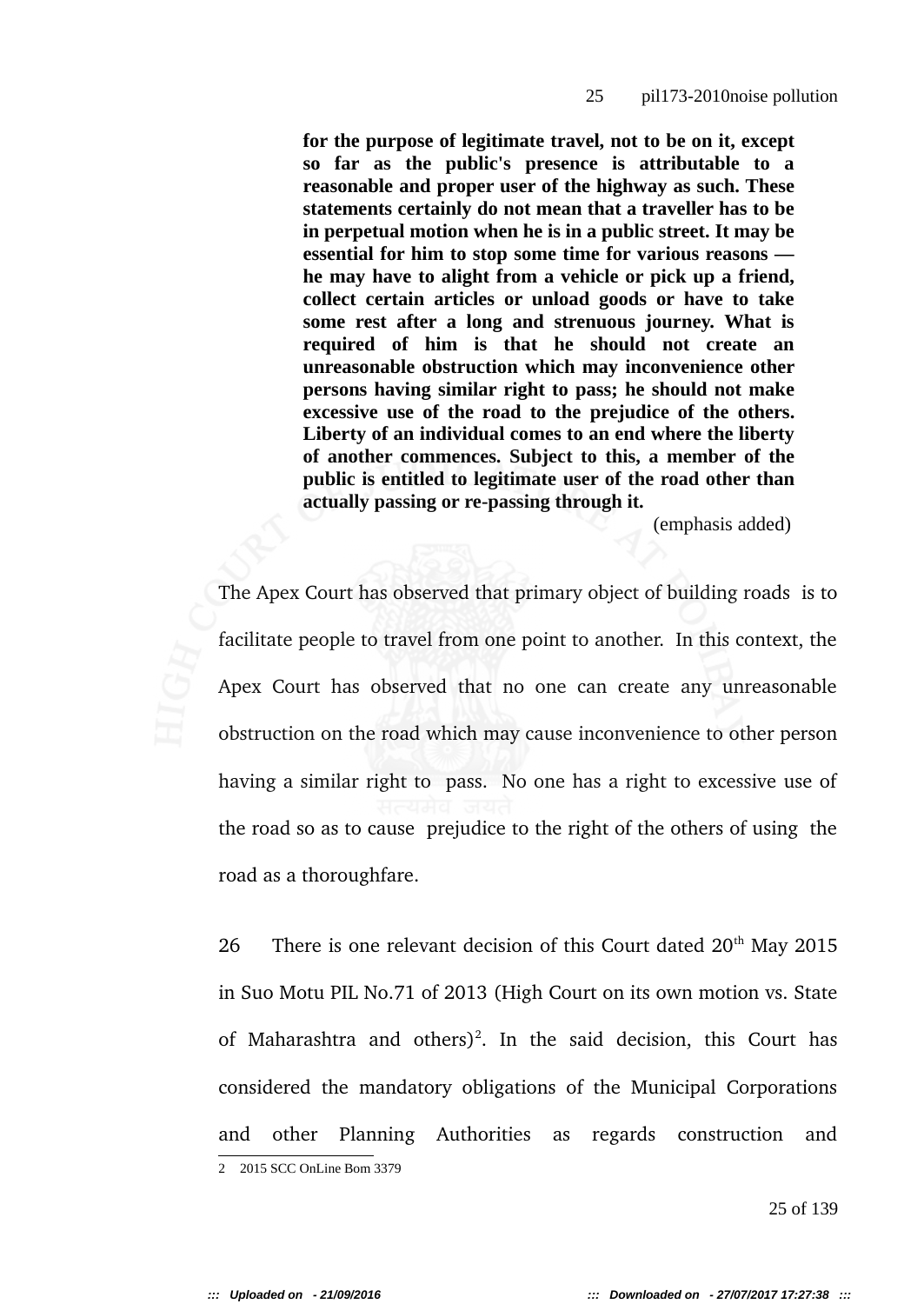maintenance of the road. The issue involved in the said PIL was concerning potholes on the road. In the said decision, this Court relied upon its earlier decision dated  $31<sup>st</sup>$  August 2006 in PIL SUO MOTU WP No.8 of 2005 and PIL No.3 of 2005. Paragraph 5 of the said Judgment and Order dated  $20<sup>th</sup>$  May 2015 reads thus:

"5. Before we deal with the obligations of various statutory authorities and the State Government, it is necessary to make a reference to what is held by this Court under the Judgment and Order dated 31stAugust, 2006 in PIL Suo Moto Writ Petition No. 8 of 2005 and PIL WP No. 3 of 2005. A Division Bench of this Court presided over by His Lordship Justice R.M Lodha (as he then was) laid down that the existence of roads in a reasonable condition is included in the right to life conferred on a citizen under Article 21 of the Constitution of India. It will be necessary to note the principles laid down by this Court in paragraph 9 of the said order which reads thus:-

"9. It is the obligation of the Civic Authorities and the other agencies of the State to secure to the public the means of communication in good and proper condition. There cannot be any justification for the bad roads in the financial capital of the country. The people of Mumbai contribute hugely to the revenue of the Centre, the State and the Civic Body. Are they not entitled to the good civic amenities including roads in good condition? How long the citizenry would continue to suffer bad roads? **In the context of the constitutional provisions, the existence of roads in reasonable conditions is embraced in the citizens' right to life. Every person is entitled to 'life' as enjoined under Article 21 of the Constitution of India**. The directive principles have been read into Article 21 tomake life more meaningful and not mere its existence. Good roads are the necessity to the life. **There has to be roads for communication in reasonable condition in view of the constitutional imperatives. This is well settled. It needs no emphasis**. It is thus imperative for the MCGM to make available proper roads to the people in the city of Mumbai through out the year. **The Corporation has to discharge its constitutional and legal obligations unfailingly. What**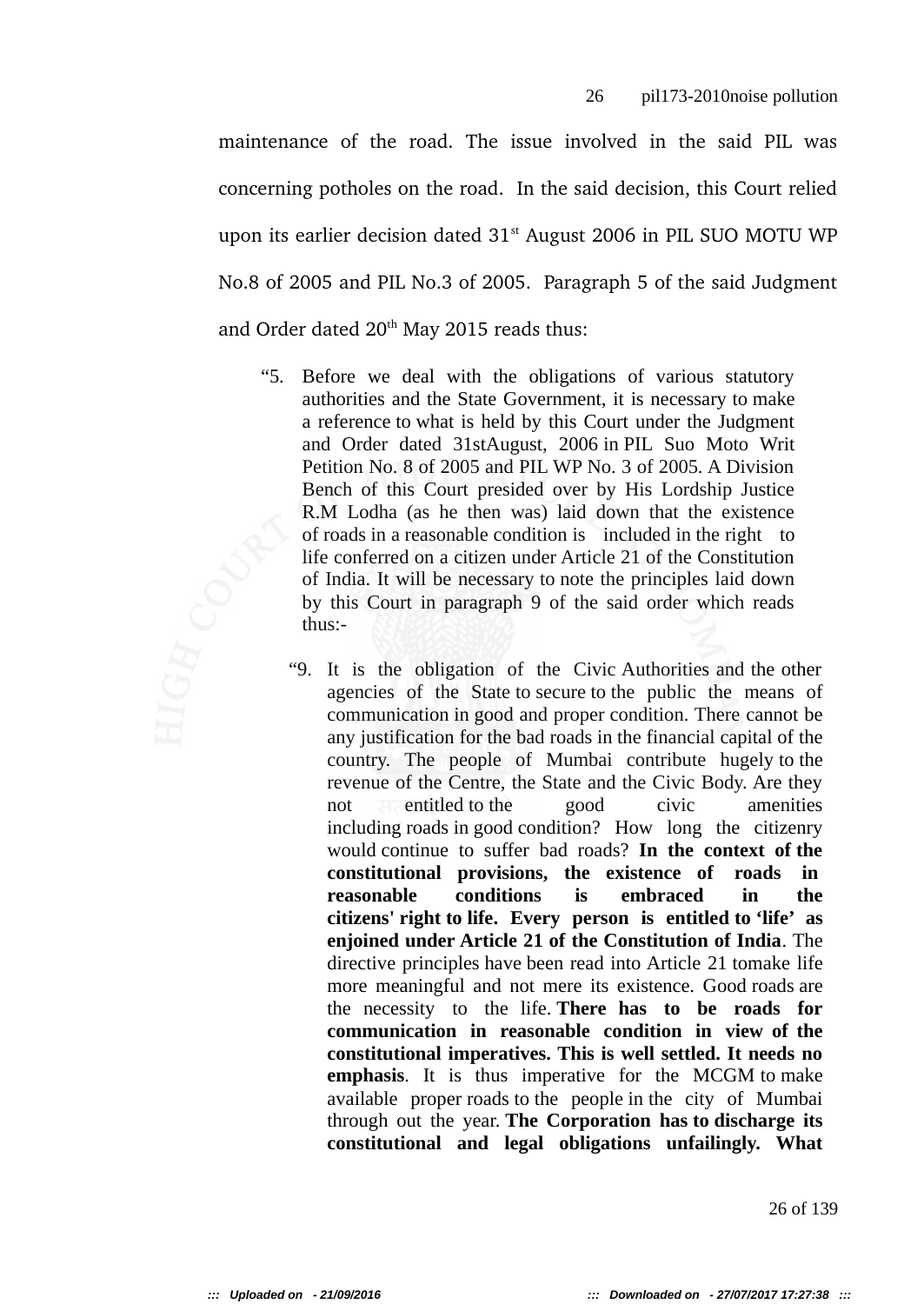**we have said above is applicable equally to all the other authorities like Mumbai Metropolitan Region Development Authority, Mumbai Port Trust, Maharashtra State Road Development Corporation, the Public Works Department and the Thane Municipal Corporation. It is their duty, responsibility and obligation to provide proper roads within their jurisdiction to the commuters through out the year. By serious consequences by infringing the valuable rights of the people. Lest it must be forgotten, bad road mean physical damage, huge economic loss and more accidents**."

(emphasis added)

27 Thereafter, in paragraph 9, this Court in Judgment and Order

dated 20<sup>th</sup> May 2015 held thus:

"9. **As pointed out earlier, by the judgment and order dated 31st August, 2006 this Court has already held that the right to have roads in reasonable condition is a part of the fundamental right guaranteed under Article 21 of the Constitution of India.** Thus, the Division Bench has placed the right of citizens to have pothole free roads in reasonable condition on the highest pedestal of fundamental rights under Article 21 of the Constitution of India. Existence of such fundamental right creates corresponding obligation in all the authorities which are "State" within the meaning of Article 12 of the Constitution of India. For the infringement of the fundamental right guaranteed under Article 21 of the Constitution of India, a citizen can demand compensation apart from seeking the enforcement of the right. Moreover, a citizen has a right to make grievances regarding the violation of such right and get the grievances redressed."

 Thus, the right to have roads in a reasonable condition is a part of fundamental right guaranteed under Article 21 of the Constitution of India. The basic object of constructing roads is to allow the passage of vehicles. The basic object of making foot-paths/footways which are a part of street is to allow the citizens to walk and travel from one place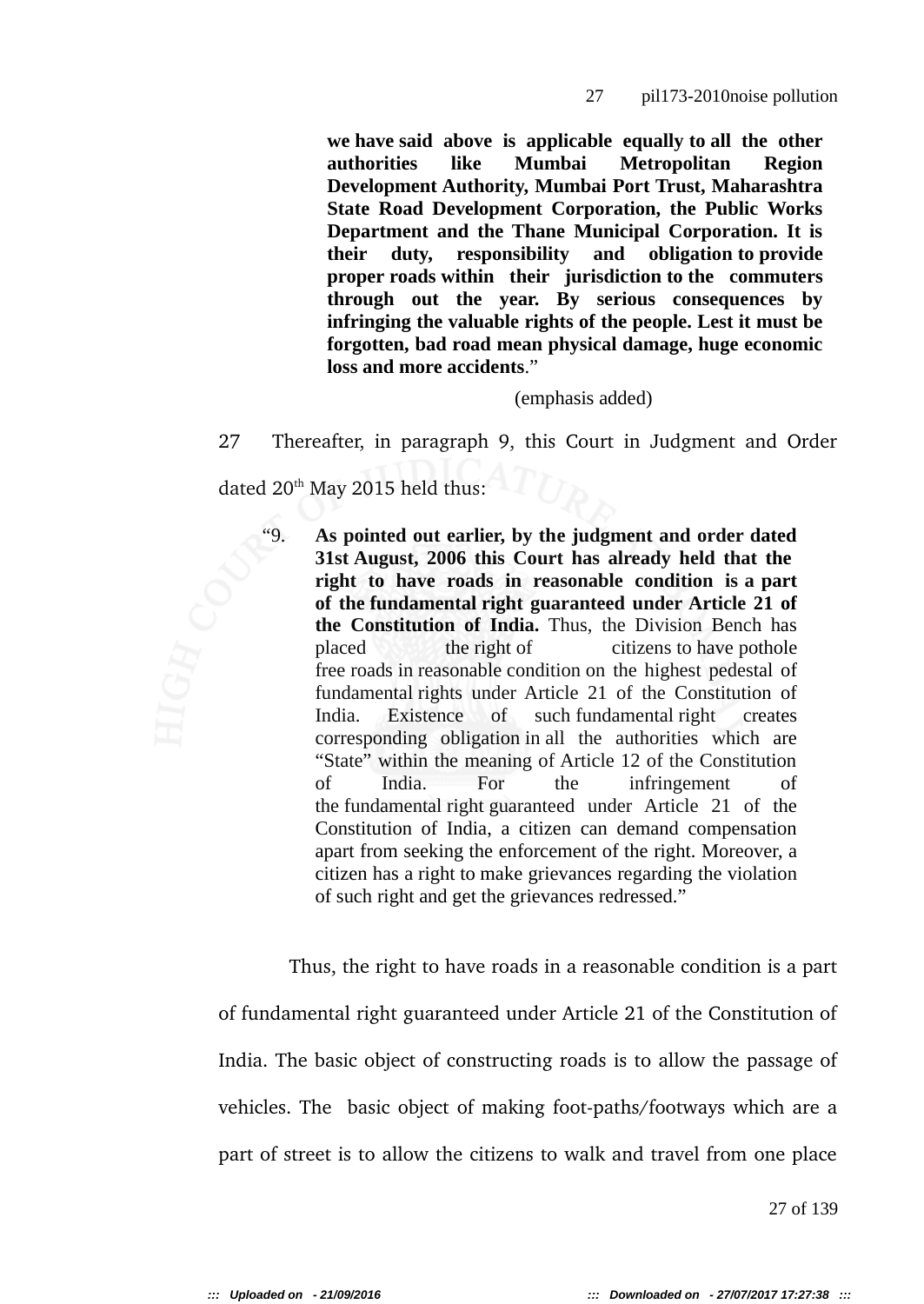to another. If obstructions are created on the streets or foot-paths in such a manner that it prevent the citizens from beneficially or reasonably enjoying their right of passage through the streets and footpaths, surely it will amount to infringement of the fundamental right under Article 21 of the Constitution of India to have streets in a reasonable condition. The fundamental right to have the streets in a reasonable condition will naturally encompass in it right to have the same free of any obstruction which prevents its beneficial or reasonable user. The Apex Court has expanded the scope of Article 21 of the Constitution of India. The Apex Court has held that the right to live dignified life is also a part of Article 21 of the Constitution of India. Right to live a meaningful life is also a part of Article 21 of Constitution of India. In the case of *Sudhir Madan v. MCD<sup>3</sup>* , the Apex Court in paragraph 6 observed thus:

 "6. The scheme need not be populist in its appeal, but must be practical and consistent with **the rights of citizens, who have a fundamental right to use the roads, parks and other public conveniences provided by the State**." (emphasis added)

28 It is in this context, that the powers conferred under the aforesaid statutes namely the power under Section 234 of the said Act of 1949 and Section 317 of the said Act of 1888 will have to be considered. On plain reading of the sections it is apparent that the sections are only enabling sections which enable the Commissioners of the Municipal

<sup>3</sup> (2009) 17 SCC 332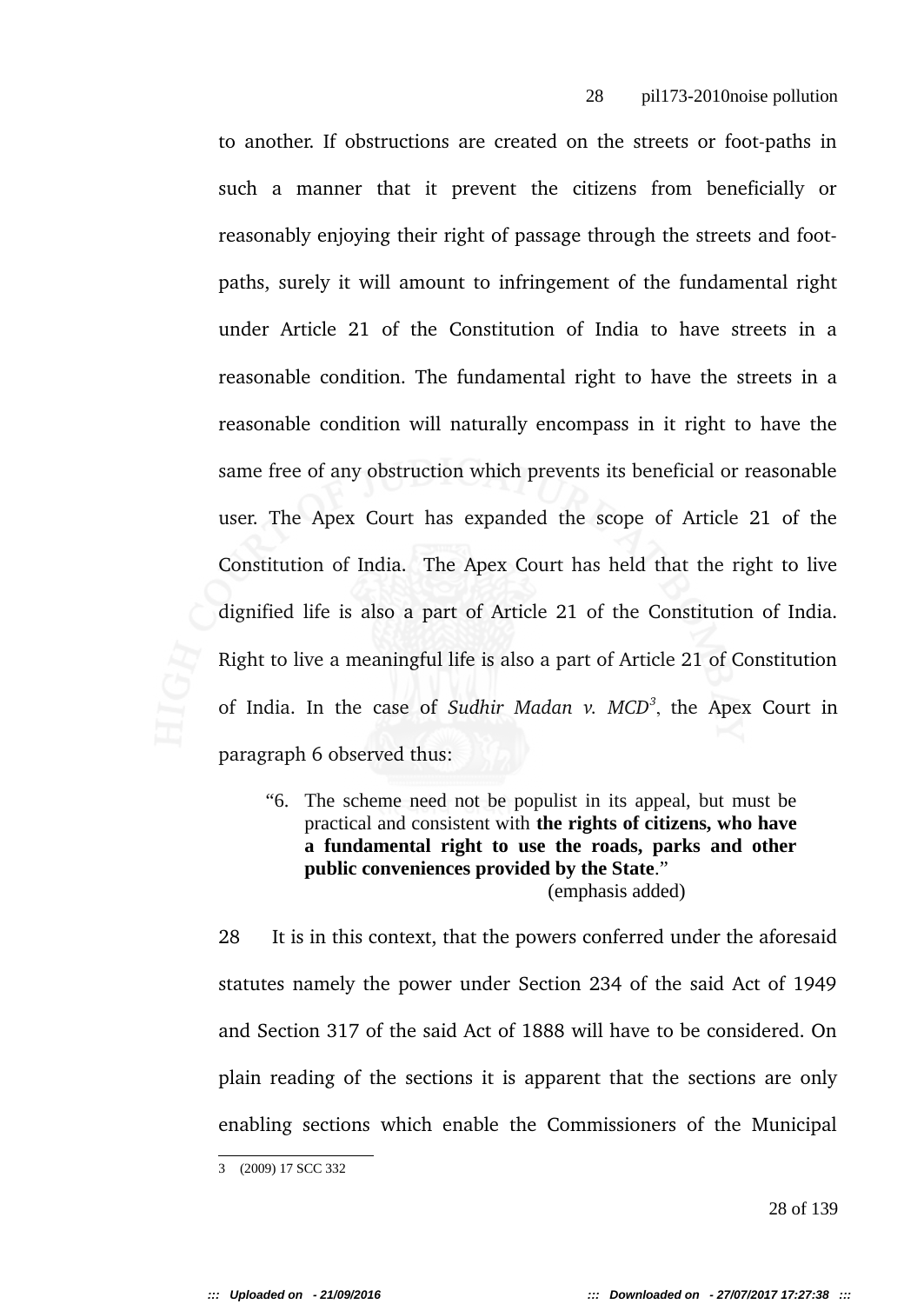Corporations to grant written permission for temporary erection of booth or other structure on any street on the occasion of ceremony and festivals. This power can be exercised by the Municipal Commissioners only with the concurrence of the Commissioner of Police or any Officer nominated by him. In the areas where Commissioner of Police is not appointed, the power will have to be exercised the concurrence of the District Magistrate or any Officer nominated by him. The use of the word may in both the sections shows that the power is discretionary. The power under the said sections cannot be exercised so as to defeat the fundamental right of the citizens under Article 21 of the Constitution of India of having the roads and foot-paths free of obstruction and in a reasonable condition. Moreover, the power cannot be exercised so as to completely defeat the statutory obligations of the Municipal Corporations under both the enactments.

29 Considering the object for which the streets are constructed, as expressly provided, the powers under both the sections can be exercised only with the concurrence of the Commissioner of the Police or the District Magistrate, as the case may be. Concurrence is certainly more than mere consultation. Concurrence means consent. It is obvious that the exercise of powers under both the sections without concurrence will be bad in law. It is obvious that power under both the sections cannot be exercised by permitting the erection of structures in such a manner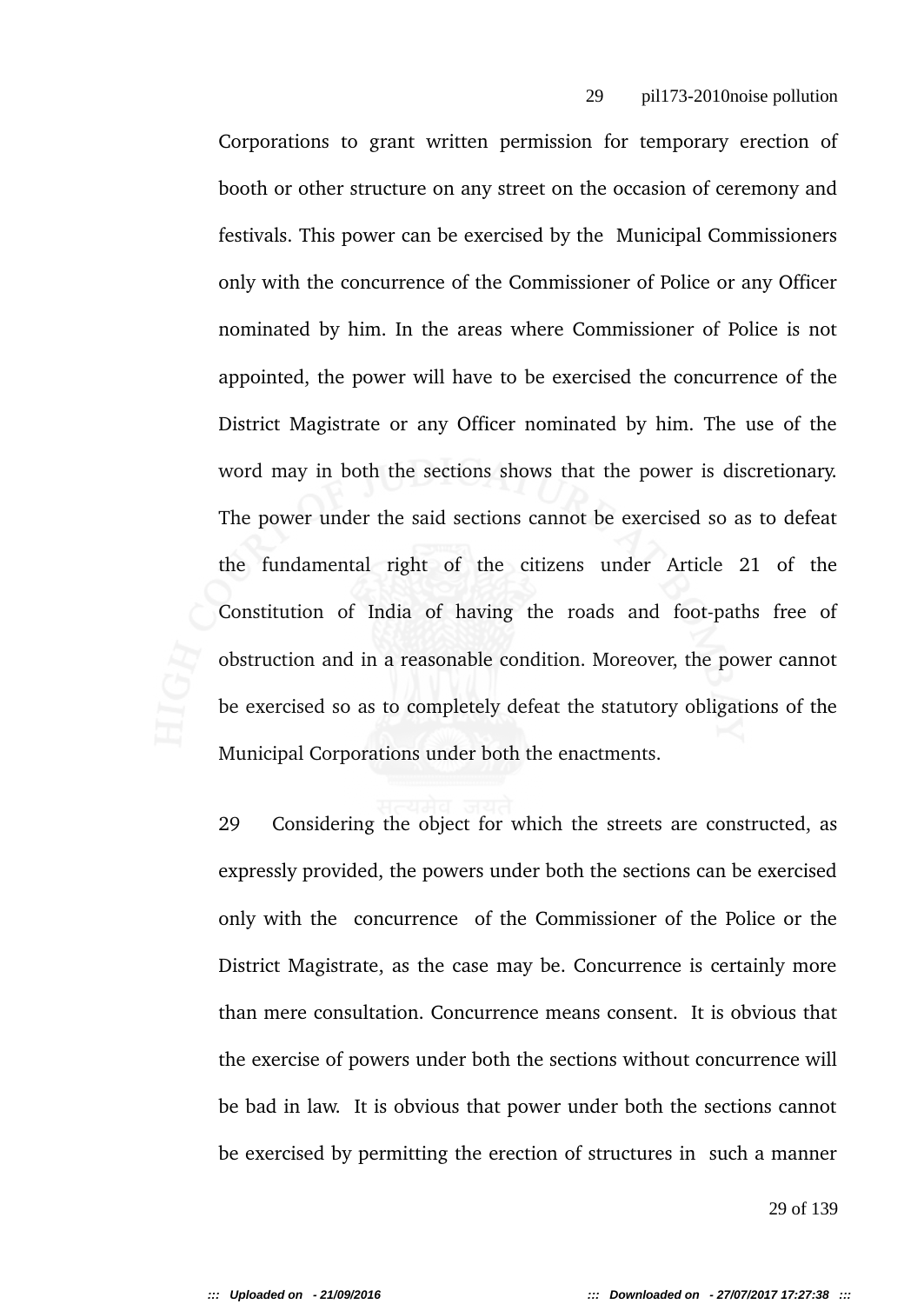that it will obstruct free movement and free flow of vehicular traffic on the streets or free movement of the pedestrians on the footways or footpaths. Perhaps, for this reason, a provision is made to ensure that the power is not exercised without concurrence of an Officer of appropriate higher level. The aspect of obstruction to the free flow of traffic of vehicles and to the movement of pedestrians can be considered in a better manner by the Police Officers and therefore, there are provisions regarding obtaining their concurrence.

30 It is in the light of this legal position, in paragraph 8 of the Judgment and Order dated  $13<sup>th</sup>$  March 2015, while dealing with the provision of Section 234 of the said Act of 1949, this Court has held thus:

 "8. The Section 234 does not confer absolute power. The power conferred on the Commissioner is discretionary. The power cannot be exercised without the concurrence of the Commissioner of Police or the Superintendent of Police, as the case may be. The exercise of power without their concurrence will be bad in law. **It is obvious that a permission under the provision cannot be granted if the temporary erection of booths or similar structures is likely to affect free movement of vehicular traffic. Permission to erect booths on the footpaths or footway cannot be granted if the same is likely to obstruct free movement of the pedestrians. It is obvious that the discretion cannot be exercised by granting permissions to erect booths or like structures on a very busy public streets having a large vehicular traffic. It cannot be exercised in relation to footpaths in localities having a large population and in respect of footpaths in the localities which are very crowded. The power cannot be used in relation to public streets including footpaths or footways near Railway**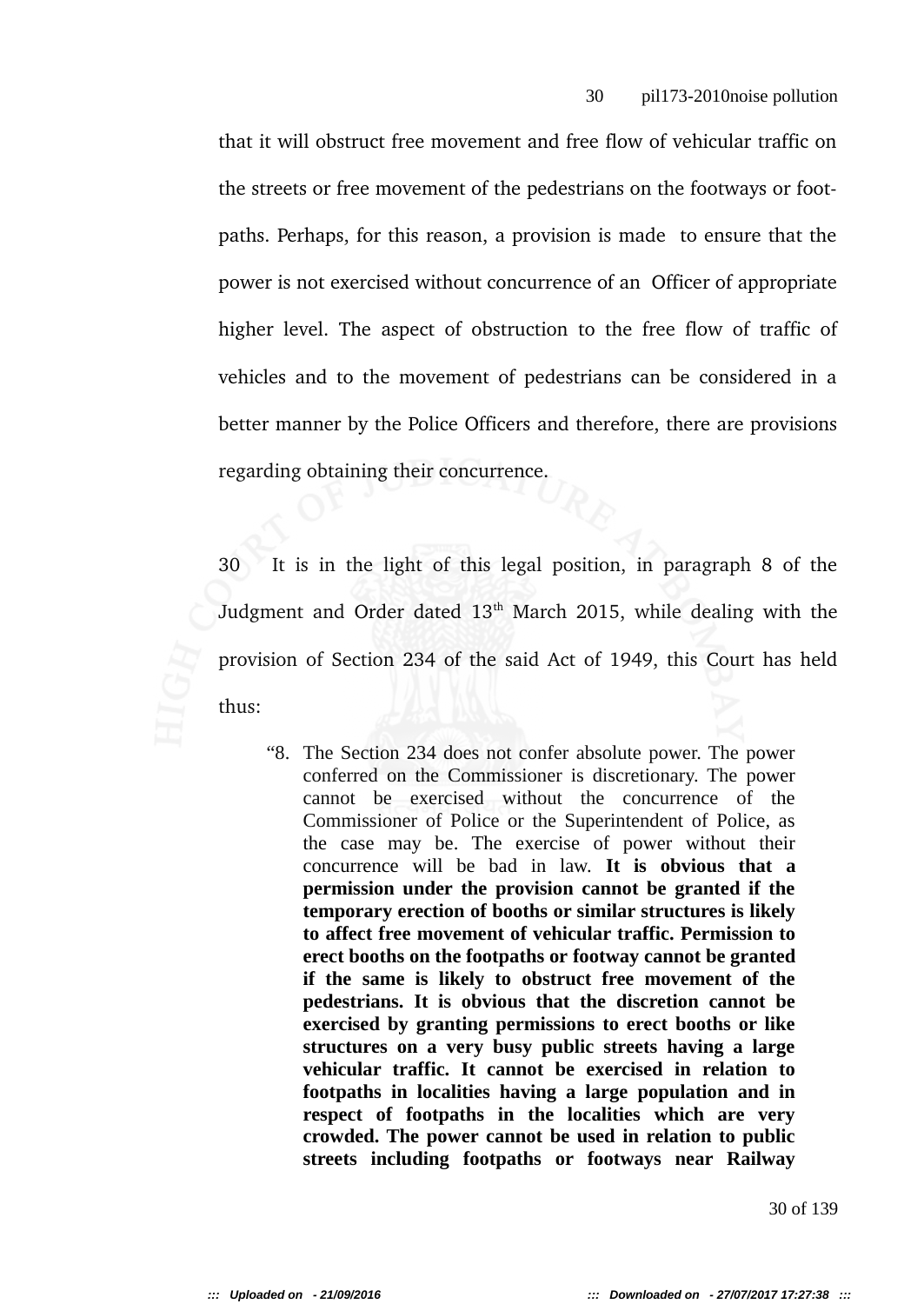**stations/public bus stands/major auto rickshaw or taxi stands. It follows that such permissions cannot be granted if the grant of such permissions is likely to result into a major traffic congestion or is likely to cause obstruction to large number of pedestrians in the use of footway. Such permissions cannot be granted on streets or footways in the vicinity of major hospitals and educational institutions. These cases are set out only by way of illustrations. This is not the exhaustive list of footpaths and streets in relation to which the discretionary power should not be exercised. While exercising the discretion under the said section, the Commissioner of the Municipal Corporations shall consider all such relevant factors."**

(emphasis added)

31 In order dated 24<sup>th</sup> June 2015, this Court has referred to the aforesaid decision in SUO MOTU PIL No.71 of 2013 and directed that while considering the applications for grant of permissions under sections 234 and 317, various aspects noted in paragraph 8 which are quoted above will have to be considered.

32 It follows that on congested roads, no permission can be granted under both the sections to erect temporary pandals or booths. In such areas where there is lot of traffic congestion or large movement of pedestrians, permissions cannot be granted to construct pandals on footways and foot-paths. This Court by way of illustration in the aforesaid paragraph No.8 observed that near Railway stations, major bus stands, Auto-rikshaw stands, Taxi stands in all the cities there is always a lot of traffic and therefore, in such areas, normally permissions cannot be granted. Similarly, by way of illustration, we may state that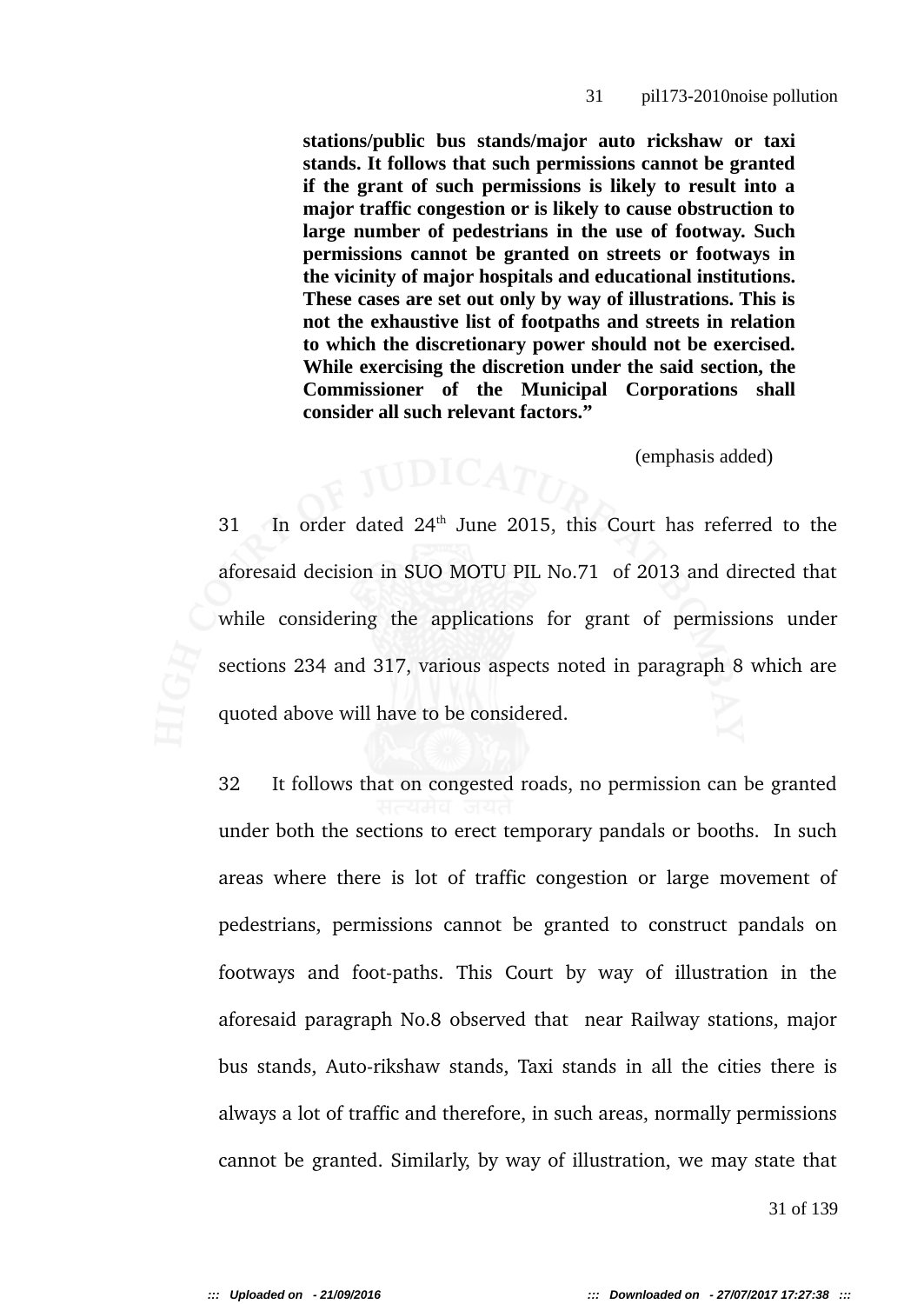permissions cannot be granted in relation to streets or foot-paths in the vicinity of major hospitals and educational institutions.

33 In terms of the interim order passed by this Court, some of the Municipal Corporations have framed policies. Some policies provide for grant of permissions provided pandal or temporary booth does not obstruct one fourth or one third width of the street or footway. If only on the basis of the width of the road and width of the proposed pandals or temporary booths, discretion under the aforesaid sections is to be exercised, it will amount to complete non application of mind. Moreover, it will be arbitrary. Paramount consideration for the exercise of the discretionary powers under both the sections is whether the grant of permission will obstruct the vehicular traffic on streets or the free movement of pedestrians on the foot-paths or footways. In a given case, street and/or footway or foot-path may be very wide. But the vehicular traffic or congestion may be to such an extent that erection of a structure of even a very small size may cause obstruction to the traffic or inconvenience to the pedestrians. In a given case, on a smaller street, there may not be much traffic or there may not be any congestion on footway or foot-path. On such a place erection of pandals can be easily permitted. Therefore, a policy which lays down permissible width of the temporary structure only on the basis of the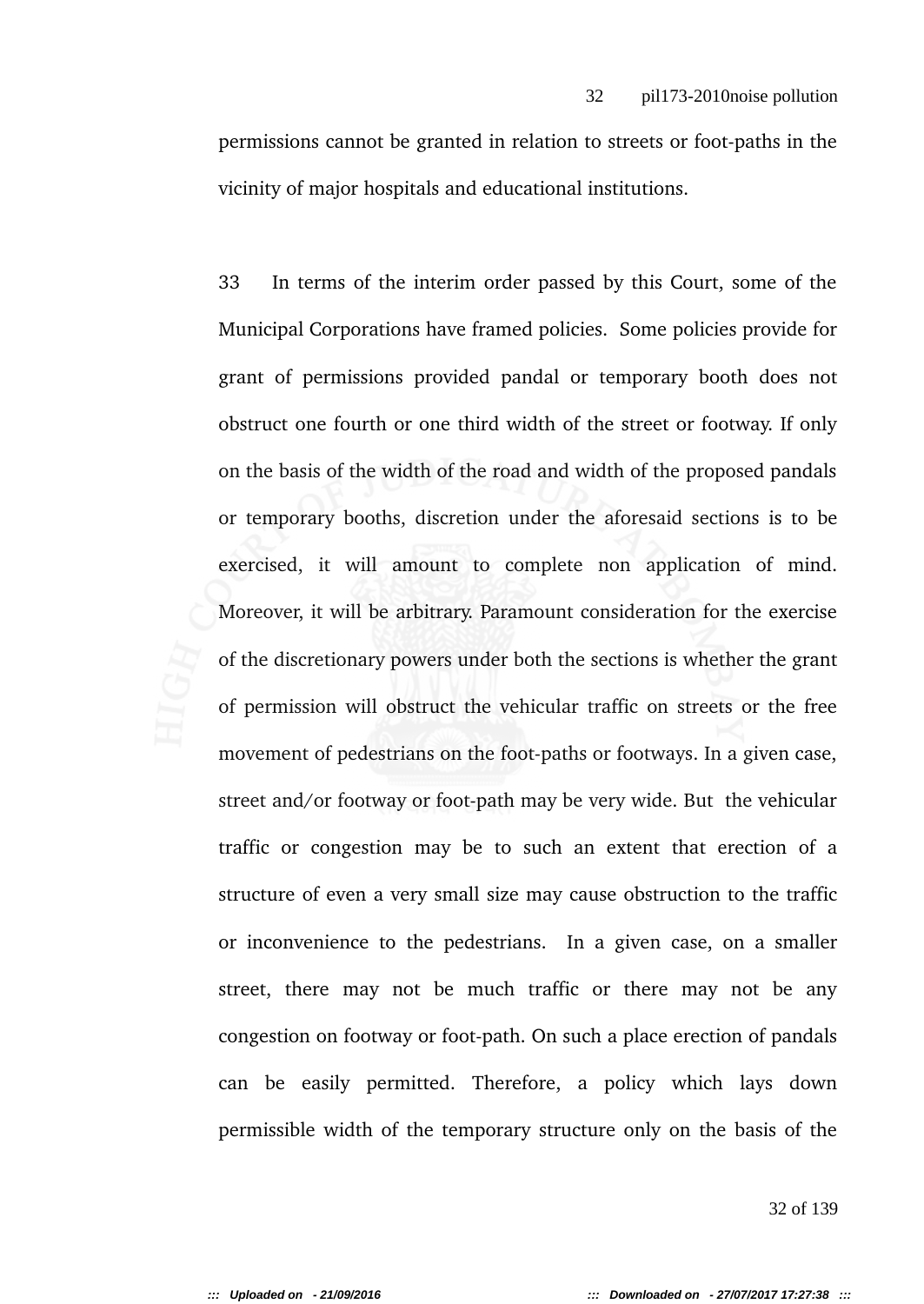width of a street will be completely arbitrary. It will all depend on the extent of obstruction which may be created by the proposed pandal. Hence, while granting or considering the applications for grant of permission under Sections 234 and 317, all the aforesaid aspects will have to be considered by the Commissioner. The recording of concurrence by the Police Officers/District Magistrates is also not empty formality. On the contrary, while considering the question of recording concurrence, the said Officers have the same responsibility. Concurrence cannot be granted as a matter of course without application of mind without the due consideration of the aforesaid factors.

34 We have already referred to the provisions of both the enactments which provide that no digging work can be carried out on the streets without express permission of the Commissioners. Therefore, even if a permission is granted to erect pandal, without obtaining express permission, no digging work on the street can be carried out. As already pointed out, if such permissions for digging or making alterations on road or foot-path are granted, it is the statutory responsibility of the persons to whom permission is granted to restore the road to its original condition.

35 There is one more issue concerning the pandals or temporary booths erected for celebrating religious and other festivals. A contention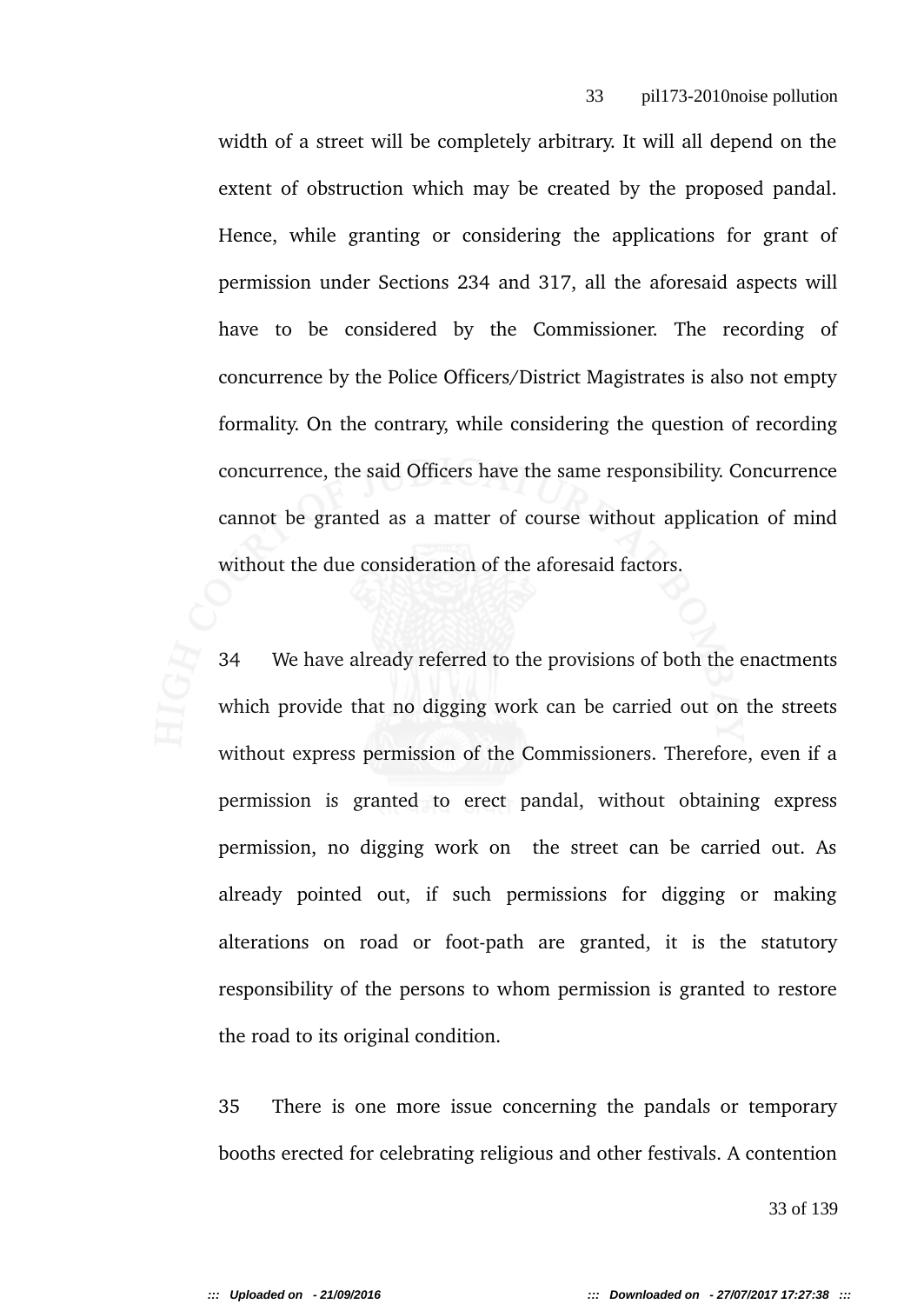is raised by religious groups regarding fundamental right under Article 25 of the Constitution of India. It is claimed that if permission to erect temporary booths for celebrating religious festivals is denied, it will be an infringement of Article 25. As far as the scope of right conferred under Article 25 of the Constitution of India is concerned, the law is well settled. For the sake of convenience, we are referring to the decision of the Constitution Bench of the Apex Court in the case of *Dr.M. Ismail Faruqui Vs. Union of India and others<sup>4</sup>* . The Apex Court observed that the right guaranteed under Article 25 of the Constitution of India does not not extend to the right of worship at any and every place. The Apex Court held that though the offer of prayer or worship is a religious practice, its offering at every location where such prayers can be offered would not an essential or integral part of such religious practice unless a particular place has a particular significance for that religion so as to form an essential or integral part of the religion. Paragraphs 77 and 78 are relevant which read thus:

**"77.** It may be noticed that Article 25 does not contain any reference to property unlike Article 26 of the Constitution. The right to practise, profess and propagate religion guaranteed under Article 25 of the Constitution does not necessarily include the right to acquire or own or possess property. **Similarly this right does not extend to the right of worship at any and every place of worship so that any hindrance to worship at a particular place per se may infringe the religious freedom guaranteed under Articles 25 and 26 of the Constitution. The protection under Articles 25 and 26 of the Constitution is to religious**

<sup>4</sup> (1994) 6 SCC 360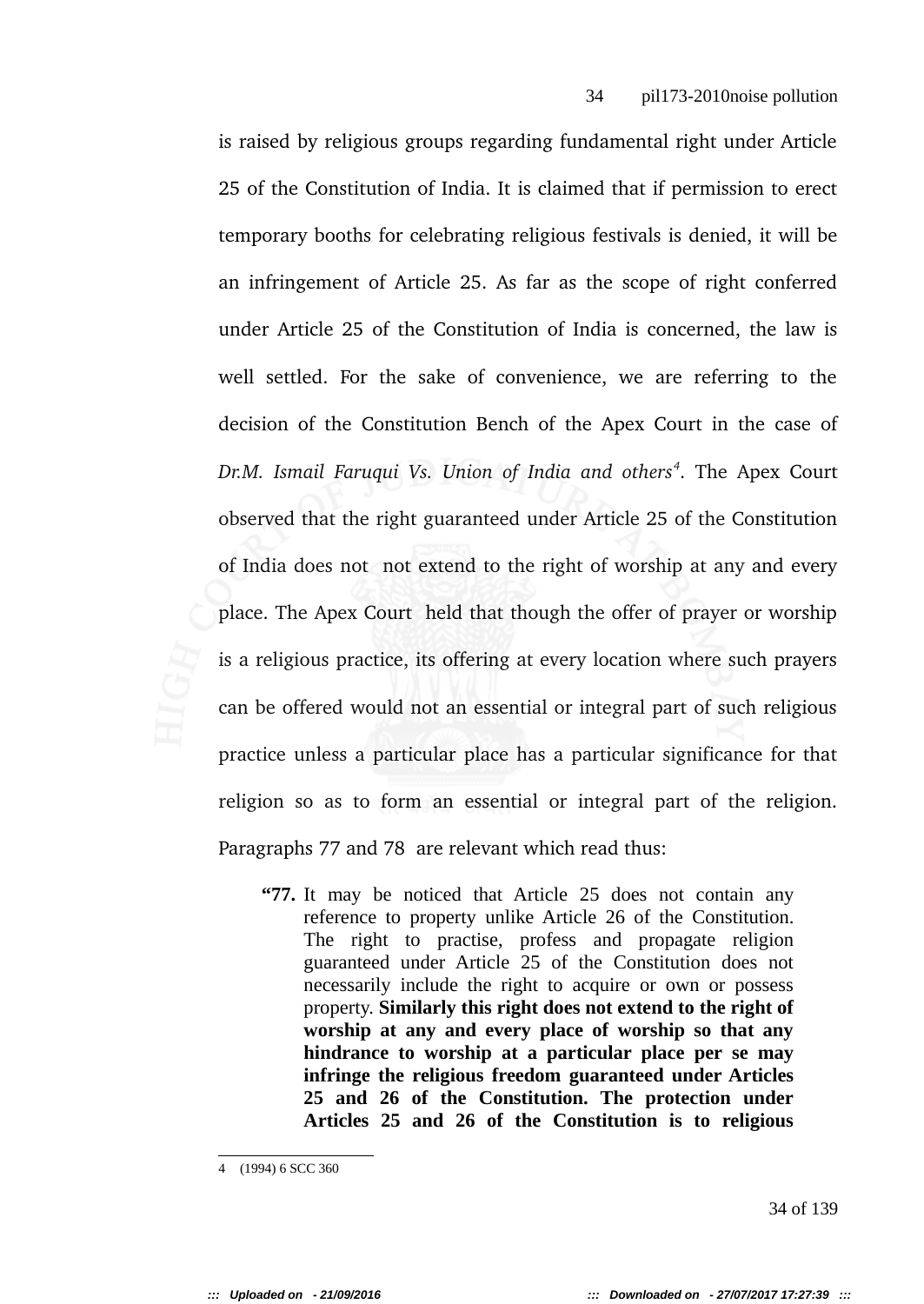**practice which forms an essential and integral part of the religion. A practice may be a religious practice but not an essential and integral part of practice of that religion.**

**78. While offer of prayer or worship is a religious practice, its offering at every location where such prayers can be offered would not be an essential or integral part of such religious practice unless the place has a particular significance for that religion so as to form an essential or integral part thereof. Places of worship of any religion having particular significance for that religion, to make it an essential or integral part of the religion, stand on a different footing and have to be treated differently and more reverentially."** 

(emphasis added)

36 While passing interim orders from time to time, this Court has made it expressly clear that the decision of this Court will apply to festivals/functions all religions and sects. We reiterate that position. Only by way of illustration that this Court may have referred to the religious festivals of Ganesh utsav, Navratri and Dahihandi. Offering a prayer in a particular manner, performing religious ceremony in a particular manner or celebrating religious festivals in a particular manner may be in a given case an essential part of a particular religion. But by no stretch of imagination, the right conferred by Article 25 will extend to celebrating such festivals and functions on streets and footways unless offering prayers or worship at a particular place is proved to be an essential part of a particular religion by reason of a particular significance of that place. Hence, ordinarily, no one can claim fundamental right under Article 25 to conduct a religious function or festival on a street or foot-path/footway.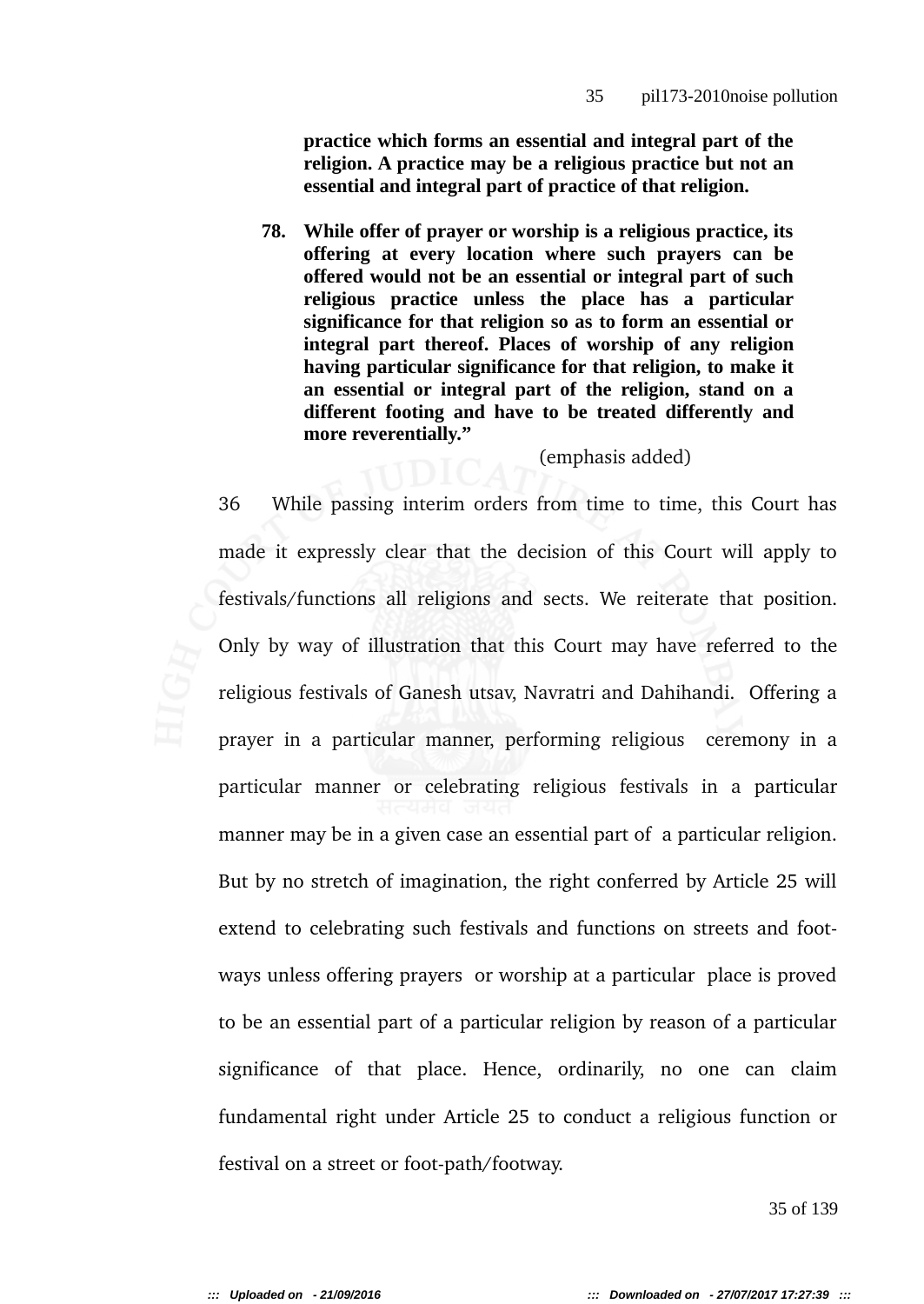37 To state briefly, in view of the law laid down in the case of Dr.M. Ismail Faruqui, while considering applications under Section 234 of the said Act of 1949 or Section 317 of the said Act of 1888 or under a similar Municipal Statutes, the Municipal Commissioners/ Commissioners of Police/ District Magistrates/Authorities cannot be influenced by the so called rights claimed under Article 25 of the Constitution of India. The law laid down by the Apex Court will have to be considered by the aforesaid Authorities while considering the applications for granting permission or for granting concurrence.

38 There is one more aspect of the matter which is reflected from the photographs produced on record in PIL 173 of 2010. The photographs show that on the pandals or temporary booths which may have been constructed for celebrating religious or other festivals after obtaining permissions, there is a display of hoardings/ banners/ advertisements/ flexes etc. Even in the open spaces and on the portion of streets or footway around the said public booths or temporary structures, hoardings, advertisements, photographs, etc are very often displayed. Under both the enactments, there are specific powers regulating and controlling advertisements, sky signs etc. Under the said Act of 1949, relevant provisions are Sections 244 and 245. Under Section 244, no person without permission of the Commissioner is entitled to erect, fix, retain any sky sign. There are similar provisions under the said Act of 1888 in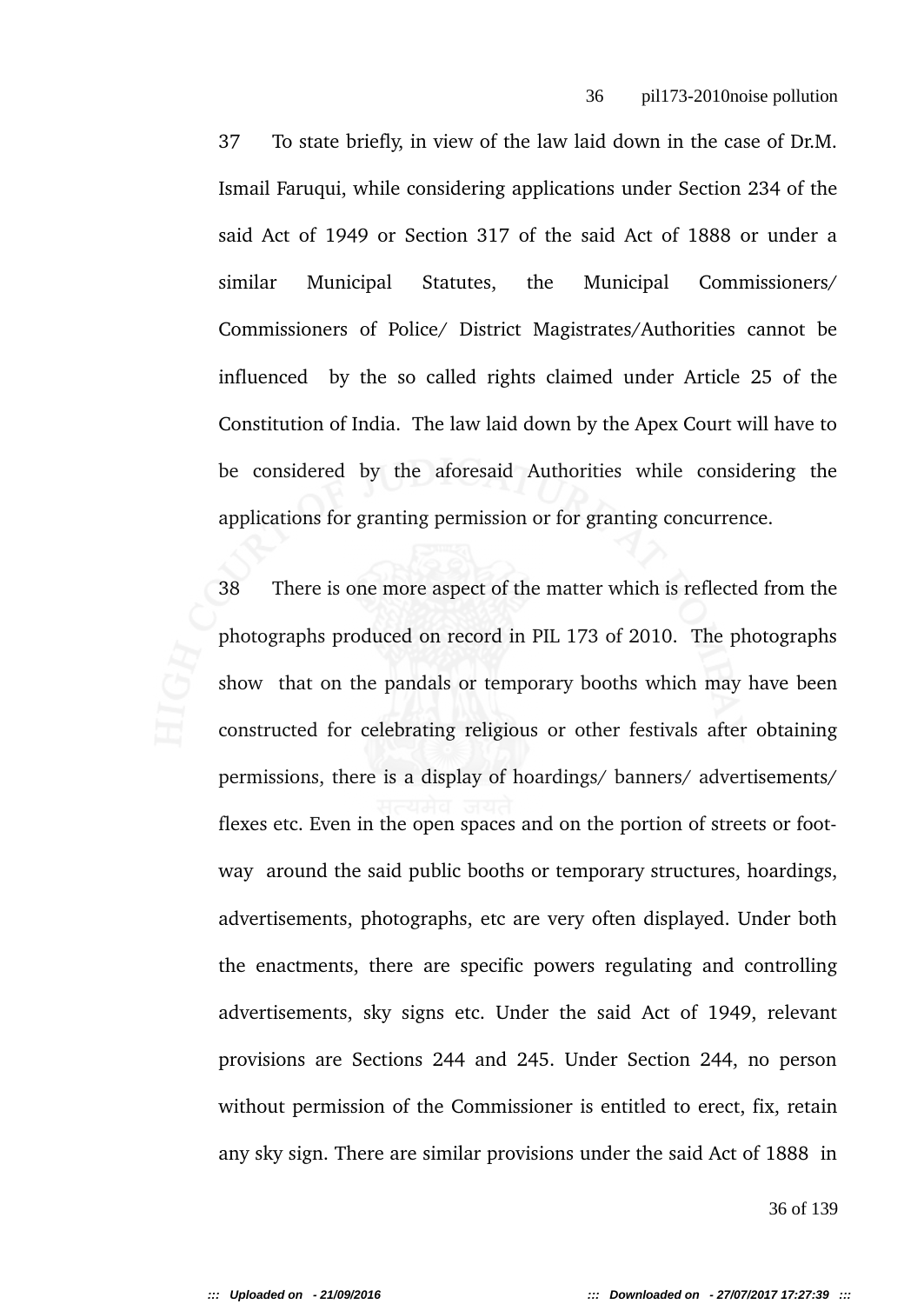the form of Sections 328 and 328A which require that no sky sign or advertisement can be displayed without previous permission in writing of the Municipal Commissioner. Therefore, grant of permissions either under section 234 of the said Act of 1949 or under Section 317 of the said Act of 1888 will not enable the person holding permissions to make digging work on street or footway and to display advertisement/ hoardings on or in the vicinity of pandal or temporary booths without obtaining statutory permissions in writing of the Municipal Corporations. In fact, while granting permissions under both the Sections 234 or 317, the Commissioner will have to impose a condition that the person holding a permission to erect pandal or temporary booth shall not damage the road or footway by digging thereon or otherwise without obtaining specific permission of the Municipal Corporation and no sky signs or advertisements shall be displayed either on the pandals or booths or in the vicinity thereof without obtaining specific permissions under the statutory provisions. Similarly, a condition should be imposed of not using loud-speakers/public address systems etc without obtaining the permission of the concerned Authority. Another condition should be of maintaining ambient quality standards in respect of the noise by setting out the Schedule under the said Act.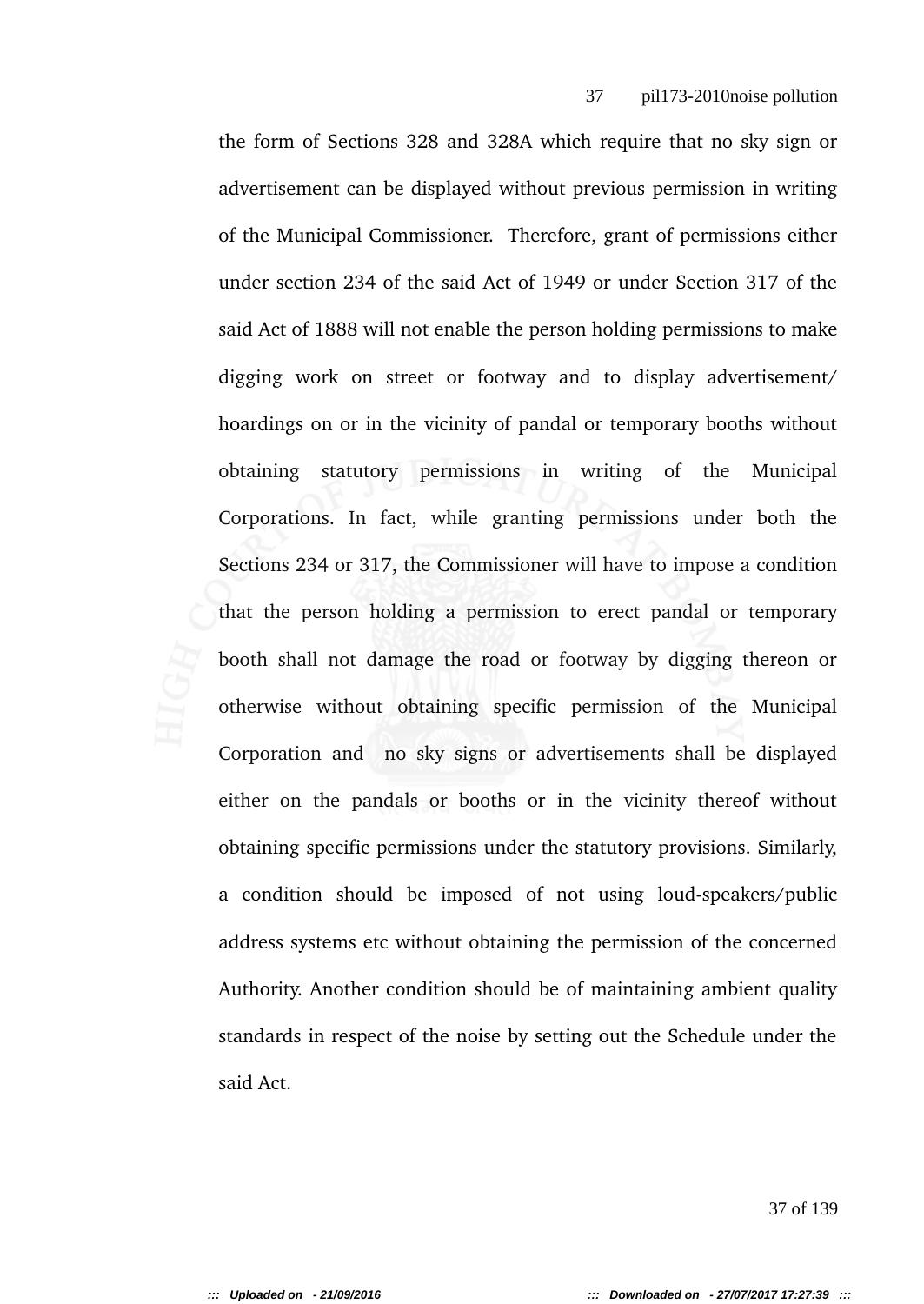39 Under the interim orders of this Court, the District Collectors were directed to nominate the Revenue Officers now below the rank of Tahsildars to visit the various places in the Corporation areas of the State for a period of one week prior to all major religious festivals with a view to ascertain whether any temporary booths or pandals have been erected without obtaining permission. The said directions will have to continue with a modification that even the Municipal Corporations will have to constitute its own teams to visit the places in the city during the period of one or two weeks prior to every festival for the same purpose. We propose to issue an additional direction for creating grievance redress mechanism to enable the citizens to file complaints regarding illegal construction of pandals or temporary booths or other illegalities associated with the same. Even on anonymous complaints received through such grievance redress mechanism shall be considered and steps will have to be taken of demolishing the said illegal booths or pandals.

40 We may note here that the definition of development under the Maharashtra Regional and Town Planning Act,1966 (for short "MRTP Act") is very wide and such unauthorised acts of erection of pandals will amount to development within the meaning of MRTP Act. There are penal provisions under the said Act of 1966 which will have to be invoked in all such cases by the Municipal Corporations.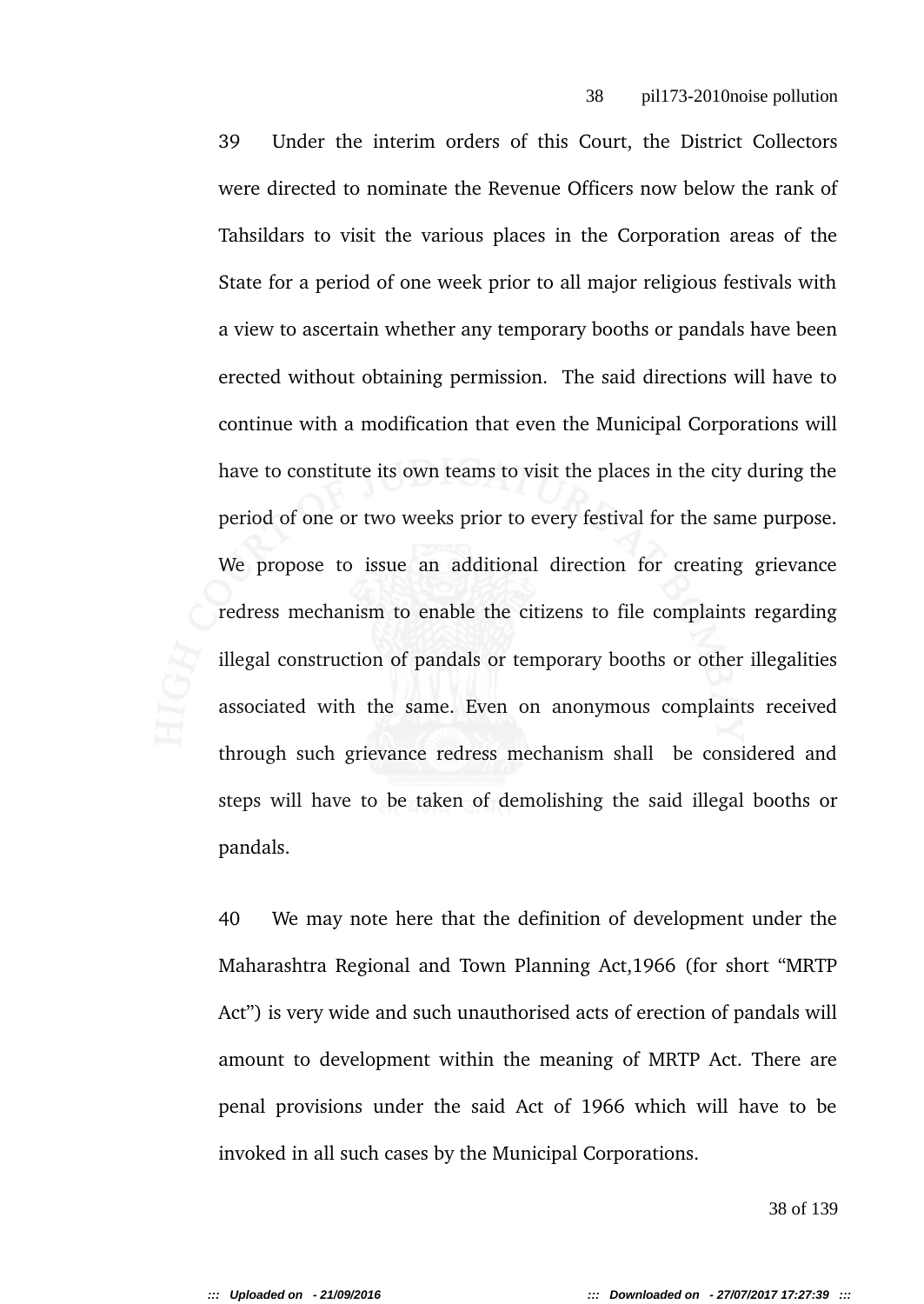41 In the subsequent part of the decision dealing with the Noise Pollution Rules, we have pointed out a decision of the Apex Court wherein directions have been issued to develop public awareness about the issues of noise pollution. The State Government will have to seriously consider of starting awareness programmes especially in schools and colleges so that the students are made aware of the illegality associated with the use of roads and foot-paths for celebrating the festivals in the context of the rights of the citizens under Article 21 of the Constitution of India. If such awareness campaign is started at the level of the schools and colleges, it may ensure that the students are not swayed by religious sentiments.

42 In one of the interim orders passed by this Court, there is a direction issued that before every major religious festival, the Municipal Commissioner and the Police Commissioner and Police Superintendents, as the case may, should convene meetings sufficiently in advance and also invite local political leaders, representatives of organizations holding such religious festivals which will include local organization like Mohalla Committees. The object of holding such meetings is to make them aware about the right of the citizens under Article 21 and to seek their co-operation for implementation of the provisions of law.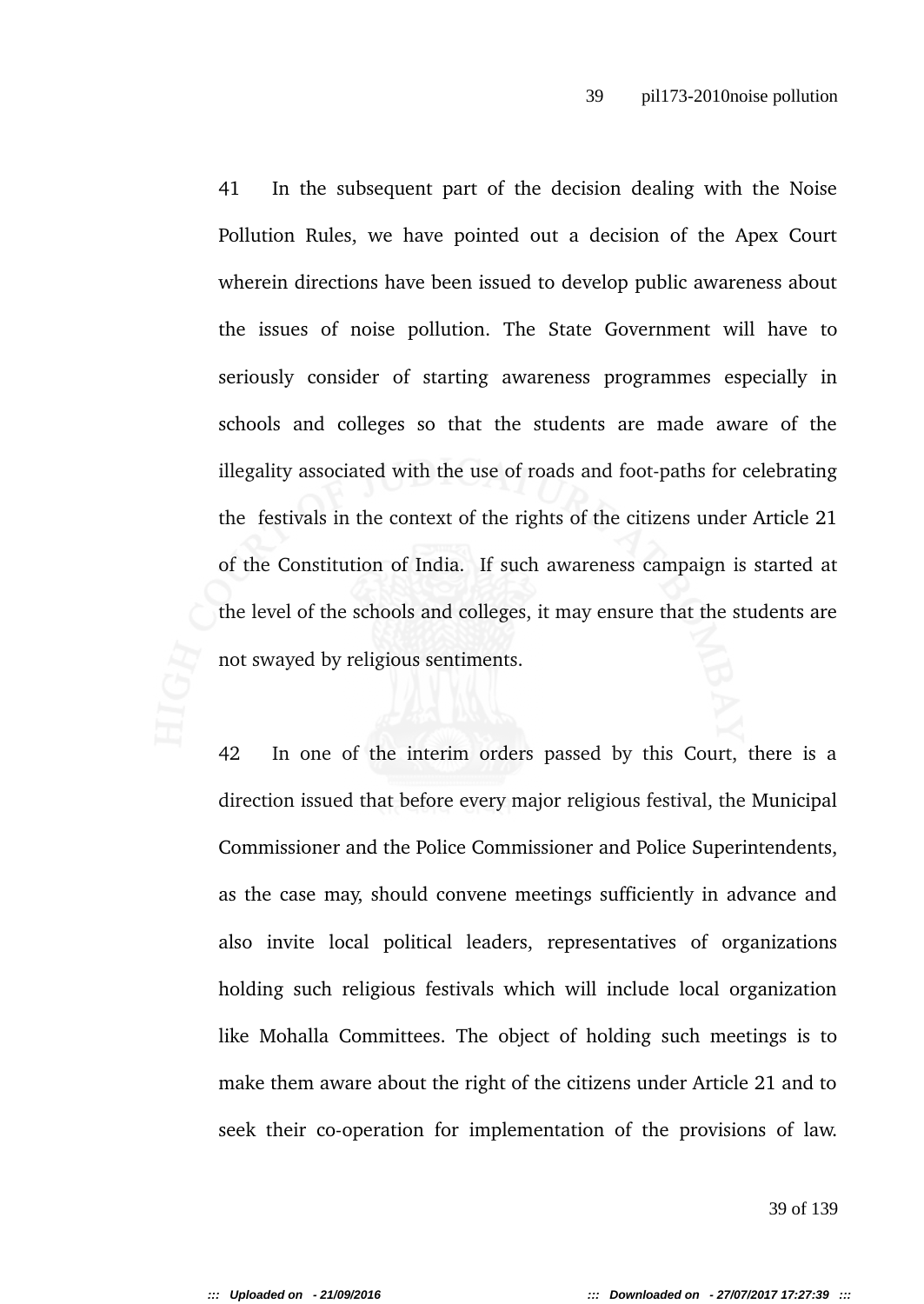With the aforesaid modification, we propose to continue all the interim directions issued from time to time.

### **IMPLEMENTATION OF NOISE POLLUTION RULES**

43 Now we deal with the second issue regarding the implementation of the Noise Pollution Rules. Before we deal with the specific submissions made by the learned counsel representing the parties, we must advert to the concept of noise pollution. Before the Environment Protection Act came into force, the Air (Prevention and Control of Pollution) Act, 1981 (for short "Air Pollution Act") was enacted. The preamble of the Air Pollution Act reads thus:

"An Act to provide for the prevention, control and abatement of air pollution, for the establishment, with a view to carrying out the aforesaid purposes, of Boards, for conferring on and assigning to such Boards powers and functions relating thereto and for matters connected therewith

Whereas decisions were taken at the United Nations Conference on the Human Environment held in Stockholm in June 1972, in which India participated, to take appropriate steps for the preservation of the natural resources of the earth which, among other things, include the preservation of the quality of air and control of air pollution;

And whereas it is considered necessary to implement the decisions aforesaid insofar as they relate to the preservation of the quality of air and control of air pollution;.."

By the Act No.47 of 1987, an amendment was carried out to the

definition of of Air Pollutant under Section 2. The amended Clause (a)

of section 2 as well as clause (b) thereof reads thus: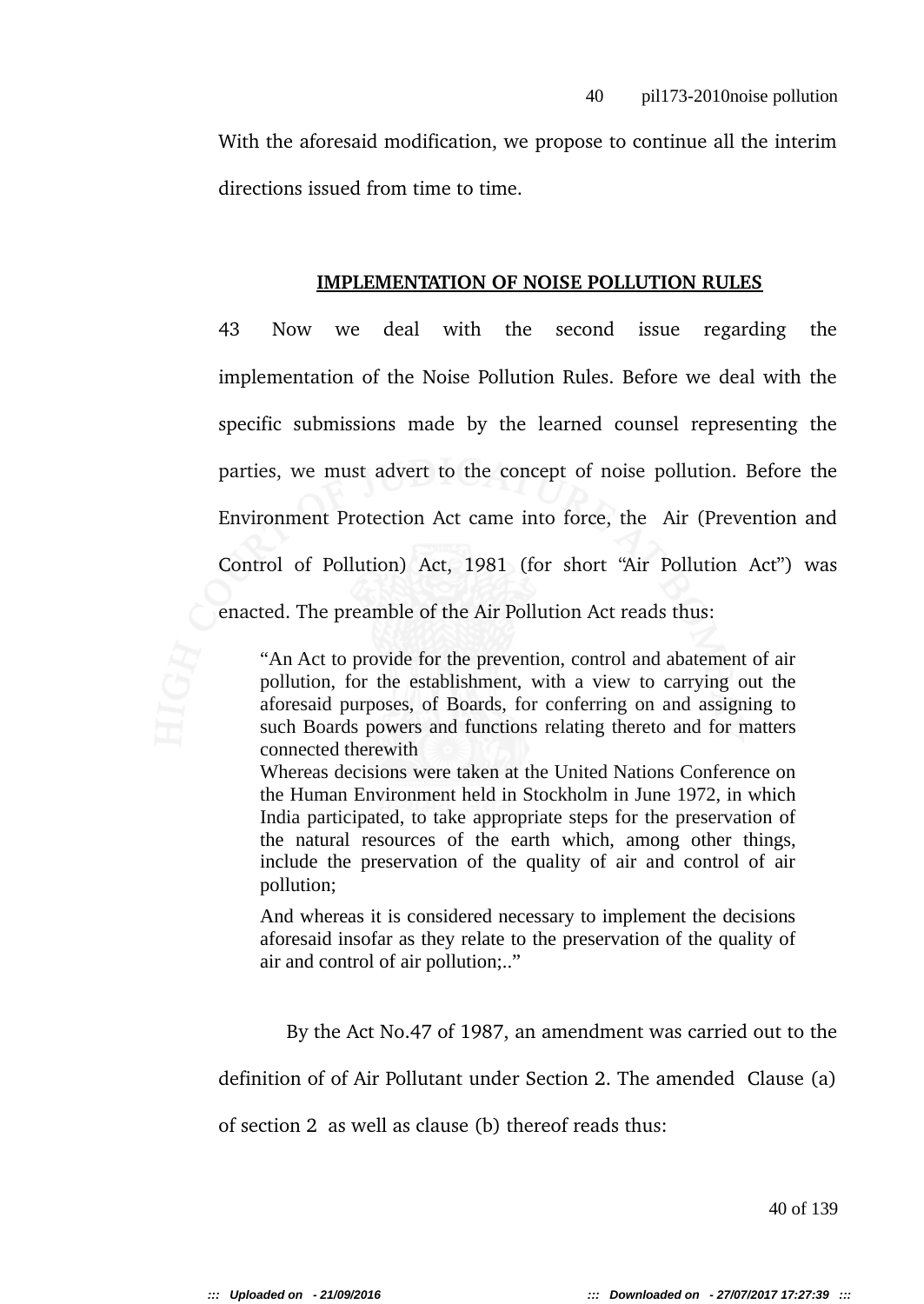"**2. Definitions**.—In this Act, unless the context otherwise requires.—

(*a*) "air pollutant" means any solid, liquid or gaseous substance (including noise) present in the atmosphere in such concentration as may be or tend to be injurious to human beings or other living creatures or plants or property or environment;

(*b*) "air pollution" means the presence in the atmosphere of any air pollutant;"

44 The words "including noise" were incorporated by way of amendment. On conjoint reading of clauses (a) and (b) of section 2, it is apparent that noise is also an air pollutant. Excessive noise is injurious to human beings, living creatures, plants, property and environment. When there is an excessive noise, it will become air pollutant and therefore, the presence of excessive noise will amount to air pollution. The Pollution Control Board was established under the Air Pollution Act and under the Water (Prevention and Control of Pollution) Act, 1974. There are certain provisions in the Air Pollution Act including the provision of Section 19 which enable a State Government after consultation with the State Board to declare any area or areas in the State as Air Pollution Control Areas. The functions of the State Board (in the present case the Maharashtra Pollution Control Board) have been laid down in Section 17 which reads thus:

**"17. Functions of State Boards**.—(1) Subject to the provisions of this Act, and without prejudice to the performance of its functions, if any, under the Water (Prevention and Control of Pollution) Act, 1974 (6 of 1974), the functions of a State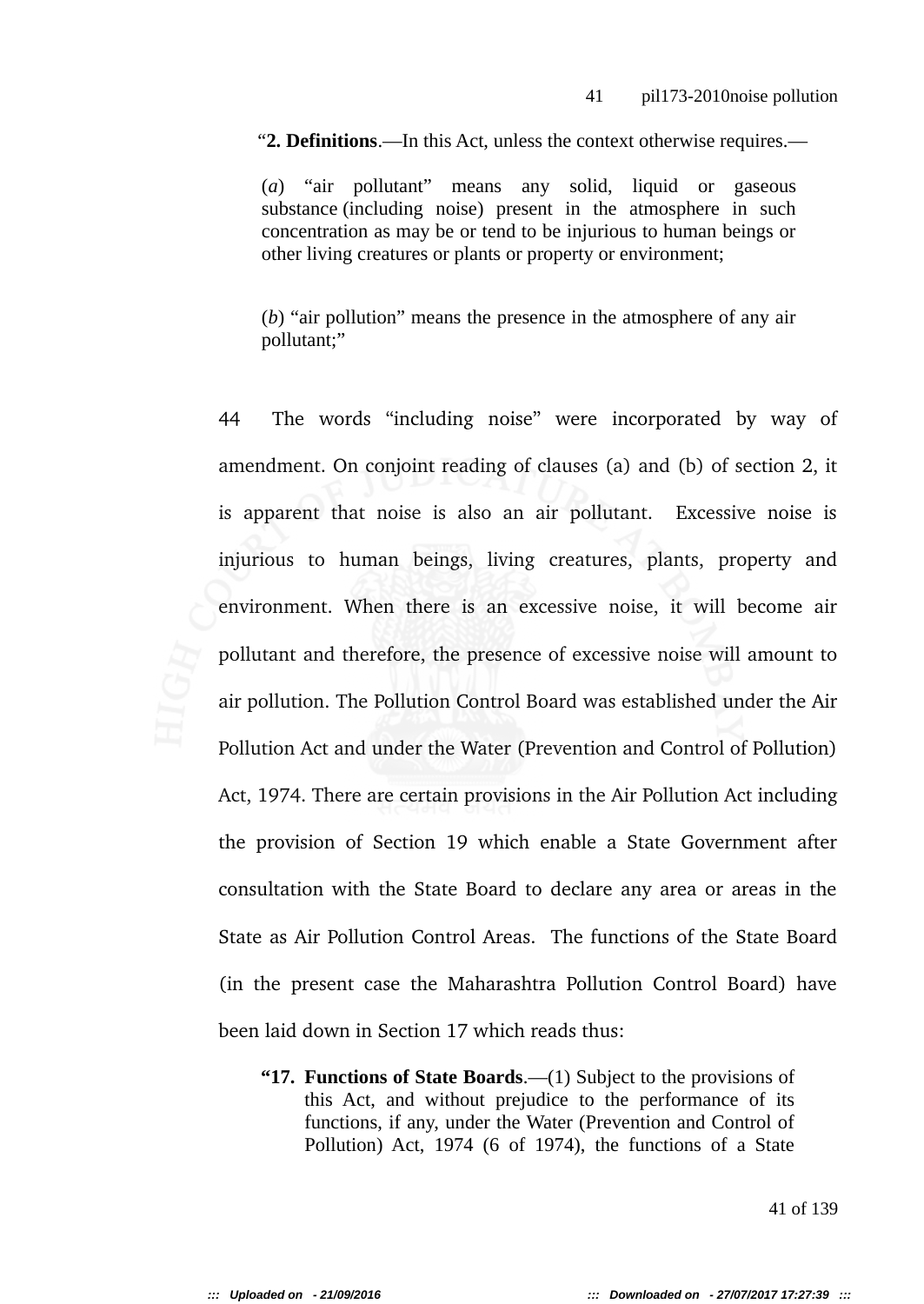Board shall be—

- (*a*) **to plan a comprehensive programme for the prevention, control or abatement of air pollution and to secure the execution thereof;**
- **(***b***) to advise the State Government on any matter concerning the prevention, control or abatement relating to air pollution;**
- **(***c***) to collect and disseminate information relating to air pollution;**
- (*d*) to collaborate with the Central Board in organising the training of persons engaged or to be engaged in programmes relating to prevention, control or abatement of air pollution and to organise a mass-education programme relating thereto;
- (*e*) to inspect, at all reasonable times, any control equipment, industrial plant or manufacturing process and to give, by order, such directions to such persons as it may consider necessary to take steps for the prevention, control or abatement of air pollution;
- (*f*) to inspect air pollution control areas at such intervals as it may think necessary, assess the quality of air therein and take steps for the prevention, control or abatement of air pollution in such areas;
- (*g*) to lay down, in consultation with the Central Board and having regard to the standards for the quality of air laid down by the Central Board, standards for emission of air pollutants into the atmosphere from industrial plants and automobiles or for the discharge of any air pollutant into the atmosphere from any other source whatsoever not being a ship or an aircraft:

Provided that different standards for emission may be laid down under this clause for different industrial plants having regard to the quantity and composition of emission of air pollutants into the atmosphere from such industrial plants;

- (*h*) to advise the State Government with respect to the suitability of any premises or location for carrying on any industry which is likely to cause air pollution;
- (*i*) to perform such other functions as may be prescribed or as may, from time to time, be entrusted to it by the Central Board or the State Government;
- (*j*) to do such other things and to perform such other acts as it may think necessary for the proper discharge of its functions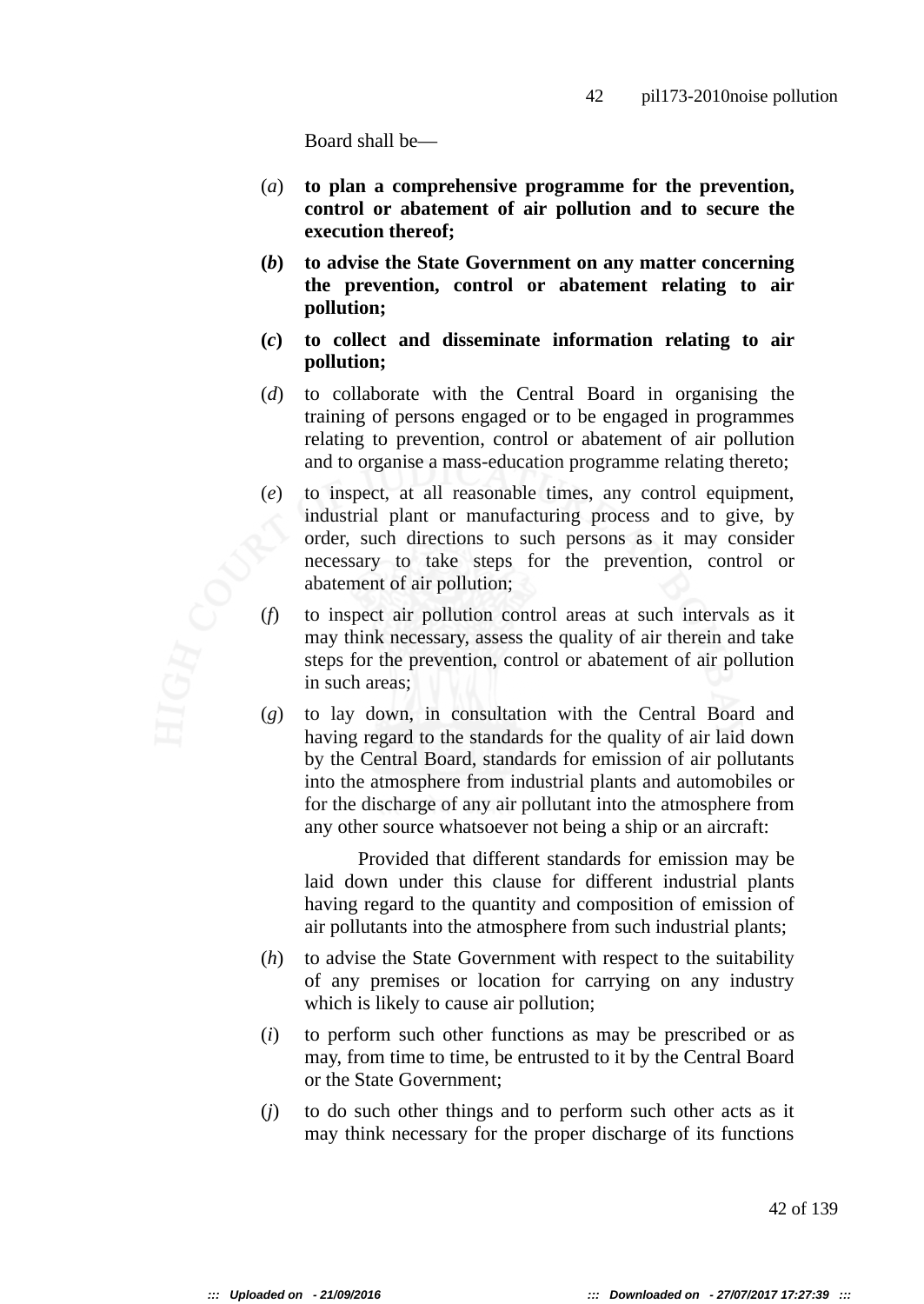and generally for the purpose of carrying into effect the purposes of this Act.

(2) A State Board may establish or recognise a laboratory or laboratories to enable the State Board to perform its functions under this section efficiently."

(emphasis added)

45 Except for the collection of certain data in terms of clause(c) which has been placed on record in some of the Petitions, we find that it is not the case made out by the Pollution Control Board that any other functions have been discharged in the matter of noise pollution. Under Sub-Rule (3) of Rule 4 of the Noise Pollution Rules, the Pollution Control Board has another important duty to perform. The said Sub-Rule reads thus:

"4(3)The respective State Pollution Control Boards or Pollution Control Committees in consultation with the Central Pollution Control Board shall collect, compile and publish technical and statistical data relating to noise pollution and measures devised for its effective prevention, control and abatement."

46 At this stage, when we are on the provisions of the Air Pollution Act and the role of the Pollution Control Board, it is necessary to mention here another important duty assigned to the Pollution Control Board. In Civil Application St.No.18174 of 2016 filed by one of the intervenors in PIL No.173 of 2010, a copy of the notification issued by the Central Government bearing No.S.O.394(E) is placed on record which shows that the powers under clause (a) of Section 19 of the Environment Protection Act to set the criminal law in motion have been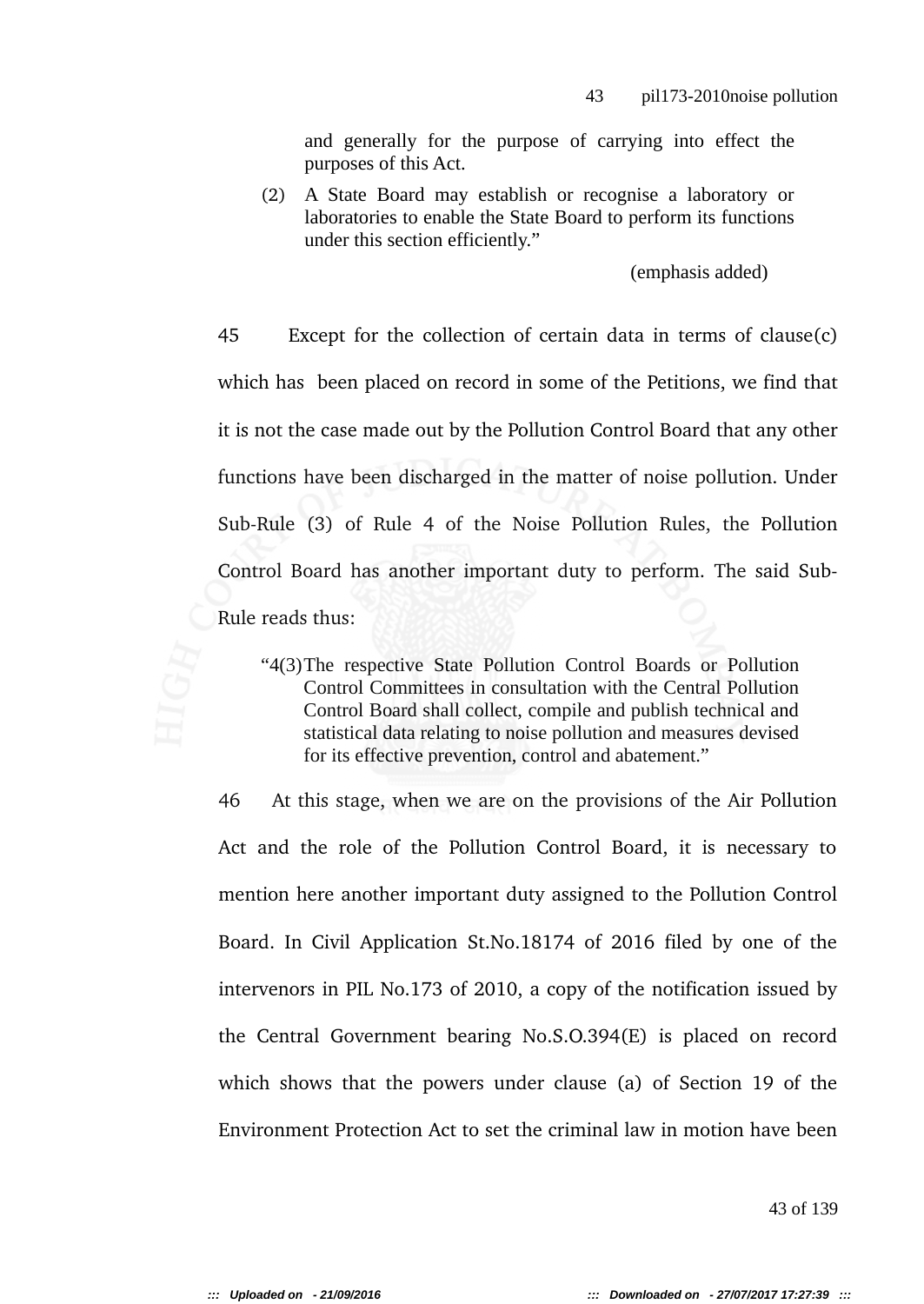conferred on the Chairpersons and Member Secretaries of the State Pollution Control Boards as well as the Regional Officers of the State Pollution Control Board. Significance of this notification deserves to be noted here. The Noise Pollution Rules have been framed in exercise of powers under Sections 5 and 25 of the Environment Protection Act. Section 15 of the Environment Protection Act contains provisions regarding the penalty. Under sub-section (1) of Section 15, it is provided that a person who fails to comply with or contravenes any provisions of this Act or Rules made thereunder or the directions issued thereunder may be punished by imprisonment which may extend to 5 years or with fine of Rs.1 lakh or both. In case of continuation of contravention for a period of one year after the conviction, the term of imprisonment may extend to 7 years. It is in this context that Section 19 is relevant which reads thus:

- "**19.Cognizance of offences**.— No court shall take cognizance of any offence under this Act except on a complaint made by—
- (*a*) the Central Government or any authority or officer authorised in this behalf by that Government; or
- (*b*) any person who has given notice of not less than sixty days, in the manner prescribed, of the alleged offence and of his intention to make a complaint, to the Central Government or the authority or officer authorised as aforesaid."

47 In view of the aforesaid notification issued by the Government of India, the Chairman or the Member Secretary or the Regional Officers of the Maharashtra Pollution Control Board have been authorised in terms of clause (a) of Section 19 to file complaints. If such Officers file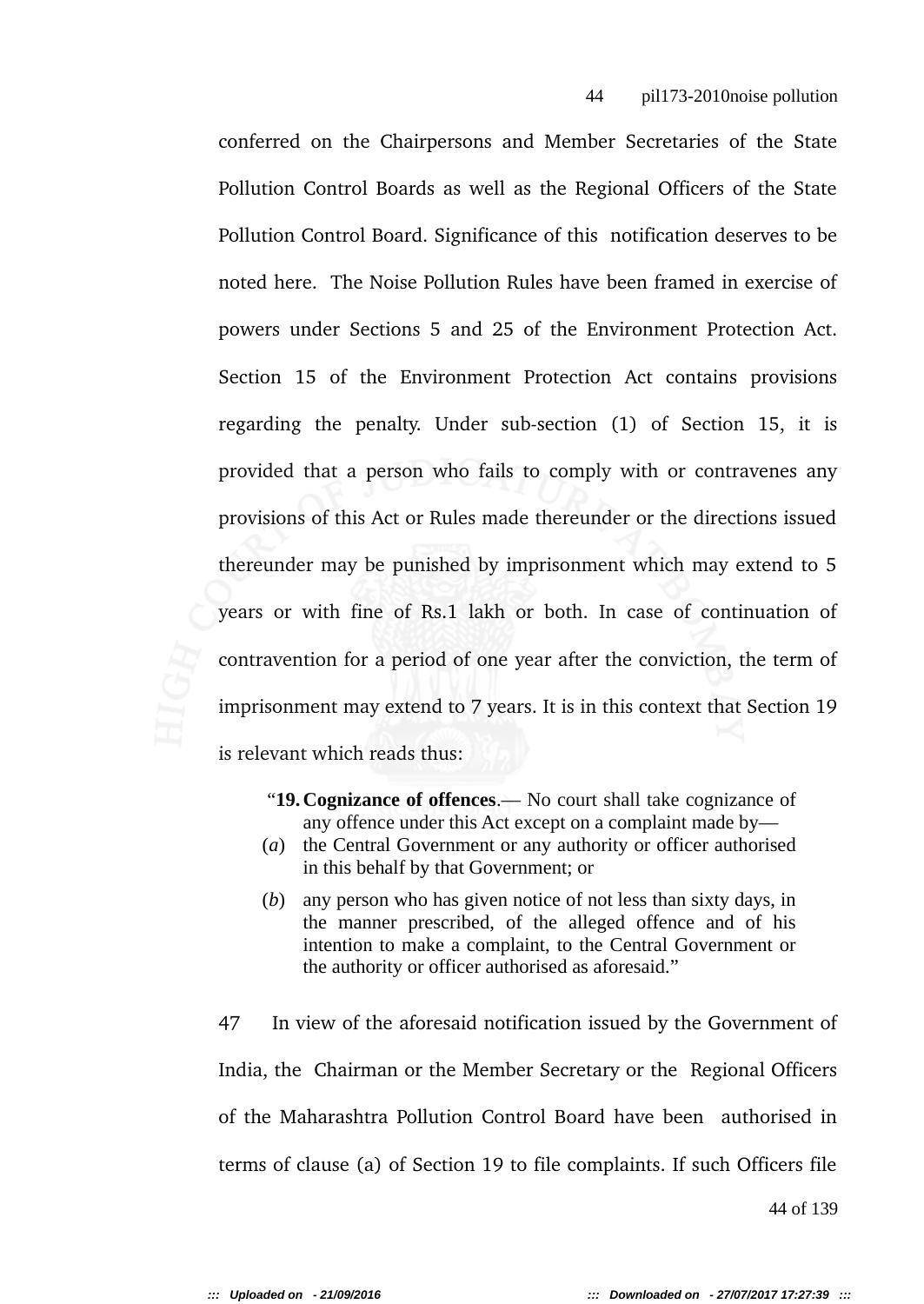complaints, they are not required to give notice of sixty days as provided in clause (b) of Section 19. It is for this reason that in the said Civil Application filed by the Invervenor, specific directions have been sought against the Pollution Control Board enjoining the nominated officers to set the criminal law in motion under Section 19 as even the Police Officers are not empowered to set the criminal law in motion unless there is compliance with clause (b) of Section 19. In the said Central Government Notification, even the Collector is authorised under clause (a) of Section 19 to set the criminal law in motion.

48 Before we deal with the enforcement of the provisions of the Noise Pollution Rules or issue of inaction of the various Authorities to act in case of breaches, it will be necessary to refer to the provisions of the said Act as submissions have been canvassed across the bar as regards interpretation of the said Rules. From the definition of area/zone provided under clause (b) of Rule 2 read with the Schedule, it appears areas/zones have been divided into the categories of industrial area, commercial area residential area and silence zone. Clauses (c) to (f) of Rule 2 are relevant which read thus:

"(*c*) "authority" means1 [and includes] any authority or officer authorised by the Central Government, or as the case may be, the State Government in accordance with the laws in force and includes a District Magistrate, Police Commissioner, or any other officer, 2 [not below the rank of the Deputy Superintendent of Police] designated for the maintenance of the ambient air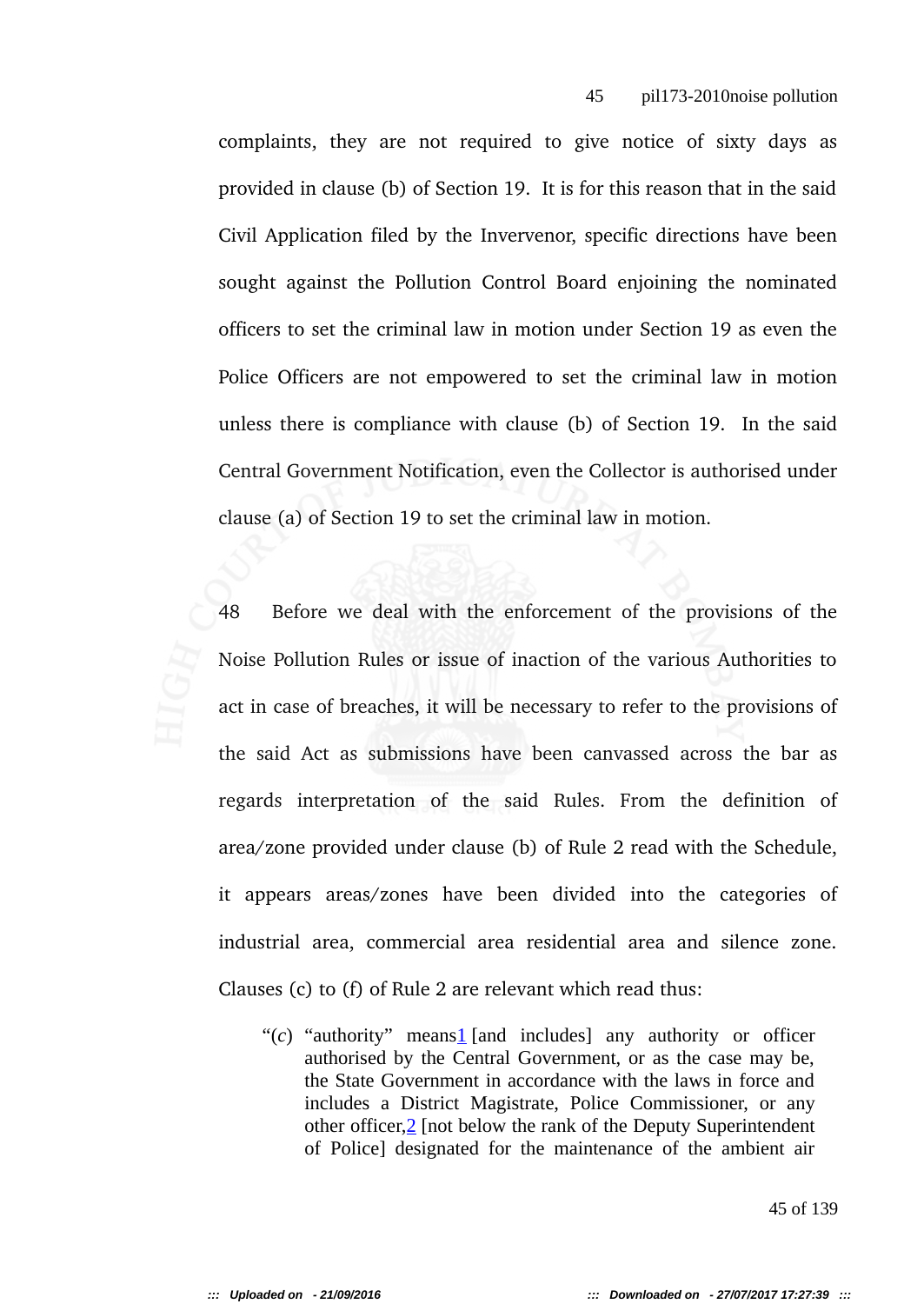quality standards in respect of noise under any law for the time being in force;

- (*d*) "court" means a governmental body consisting of one or more judges who sit to adjudicate disputes and administer justice and includes any court of law presided over by a judge, judges or a magistrate and acting as a tribunal in civil, taxation and criminal cases;
- (*e*) "educational institution" means a school, seminary, college, university, professional academies, training institutes or other educational establishment, not necessarily a chartered institution and includes not only buildings, but also all grounds necessary for the accomplishment of the full scope of educational instruction, including those things essential to mental, moral and physical development;
- (f) "hospital" means an institution for the reception and care of sick, wounded, infirm or aged persons, and includes government or private hospitals, nursing homes and clinics;"

Thus, the definitions of Court, educational institution and hospital are

very wide and comprehensive.

Clause (i) of Rule 2 which defines public places which reads thus:

"2(i) "public place" means any place to which the public have access, whether as of right or not, and includes auditorium, hotels, public waiting rooms, convention centres, public offices, shopping malls, cinema halls, educational institutions, libraries, open grounds and the like which are visited by general public;"

49 Night time is defined in the Schedule to be a period from 10.00

p.m to 6.00 p.m. Now, we come to the very important Rules. For the

sake of convenience, we are reproducing Rules 3 to 8.

**"3. Ambient air quality standards in respect of noise for different areas/ zones.—**(1) The ambient air quality standards in respect of noise for different areas/zones shall be such as specified in the Schedule annexed to these rules.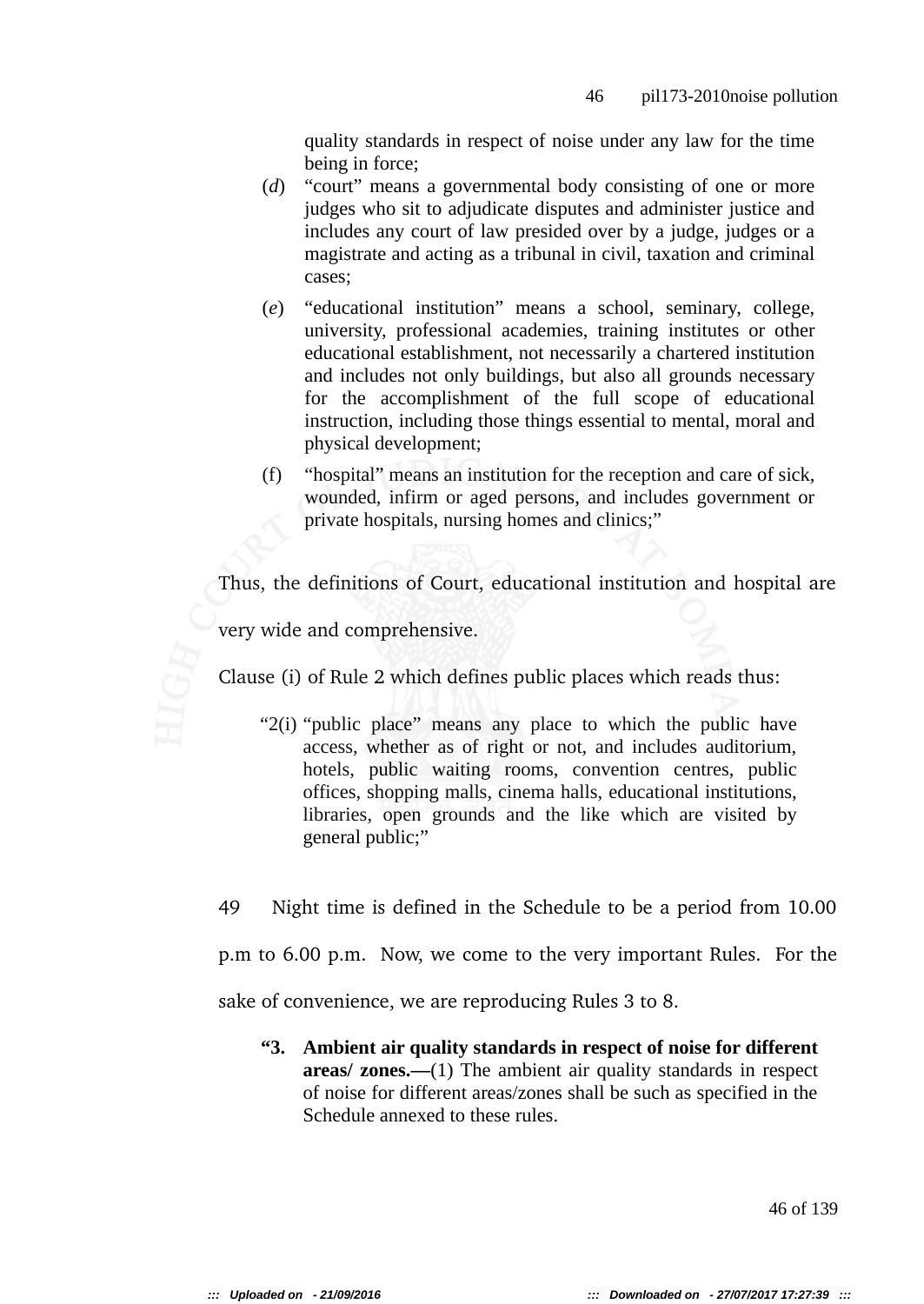- (2) The State Government<sup>1</sup> [shall categorize] the areas into industrial, commercial, residential or silence areas/zones for the purpose of implementation of noise standards for different areas.
- (3) The State Government shall take measures for abatement of noise including noise emanating from vehicular movements and ensure that the existing noise levels do not exceed the ambient air quality standards specified under these rules.
- (4) All development authorities, local bodies and other authorities concerned while planning developmental activity or carrying out functions relating to town and country planning shall take into consideration all aspects of noise pollution as a parameter of quality of life to avoid noise menace and to achieve the objective of maintaining the ambient air quality standards in respect of noise.
- (5) An area comprising not less than 100 metres around hospitals, educational institutions and courts may be declared as silence area/zone for the purpose of these rules.
- **4. Responsibility as to enforcement of noise pollution control measures**.—(1) The noise levels in any area/zone shall not exceed the ambient air quality standards in respect of noise as specified in the Schedule.
- (2) The authority shall be responsible for the enforcement of noise pollution control measures and the due compliance of the ambient air quality standards in respect of noise.
- (3) The respective State Pollution Control Boards or Pollution Control Committees in consultation with the Central Pollution Control Board shall collect, compile and publish technical and statistical data relating to noise pollution and measures devised for its effective prevention, control and abatement."

# **5. Restrictions on the use of loudspeakers/public address system**.—

- (1) A loudspeaker or a public address system shall not be used except after obtaining written permission from the authority.
- (2) A loud speaker or a public address system or any sound producing instrument or a musical instrument or a sound amplifier shall not be used at night time except in closed premises for communication within, like auditoria, conference rooms, community halls, banquet halls or during a public emergency.
- (3) Notwithstanding anything contained in sub-rule (2), the State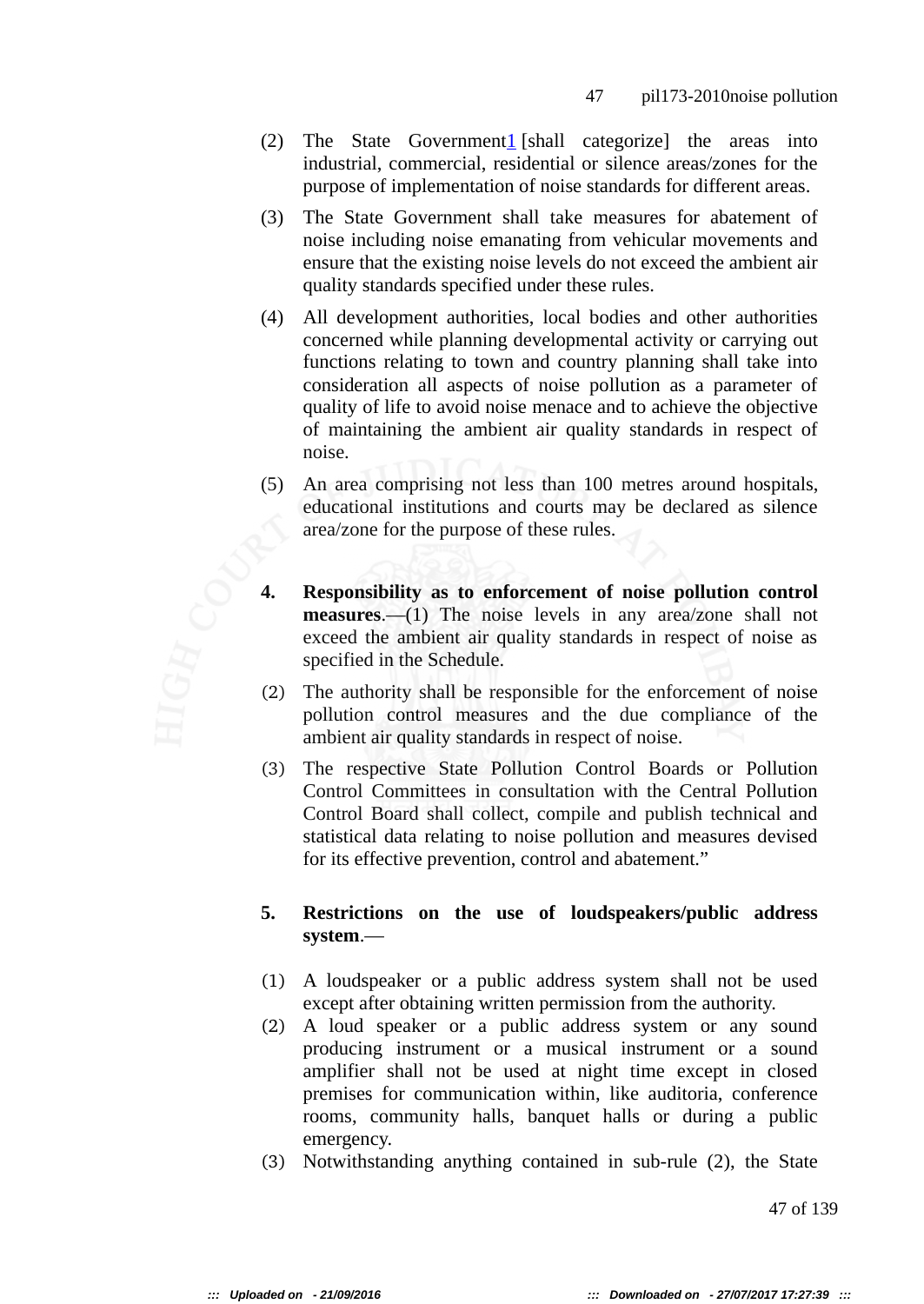Government may, subject to such terms and conditions as are necessary to reduce noise pollution, permit use of loud speakers or [public address system and the like during night hours] (between 10.00 p.m to 12.00 midnight) on or during any cultural or religious festive occasion of a limited duration not exceeding fifteen days in all during a calendar year.] [The concerned State Government shall generally specify in advance, the number and particulars of the days on which such exemption would be operative.]

- (4) The noise level at the boundary of the public place, where loudspeakers or public address system or any other noise source is being used shall not exceed 10 dB (A) above the ambient noise standards for the area or 75 dB (A) whichever is lower;
- (5) The peripheral noise level of a privately owned sound system or a sound producing instrument shall not, at the boundary of the private place, exceed by more than 5 dB (A) the ambient noise standards specified for the area in which it is used.]
- **[5A**. Restrictions on the use of horns, sound emitting construction equipments and bursting of fire crackers.-
- (1) No horn shall be used in silence zones or during night time in residential areas except during a public emergency.
- (2) Sound emitting fire crackers shall not be burst in silence zone or during night time.
- (3) Sound emitting construction equipments shall not be used or operated during night time in residential areas and silence zones.]
- **6. Consequences of any violation in silence zone/area -** Whoever, in any place covered under the silence zone/area commits any of the following offence, he shall be liable for penalty under the provisions of the Act:-

(I) whoever, plays any music or uses any sound amplifiers,

(ii)whoever, beats a drum or tom-tom or blows a horn either musical or pressure, or trumpet or beats or sounds any instrument, or

(iii)whoever, exhibits any mimetic, musical or other performance of a nature to attract crowds.

(iv) whoever, bursts sound emitting fire crackers; or

(v) Whoever, uses a loud speaker or a public address system.]

# **7. Complaints to be made to the authority.-**

(1) A person may, if the noise level exceeds the ambient noise standards by 10 dB (A) or more given in the corresponding columns against any area/zone [or, if there is a violation of any provision of these rules regarding restrictions imposed during night time], make a complaint to the authority.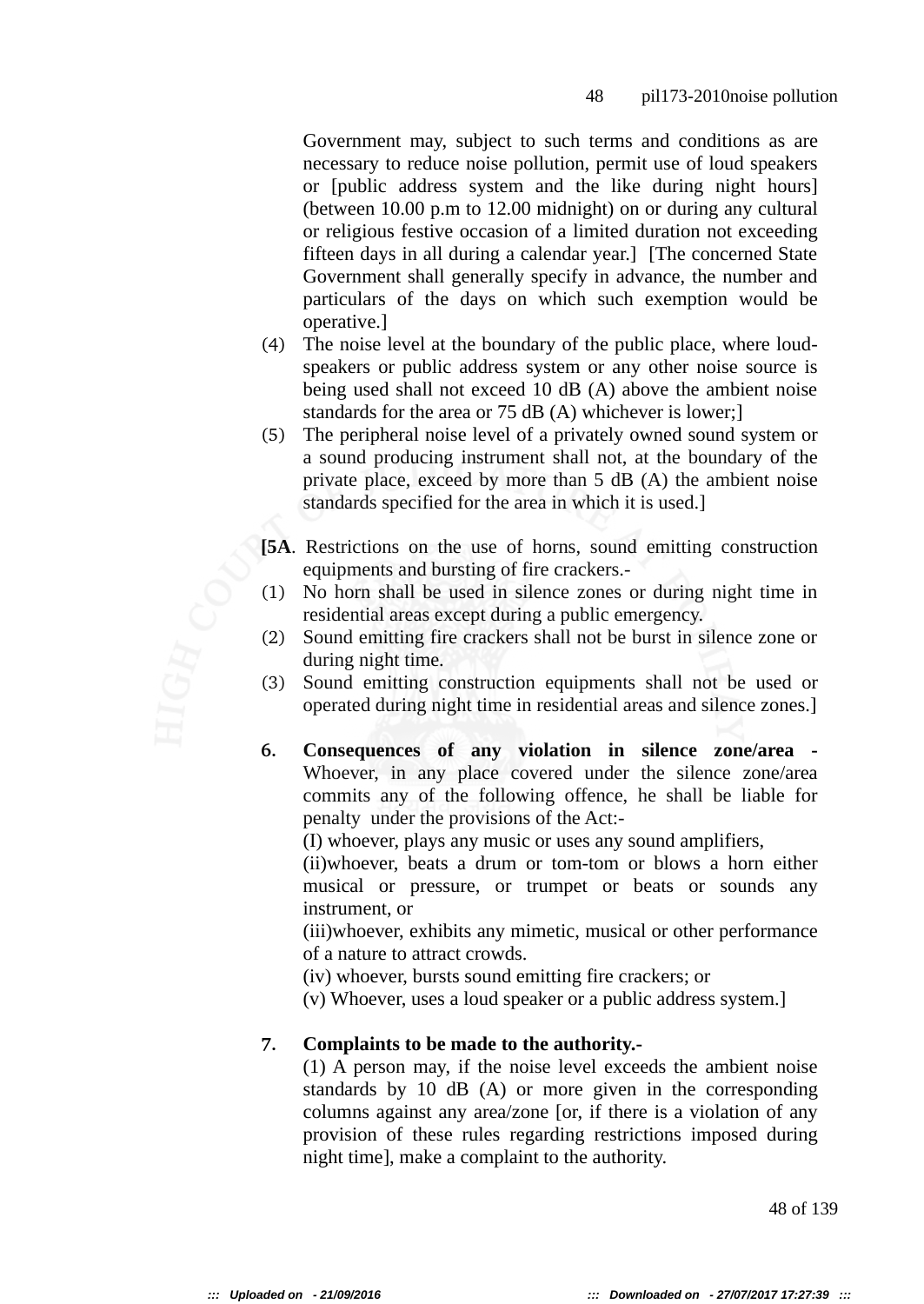(2)The authority shall act on the complaint and take action against the violator in accordance with the provisions of these rules and any other law in force.

# **8. Power to prohibit etc continuance of music sound or noise -**

(1) If the authority is satisfied from the report of an officer in charge of a police station or other information received by him [including from the complainant] that it is necessary to do so in order to prevent annoyance, disturbance, discomfort or injury or risk of annoyance, disturbance, discomfort or injury to the public or to any person who dwell or occupy property on the vicinity, he may, by a written order issue such directions as he may consider necessary to any person for preventing, prohibiting, controlling or regulating :-

(a) the incidence or continuance in or upon any premises of - (i)any vocal or instrumental music,

(ii)sounds caused by playing, beating, clashing, blowing or use in any manner whatsoever of any instrument including loudspeakers, [public address systems, horn, construction equipment, appliance or apparatus] or contrivance which is capable of producing or re-producing sound, or

(iii)Sound caused by bursting of sound emitting fire crackers, or,] (b) the carrying on in or upon, any premises of any trade, avocation or operation or process resulting in or attended with noise.

(2) The authority empowered under sub-rule (1) may, either on its own motion, or on the application of any person aggrieved by an order made under sub-rule (1) , either rescind, modify or alter any such order:

Provided that before any such application is disposed of, the said authority shall afford to the applicant [and to the original complainant, as the case may be,] an opportunity of appearing before it either in person or by a person representing him and showing cause against the order and shall, if it rejects any such application either wholly or in part, record its reasons for such rejection."

Schedule under the said Rules reads thus:

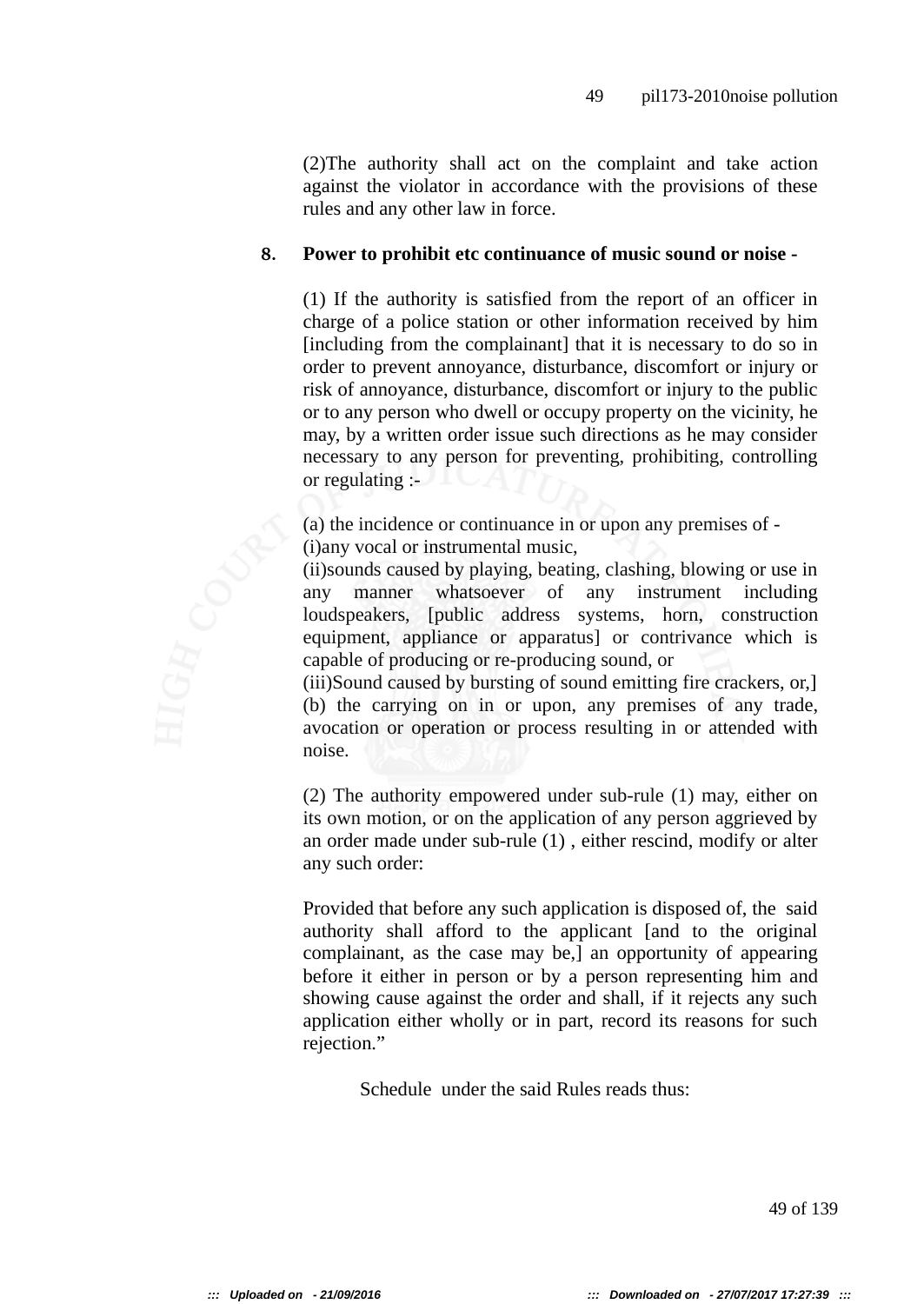#### **SCHEDULE**

[*See* Rules 3(1) and 4(1)]

### AMBIENT AIR QUALITY STANDARDS IN RESPECT OF NOISE

| Area | Category of Area / | Limits in $dB(A)$ Leq* |            |
|------|--------------------|------------------------|------------|
| Code | Zone               |                        |            |
|      |                    | Day Time               | Night Time |
| (A)  | Industrial area    | 75                     | 70         |
| (B)  | Commercial area    | 65                     | 55         |
| (C)  | Residential area   | 55                     | 45         |
| (D)  | Silence Zone       | 50                     | 40         |
|      |                    |                        |            |

**Note**:—1. Day time shall mean from 6.00 a.m. to 10.00 p.m.

- 2. Night time shall mean from 10.00 p.m. to 6.00 a.m.
- 3. Silence zone is an area comprising not less than 100 metres around hospitals, educational institutions, courts, religious places or any other area which is declared as such by the competent authority.
- 4. Mixed categories of areas may be declared as one of the four abovementioned categories by the competent authority.
- \* dB(A) Leq denotes the time weighted average of the level of sound in decibels on scale A which is relatable to human hearing.

A "decibel" is a unit in which noise is measured.

"A", in dB(A) Leq, denotes the frequency weighting in the measurement of noise and corresponds to frequency response characteristics of the human ear.

Leq: It is an energy mean of the noise level over a specified period."

50 Sub-Rule (2) of Rule 3 confers power on the State Government to categorize the areas in the State into various areas/zones for the purposes of the implementation of Noise Pollution Rules. Sub-Rule (1) mandates that ambient air quality standards laid down by the Schedule to the said Rules for various areas/zones shall be maintained. Sub-Rule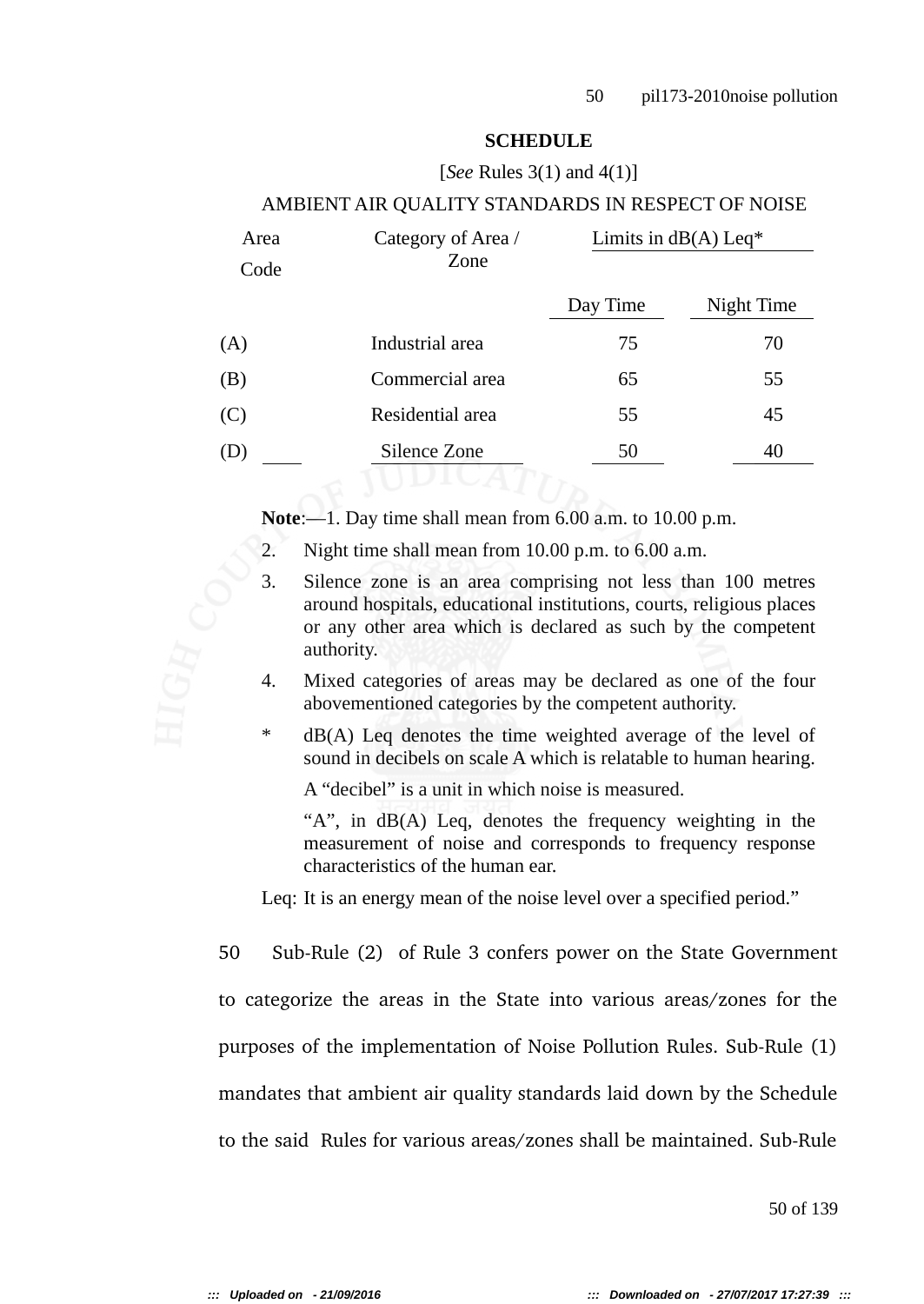(3) of Rule 3 enjoins the State Government to take measures for abatement of the noise pollution created by all sources and to maintain ambient air quality standards specified under the said Rules.

51 In the context of the submissions made by Shri Khambatta, the learned Senior Counsel for some of the Petitioners regarding the necessity of sound mapping, Sub-Rule (4) of Rule 3 is very material. It makes it mandatory for the Planning Authorities/Development Authorities while planning development activities or while carrying out the functions relating to town and country planning to take into consideration all aspects of noise pollution as a parameter of quality of life to avoid noise menace. Perhaps, this provision is consistent with the wide interpretation given by the Apex Court to Article 21 of the Constitution. Sub-Rule (4) of Rule 3 refers to the developmental authorities which in the context of the State will include the Planning Authorities under the MRTP Act. The carrying out functions of town and country planning referred in Sub-Rule (4) of Rule 3 will include preparation of regional plan for a region and preparation of development plans at the level of the Planning Authorities as provided under the MRTP Act. The Municipal Corporations, under the said Acts of 1888 and 1949 are the Planning Authorities within the meaning of the MRTP Act. Thus, in view of Sub-Rule (4) of Rule 3, while preparing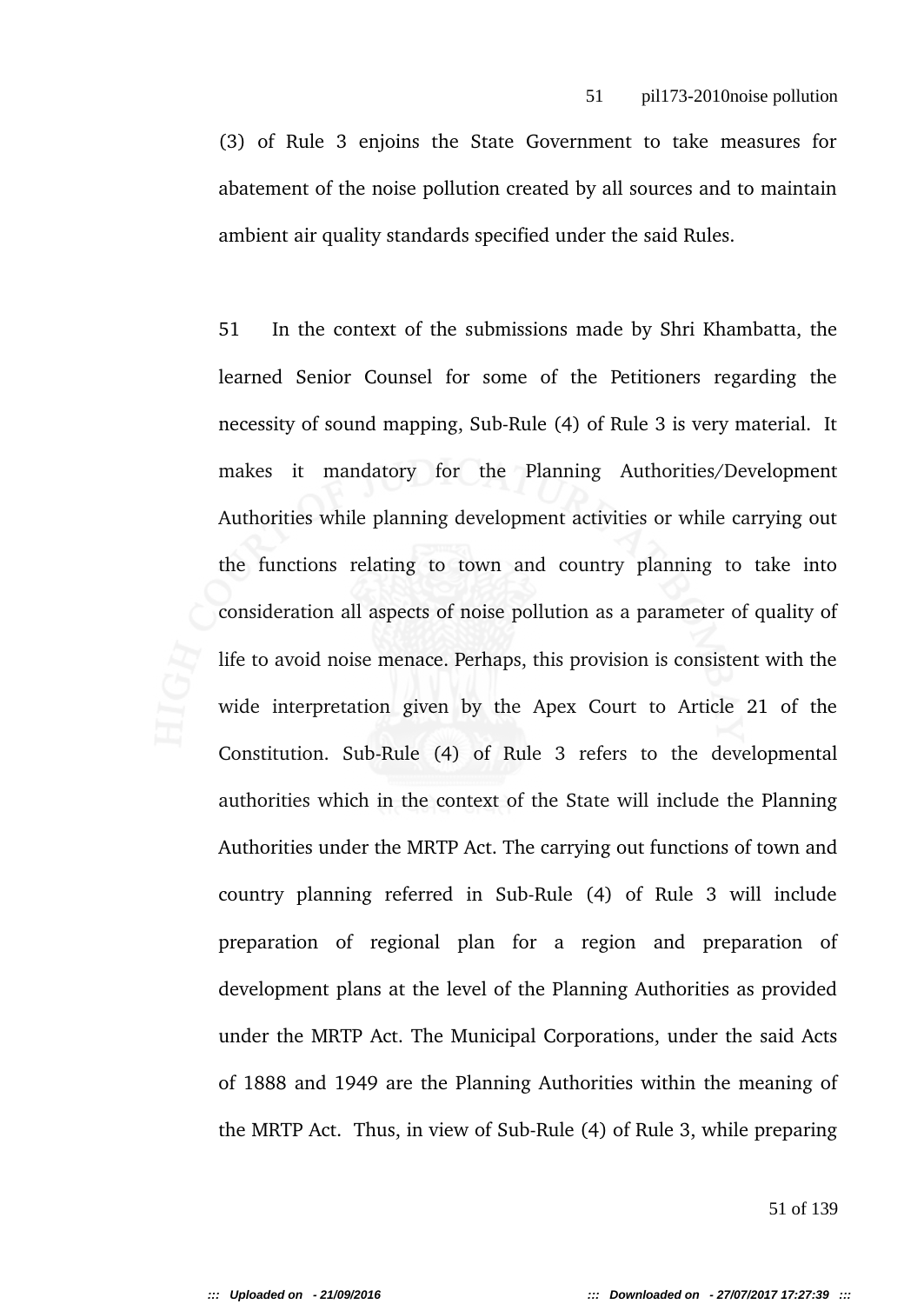the draft development plans, the Municipal Corporations are under an obligation to take into consideration all aspects of noise pollution as a parameter of quality of life to avoid noise menace and to achieve the objective of maintaining the ambient air quality standards in respect of noise. We are dealing with the submission regarding noise mapping separately. The said submission is relevant in the context of this provision. The data created by noise mapping can immensely help the Planning Authorities in discharging their obligations under Sub-Rule (4) of Rule 3.

52 There is some controversy on the issue whether there is any need for the State Government to declare any particular area as a silence area/zone for the purpose of Noise Pollution Rules. Apart from the judicial pronouncements, answer to the said question lies in clause 3 of the Schedule which defines silence zone to mean an area comprising not less than 100 meters around hospitals, educational institutions, courts, religious places or any other area which is declared as such by the Competent Authority.

53 This makes it clear that an area comprising not less than 100 meters around all hospitals, educational Institutions, courts as defined in the Noise Pollution Rules constitutes silence zone and no specific declaration to that effect is necessary. Only if some other or additional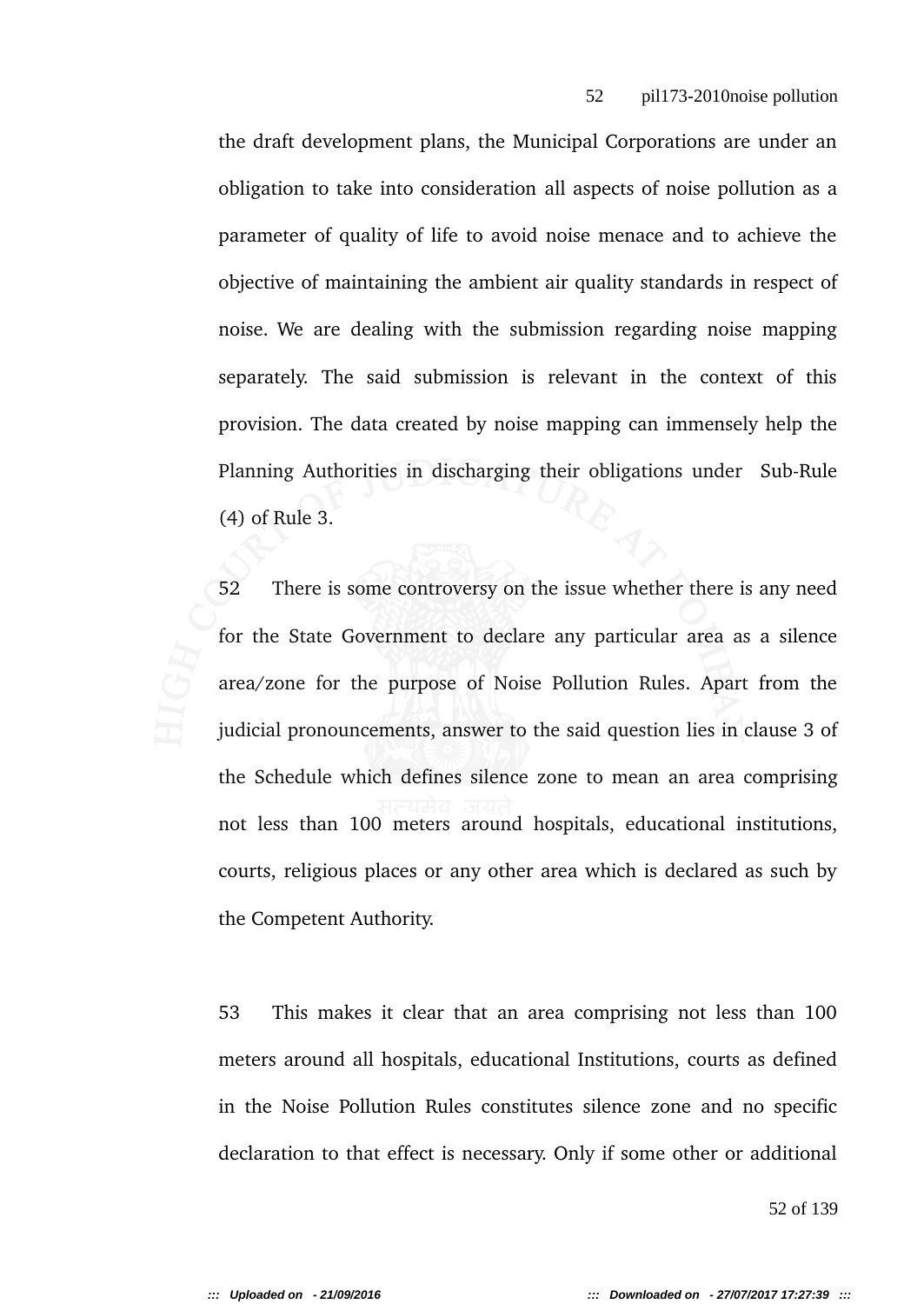area is to be notified as a silence zone, it is necessary for the State Government to make a declaration in that behalf. One of the contentions raised is that silence zone has to be declared by the State Government. In fact this issue is already settled as can be seen from the orders of this Court and the Apex Court. It will be necessary to make a reference to the relevant orders passed by this Court in Notice of Motion No.449 of 2003 in W.P. No.2053 of 2003. The order dated  $25^{\text{th}}$ September, 2003 reads thus :

- "(1) Pending hearing and final disposal of this petition, i.e., Writ Petition No.2053 of 2003, no loud-speaker permission be granted in respect of "Silence zone" as defined and discussed in the Noise Pollution (Regulation & Control) Rules, 2000, as amended from time to time.
- (2) Pending hearing and final disposal of the petition, the respondents are directed to issue loud-speaker permission verifying and certifying before granting permission that the loud-speaker will not be used in a designated Silence zone.
- (3) The authorities will also ensure implementation and observance of the conditions mentioned in the permission.
- (4) It is also clarified that in case the petitioners point out that there is violation at any place, the authorities will take appropriate action in accordance with law. "

54 Thereafter, the State applied for review of the said order. The Review Petition was disposed of by order dated 19<sup>th</sup> December, 2003 by passing a detailed order. Paragraphs 3 to 8 of the said order reads thus :

"3 In our order passed in Notice of Motion No.449 of 2003 in Writ Petition No.2053 of 2003 on  $25<sup>th</sup>$  September 2003, we had issued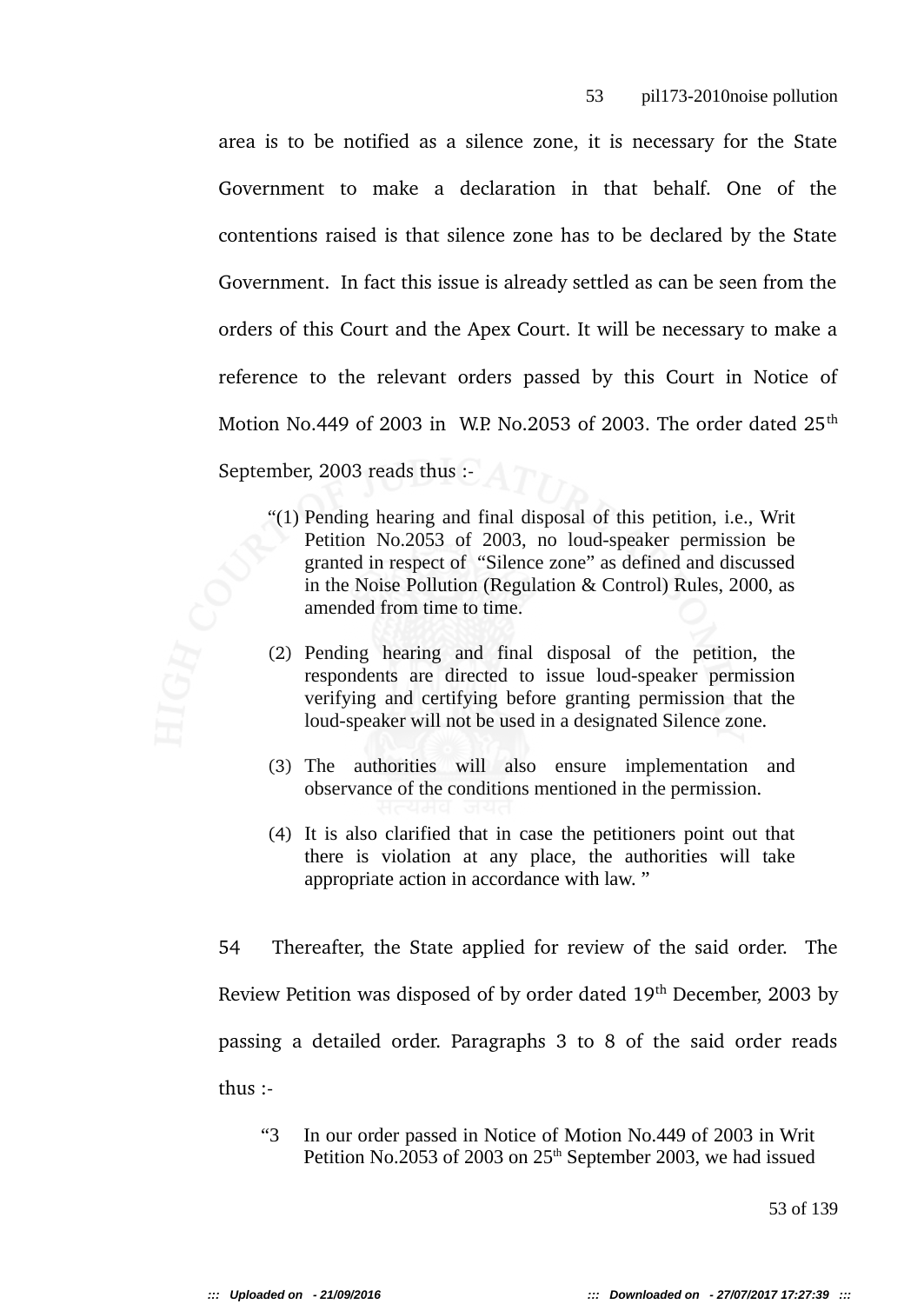certain directions in paragraph 3. Direction (1) reads as under :

- "(1) Pending hearing and final disposal of this petition, i.e., Writ Petition No.2053 of 2003, no loud-speaker permission be granted in respect of "Silence zone" as defined and discussed in the Noise Pollution (Regulation & Control) Rules, 2000, as amended from time to time."
- 4 The learned Advocate General submitted that reading Noise Pollution (Regulation and Control) Rules, 2000 (hereinafter referred to as "the Rules") with the Schedule thereto, **it is clear that the silence zone which has been defined in Note to the Schedule would not include hospitals, educational institutions, courts, religious places or any other area which is declared as such by the Competent Authority, but the prohibition under Rule 6 would apply to the areas comprising not less than 100 metres around such institutions.** (emphasis supplied)
	- It was also submitted that the paramount object of the Rule making authority is to save such institutions referred to in Note 3 of the Schedule. It was further submitted that the period/duration/timings of working hours of such institutions such as educational institutions, courts religious places etc may also be fixed and it may be clarified that for the remaining period, the provisions of the Rule would not apply.
- 6 The learned counsel for the original petitioner, on the other hand, contended that the Rule is very clear and the phraseology lays down consequences of any violation of silence zone area. **Construing reasonably the expression "Silence Zone" with clause (d) of Schedule which provides for ambient air quality standards in respect of noise. It is clear that the said standards will apply to such institutions.** It also provides limits for day as well as night time. Regarding second submission. It was contended that period/duration of timings would be immaterial as the area is situated in a silence zone.
- 7 So far as first point is concerned, in our opinion, direction issued by us on September 25, 2003 is clear. Prima facie, it appears to us that the provisions of Rule 6 of the Rules would apply to "an area comprising not less than hundred metres around" hospitals, educational institutions, courts, religious places or any other area which is declared as such by the competent authority. In our view, this would be in consonance with the phraseology used in clause (1) of Rule 6 which totally prohibits playing of "any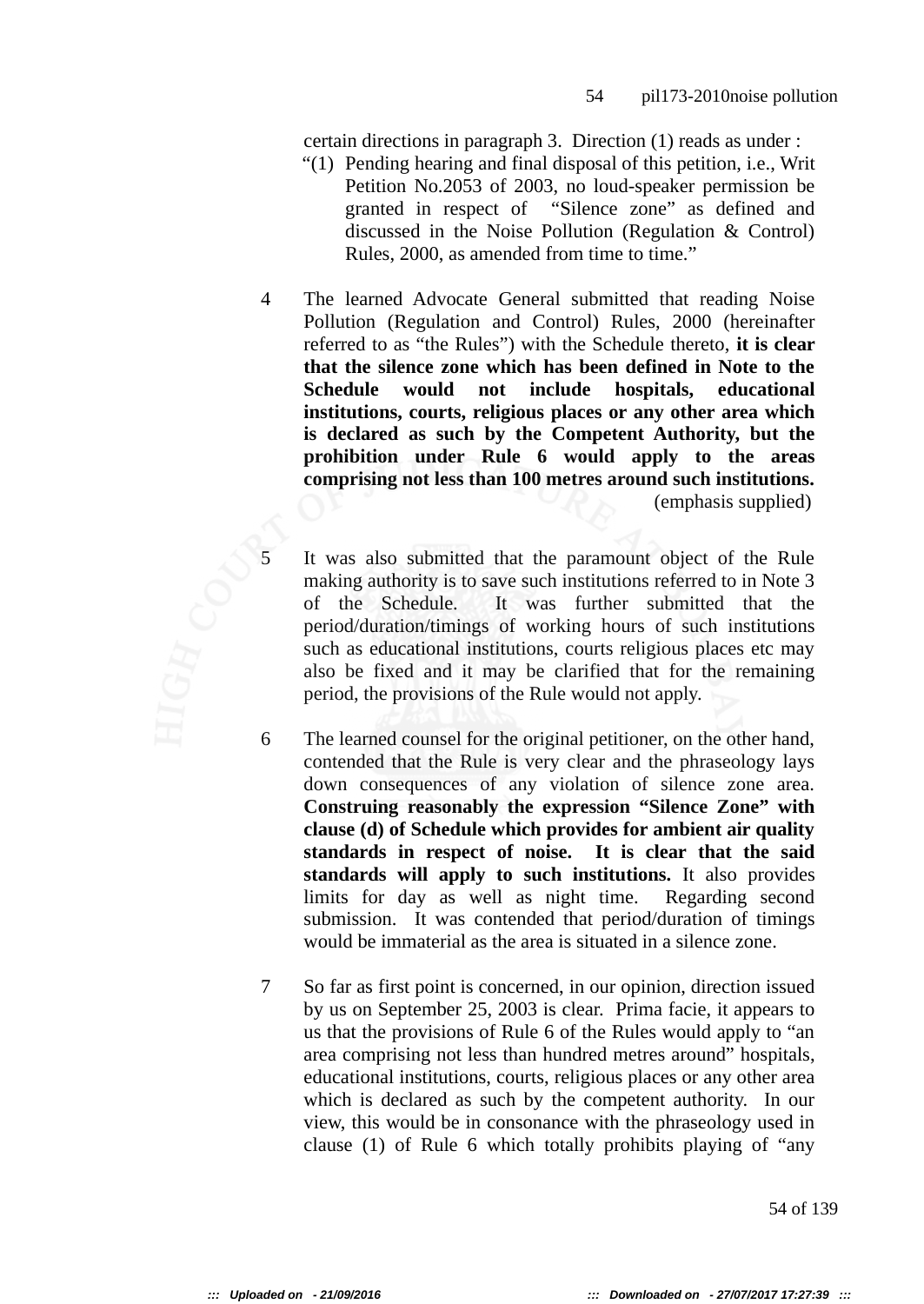music" or using of "any sound amplifiers". Had it been the intention of the Rule making authority that it would also apply to hospitals, educational institutions, courts, religious places, etc., the Rule making authority would not have used the expression "an area comprising not less than 100 metres around hospitals, educational institutions, courts, religious places, etc. Moreover, such interpretation would also permit activities within those institutions in accordance with law.

8 At the same time, however, the apprehension voiced by the learned counsel for the petitioners has also been taken care of. It cannot be considered that with regard to such organisations, institutions, etc. there is neither any standard nor limit whatsoever. In respect of such institutions also, the general provisions laid down in Rule 5 which place restriction on the use of loud speakers/public address system would apply."

55 We have already made a reference to note under the Schedule which makes it abundantly clear that silence zone is an area comprising not less than 100 meters around hospitals, educational institutions, courts and religious places. Only if some other or additional area is to be declared as a silence zone, there is a necessity of a declaration by the Competent Authority. In the case of *Farhd K. Wadia v. Union of India<sup>5</sup> ,* the Apex Court quoted with approval the same orders passed by this Court in Writ Petition No.2053 of 2003. The specific grievance in this case was about the failure of the State to declare areas around educational institutions/hospitals as silence zones. In paragraph 10, the said contention is recorded specifically which reads thus:

"10. **Mr S. Ganesh, learned Senior Counsel appearing on behalf of the appellant, drawing our attention to the relevant Rules, would contend that as no silence zone has been notified in terms of the statutory rules, the High Court committed a**

<sup>5</sup> (2009) 2 SCC 442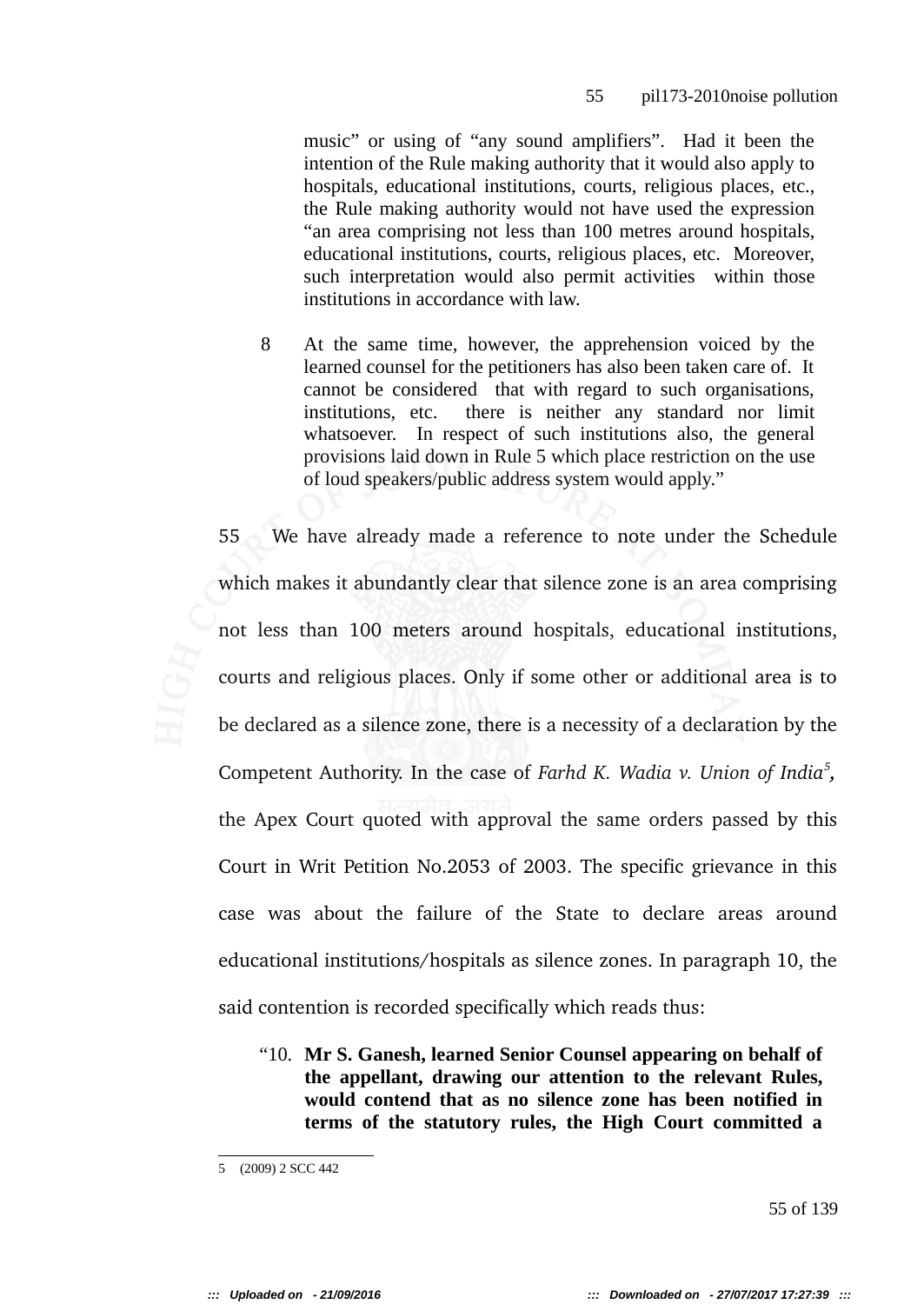**serious error in passing the impugned judgment.** It was urged that, in any event, an exemption should be granted in respect of Rang Bhavan having regard to the fact that it is not possible to hold a musical event at any other place in the city of Mumbai at such cheap rates. The State of Maharashtra, the learned Senior Counsel pointed out, has also been supporting the cause of the appellant."

(emphasis added)

In Paragraphs 21 and 26, the Apex Court proceeded to observe

thus:

- "21. Contention that the State Government has not declared the said zone as a silence zone, in our opinion, is besides the point. **The High Court, while passing its interim order dated 25-9-2003, did not state that silence zone was required to be declared, but passed the order of restraint in respect of silence zone, as "defined and discussed in the Rules". The parties thereto and particularly the State of Maharashtra understood the said order in that light.**
- 26. **The State Government is bound also by the order of this Court besides the order passed by the High Court.....**" (emphasis added)

Therefore, the argument regarding absence of a specific declaration by the State need not detain us any further. We may note here that notwithstanding this legal position, the State Government has purported to issue a direction to the Municipal Corporations to demarcate the relevant areas as silence zones by putting up boards in the concerned area.

56 Rule 5 deals with not only use of loud-speakers/public address system but it also deals with sound producing instruments or a musical instrument or a sound amplifier. Under Sub-Rule  $(1)$  of Rule 5, it is provided that a loud-speaker or a public address system shall not be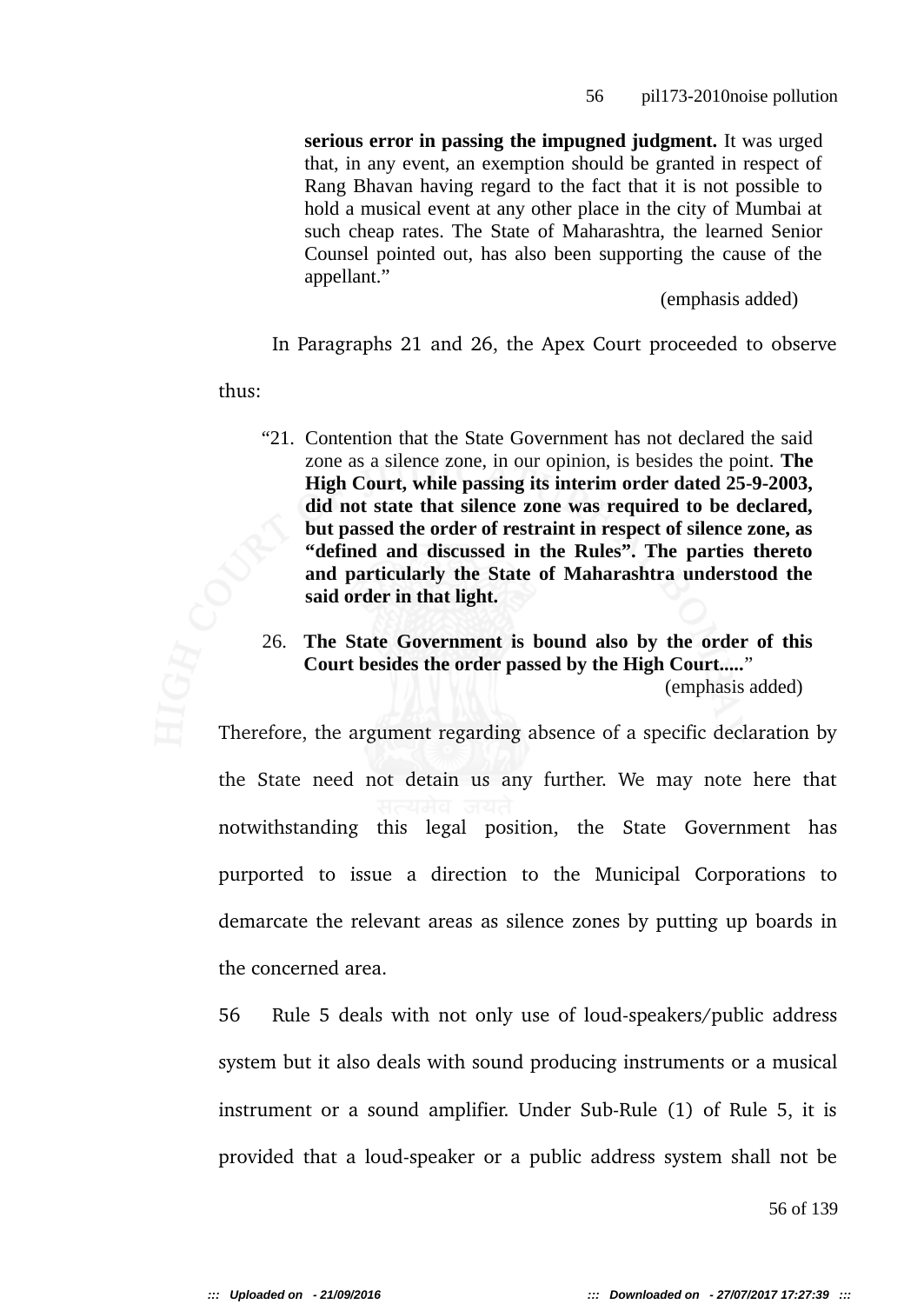used except after obtaining written permission from the Authority under the Noise Pollution Rules. Sub-Rule (2) provides that a loudspeaker or a public address system or any sound producing instrument or a musical instrument or a sound amplifier shall not be used at night time except in closed premises such as auditoria, conference halls, banquet halls, community halls or during a public emergency. The Schedule defines night time to mean the period between 10.00 p.m to 6.00 a.m. Day time is defined as 6.00 am to 10.00 pm. Thus, even if permission is granted under Sub-Rule (1) of Rule (5) to use loudspeakers or public address systems, the same cannot be used between 10.00 pm till 6.00 am. Then comes Sub-Rule (3) which confers power of relaxation on the State Government. It confers power on the State to permit the use of loudspeakers or public address system and the like during night hours (between 10.00 p.m to 12.00 midnight) on or during any cultural or religious festive occasion not exceeding fifteen days in all during a calendar year. The said Sub-Rule requires the concerned State Government to specify in advance, the number and particulars of the days on which such exemption would be operative. Sub-Rule (3) is an exception carved out which permits the State Government to relax the prohibition under sub-Rule (3) for a period of 15 days in a calender year by permitting use of loudspeakers/public address systems or the like between 10pm to 12 mid night. As stated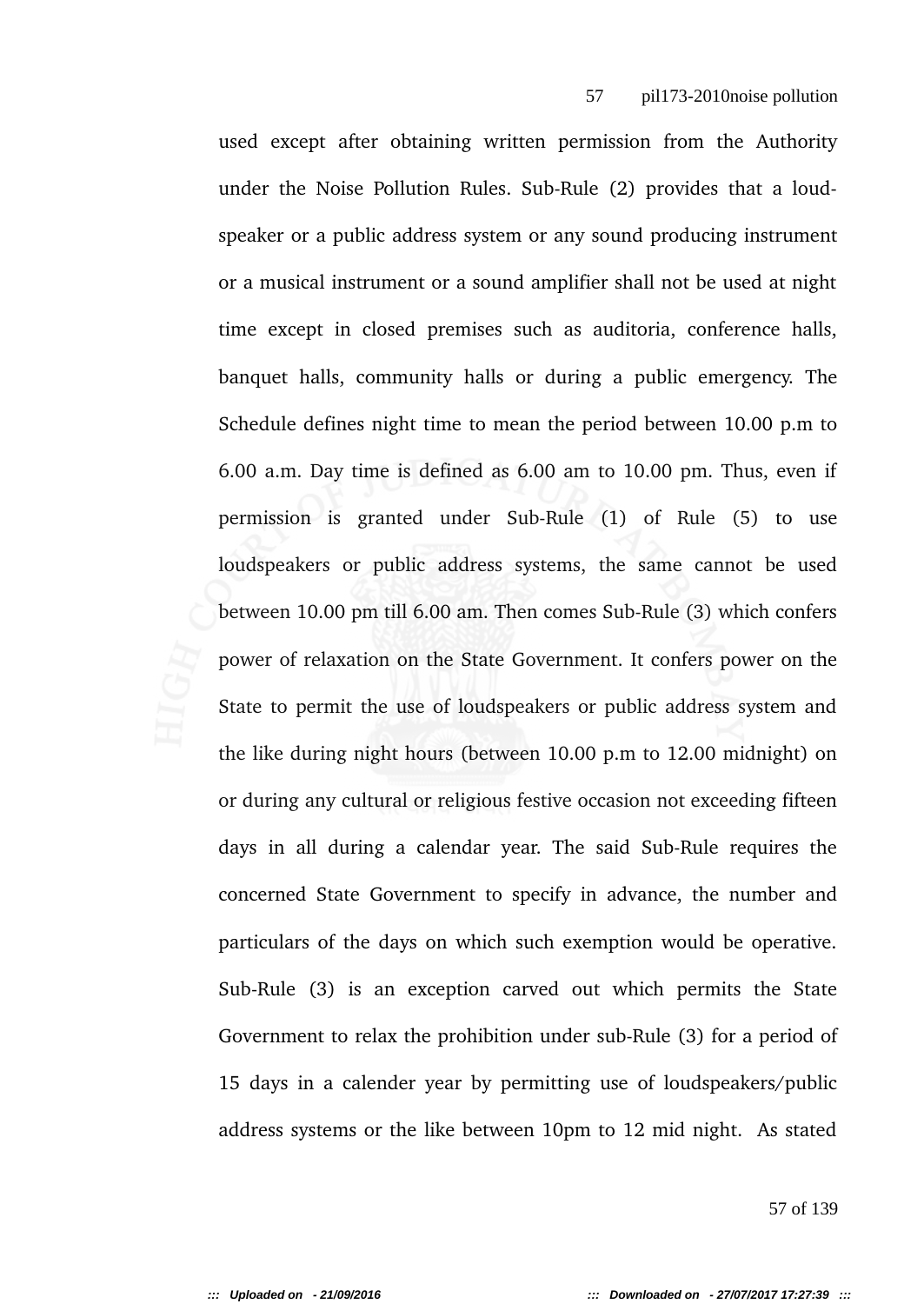earlier, there is a challenge to this Sub-Rule  $(3)$  of Rule 5 in O.S. W.P. No.2053 of 2003. The said challenge does not survive in view of the decision of the Apex Court in the case of *Noise Pollution (VII) Vs. Union of India and Ors.<sup>6</sup>* The Apex Court specifically dealt with the said issue in the said decision. In paragraph 8 of the said decision the Apex Court held thus :

"8. **Looking at the diversity of cultures and religions in India, we think that a limited power of exemption from the operation of the Noise Rules granted by the Central Government in exercise of its statutory power cannot be held to be unreasonable. The power to grant exemption is conferred on the State Government. It cannot be further delegated. The power shall be exercised by reference to the State as a unit and not by reference to districts, so as to specify different dates for different districts. It can be reasonably expected that the State Government would exercise the power with due care and caution and in the public interest.** However, we make it clear that the scope of the exemption cannot be widened either by increasing the number of days or by increasing the duration beyond two hours. If that is attempted to be done, then the said sub-rule (3) conferring power to grant exemption may be liable to be struck down as violative of Article 14 and 21 of the Constitution. **We also make it clear that the State Government should generally specify in advance, the number and particulars of the days on which such exemption will be operative. Such specification would exclude arbitrariness in the exercise of power. The exemption, when granted, shall not apply to silence zone areas.** This is only as a clarification as, this even otherwise is the position of law."

(emphasis added)

57 The Apex Court held that a limited power of exemption from the operation of the Noise Pollution Rules granted by the Central Government cannot be held to be unreasonable. Hence, the validity of Sub-Rule (3) was upheld by the Apex Court subject to clarification that

<sup>6</sup> (2005) 8 SCC 796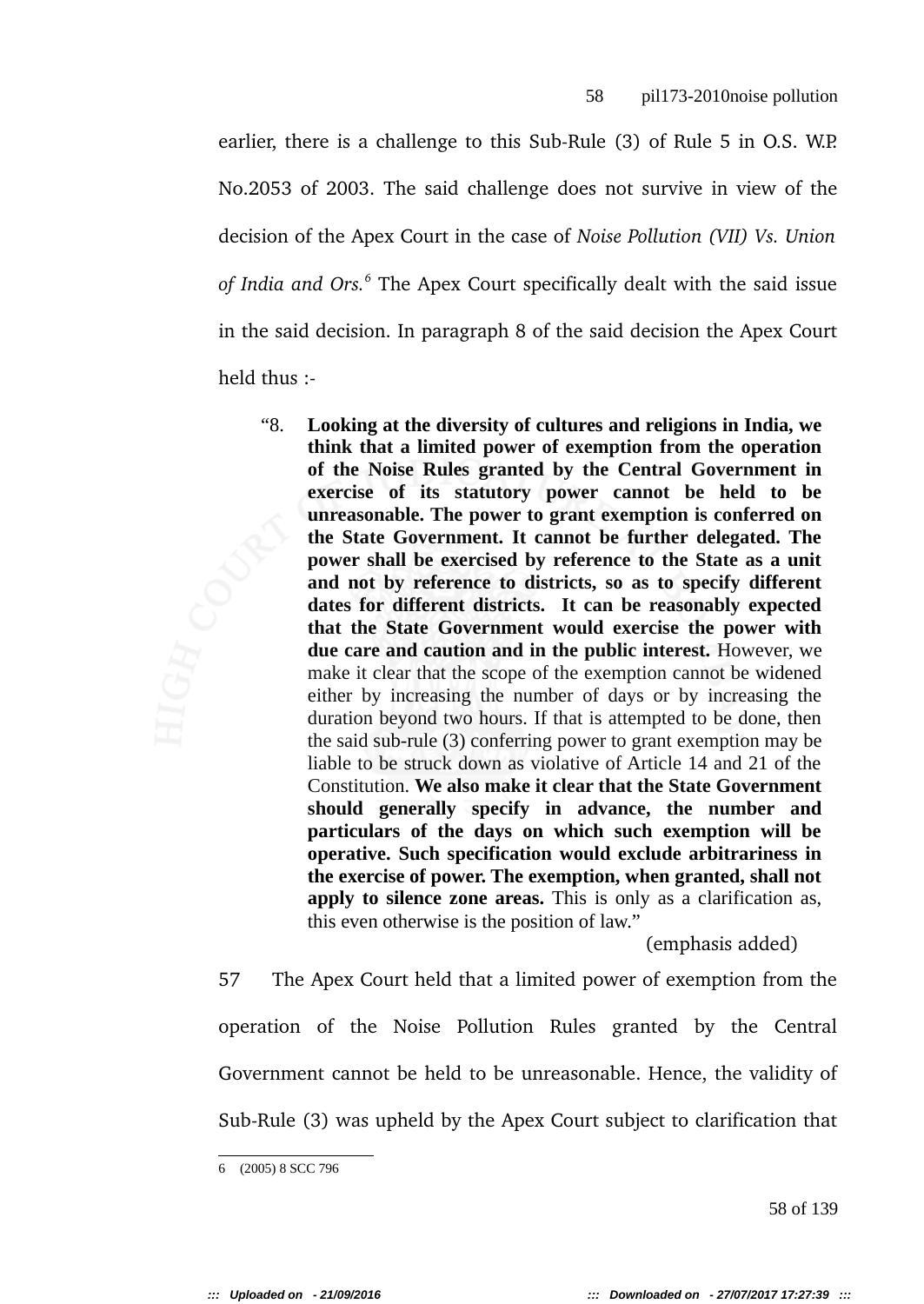the power to grant exemption is conferred on the State Government which cannot be delegated at all. The Apex Court also observed that scope of the exemption cannot be widened either by increasing the number of days or by increasing the duration beyond two hours. It was further observed that if that is done, Sub-Rule (3) will have to be struck down as violative of Articles 14 and 21 of the Constitution of India. Moreover, it was held that the power of granting exemption for a period of 15 days shall be exercised by reference to the State as a unit and different dates for different districts cannot be specified. What is more important is that a categorical pronouncement of law has been made by the Apex Court that even if relaxation under Sub-Rule (3) of Rule 5 is granted, it will not apply to silence zones. As observed by the Apex Court, even otherwise in view of Rule 6, the exemption granted by the State Government under Sub-Rule (3) of Rule 5 will not apply in silence zones. In view of this finding, the issue of validity of Sub-Rule (3) does not survive. However, it will be necessary to look into the exercise of said power of Sub-Rule (3) of Rule 5 by the State Government. In fact, in PIL No.2053 of 2003 and one more PIL which is part of the group, there is also a challenge to the exercise of the said powers by the State Government by issuing a notification. The said notification is issued by the State Government on  $7<sup>th</sup>$  April, 2003 which is at Exhibit – "E" to Writ Petition No.2053 of 2003. However, the said notification is no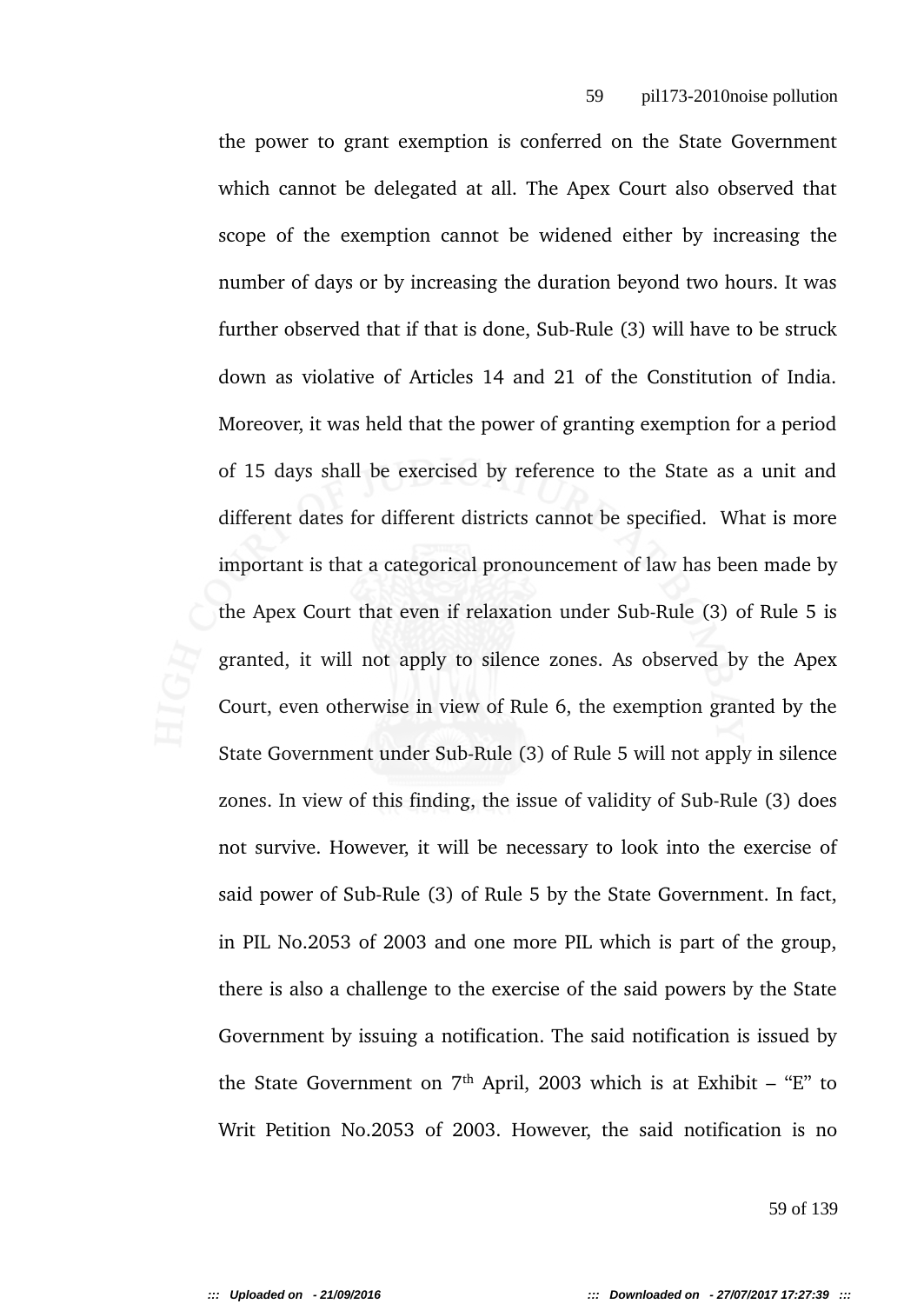more applicable. Now, in exercise of the powers under the Sub-Rule (3) of Rule 5, a notification dated  $31<sup>st</sup>$  July 2013 has been issued. In the said Government Resolution, 13 days have been specified for the entire State and the determination of remaining 2 days has been left to the decision of the District Collectors as per the demand from local people. We make it clear that in view of the law laid down by the Apex Court, the power of the State Government under Sub-Rule (3) of Rule 5 cannot be delegated at all and for different districts, different days cannot be specified. Therefore, that part of the notification dated  $31<sup>st</sup>$  July 2013 which confers power on the Collectors to determine two days will have to be held as illegal. The decision as regards two days will have to be taken by the State Government in advance as contemplated by Sub-Rule (3) of Rule 5 and the said decision cannot be left to the District Collectors or any other authority as the Apex Court has in so many words has held that power under Sub-Rule (3) cannot be delegated by the State Government.

58 Now, we turn to Sub-Rules (4) and (5) which will have to be considered together. Sub-Rule (4) is applicable where loud-speaker or public address system or any other noise source is being used in a public place as defined in clause (i) of Rule 2. As noted earlier, public places includes auditoria, hotels, public waiting rooms, conference rooms, convention centres, public offices, shopping malls, cinema halls,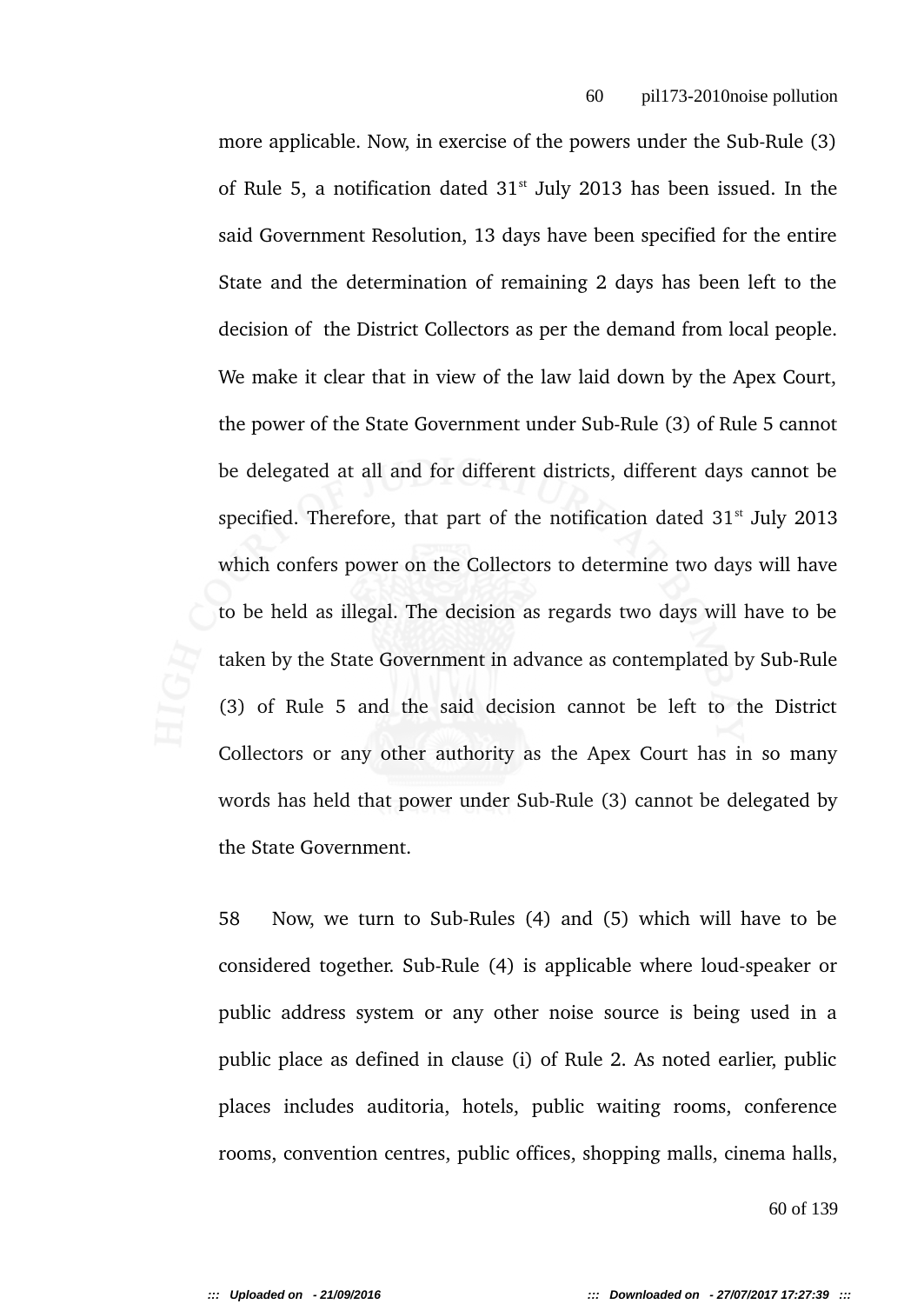educational institutions and open grounds. Requirement of Sub-Rule (4) is that if loud-speaker or public address system is used in a public place after obtaining permission under Sub-Rule (1), the noise level at the boundary of the public place shall not exceed 10 db(A) above the ambient noise standards for the area or 75 db(A), whichever is lower. Thus, by way of illustration, if in an auditorium situated in a residential area, loud-speaker or public address system is used, at the boundary of the auditorium, noise level in day time shall not be more 65 db(A) as the Schedule prescribes level of 55 db(A) for residential area in day time. By way of another illustration, we may point out that if on an open ground in a residential area, loud-speaker or public address system is used, in view of Sub-Rule (4) of Rule 5, the noise level at the boundary of the public ground cannot be more than 65 db(A). As far as Sub-Rule (5) is concerned, it is applicable when privately owned sound system or sound producing instrument is used at a private place. Thus, Sub-Rule (5) will apply to all places other than public places as defined in clause (i) of Sub-Rule  $(2)$ . By way of illustration, we may note here that if in a residential house, a privately owned sound system or sound producing instrument is used, at the boundary of the said residential house in a residential area, the noise level cannot exceed 60 db(A) during day time  $(55+5)$ . Thus, two Sub-Rules are important which lay down that in a given case if use of loud-speakers or public address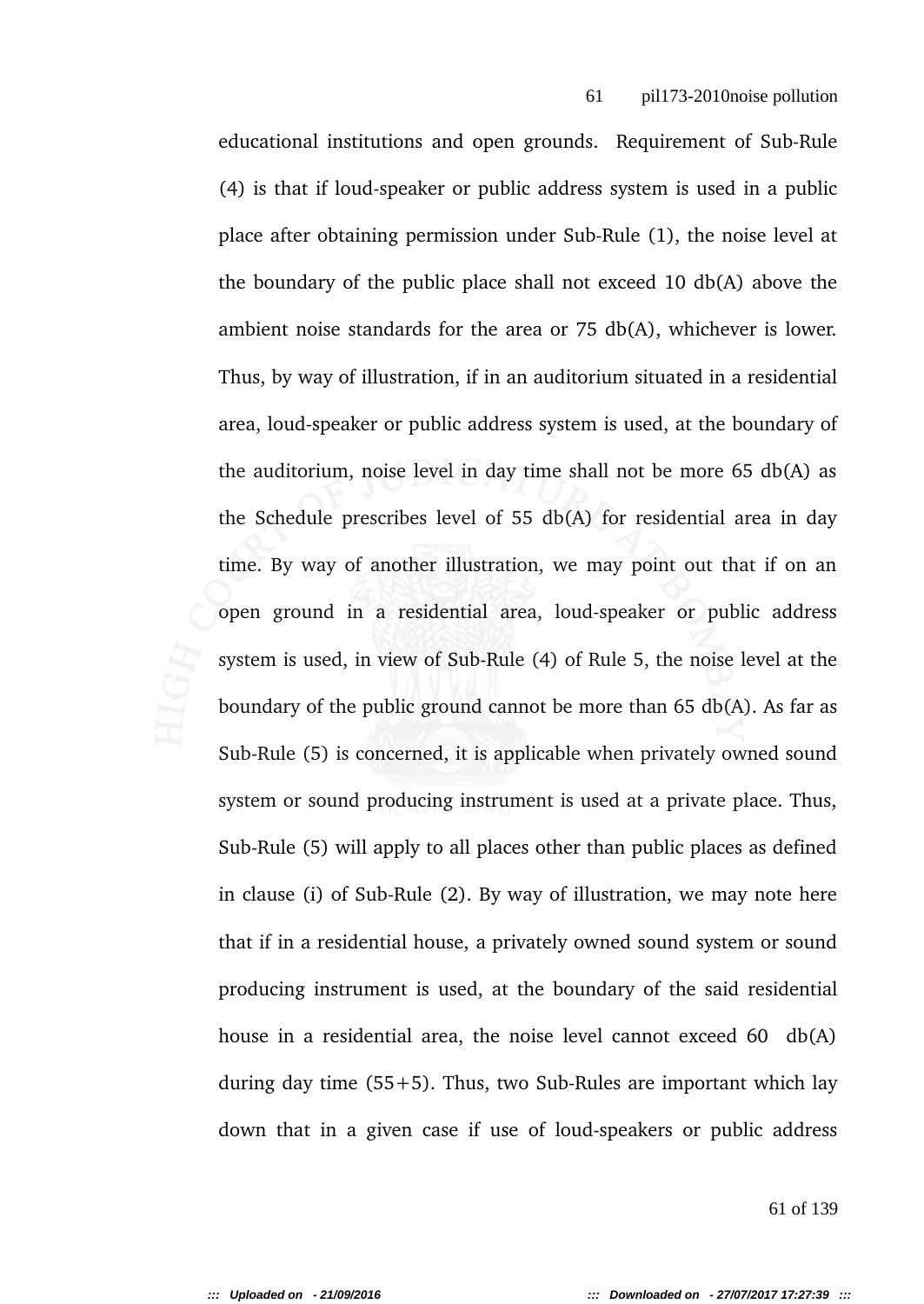## 62 pil173-2010noise pollution

systems or sound producing instruments is permissible in accordance with law, noise levels have to be maintained at the boundary of public place or private place. We note here that in view of Section 15 of the Environment Protection Act, any violation of any Rule in the Noise Pollution Rules is made an offence. It is in this context, the Sub-Rules (4) and (5) will have to be appreciated. We may again emphasis on the illustrations given earlier. If a public meeting is held on open ground where permission is granted to use loud-speaker or public address system, at the boundary of the said public ground, noise level will have to be maintained as provided in Sub-Rule (4) read with the Schedule.

59 Now, we come to Rule 5A which deals with restrictions on the use of horns, sound emitting construction equipments and bursting of fire crackers. Sub-Rule $(1)$  provides that no horns shall be used in silence zone or during night time in residential areas except during a public emergency. Therefore, there is a complete prohibition on using horns in silence zones for all 24 hours of a day and in residential areas during night time. Only exception is in case of public emergency as distinguished from mere emergency. The grievance made in some of the Petitions is that this prohibition is hardly implemented in the State. As far as horns are concerned, there are other statutory provisions under the Central Motor Vehicles Rules, 1989 (for short "the said Rules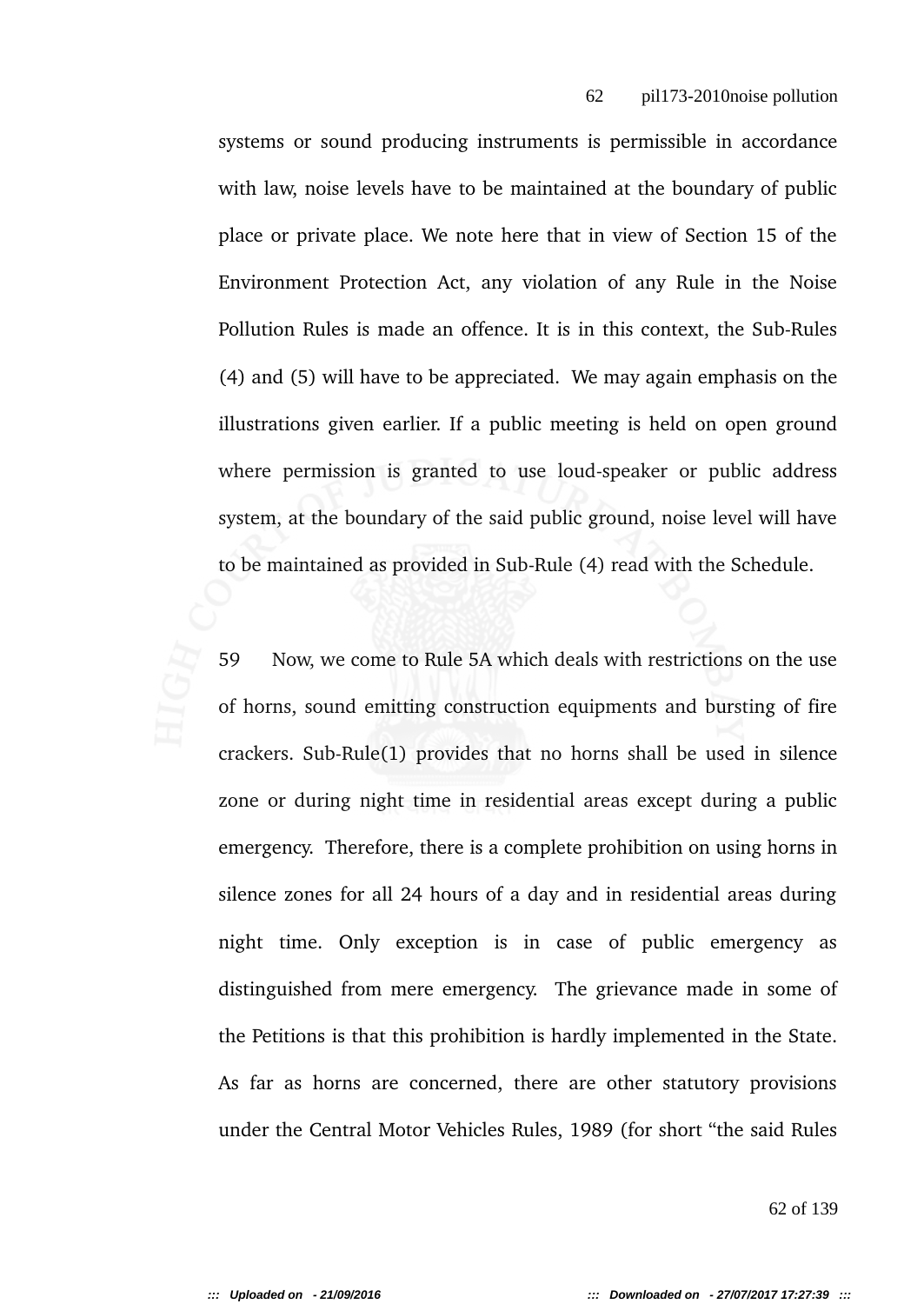#### of 1989"). Rule 119 deals with horns. Rule 119 reads thus :

"119.Horns.- (1) On and after expiry of one year from the date of commencement of the Central Motor Vehicles (Amendment) Rules, 1999, 308[every motor vehicle, agricultural tractor, power tiller and construction equipment vehicle] manufactured shall be fitted with an electric horn or other devices conforming to the requirements of IS: 1884 - 1992, specified by the Bureau of Indian Standards] for use by the driver of the vehicle and capable of giving audible and sufficient warning of the approach or position of the vehicle:

Provided that on and from 1st January, 2003, the horn installation requirements for motor vehicle] shall be as per [AIS-014] specifications, as may be amended from time to time, till such time as corresponding Bureau of Indian Standards specifications are notified.

- (2) No motor vehicle including agricultural tractor] shall be fitted with any multi-toned horn giving a succession of different notes or with any other sound-producing device giving an unduly harsh, shrill, loud or alarming noise.
- (3) Nothing contained in sub-rule (2) shall prevent the use on vehicles used as ambulance or for fire fighting or salvage purposes or on vehicles used by police officers or operators of construction equipment vehicles or officers of the Motor Vehicles Department in the course or their duties or on construction equipment vehicles, of such sound signals as may be approved by the registering authority in whose jurisdiction such vehicles are kept."

60 What is material is Sub-Rule (2) which provides that no motor vehicle shall be fitted with any multi-toned horn giving a succession of different notes or with any other sound-producing device giving an unduly harsh, shrill, loud or alarming noise. Even the specifications of the horns have been set out in Sub-Rule  $(1)$ . In fact, Sub-Rule  $(1)$ indicates that the horn should be such that it is capable of giving audible and sufficient warning of the approach or position of the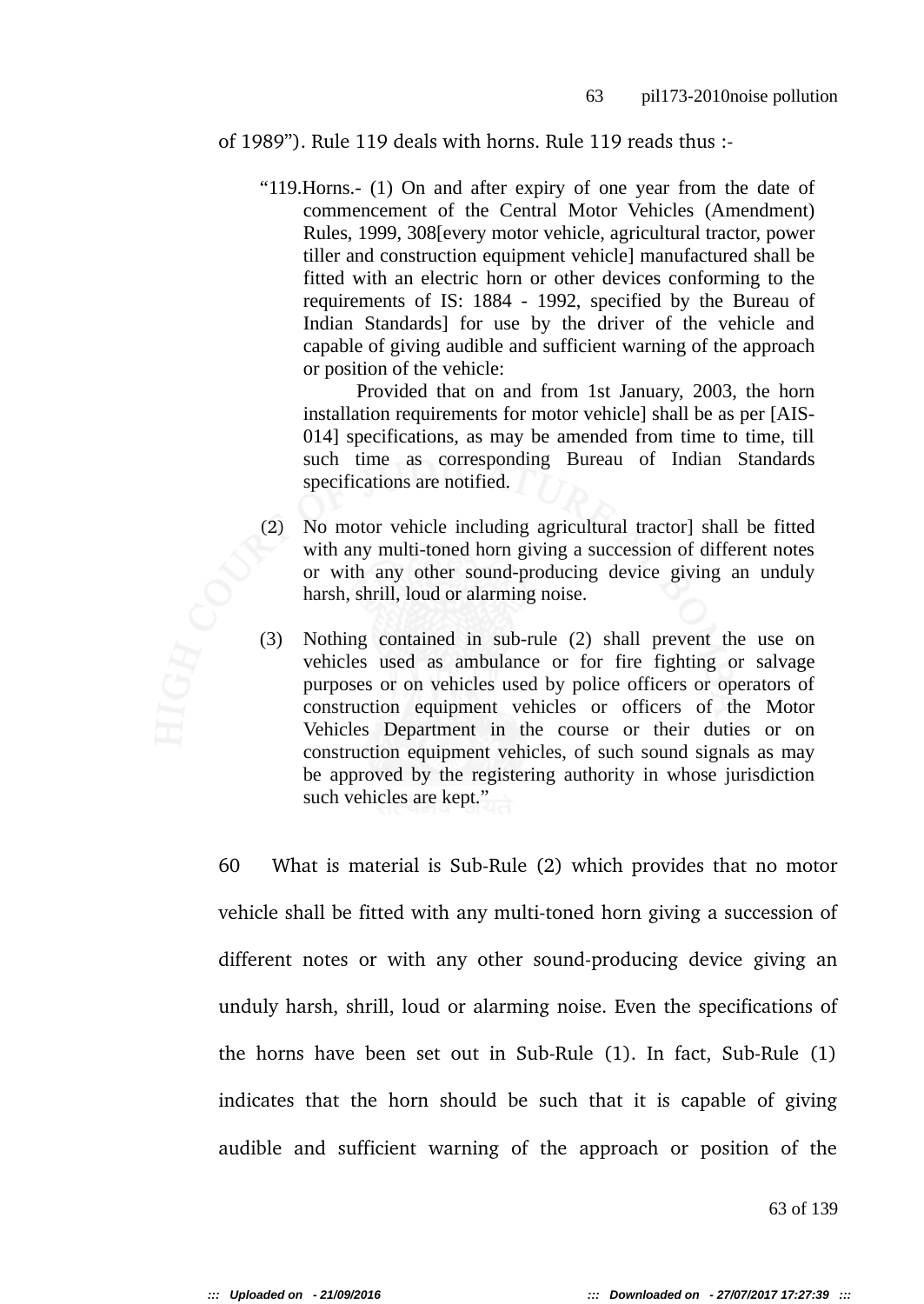vehicle. Some of the PIL Petitioners are right in submitting that even prohibition of Sub-Rule (2) of Rule 119 is implemented only in breach.

61 As far as sirens and horns are concerned, the Government of Maharashtra has issued a notification dated  $31<sup>st</sup>$  July, 2013 laying down standards for horns, sirens, multi-toned horns for the vehicles plying in the State of Maharashtra and their use. Clause (1) thereof provides that the sirens and multi-toned horns shall be continued to be banned except for police van, ambulance and fire brigades as prescribed under Rule 119 of the said Rules of 1989. Clause (3) provides that noise level of horns including siren/multi-toned horns should not exceed  $10$  db(A) louder than noise levels of the engine sound of the vehicles for each category as specified in part (E) of Schedule VI of the Environment (Protection) Rules, 1986. Further requirement is that the horns should be under the bonnet of a vehicle. Under the said notification, certain areas such as eco-sensitive zones like Matheran, Mahabaleshwar etc have been declared as no honking zones where any kind of honking from motor vehicles is prohibited at any given time except in extreme emergency situations. Sub-clause (d) of clause 5 provides that after due public consultation, residential areas will be declared as "no honking zones" by the concerned local authority. When we are on Rule 5A, it will be necessary to make a reference to one important notification issued by the State Government on  $21^{st}$  April, 2009. The said notification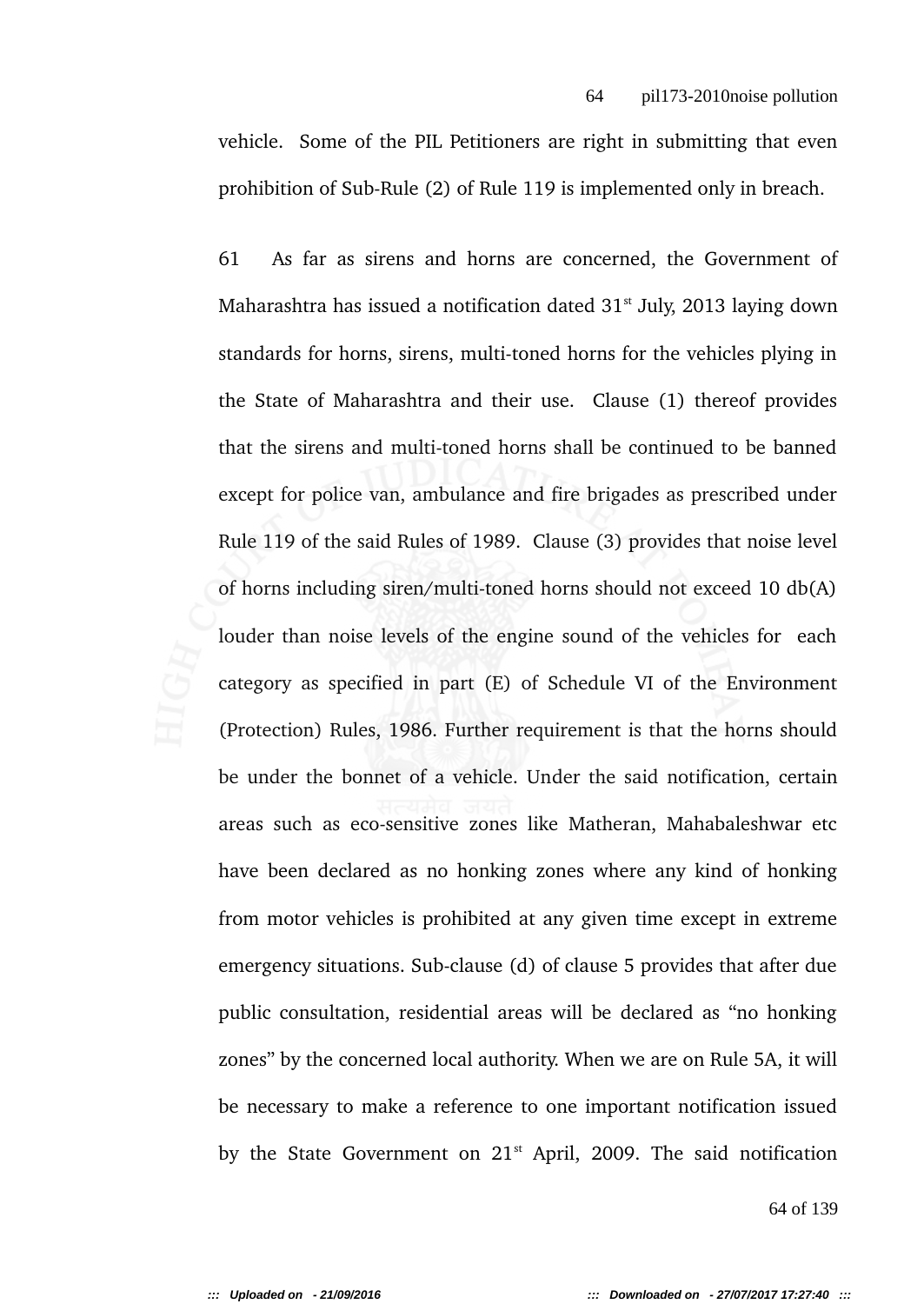which contains a direction to the local self-governments to declare certain zones as silence zones. Clause (3) of the said notification is important which provides for noise levels of various equipments such as DG sets, Coal Washeries, fire-crackers as set out in second Schedule to the said notification. The second Schedule to the said notification lays down Standards/Guidelines for control of Noise Pollution from Stationary Diesel Generators (DG). Various provisions such as controlling the noise from DG sets by providing an acoustic enclosure have been incorporated therein. The Second Schedule also deals with Noise Limits for Generator Sets run with diesel. It also deals with Noise Level Standards for Coal Washeries. Importantly, it lays down noise standards for fire crackers. Clause 4 which deals with noise standards for fire crackers reads thus :

- "4. Noise Standards for fire-crackers
- A (i) **The manufacturer, sale or use of fire-crackers generating noise level exceeding 125 db(AI) or 145 dB(C) at 4 meters distance from the point of bursting shall be prohibited.**
	- (ii) For individual fire-cracker constituting the series (joined fire crackers), the above mentioned limit be reduced by 5  $log_{10}$ (N) dB, where N= Number of crackers joined together.
- B. The broad requirement for measurement of noise from firecrackers shall be -
- (i) The measurement shall be made on a hard concrete surface of minimum 5 meter diameter or equivalent.
- (ii) The measurement shall be made in free field conditions i.e., there shall not be any reflecting surface upto 15 meter distance from the point of bursting.
- (iii) The measurement shall be made with an approved sound level meter.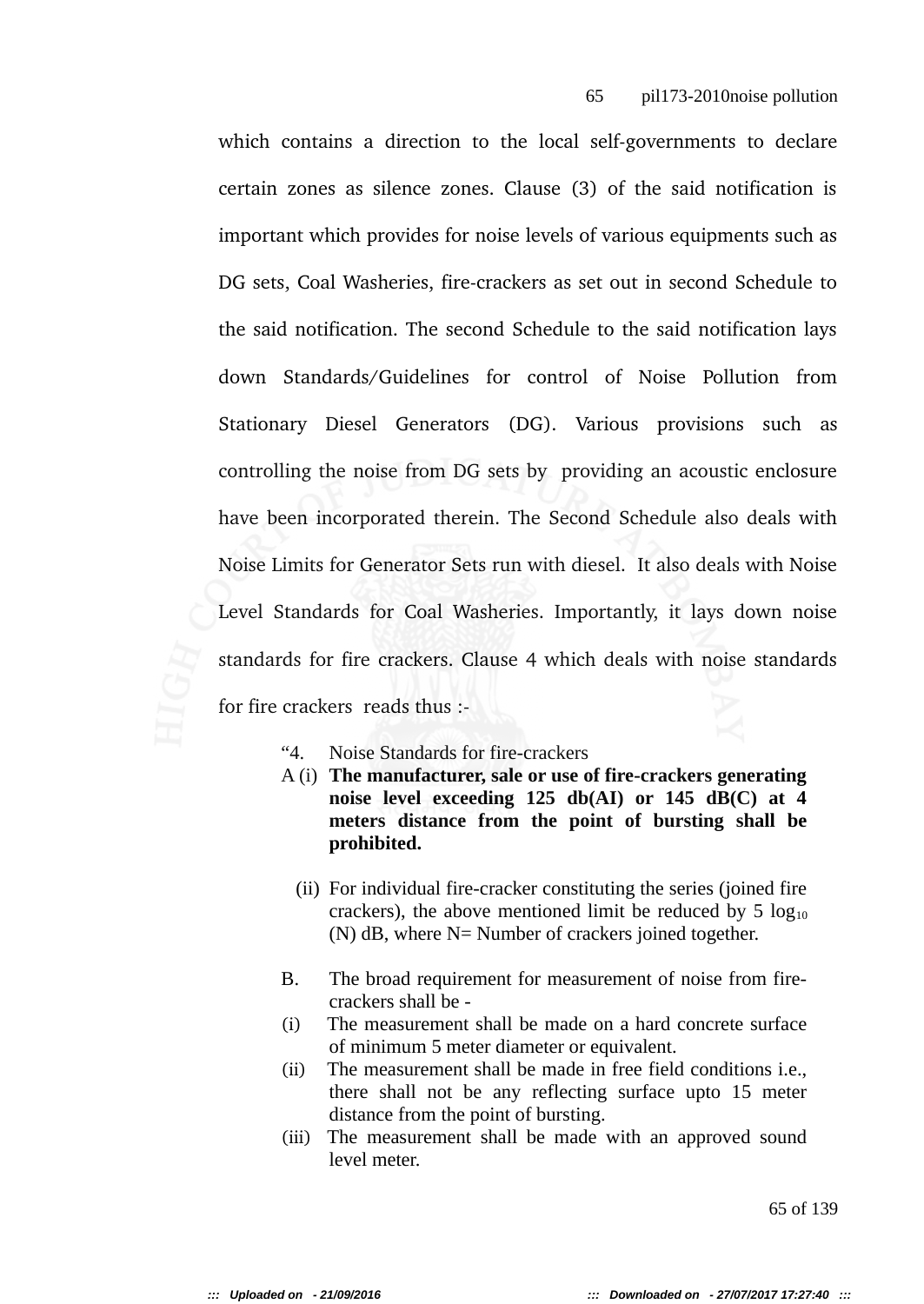C. The Department of Explosives shall ensure implementation of these standards."

(emphasis added)

62 Thus, manufacturing, sale or use of fire-crackers generating noise levels exceeding 125 dB(AI) or 145 dB(C) at 4 meters distance from the point of bursting has been completely prohibited. Moreover, Sub-Rule (2) of Rule 5A of the Noise Pollution Rules imposes a complete ban on bursting sound emitting crackers in silence zone for twenty four hours and in night time (10.00 pm to 6.00 am) elsewhere. This Sub-Rule as in case of other provisions of the said Rules is mandatory. By the aforesaid notification dated  $21<sup>st</sup>$  April, 2009 there is a ban imposed on manufacture, sale or use of fire crackers generating noise of a particular level. Clause 6 of second Schedule of the Notification dated 21<sup>st</sup> April, 2009 lays down noise levels for vehicles applicable at manufacturing stage. We may note here that these noise levels specified are applicable only at manufacturing stage. Under Sub-clause (b) of clause 7 of second Schedule, noise levels of domestic appliances such as Window Air Conditioners, Air Coolers, Refrigerators and Diesel generator for domestic purposes have been specified. Even the noise levels of Compactors, rollers, front loaders, concrete mixers, cranes, vibrators been laid down. In one of the Petitions, a direction issued by the Mumbai Municipal Corporation is placed on record wherein construction activities have been restricted during the specified hours of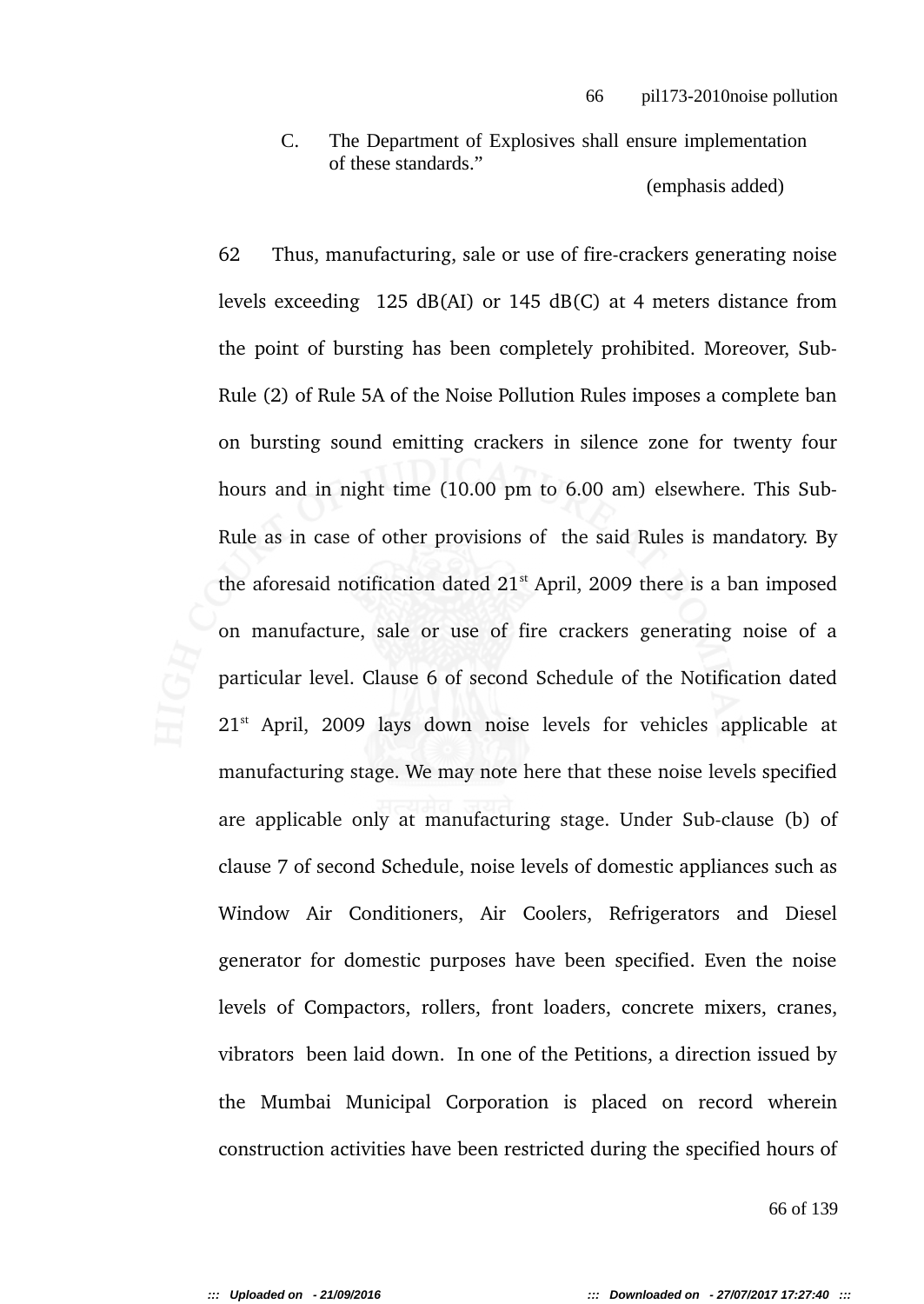## 67 pil173-2010noise pollution

the day. One of the reasons why we have referred to the aforesaid notification is to point out that the requirements provided therein have mostly remained on paper and have not been implemented. Needless to say that all these requirements will have to be enforced by the machinery of the State. Sub-Rule (3) of Rule 5A imposes a complete prohibition on the use and operation of sound emitting construction equipments during in silence zone and during night time in residential areas. The State Government will have to issue a direction to all Planning Authorities to include a condition of complying with the requirements of Sub-Rule (3) while granting development permissions.

63 There was some debate on the interpretation of Rule 6 of the Noise Pollution Rules which provides for consequences of any violation in silence zone/area. For violations specified in Rule 6, the stringent penalty under the provisions of Section 15 of the Environment Protection Act is attracted. The learned Senior Counsel appearing for the Petitioners in PIL No.85 of 2007 has made detailed submissions on this aspect and has filed written submissions. Even the learned Government Pleader has filed written submissions on this aspect. In the stand taken by the Petitioners in the said PIL and the State Government, there seems to be a very little difference as far as interpretation of the Rules regarding silence zone are concerned.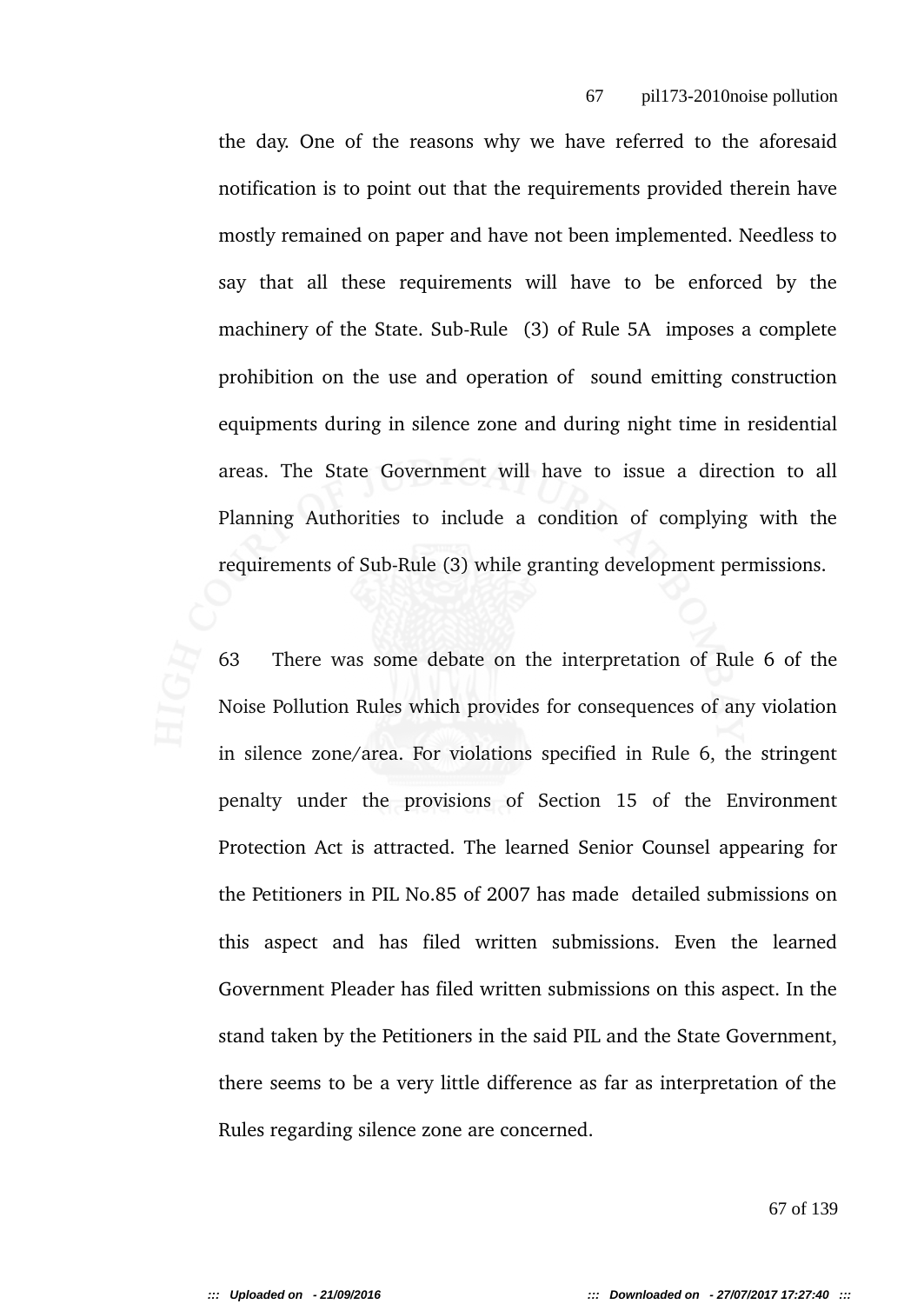64 We have already made a reference to the orders passed by the this Court in relation to interpretation of the provisions relating to silence zone. The said two orders are in PIL No. 2053 of 2003. While we are on this aspect it will be also necessary to make a reference to the decision of the Apex Court in the case of *Farad K. Wadia vs. Union of India and others.* The issue was whether musical concerts in open theatre known as Rang Bhavan at Mumbai should be allowed to be held despite the fact that it is situated within 100 meters of educational institutions and hospitals. The decision records that a submission was made that great artists have performed in Rang Bhavan. The Apex Court has quoted the aforesaid two orders dated  $25<sup>th</sup>$  September, 2003 and 19<sup>th</sup> December, 2003 in Writ Petition PIL No.2053 of 2003. The Division Bench of this Court accepted the submission of the learned Advocate General that in view of the definition of "silence zone", the same will not include the hospitals, educations institutions, courts and religious places itself but the prohibition under Rule 6 would apply to the areas comprising not less than 100 meters around such institutions. Even otherwise, we have found on plain and conjoint reading of Sub-Rule (5) of Rule 3 and note 3 to the Schedule that silence zone is an area comprising not less than 100 meters around hospitals, educational institutions, Courts and religious places. But, it will not include the precincts of hospitals, educational institutions, religious places and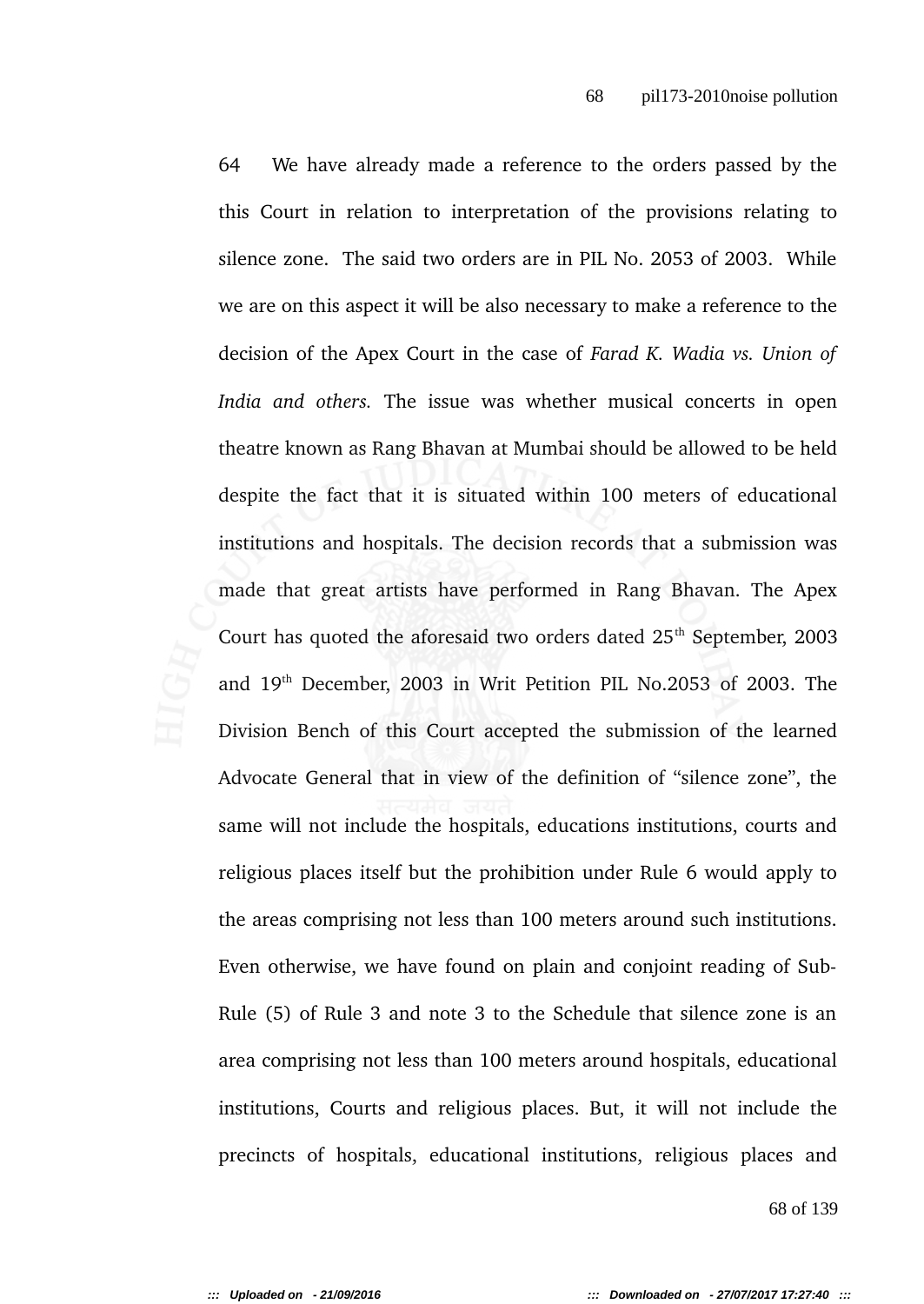Courts. In short, by way of illustration, in case of a Court, precincts of the Court itself will not be a silence zone but an area comprising not less than 100 meters around the precincts Court will be a silence zone. Going back to the decision of the Apex Court in the case of *Farad K. Wadia*, the view expressed by this Court in the order dated 19<sup>th</sup> December, 2003 has been quoted with approval. The interpretation made by this Court is a purposive interpretation. An educational institution may have precincts consisting of open grounds and buildings. If the precincts of educational institutions are to be treated as forming part of the silence zone, it will be impossible to hold any functions in the open space or in the building. On this aspect, we must note here that as the precincts of hospitals, educational institutions, religious places and Courts will not be a part of silence zone, the other provisions of the Rules namely Rules 3 to 5A, 7 and 8 will continue to apply to the precincts of such institutions. It follows that if a loudspeaker or public address system is to be used within the precincts of the aforesaid institutions, Sub-Rule  $(1)$  of Rule 5 will have to be followed and written permission will have to be obtained. While using loud-speakers or public address systems within the precincts of the institutions, it will have to be ensured that in the adjacent silence zone of an area comprising of not less than 100 meters, ambient air quality standards as laid down in the Schedule namely 50db(A) at day time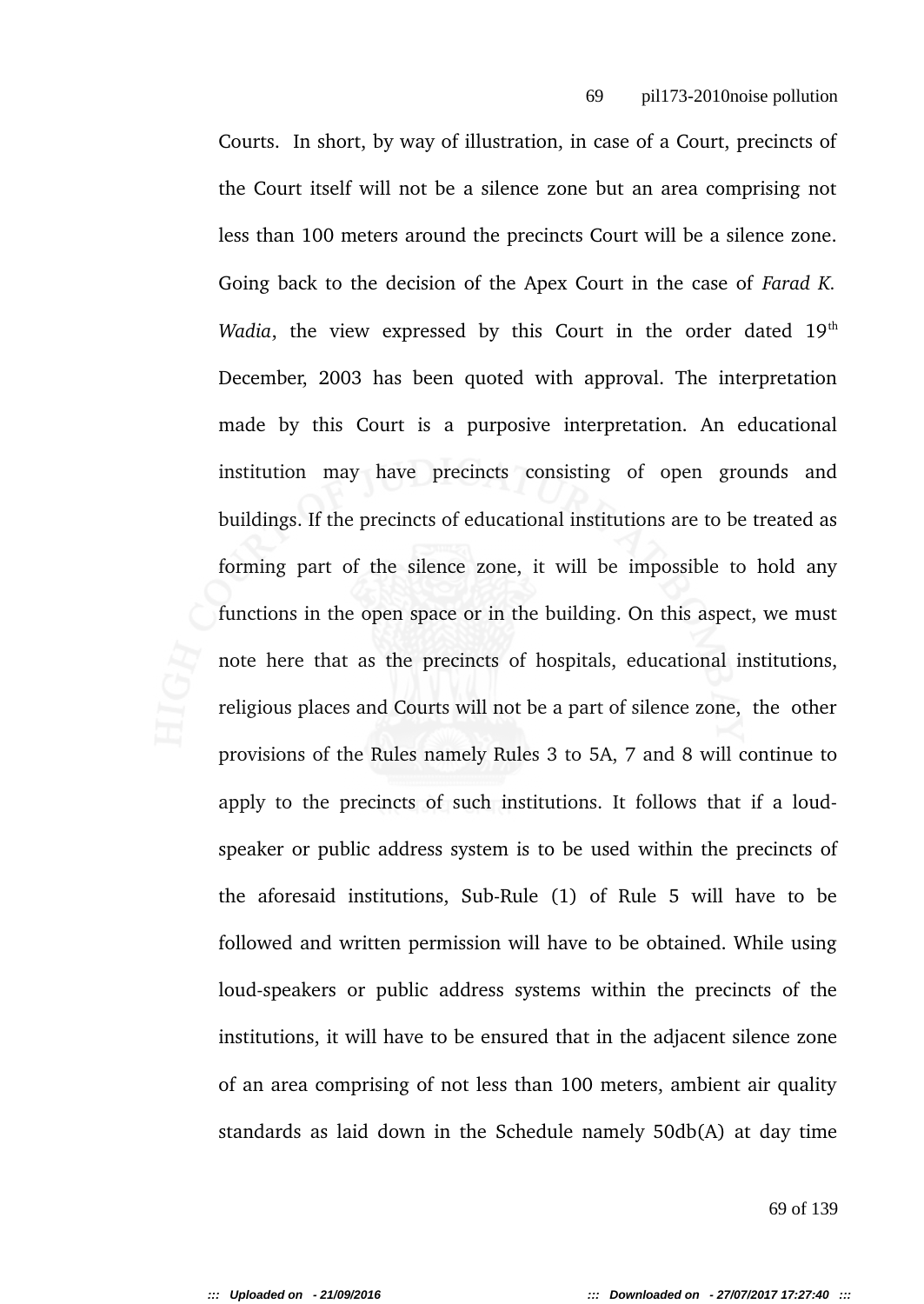and 40db(A) at night time will have to be maintained. In paragraph 8 of the order dated 19<sup>th</sup> December, 2003 passed in Review Petition in Writ Petition No.2053 of 2003, this Court observed that in respect of the said institutions, general provisions laid down in Rule 5 would certainly apply. This part of the the said order is quoted with approval by the Apex Court in case of *Farad K. Wadia (supra)*.

65 That takes us to Rules 7 and 8. Under Sub-Rule (1) of Rule 7, a person may, if the noise level exceeds ambient noise standards by 10 dB(A) or more given in the corresponding columns of the Schedule against any area/zone or, if there is any violation of any provisions of the Rules regarding restrictions imposed during night time, make a complaint to the authority. Sub-Rule  $(2)$  provides that it is the obligation of the authority to act upon such a complaint and take action against the violator in accordance with the provisions of the Rules and any other law in force. Rule 8 will have to be read along with Rule 7. Rule 8 confers wider power. It confers power on the authority to pass a written order and to issue directions for preventing, prohibiting, controlling or regulating the incidence or continuance in or upon any premises of - (i) any vocal or instrumental music, (ii) sounds caused by playing, beating, clashing, blowing or use in any manner whatsoever of any instrument including loudspeakers, horns, construction equipment,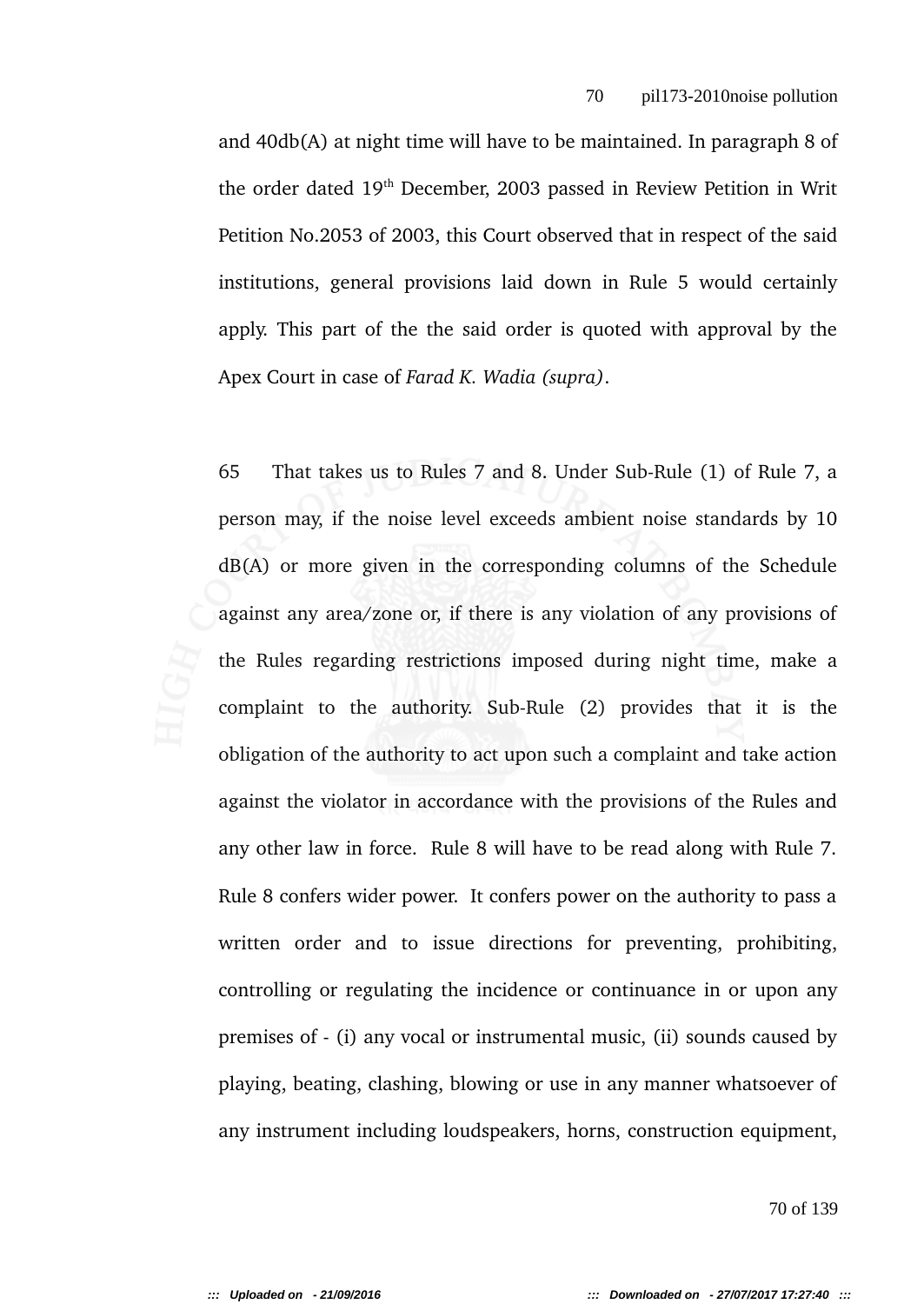appliance or apparatus as well as sound caused by bursting of sound emanating fire crackers. Action under Sub-Rule (1) of Rule 8 can be taken if the authority is satisfied from the report of an officer in charge of a police station or other information received by him including from a complainant that it is necessary to do so in order to prevent annoyance, discomfort, injury or risk of annoyance. Thus, under Rule 7 if a complaint is made, the authority as defined under the Noise Pollution Rules is under an obligation to act and take action which will also include the action of setting criminal law in motion. If on receiving a complaint or from the report under Sub-Rule (1) of Rule 8, if the authority is satisfied in terms of Sub-Rule  $(1)$  of Rule 8, it has no option but to take action of even stopping the use of loud-speaker, public address system etc. The authority can take action not only on the basis of complaint as contemplated by Rule 7 but also on the basis of report of an officer in charge of a police station or any other information received by him. It follows that apart from Rule 7, if a complaint is made by any citizen to the officer in charge of the police station about any violation, it is the obligation of the officer in charge of the police station to forthwith inform the authority contemplated under the Noise Pollution Rules to enable the authority to take immediate action. We have already adverted to the definition of authority under clause (c) of Rule 2. As per the definition of authority, District Magistrate or Police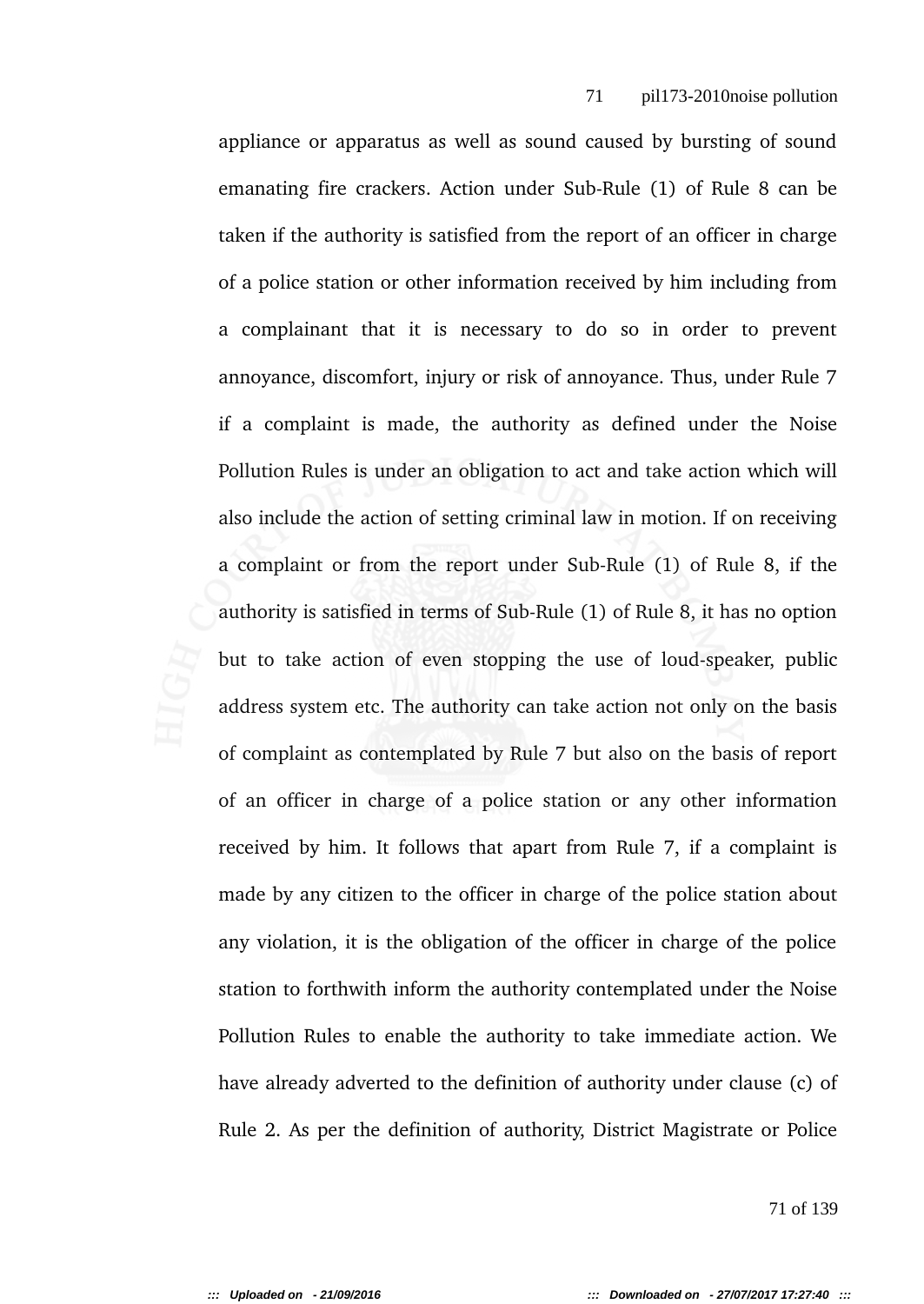Commissioner or any other officer not below the rank of Deputy Superintendent of Police specially designated in this behalf becomes an authority. In terms of interim orders passed by this Court in PIL No.173 of 2010, the State Government through Environment Department has issued a notification dated  $28<sup>th</sup>$  July, 2015. The said notification records the decision of the State Government to appoint Police Commissioners, Deputy Police Commissioners, Assistant Police Commissioners as authority in a place where there is a Commissioner of Police. It provides that at other places, the Superintendents of Police and Deputy Superintendents of Police shall be the authority under the provisions of the Noise Pollution Control Rules. As per the directions issued by this Court, publicity has been already given to the names, office addresses, contact numbers of such officers. Thus, the officers mentioned in the notification dated  $28<sup>th</sup>$  July, 2015 apart from the District Magistrates are the authorities under the Noise Pollution Rules, who are under an obligation to take action in accordance with Rule 8 of forthwith stopping the use of loud-speakers/ music system, musical instruments, work of construction, etc. Rule 7 provides that authority will take action in accordance with law. At this stage, it will be necessary to make a reference to Section 15 of the Environment Protection Act which reads thus :

## "**15. Penalty for contravention of the provisions of the Act and the rules, orders and directions**.—(1) Whoever fails to comply with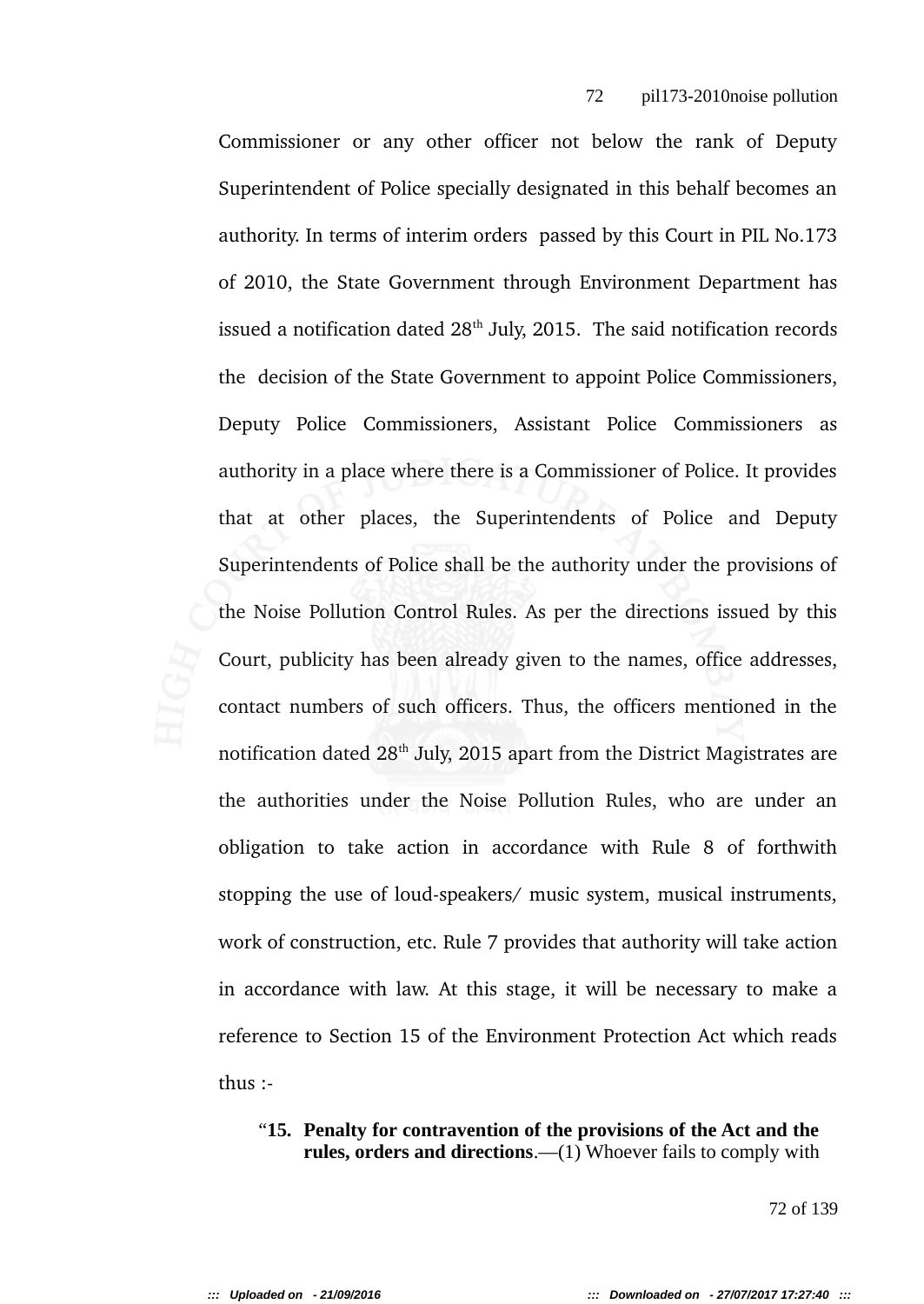or contravenes any of the provisions of this Act, or the rules made or orders or directions issued thereunder, shall, in respect of each such failure or contravention, be punishable with imprisonment for a term which may extend to five years or with fine which may extend to one lakh rupees, or with both, and in case the failure or contravention continues, with additional fine which may extend to five thousand rupees for every day during which such failure or contravention continues after the conviction for the first such failure or contravention.

(2) If the failure or contravention referred to in sub-section (1) continues beyond a person of one year after the date of conviction, the offender shall be punishable with imprisonment for a term which may extend to seven years."

66 Hence, contravention of any of the provisions of the Environment Protection Act or the Rules made (including the Noise Pollution Rules) or directions issued thereunder is an offence which attracts stringent penalty as provided in Section 15 of the Environment Protection Act. Section 17 is also an important provision. If an offence under Section 15 is committed by any department of the Government, the head of the department shall be deemed to be guilty of the offence and shall be liable to be proceeded against. What is important is Section 19 which lays down the procedure for taking cognizance of the offences punishable under Section 15. We have already quoted Section 19.

67 On plain reading of Section 19, if any person other than Central Government or authority or officer authorised in this behalf by that Government in accordance with clause (a) thereof wants to set criminal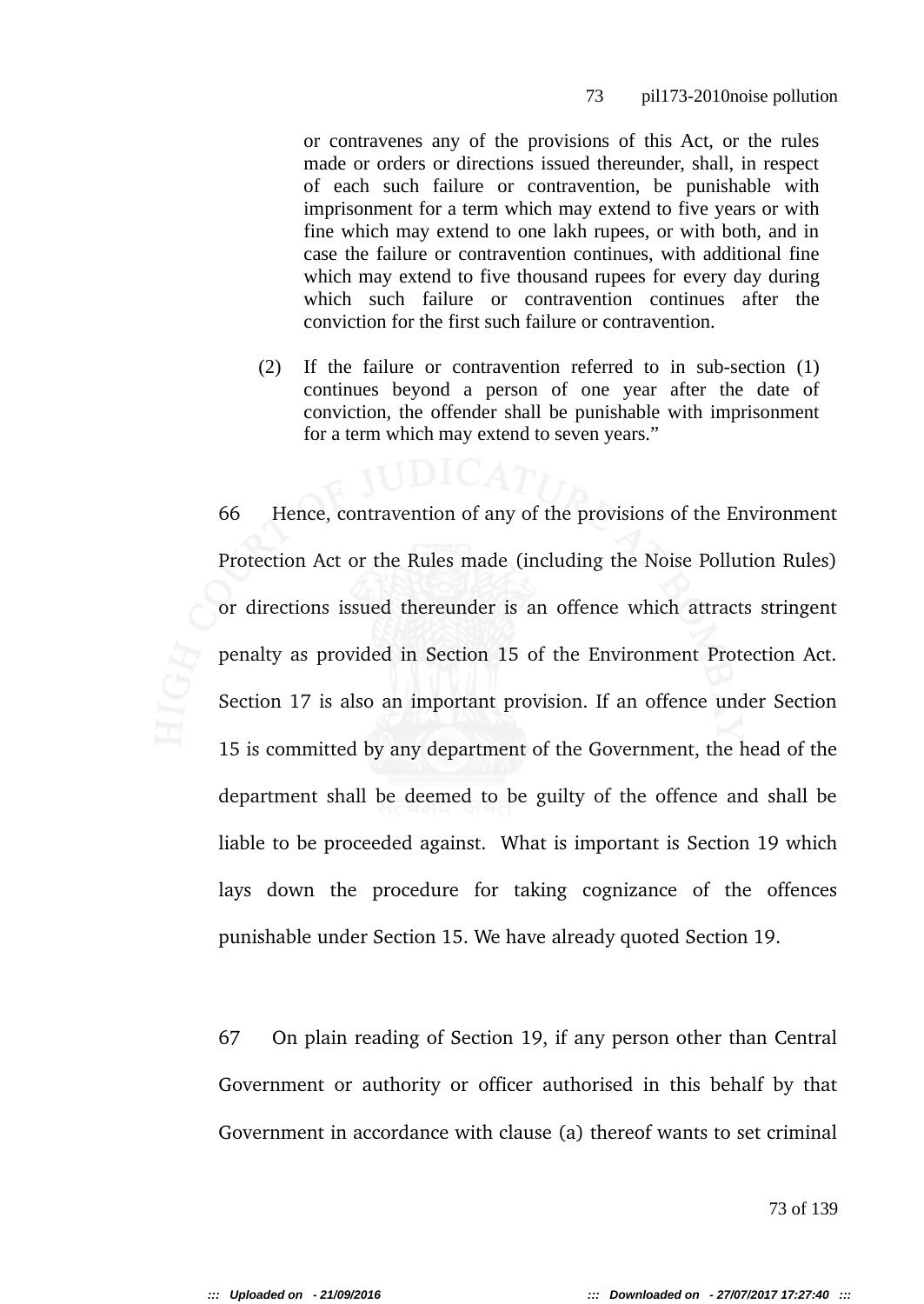law in motion, that person has to give notice of 60 days of the alleged offences and of his intention to make a complaint as provided in clause (b) of Section 19. Therefore, if the authority under the Noise Pollution Rules or any police officer wants to file a complaint, he has to abide by clause (b) of Section 19. Therefore, an offence cannot be registered at least for a period of 60 days from the date of its commission. As far as clause (a) is concerned, there is a notification issued by the Central Government which is annexed to CA(St.) No.1817 of 2016. As per the said notification, the District Collectors have been appointed as authority under clause (a) of Section 19. The Chairpersons, member Secretaries and regional officers of the State Pollution Control Board who have been delegated powers under Section 24 of Air Pollution Act are also authorities under clause (a) of Section 19.

68 Therefore, we propose to direct the authority under the Noise Pollution Rules to ensure that as soon as a complaint is received or information is received from the Police Officer or information is otherwise received regarding any major violation of the Noise Pollution Rules, immediate information thereof shall be provided to the officers of the Maharashtra State Pollution Control Board or the District Collector who have been authorised under (a) of Section 19 to take action. As soon as such intimation is received, either the District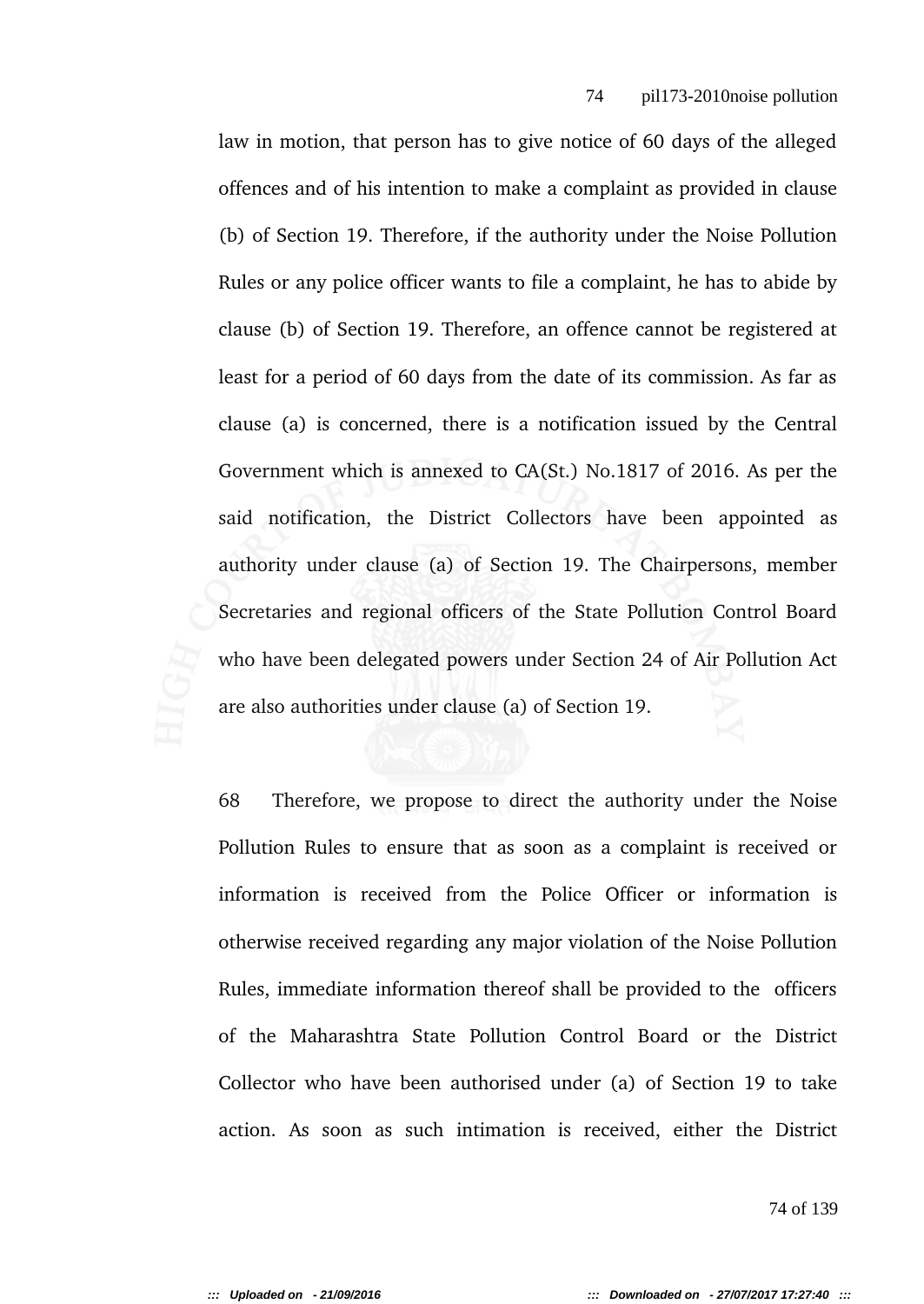Collector or officers of the Pollution Control Board will have to take immediate steps to make a complaint contemplated by Section 19 of the Environment Protection Act in as much as if the Collector or the authorised officers make a complaint, it is not necessary for them to follow requirement of giving 60 days notice under Section 19. Even the police officers can set criminal law in motion after taking recourse to clause (b) of Section 19.

69 The judgment will not be complete unless we advert to two aspects. The first aspect is about the serious consequences of noise pollution. The second aspect is about the rights claimed on the basis of Articles 19(1)(g) and 25 of the Constitution of India.

#### **EFFECT OF NOISE POLLUTION**

70 In fact before the Noise Pollution Rules came into force, there is detailed report submitted to this Court by a committee headed by the Hon'ble Smt Justice Sujata Manohar in which various details of health hazards caused by use of loud-speakers have been set out. However, it is not necessary to elaborately quote the said report on this aspect as this issue has been elaborately dealt with by the Apex Court in the case of *Noise Pollution (V) In Re<sup>7</sup> .* In the said landmark and well known decision, the Apex Court has discussed the concept of air pollution. The Apex Court has referred to the definition of air pollutant and air

<sup>7</sup> (2005) SCC 733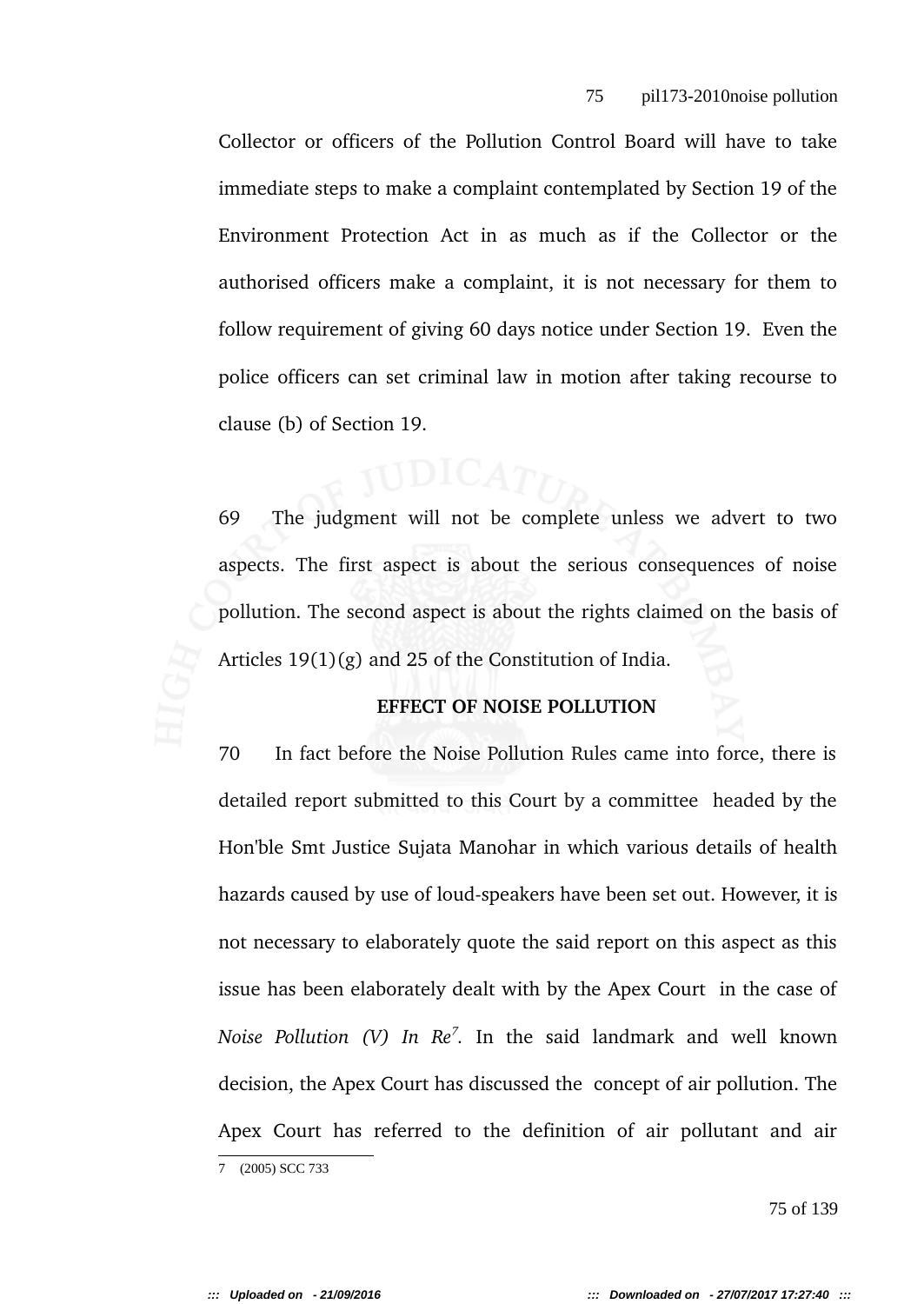pollution under the Air Pollution Act. Paragraph 15 onwards the Apex Court has made a detailed discussion about noise as nuisance and health hazard. The Apex Court in paragraph 19 observed that noise can disturb our rest, sleep and communication. It can damage our hearing and evoke other gynecological and pathological reactions. The Apex Court has considered the ill effects of noise pollution from paragraph 16 onwards upto paragraph 34 which read thus :

- 16. **Noise is a type of atmospheric pollution.** It is a shadowy public enemy whose growing menace has increased in the modern age of industrialisation and technological advancement. **Although a soft rhythmic sound in the form of music and dance stimulates brain activities, removes boredom and fatigue, but its excessiveness may prove detrimental to living things. Research has proved that a loud noise during peak marketing hours creates tiredness, irritation and impairs brain activities so as to reduce thinking and working abilities.** Noise pollution was previously confined to a few special areas like the factory or the mill, but today it engulfs every nook and corner of the globe, reaching its peak in urban areas. Industries, automobiles, rail engines, aeroplanes, radios, loudspeakers, tape recorders, lottery ticket sellers, hawkers, pop singers, etc., are the main ear contaminators of the city area and its marketplace. The regular rattling of engines and intermittent blowing of horns emanating from the caravan of automobiles do not allow us to have any respite from irritant noise even in suburban zones [Ranbir Singh, Noise Pollution: Environment and the Law, as printed in Indian Bar Review, Vol. 23 (3 & 4), 1996, p. 86.] .
- **17.** In the modern day noise has become one of the major pollutants and it has serious effects on human health. Effects of noise depend upon the sound's pitch, its frequency and time pattern and length of exposure. Noise has both auditory and non-auditory effects depending upon the intensity and the duration of the noise level. [ P.S. Jaswal and Nistha Jaswal — Environmental Law, Second Edn., p. 331.] It affects sleep, hearing, communication, mental and physical health. It may even lead to madness in people.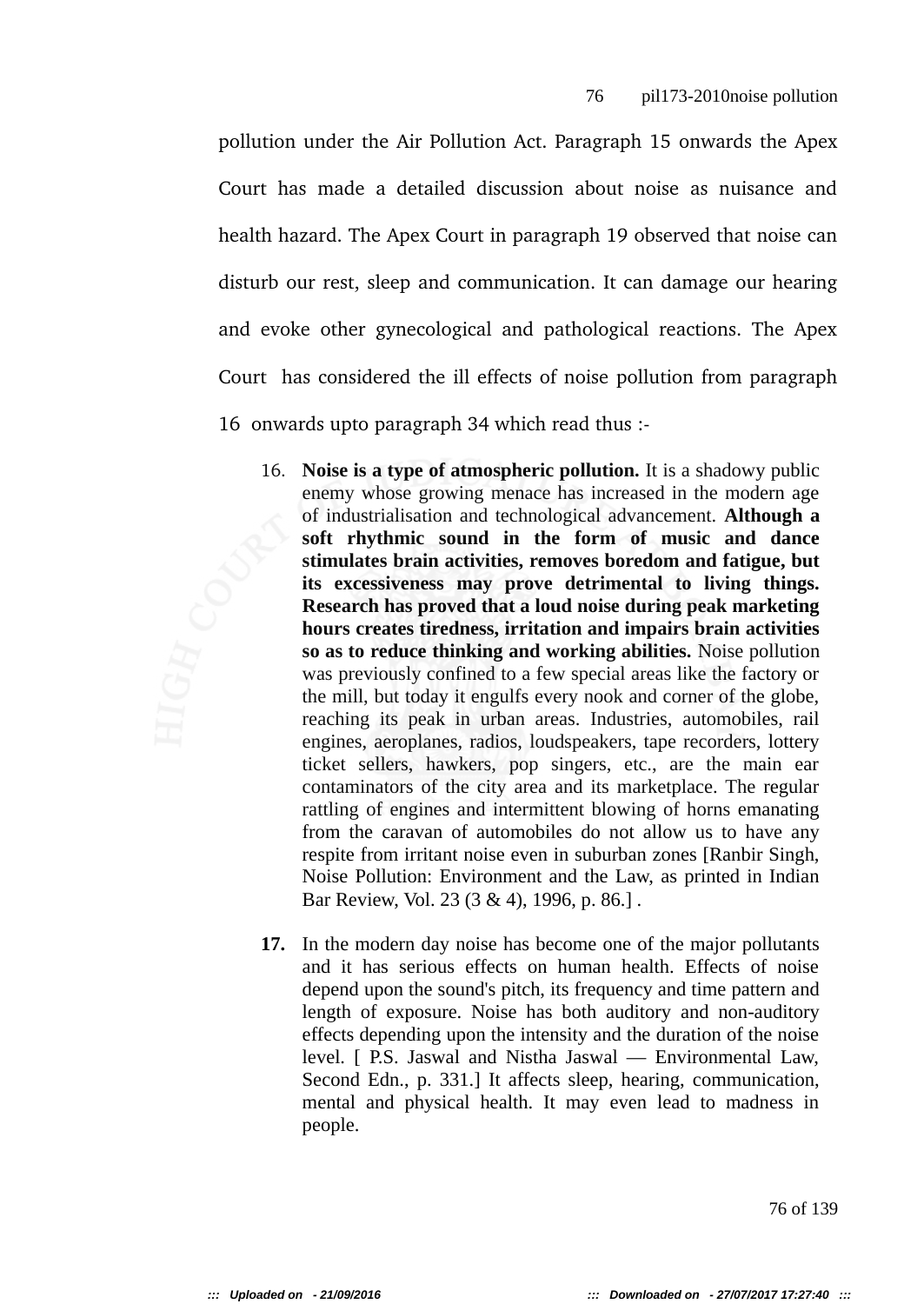- 19. Noise can disturb our work, rest, sleep, and communication. It can damage our hearing and evoke other psychological, and possibly pathological reactions. However, because of the complexity, variability and the interaction of noise with other environmental factors, the adverse health effects of noise do not lend themselves to a straightforward analysis [ Parivesh Newsletter: Central Pollution Control Board, December 1996 at p. 4.] .
- (*i*) *Hearing Loss*
- **20.** *"*Deafness, like poverty, stunts and deadens its victims." says Helen Keller. Hearing loss can be either temporary or permanent. Noise-induced temporary threshold shift (NITTS) is a temporary loss of hearing acuity experienced after a relatively short exposure to excessive noise. Pre-exposure hearing is recovered fairly rapidly after cessation of the noise. **Noise-induced permanent threshold shift (NIPTS) is an irreversible loss of hearing that is caused by prolonged noise exposure. Both kinds of loss together with presbycusis, the permanent hearing impairment that is attributable to the natural aging process, can be experienced simultaneously**

### (*iii*) *Disturbance of sleep*

- **21.** NIPTS occurs typically at high frequencies, usually with a maximum loss at around 4000 Hz [ N.B. — Hz is the abbreviation of Hertz which is the unit of frequency, equal to one cycle per second. Hertz (Hz) is the name, by international agreement, for the number of repetitions of similar pressure variations per second of time; this unit of frequency was previously called "cycles per second" (cps or c/s).] . It is now accepted that the risk of hearing loss is negligible at noise exposure levels of less than 75 dB(A) Leq (8-hr). Based on national judgments concerning acceptable risk, many countries have adopted industrial noise exposure limits of 85 dB(A)  $\pm$ 5 dB(A) in their regulations and recommended practices [*Ibid*., as in fn 9.] .
- (*ii*) *Interference with communication*
- **22.** The interference of noise with speech communication is a process in which one of two simultaneous sounds renders the other inaudible. An important aspect of communication interference in occupational situations is that the failure of workers to hear warning signals or shouts may lead to injury. **In offices, schools and homes, speech interference is a major source of annoyance** [*Ibid*.] .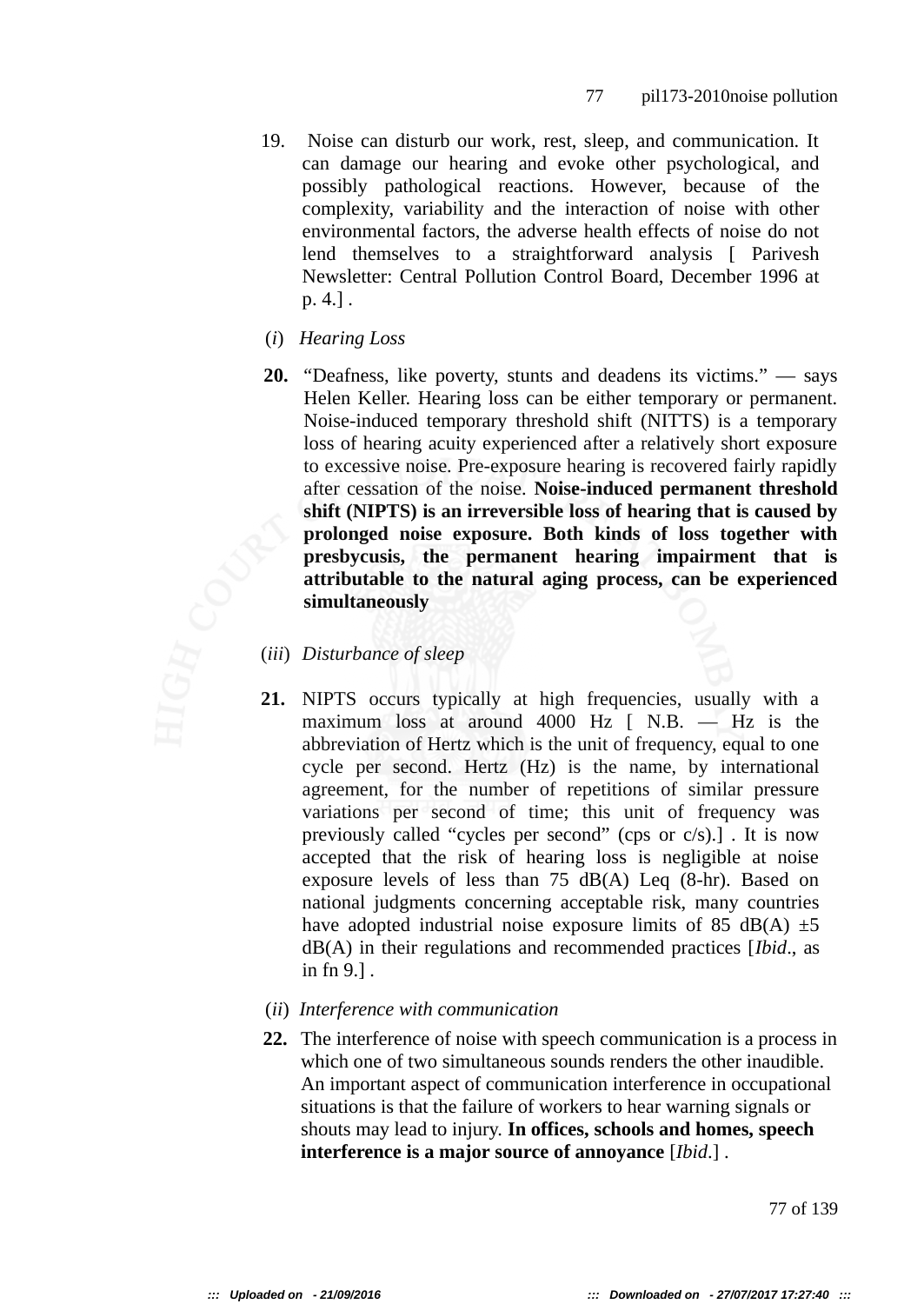- (*iii*) *Disturbance of sleep*
- **23.** Noise intrusion can cause difficulty in falling asleep and can awaken people who are asleep [*Ibid*.] .
- (*iv*) *Annoyance*
- **24.** Noise annoyance may be defined as a feeling of displeasure evoked by noise. The annoyance-inducing capacity of a noise depends upon many of its physical characteristics and variations of these with time. However, annoyance reactions are sensitive to many non-acoustic factors of a social, psychological, or economic nature and there are considerable differences in individual reactions to the same noise [*Ibid*.]
- **25. Noise can change the state of alertness of an individual and may increase or decrease efficiency.** Performance of tasks involving motor or monotonous activities is not always degraded by noise. At the other extreme, mental activities involving vigilance, information gathering and analytical processes appear to be particularly sensitive to noise [*Ibid*.] .

# (*vi*) *Physiological effects*

- **26. It has been determined that noise has an explicit effect on the blood vessels, especially the smaller ones known as precapillaries.** Overall, noise makes these blood vessels narrower. Noise causes the peripheral blood vessels in the toes, fingers, skin and abdominal organs to constrict, thereby decreasing the amount of blood normally supplied to these areas [*Ibid*.] .
- **27. Possible clinical manifestations of stress concomitant with noise are: (***i***) galvanic skin response, (***ii***) increased activity related to ulcer formation, (***iii***) changes in intestinal motility, (***iv***) changes in skeletal muscle tension, (***v***) subjective response irritability perception of loudness, (***vi***) increased sugar, cholesterol and adrenaline, (***vii***) changes in heart rate, (***viii***) increased blood pressure, (***ix***) increased adrenal hormones, (***x***) vasoconstriction. Not only might there be harmful consequences to health during the state of alertness,** but research also suggests that effects may occur when the body is unaware or asleep [ Noise Effects Handbook: A Desk Reference to Health and Welfare Effects of Noise, by Office of the Scientific Assistant, Office of Noise Abatement and Control, US Environmental Protection Agency, October 1979, revised July 1981.] .
- **28. Investigations have revealed that the blood vessels which feed the brain, dilate in the presence of noise. This is the reason why headaches result from listening to persistent high noise**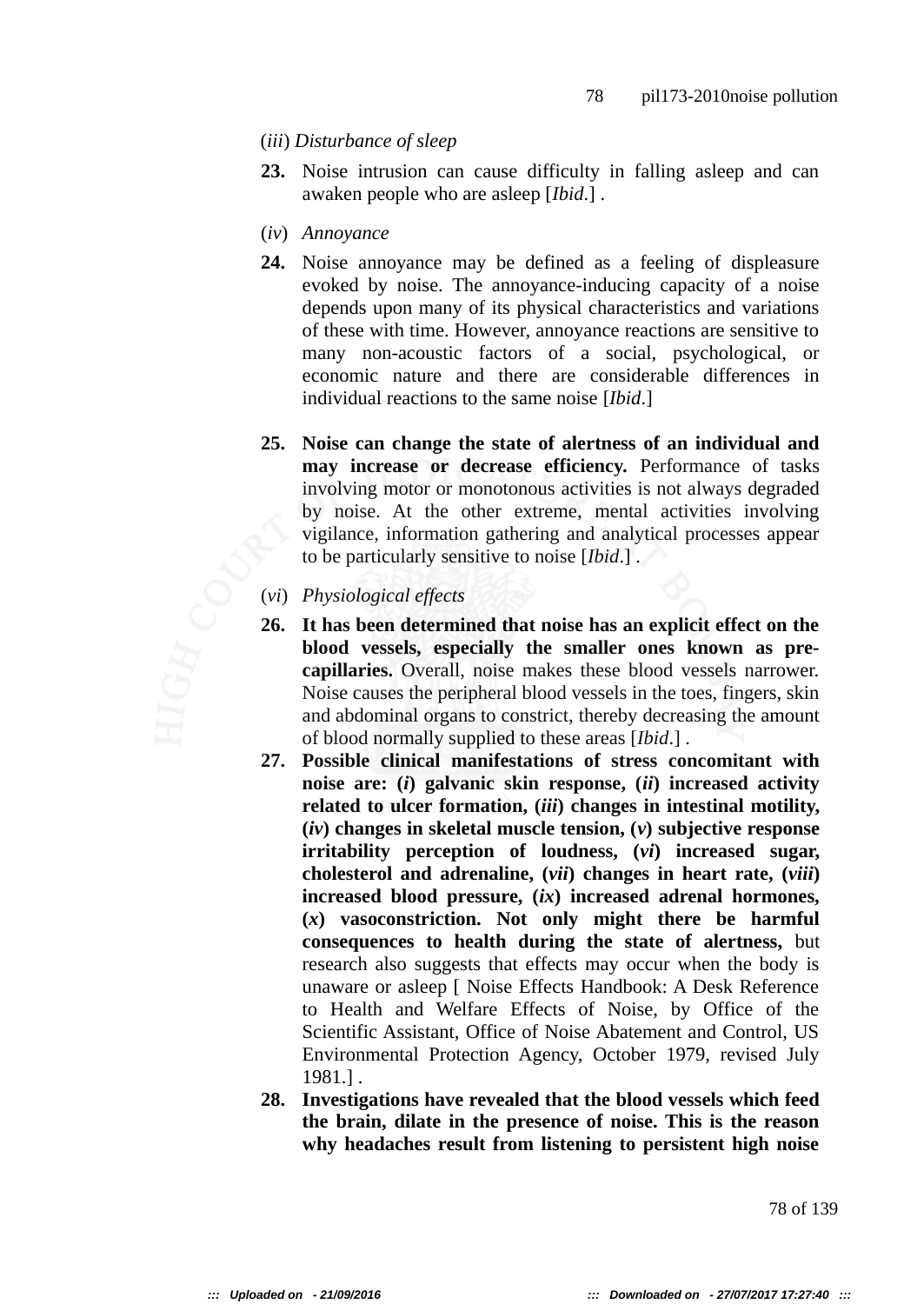[Parivesh Newsletter: Central Pollution Control Board, December 1996, at pp. 4-6] .

- **29.** Field studies have also been conducted on various other groups such as people living near airports, and school children exposed to traffic noise, showing that there may be some risk for these people. In addition, laboratory studies on animals and humans have demonstrated a relationship between noise and high blood pressure. Other studies have shown that noise can induce heart attacks [*Ibid*., at fn 17a.] .
- **30.** Prolonged chronic noise can also produce stomach ulcers as it may reduce the flow of gastric juice and change its acidity.
- **32.** Quite a few field studies have been done on workers in Europe, examining the relationship between noise and illness. In these studies, noise has been related to the following: general morbidity (illness); neuropsychological disturbances headaches, fatigue, insomnia, irritability, neuroticism; cardiovascular system disturbances — hypertension, hypotension, cardiac disease; digestive disorders — ulcers, colitis; endocrine and biochemical disorders.
- (vii) Noise and the unborn
- **33. There is ample evidence that environment has a role in shaping the physique, behaviour and function of animals, including men, from conception and not merely from birth.** The foetus is capable of perceiving sounds and responding to them by motor activity and cardiac rate change [ Lestre W. Sontang: The Fels Research Institute. (Quoted in Noise: A Health Problem, United States Environmental Protection Agency, Office of Noise Abatement and Control, Washington, D.C., August 1978.)] .
- (viii) Special effects on the unborn, children and human beings generally
- **34. The foetus is not fully protected from noise. Noise may threaten foetal development. Noise has been linked to low birth weights.** Levels of noise which do not interfere with the perception of speech by adults may interfere significantly with the perception of speech by children as well as with the acquisition of speech, language, and language-related skills. [National Academy of Science Report — USA, quoted and referred to in Noise: A Health Problem, published by United States Environment Protection Agency (Office of Noise Abatement and Control, Washington D.C.), August 1978.] Because they are just learning, children have more difficulty in understanding language in the presence of noise than adults do. Reading ability also may be seriously impaired by noise. [Noise: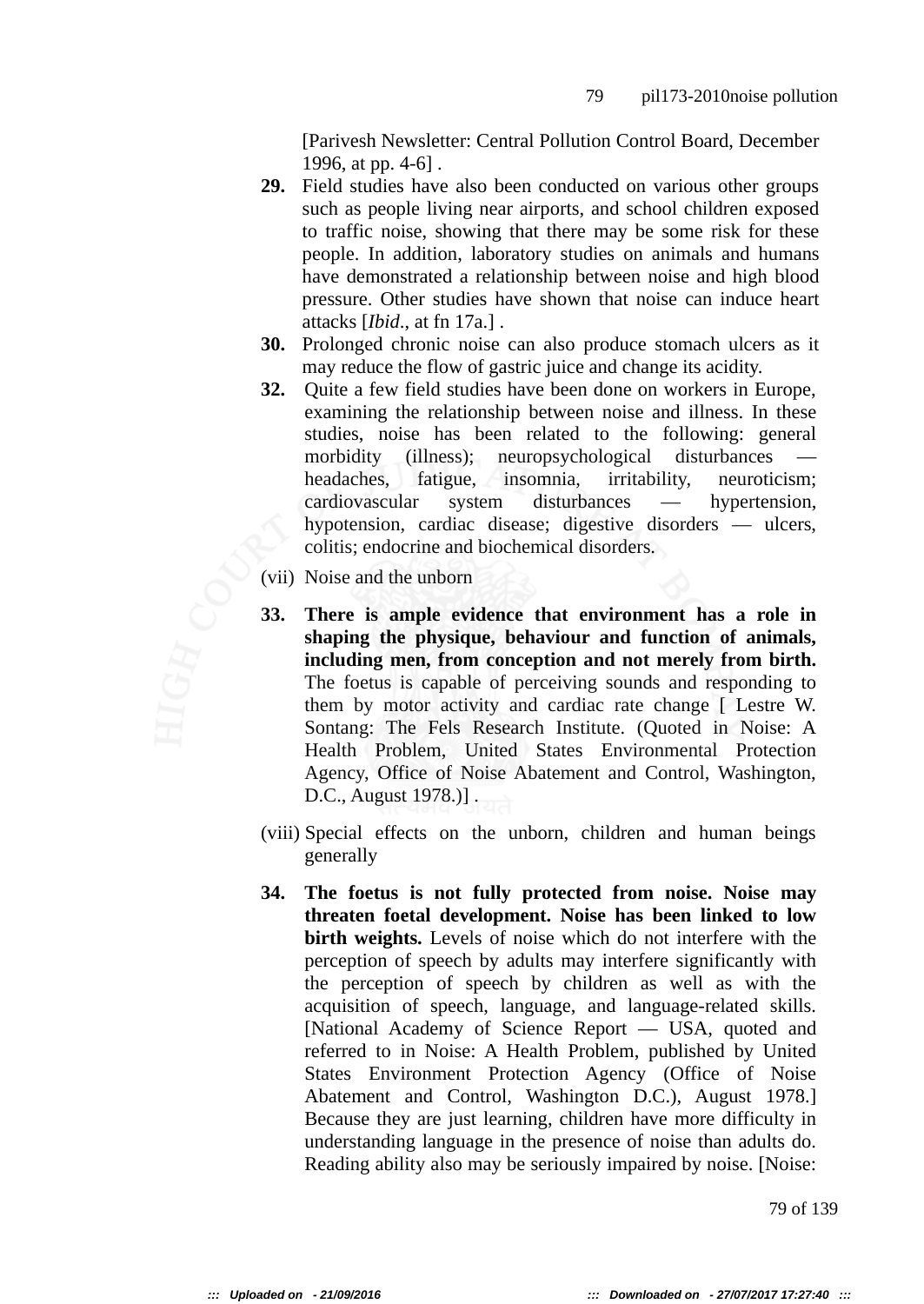A Health Problem, published by United States Environment Protection Agency (Office of Noise Abatement and Control, Washington D.C.), August 1978.] Apart from children, noise pollution causes several adverse effects on human beings generally. Some of these are: (*i*) hearing loss, (*ii*) non-auditory physiological response such as stress, arousal response, cardiovascular effects, etc., (*iii*) communication interference, (*iv*) performance interference, and (*v*) sleep disturbance and so on. [Noise Effects Handbook: A Desk Reference to Health and Welfare Effects of Noise, by Office of the Scientific Assistant, Office of Noise Abatement and Control, US Environmental Protection Agency, October 1979, revised July 1981.]"

(emphasis added)

71 In paragraph 35 onwards, the Apex Court has discussed several sources of noise pollution such as road traffic noise, aircraft noise, construction noise, noise in building, noise in consumer products, noise in fire-crackers. We may advert to the directions issued by the Apex Court The said directions are in part XII of the judgment starting from paragraph 174 which reads thus :

### **"XII. Directions**

It is hereby directed as under:

- (*i*) *Firecrackers*
- **174.** 1. On a comparison of the two systems i e the present system of evaluating firecrackers on the basis of noise levels, and the other where the firecrackers shall be evaluated on the basis of chemical composition, we feel that the latter method is more practical and workable in Indian circumstances. It shall be followed unless and until replaced by a better system.
- 2. The Department of Explosives (DOE) shall undertake necessary research activity for the purpose and come out with the chemical formulae for each type or category or class of firecrackers. DOE shall specify the proportion/composition as well as the maximum permissible weight of every chemical used in manufacturing firecrackers.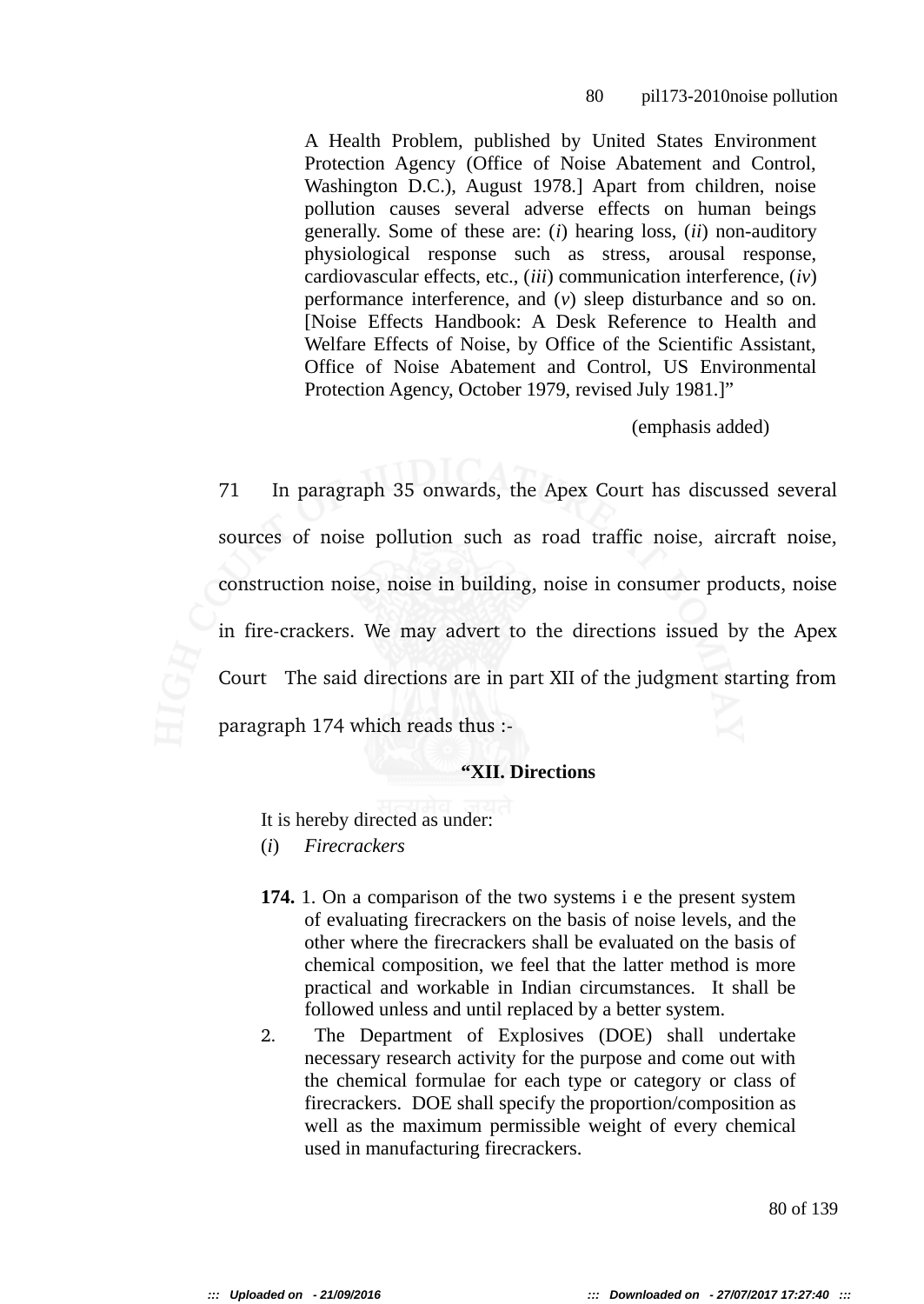- 3. The Department of Explosives may divide the firecrackers into two categories  $-$  (i) sound-emitting firecrackers, and (ii) colour/light-emitting firecrackers.
- 4. **There shall be a complete ban on bursting sound-emitting firecrackers between 10 p.m and 6 a.m.** It is not necessary to impose restrictions as to time on bursting of colour/lightemitting firecrackers.
- **5.** Every manufacturer shall on the box of each firecracker mention details of its chemical contents and that it satisfies the requirement as laid down by DOE. In case of a failure on the part of the manufacturer to mention the details or in cases where the contents of the box do not match the chemical formulae as stated on the box, the manufacturer may be held liable.
- 6. Firecrackers for the purpose of export may be manufactured bearing higher noise levels subject to the following conditions: (i) the manufacturer should be permitted to do so only when he has an export order with him and not otherwise; (ii) the noise levels for these firecrackers should conform to the noise standards prescribed in the country to which they are intended to be exported as per the export order; (iii) these firecrackers should have a different colour packing, from those intended to be sold in India; (iv) they must carry a declaration printed thereon something like "not for sale in India" or "only for export to country AB" and so on.

(ii) Loud-speakers

**175.** 1. The noise level at the boundary of the public place, where loudspeaker or public address system or any other noise source is being used shall not exceed 10  $dB(A)$  above the ambient noise standards for the area or 75 dB(A) whichever is lower.

2. No one shall beat a drum or tom-tom or blow a trumpet or beat or sound any instrument or use any sound amplifier at night (between 10.00 p.m. and 6 a.m.) except in public emergencies.

- 3. The peripheral noise level of privately-owned sound system shall not exceed by more than  $5$  dB(A) than the ambient airquality standard specified for the area in which it is used, at the boundary of the private place.
- (*iii*) *Vehicular noise*
- **176.** No horn should be allowed to be used at night (between 10 p.m. and 6 a.m.) in residential area except in exceptional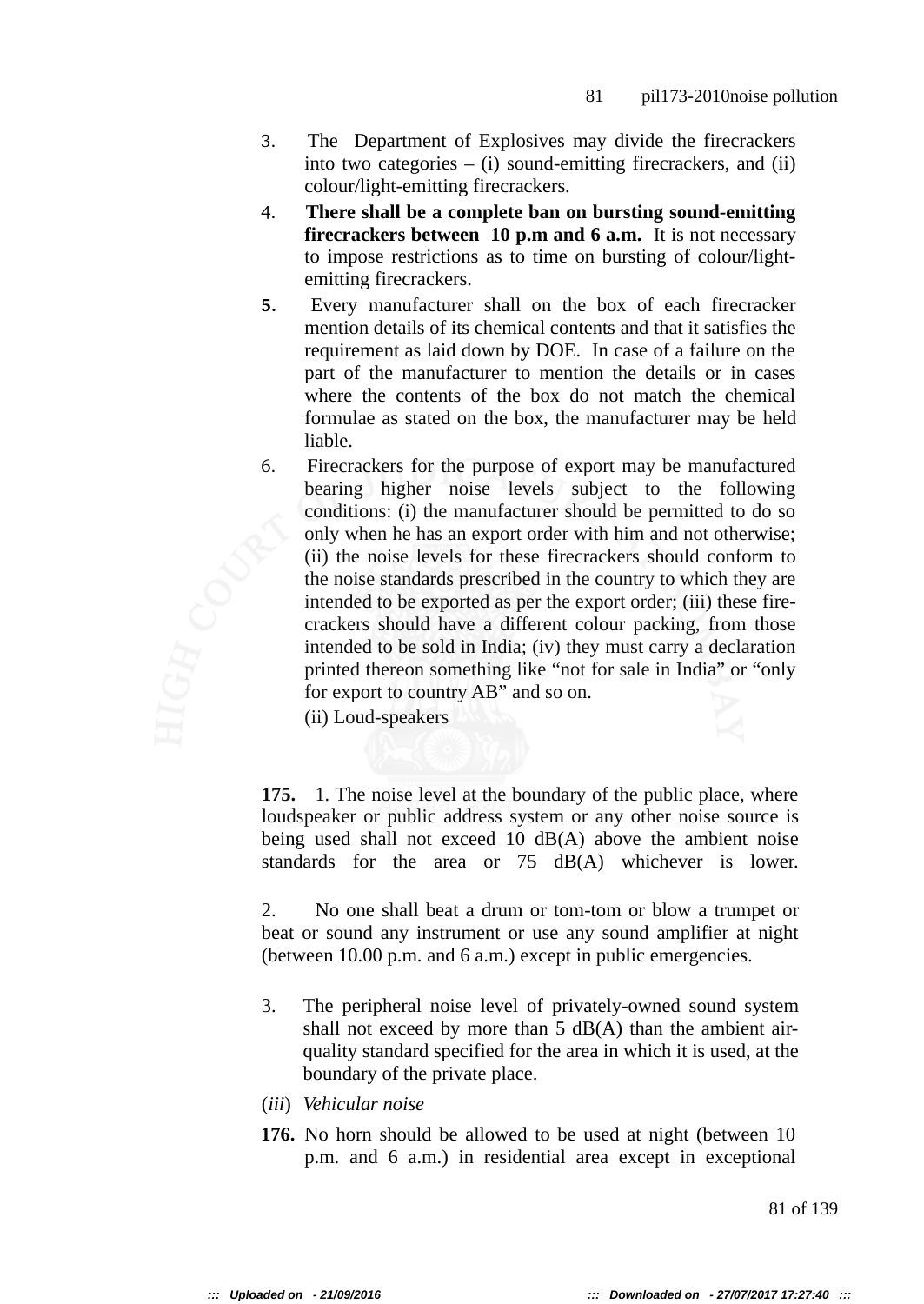circumstances.

- (*iv*) *Awareness*
- **177.** 1. There is a need for creating general awareness towards the hazardous effects of noise pollution. Suitable chapters may be added in the textbooks which teach civic sense to the children and youth at the initial/early-level of education. Special talks and lectures be organised in the schools to highlight the menace of noise pollution and the role of the children and younger generation in preventing it. Police and civil administration should be trained to understand the various methods to curb the problem and also the laws on the subject.
	- The State must play an active role in this process. Resident Welfare Associations, service clubs and societies engaged in preventing noise pollution as a part of their projects need to be encouraged and actively involved by the local administration.
- 3. **Special public awareness campaigns in anticipation of festivals, events and ceremonial occasions whereat firecrackers are likely to be used, need to be carried out.**

**The abovesaid guidelines are issued in exercise of power conferred on this Court under Articles 141 and 142 of the Constitution. These would remain in force until modified by this Court or superseded by an appropriate legislation**."

(emphasis added)

72 The Noise Pollution Rules were amended in the year 2006 and 2010 for giving effect to some of the above direction.

73 One of the most important directions given by the Apex Court is based on need for creating general awareness towards the hazardous effects of noise pollution. The Apex Court suggested suitable chapters may be added in the text-books which teach this aspect at the initial/early level of education. There is a direction to organise special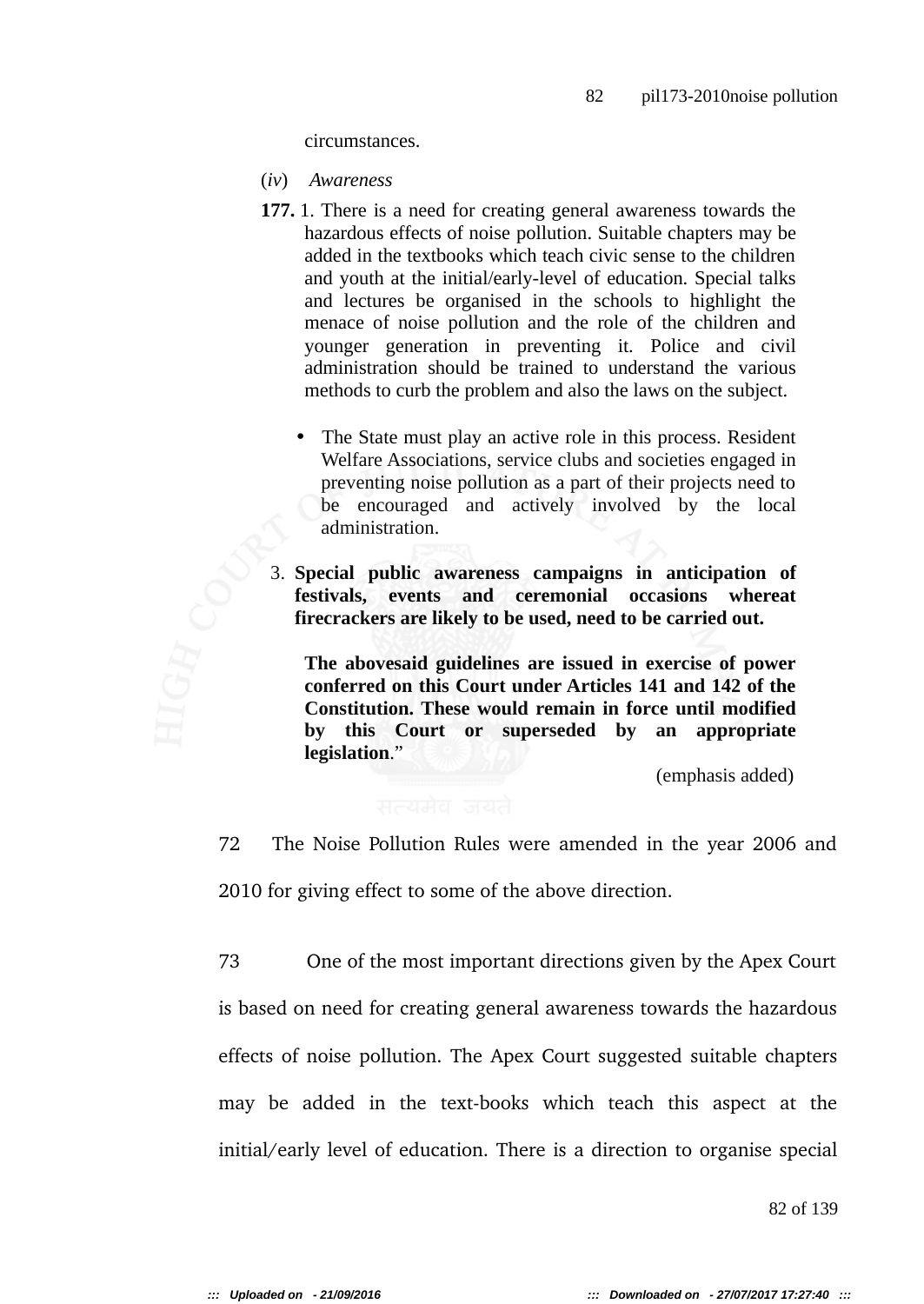talks and lectures in the schools to highlight the menace of noise pollution and the role which can be played by younger generation in preventing it. A salutary direction is issued to have public awareness campaign in anticipation of festivals, events and ceremonial occasions Though in the affidavits filed in PIL No.85 of 2007 certain material is placed on record to show that some efforts were made by the State, but there is no organised activity conducted by the State Government in terms of the directions contained in paragraph 177 of the decision of the Apex Court. The said direction regarding awareness and all the directions which continue to remain in force will have to be scrupulously followed by the State Government. In addition to the directions, the Noise Pollution Rules are mandatory and must be implemented. Therefore, in addition to the ban on bursting sound emitting fire crackers in night, the ban imposed on bursting of the same in silence zone by Sub-Rule (2) of Rule 5A shall be followed.

RIGHT TO USE LOUD-SPEAKERS/ PUBLIC ADDRESS SYSTEMS IN THE CONTEXT OF FUNDAMENTAL RIGHTS UNDER ARTICLES 19(1) (g) and 25 OF THE CONSTITUTION

74 Submissions have been made in one of the PILs as regards the use of loudspeakers on mosques for the purpose of "Azan". Azan is a call given to attend prayers. The call is made from minaret of a mosque. A party in person made detailed submissions stating that the muslim religion does not permit use of loud-speakers for Azan. We may note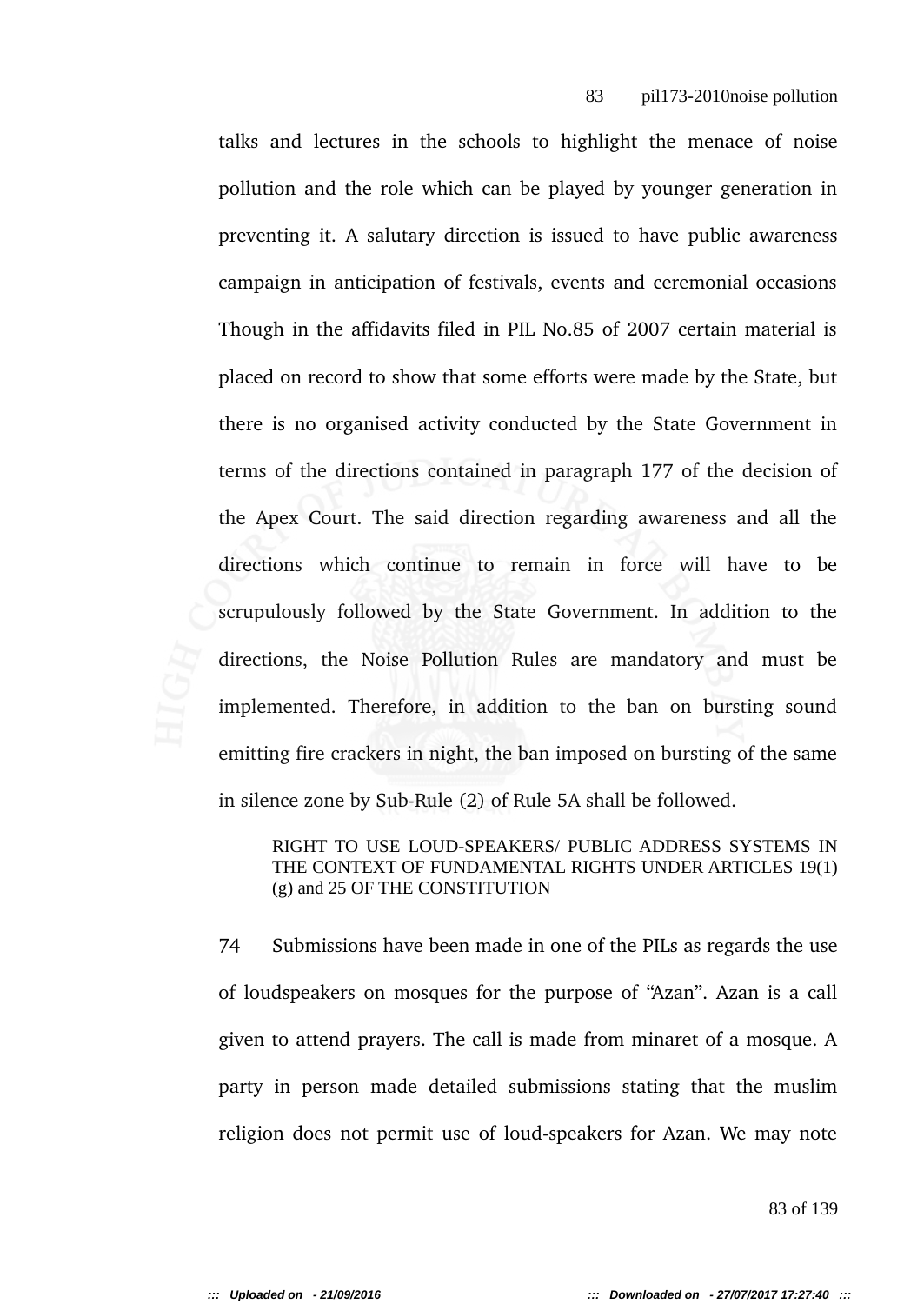here that loud-speakers are being installed not only on mosques but on the places of worship of some other religions as well. Use of loudspeakers is being prominently made for celebrating Ganapati, Navratri, Dahi Handi and other Hindu festivals and processions. Law on this aspect will have to be considered by this Court. As seen from some of the intervention applications filed in Criminal PILs, whenever the issue of noise pollution or breach of Noise Pollution Rules is raised, there is always an argument made based on Articles 19(1)(a) and Article 25. In the aforesaid decision of the Apex Court in Noise Pollution (V) In re, in paragraph 112, the Apex Court has quoted with approval the view taken by the Kerala High Court in the case of *P.A. Jacob v. Superintendent of Police<sup>8</sup> .* The paragraph 112 reads thus:

"**112.** In *P.A. Jacob* v. *Supdt. of Police* [AIR 1993 Ker 1] it was said: (AIR p. 1)

"**The right to speech implies, the right to silence. It implies freedom, not to listen, and not to be forced to listen. The right comprehends freedom to be free from what one desires to be free from. Free speech is not to be treated as a promise to everyone with opinions and beliefs, to gather at any place and at any time and express their views in any manner. The right is subordinate to peace and order. A person can decline to read a publication, or switch off a radio or a television set. But, he cannot prevent the sound from a loudspeaker reaching him. He could be forced to hear what, he wishes not, to hear. That will be an invasion of his right to be let alone, to hear what he wants to hear, or not to hear, what he does not wish to hear.** One may put his mind or hearing to his own uses, but not that of another. No one has a right to trespass on the mind or ear of another and commit auricular or visual aggression. A loudspeaker is a mechanical device, and it has no mind or thought process in it. Recognition of the right of speech or expression is recognition accorded to a human faculty. A right

<sup>8</sup> AIR 1993 Ker 1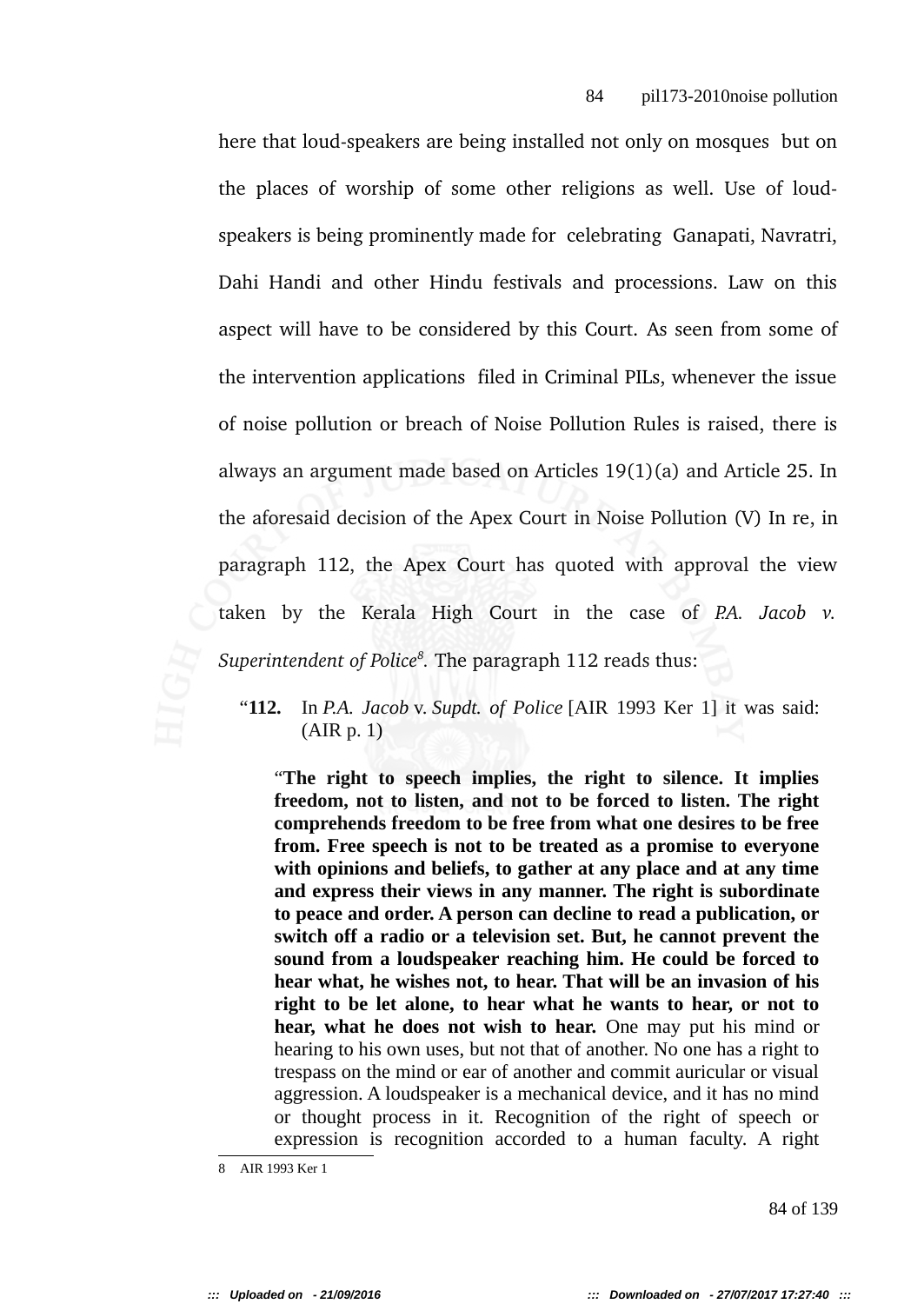belongs to human personality, and not to a mechanical device. One may put his faculties to reasonable uses. But, he cannot put his machines to any use he likes. He cannot use his machines to injure others. Intervention with a machine, is not intervention with, or invasion of a human faculty or right. No mechanical device can be upgraded to a human faculty. A computer or a robot cannot be conceded the rights under Article 19 (though they may be useful to man to express his faculties). No more, a loudspeaker. The use of a loudspeaker may be incidental to the exercise of the right. But, its use is not a matter of right, or part of the right."

75 Hence, the right to speech under  $19(1)(g)$  implies the right to silence. It implies freedom not to listen, and not to be forced to listen. The right comprehends freedom to be free from what one desires to be free from. There is a fundamental right to the citizens to protect themselves against forced audiences. On this aspect, there is one important decision of the Apex Court in the case of *Church Of God (Full Gospel) in India vs K.K.R. Majestic Colony Welfare Association and others<sup>9</sup> .* The Apex Court noted that the question involved in the said appeal before it was whether in a country having multiple religions and numerous communities or sects, whether a particular community or sect of that community can claim right to add to noise pollution on the ground of religion. The Apex Court reiterated that no religion prescribes or preaches that prayers be performed by voice-amplifiers or beating of drums. Paragraphs 2 and 13 of the said decision reads thus :

"2. The questions involved in this appeal are that in a country having multiple religions and numerous communities or sects, whether a particular community or sect of that community can

<sup>9</sup> (2000) 7 SCC 282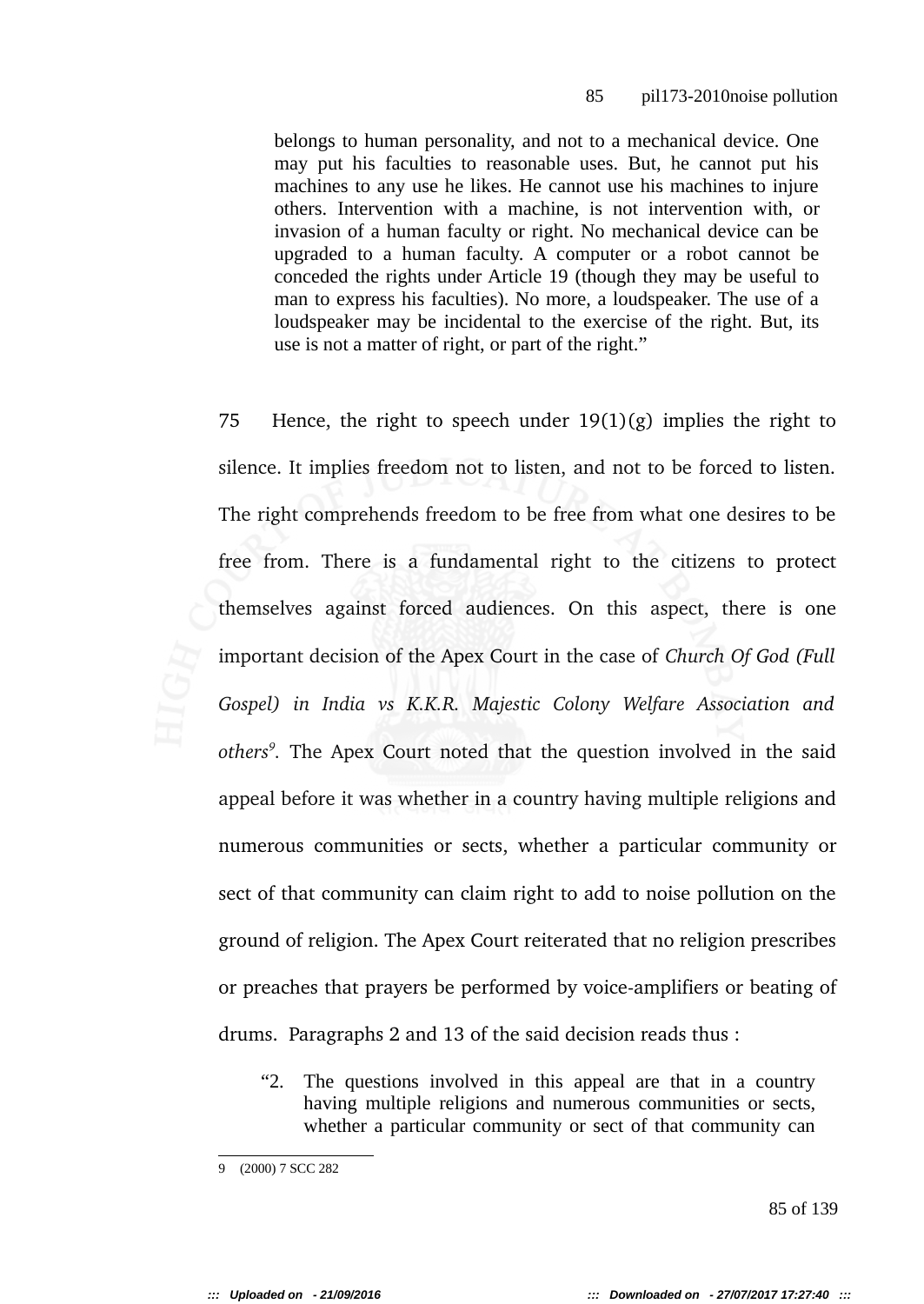claim right to add to noise pollution on the ground of religion. Whether beating of drums or reciting of prayers by use of microphones and loudspeakers so as to disturb the peace or tranquillity of the neighbourhood should be permitted. **Undisputedly, no religion prescribes that prayers should be performed by disturbing the peace of others nor does it preach that they should be through voice amplifiers or beating of drums. In our view, in a civilized society in the name of religion, activities which disturb old or infirm persons, students or children having their sleep in the early hours or during daytime or other persons carrying on other activities cannot be permitted**. It should not be forgotten that young babies in the neighbourhood are also entitled to enjoy their natural right of sleeping in a peaceful atmosphere. A student preparing for his examination is entitled to concentrate on his studies without their being any unnecessary disturbance by the neighbours. Similarly, the old and the infirm are entitled to enjoy reasonable quietness during their leisure hours without there being any nuisance of noise pollution. Aged, sick, people afflicted with psychic disturbances as well as children up to 6 years of age are considered to be very sensible (sic sensitive) to noise. Their rights are also required to be honoured."

"13. **In the present case, the contention with regard to the rights under Article 25 or Article 26 of the Constitution which are subject to "public order, morality and health" are not required to be dealt with in detail mainly because as stated earlier no religion prescribes or preaches that prayers are required to be performed through voice amplifiers or by beating of drums.** In any case, if there is such practice, it should not adversely affect the rights of others including that of being not disturbed in their activities. We would only refer to some observations made by the Constitution Bench of this Court qua rights under Articles 25 and 26 of the Constitution in Acharya Maharajshri Narendra Prasadji Anandprasadji Maharaj v. State of Gujarat [(1975) 1 SCC 11] . After considering the various contentions, the Court observed that: (SCC p. 20, para 30)

"No rights in an organized society can be absolute. Enjoyment of one's rights must be consistent with the enjoyment of rights also by others. Where in a free play of social forces it is not possible to bring about a voluntary harmony, the State has to step in to set right the imbalance between competing interests…."

The Court also observed that: (SCC p. 20, para 31)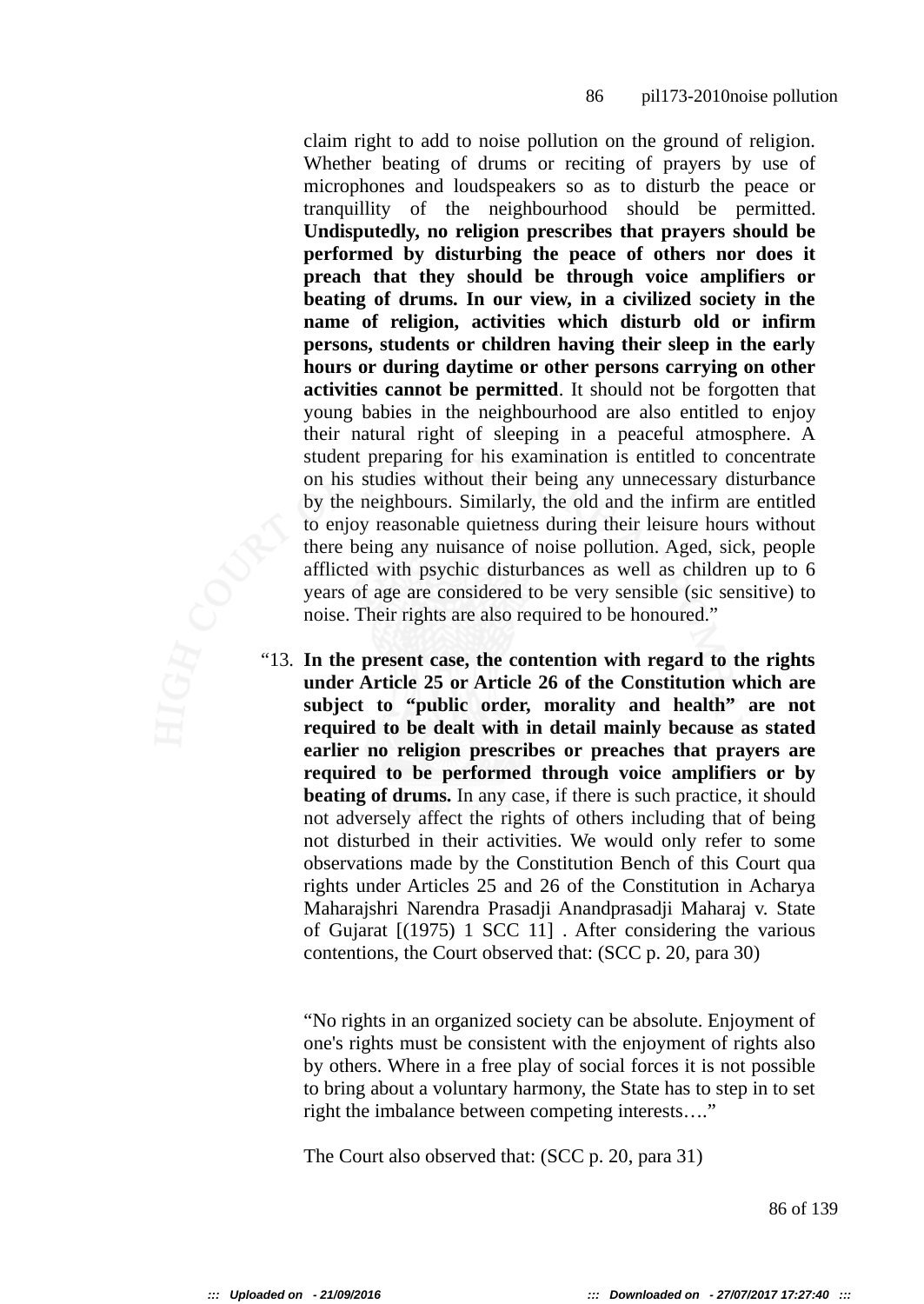"A particular fundamental right cannot exist in isolation in a watertight compartment. One fundamental right of a person may have to coexist in harmony with the exercise of another fundamental right by others and also with reasonable and valid exercise of power by the State in the light of the Directive Principles in the interests of social welfare as a whole."

#### (emphasis added)

76 Thus, the Apex Court specifically negatived the argument based on Article 25 and 26 of the Constitution of India. Hence, no religion can claim that the use of loudspeakers/public address systems etc for prayers or for worship or for celebrating religious festivals is an essential part of the religion.

77 On this aspect, we may also make a useful reference to the decision of the Calcutta High Court in the case of *Moulana Mufti Syed Mohammed Noorur Rehman Barkati and Ors. vs. State of West Bengal and Ors<sup>10</sup> .* The claim in the Writ Petition was that Namaz is the second pillar of Islam and occupies a permanent position among the practical duties of the Muslims. It was claimed that use of microphones for the purpose of Azan is a part of the religious right guaranteed under Article 25 of the Constitution of India. Even the argument based on the Article 19(1)(a) was made before Calcutta High Court. Relevant paragraphs of the said decision read thus :

"3. In this writ application, the petitioners case is that Namaz is the 10 1998 SCC OnLine Cal 73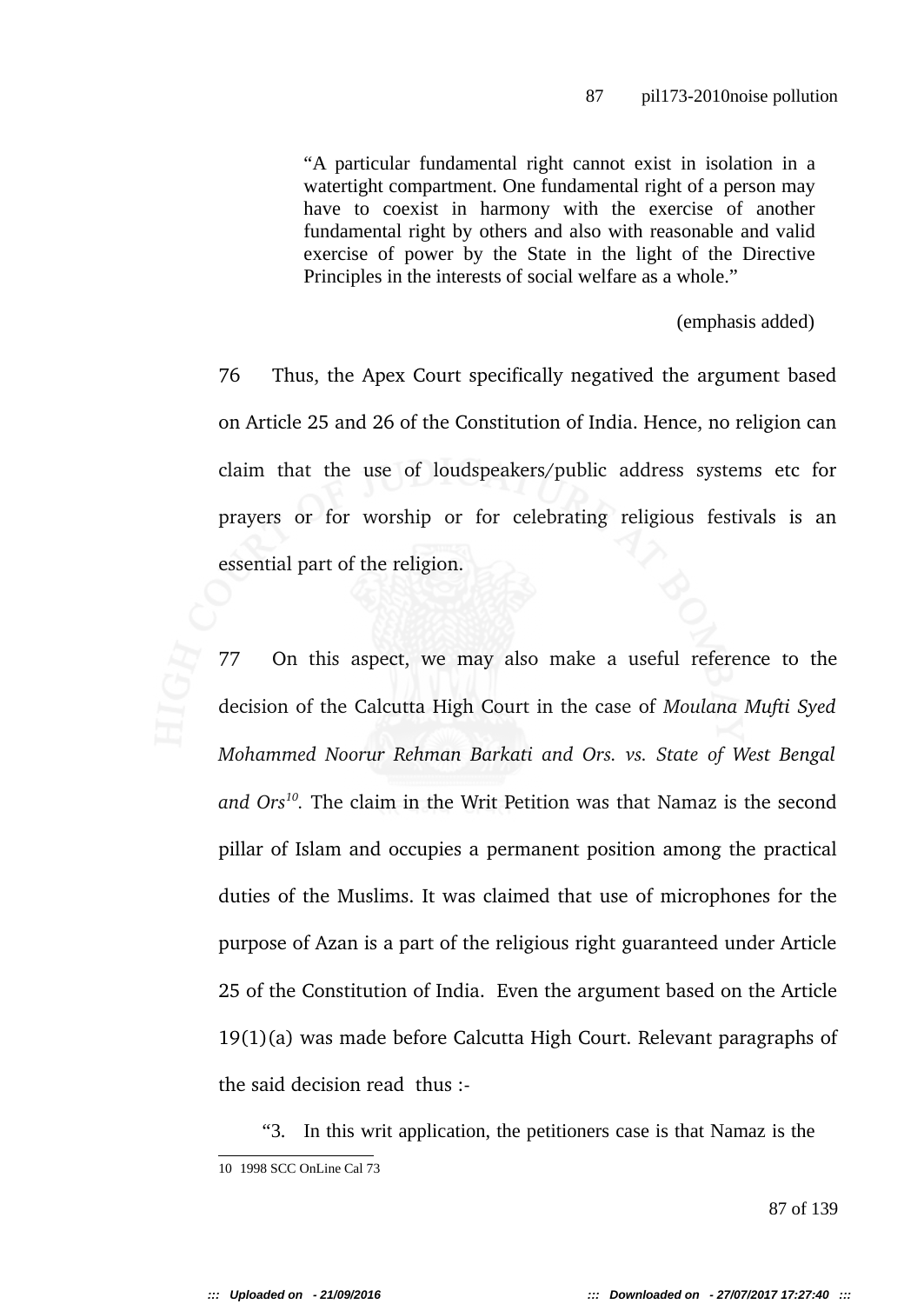second pillar of Islam and occupies a permanent position among the practical duties of the Muslijns. Muslims offer obligatory prayers in congregation in Mosques five times a day and offer prayer in common (Jammat) to isolated prayers. **Azan is essential for all obligatory prayers and is called by Muezzin in loud voice to summon all Believers in Islam to prayers.**

- 4. It was further submitted by Mr. K. Banerjee, learned Advocate, appearing for the petitioners that when Azan was introduced by Prophet Muhammed (S.A.W.) it was called by a person from mosque in loud voice but by reason of passage of time, it was felt that a system was required to be introduced to invite the Believers in Islam to the congregational prayers by calling Azan through any instrument because of increase in population, industries and environmental changes it was not possible to reach the voice of Azan to the Believers of Islam. **Therefore, it was submitted that Azan was and/or is called through an electrical loud-speakers and/or microphones five times a day and it is claimed that user of microphones for the purpose of Azan is a part of the religious right guaranteed under Art. 25 of the Constitution.**
- 5. It was further submitted that the right to perform religious practice may be acquired also by custom. When so acquired, it would have the protection of Art. 25 in respect of all religious rites, practices, observances, ceremonies and functions which are customarily performed by the members of the petitioners community and not according to the version of the person who opposes.
- 6. In order to justify the use of microphones and the noise splitters, it was submitted that it was the duty of the citizens also to have a degree of tolerance, patience for the purpose of respecting other religion and custom.
- 8. Some of the Imam of some Mosques filed an application for modification of the original order passed in Om Birangana Religious Society's case the matter was heard at length and the Division Bench of this Court passed an order dated 17th April, 1997, wherein similar arguments and prayers were made, the Court in that case held that:

"Article 25 of the Constitution of India provides that "subject to public order, morality and health and to the other provisions of this Part, all persons are equally entitled to freedom of conscience and the right freely to profess, practice and propagate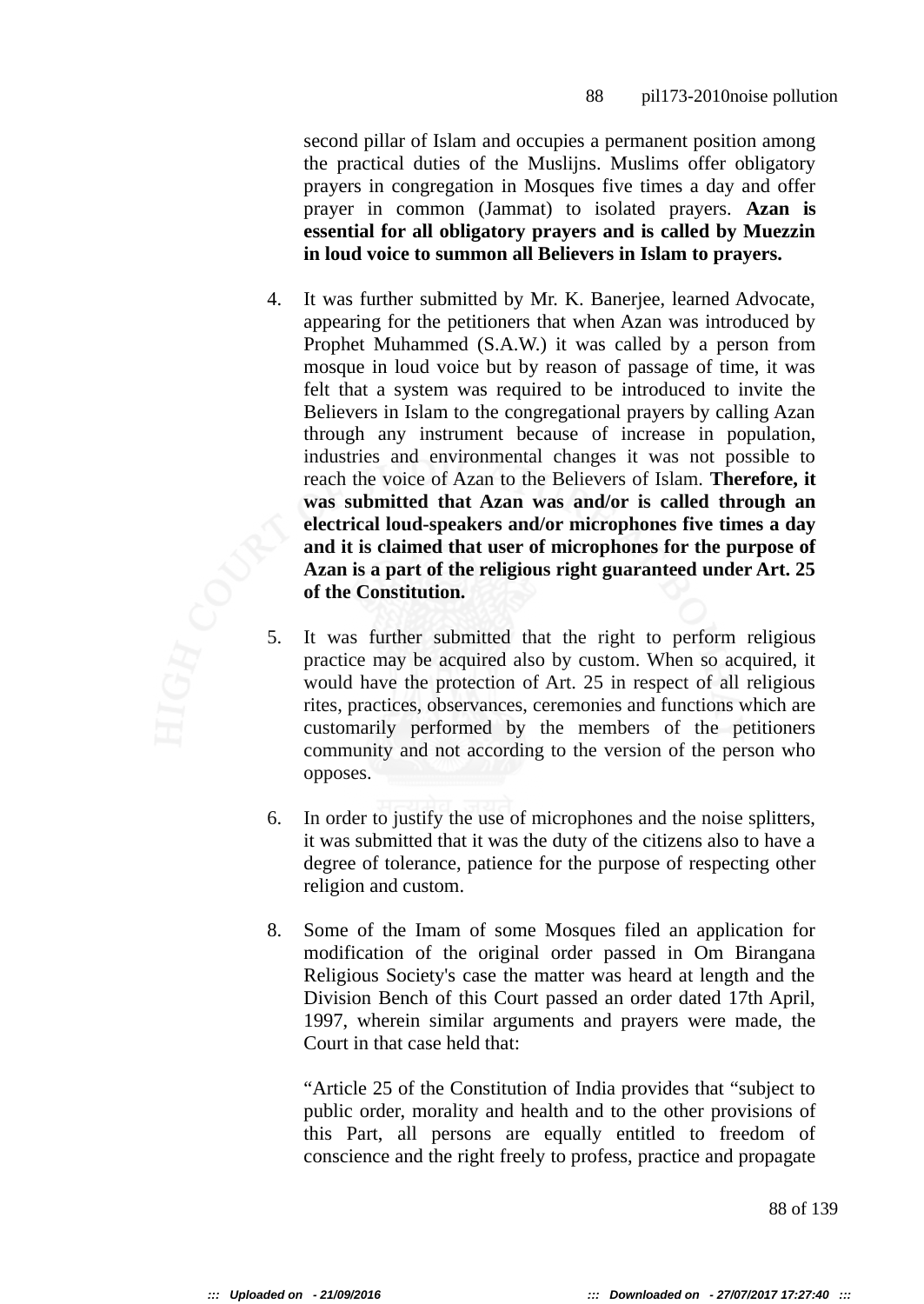religion. The question is whether right to use microphones for the purpose of Azan is an integral and essential part of Muslim religion and whether that right is an absolute right and should be free from any restriction. Art. 25 of the Constitution makes freedom of conscience and free, profession, practice and propagation of religion subject to firstly public order, secondly, morality and health and lastly other provisions of Part-III of the Constitution of and Art. 19 of the Constitution.

In this case on April 1, 1996 this Court passed an order in disposing of the writ application, inter alia, holding that Freedom of Speech and Expression of a citizen guaranteed under Art. 19(1)(a) of the Constitution cannot be interfered with save and except in accordance with the provisions of Art. 19(2) of the Constitution. This Court held that public cannot be made captive audience or listeners by the use of Microphones after obtaining permission from the police and persons who are otherwise unwilling to bear the sound and/or music or the communication made by the loudspeakers, but they are compelled to tolerate all these things against their will and at the cost of their health. This Court held further that if permission is granted to use microphones at a louder voice, such a course of action takes away the rights of a citizen to speak with others, the right to read or the right to know and the right to sleep and rest or to think any matter. It was held that a person and/or an organisation simpy applying a permission and after obtaining permission he is not entitled to display loud-speakers. It was held that even if a citizen is ill and even if such a sound may create adverse effect on his physical and mental condition, yet he is made a captive audience or listener to listen sound from microphones. It was observed that freedom of speech and expression as guaranteed under Art. 19(1)(a) of the Constitution of India includes by necessary implication, freedom not to listen and/or to remain silent. One cannot exercise his right at the cost and in total deprivation of others' rights. A right cannot be conferred by the authorities concerned upon a person of a religious organisation to exercise their rights suspending and/or taking away the rights of others. **It was also observed by this Court that it is wellsettled that the right to propagate one's religion means the right to communicate a person's belief to another or to expose the tenets of that faith. The question is whether the right to practise or propogate religion includes the right to use loud-speakers and microphones for the purpose of chanting religious tenets or religious texts and/or the indiscriminate use of microphones or loud-speakers during the religious performance in the society. Freedom of speech**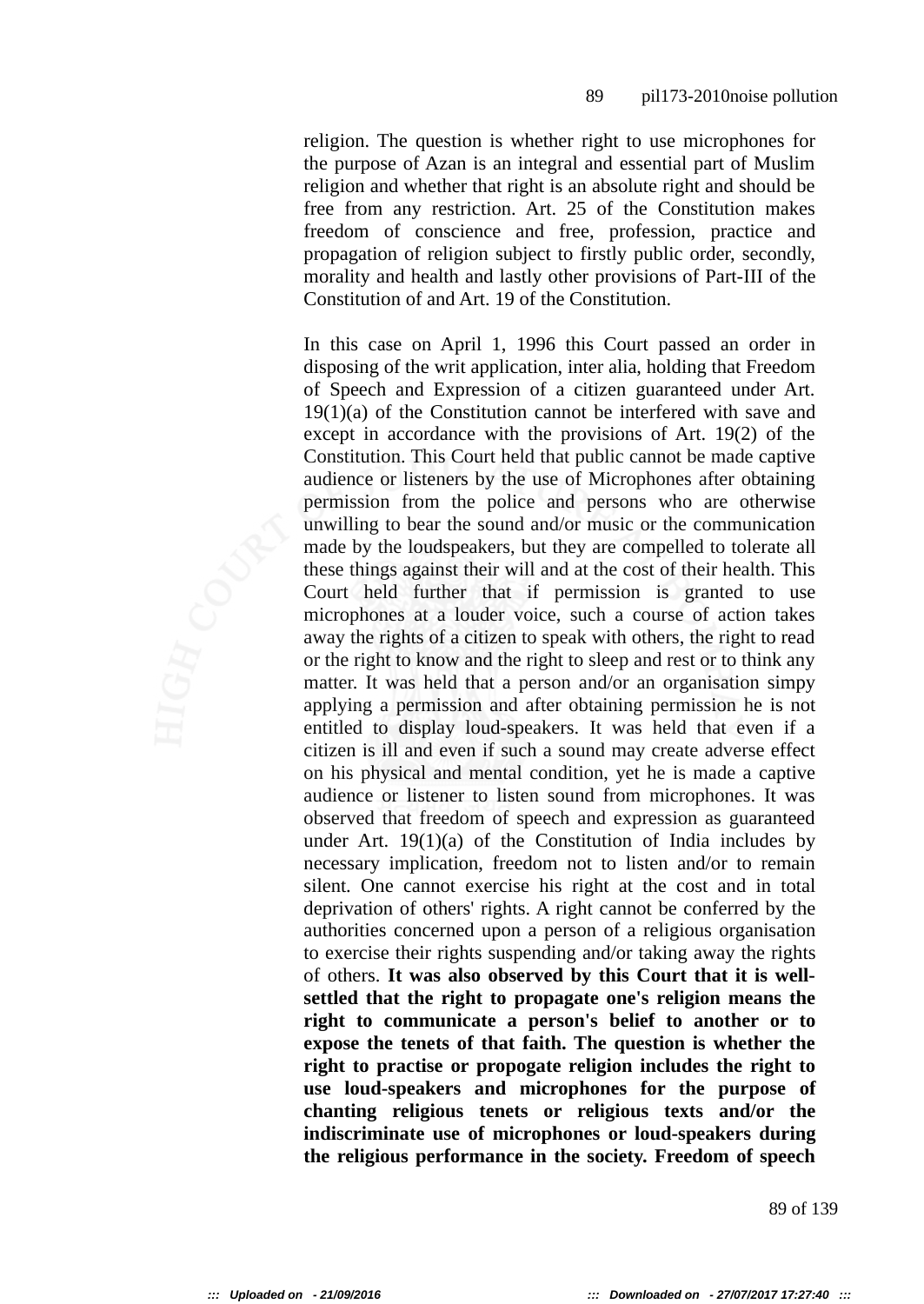**is guaranteed to every citizen so that he may reach with the minds of willingness and not coerced unwillingness. There cannot be any dispute that sound is a known source of pollution. The adverse and ill effect of sound on human body is also known. It has a tremendous impact on the nerves system of human being. It was further held by this Court that it cannot be said that the religious teachers or the spiritual leaders who had laid down these tenets, had any way desired the use of microphones as a means of performance of religion. Undoubtedly, one can practise, profess and propagate religion as guaranteed under Art. 25(1) of the Constitution but that is not an absolute right. The provisions of Art. 25 is subject to the provisions of Art. 19(1)(a) of the Constitution. It was held that on true and proper construction of the provisions of Art. 25(1) of the Constitution read with Art. 19(1)(a) of the Constitution, it cannot be said that a citizen should be coerced to hear anything which he does not like of which he does not require. Amplifier and microphone create tremendous noise and sounds which may travel at least half to one kilometre away. Having regard to the provisions of Art. 19(1)(a) of the Constitution, it cannot be said that the authorities can issue permission to use microphones without having any regard to the fundamental rights of the fellow citizens. Such authorities by granting permission to display microphones cannot make the public the captive listeners.** The citizens have a right to enjoy their lives in the way they like, without violating any of the provisions of the law. A citizen has a right to leizure right to sleep, right not to hear and right to remain silent. He has also the right to read and speak with others. Use of microphones certainly lakes away the right of the citizens to speak with others, their right to read or think or the right to sleep. There may he heart patients or patients suffering from nervous disorder and may be compelled to hear this serious impact of sound pollution which has had an adverse effect on them and it may create health problems.

Under those conditions, this Court has passed an order directing the West Bengal Pollution Control Board to fix up the sound level within the State and accordingly the Pollution Control Board has fixed up the sound level and this Court directed that there will be no use of microphones between 9 p.m. to 7 a.m. as the people has a right to sleep and leisure and that right cannot be interfered with by anybody. This is the background for which the order has been passed.

Mr. Chatterjee's clients could not satisfy this Court that without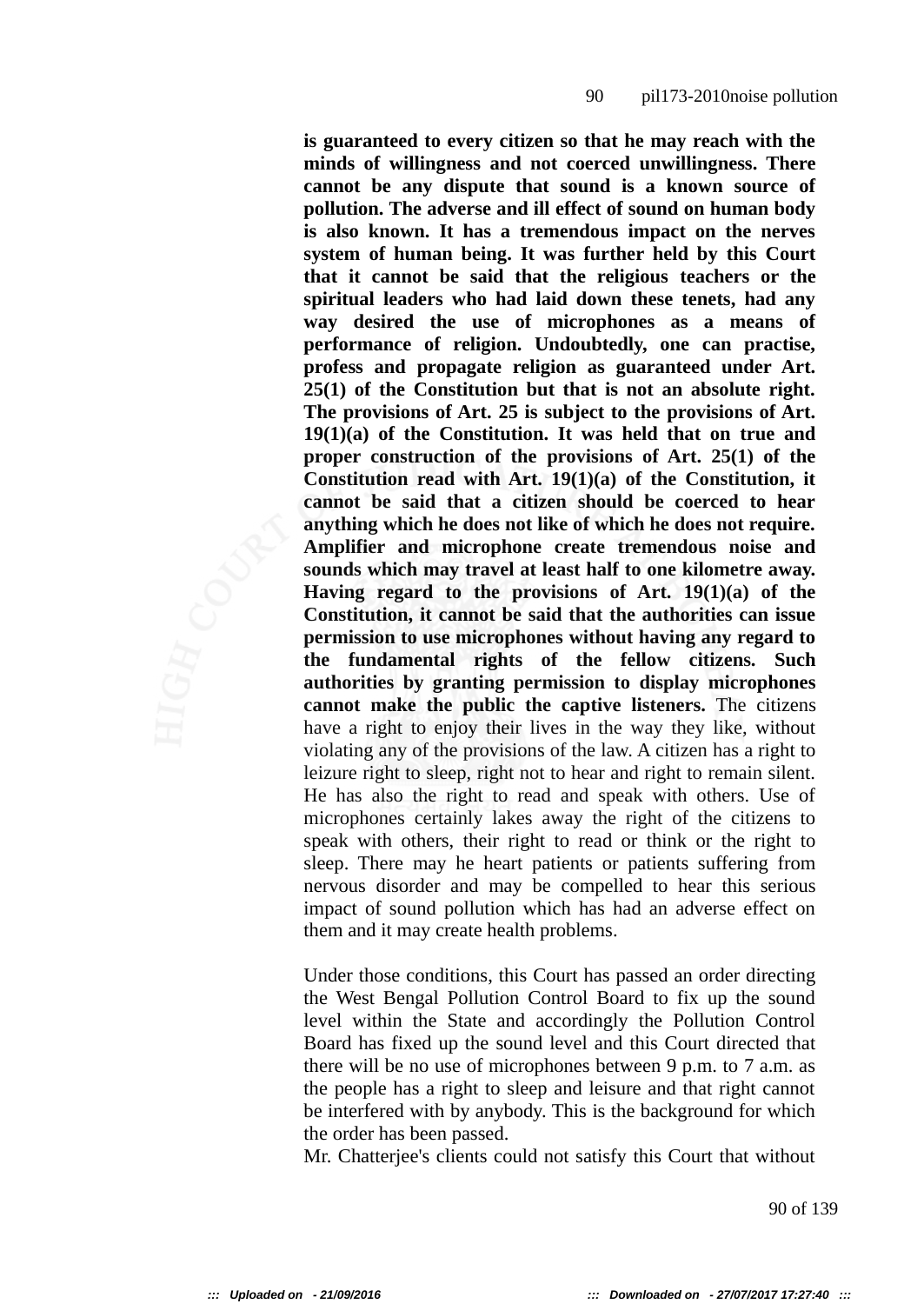the Microphone Azan cannot be given as it is known to everybody that in the past Azan was used to be given by human voice and that voice was sweet and by the use of electronic devises, viz. microphone that sweetness disappeared and on the contrary it is creating a tremendous sound pollution. **Accordingly, it cannot be said that for giving Azans the applicants should be allowed to use microphones in the early hours of the day and that is before 6 O'clock in the morning. Azan is definitely an integral and essential part of the Muslim Religion, but use of microphones is certainly not an integral part of Azan.**"

In that case, it was also held that "Whether a sound is sweet or not is a matter which cannot be decided by the Court; after all sound is sound whether it is sweet or sour and whether people likes it or not There are people who are a habit of listening in louder voice, but it is not the habit of all citizen. A citizen's right of freedom of speech and expression has been guaranteed under Art. 19(1)(a) of the Constitution and the same cannot be allowed to be suspended or taken away by others by using the microphones and loudspeakers at random. A citizen has a right to speak with his family members, has right to worship, meditation, right to live alone in peace and silence, has a right to read or think, and a student has a right to read for examination and such rights cannot be allowed to be suspended by any means whatsoever and this Court passed an order to that effect on April 1, 1996. It further appears that for violation of the order passed by this Court by using the microphones and loudspeakers in louder voice several complaints have been filed by the Pollution Control Board before this Court against different clubs, organisations, Durga Puja, Kali Puja, Jagatdhatri Puja, Saraswati Puja Committees and they have volunteered to admit their guilt and paid fines as imposed by this Court and they assured before this Court that in future they will not violate any condition as laid down by this Court and/or direction of the Pollution Control Board and as circulated by the State Government in this behalf.

We are of the view that now the time has come when everybody has to think either to survive or to perish. If the pollution is not controlled the human-being cannot survive in the long run. It is evident that sound is one of the recognised mode of creating pollution and this sound pollution has to be controlled by all means. **One may like sound, but he has no right to take away or abridge the right of others. There is no religious freedom in this country excepting the provisions of Art. 25 of the Constitution which is subject to public order, morality and**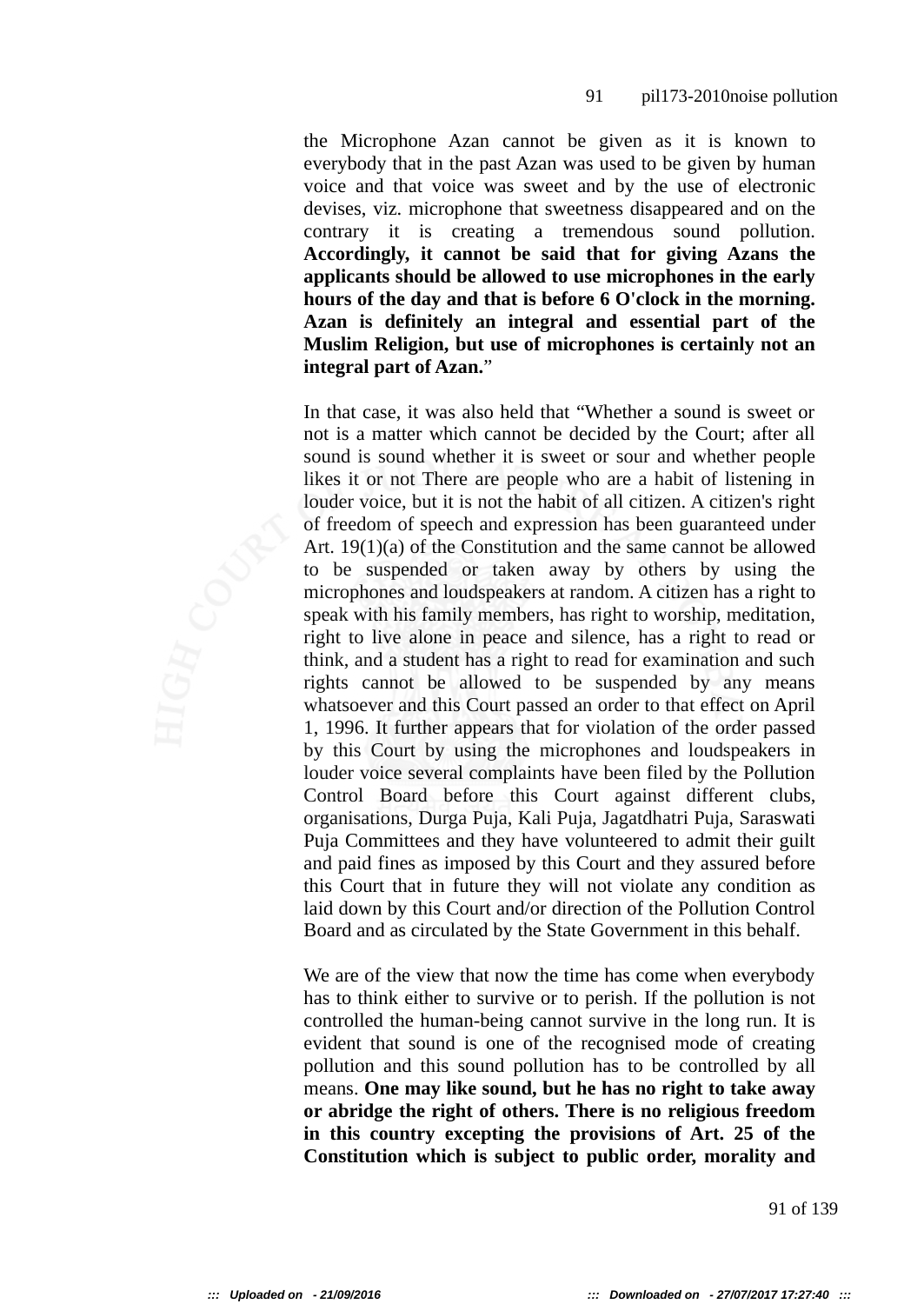## **health and other provisions of part III including Art. 19(1)(a) of the Constitution of India.**

Accordingly, when the Constitution-makers have made it abundantly clear that one has a freedom of religion and that freedom of religion is subject to others' right as guaranteed under Art. 19(1)(a) of the Constitution, namely, religious freedom cannot abridge or take away or suspend others' right under Art.  $19(1)(a)$  regarding their freedom of speech and expression. If on the basis of the submissions made by Mr. Chatterjee and Mr. Idris Ali, learned counsel for the appellants, this Court modifies its earlier order, we are of the view that in that event this Court will loose its secular character.

This Court is bound to maintain and follow secularism as clearly laid down in the Preamble of the Constitution of India as hereunder:

"WE THE PEOPLE OF INDIA, having solemnly resolved to constitute India into;

SOVEREIGN SOCIALIST SECULAR DEMOCRATIC REPUBLIC and to secure to all its citizens:

JUSTICE, social economic and politician; LIBERTY of thought, expression belief, faith and worship; EQUALITY of status and of opportunity; and to promote among them all Fraternity assuring the dignity of the individual and the unity and integriety of the Nation;

IN OUR CONSTITUENT ASSEMBLY this twenty-sixth day of November, 1949, do HEREBY ADOPT, ENACT, AND GIVE TO OURSELVES THIS CONSTITUTION."

Accordingly, when an order has been passed, it is applicable to all the religion and the political parties and the people of the State, this Court cannot make any discrimination in the matter of enforcing the order and making a relaxation in favour of a particular section of the community or a particular religion and that would be a destructive of the concept of secularism. When an order is passed by this Court after taking into consideration of all the aspects of the matter as explained in our order dated April 1, 1996, we do not find any reason to alter, modify and/or vacating the order passed this Court which has already reached its finality. The said order must be enforced and carried out by all sections of people in the State."

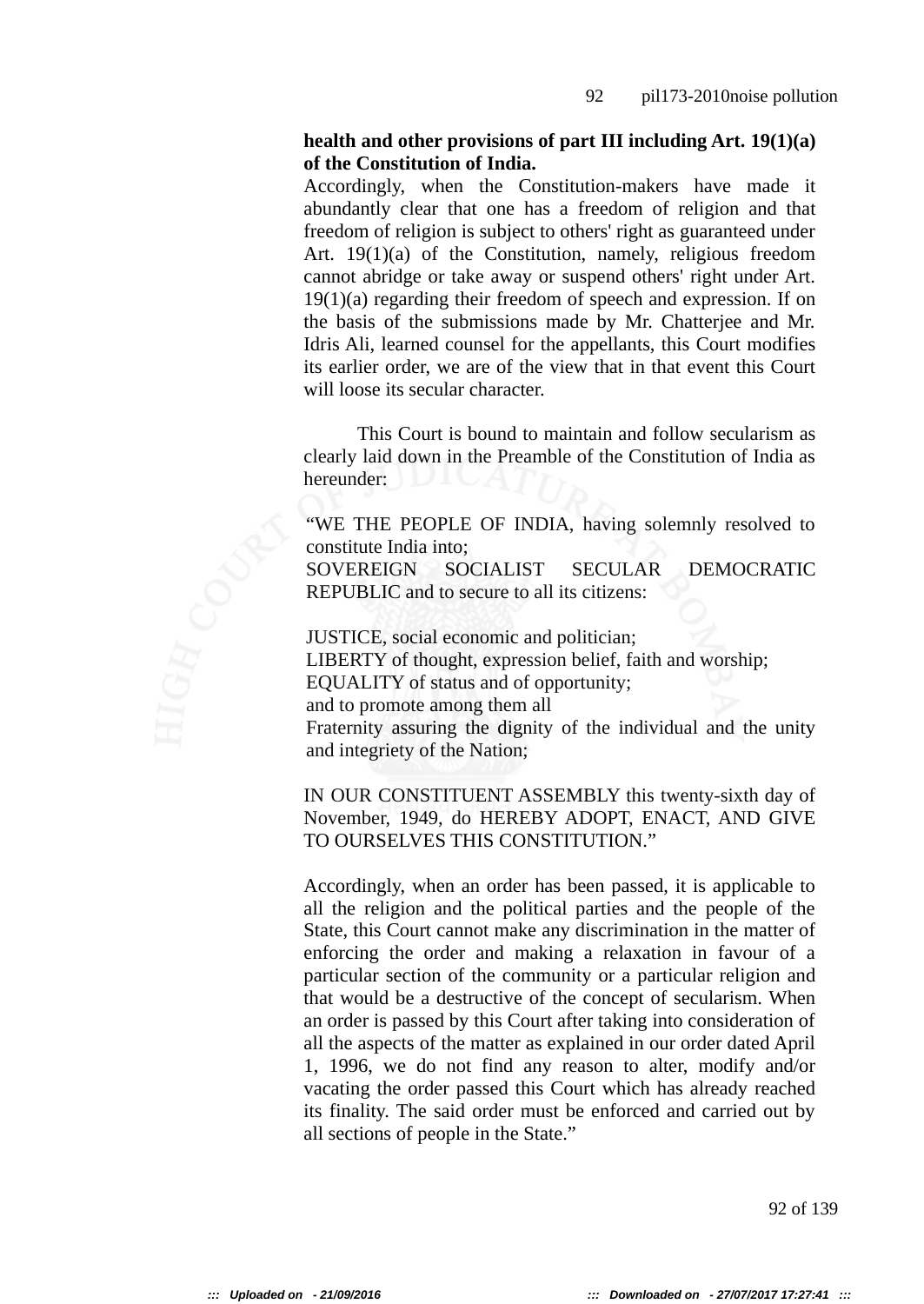9. In Om Birangana's case, (Om Birangana Religious Society v. State, in C.O. No. 4303(W) of 1995, judgment delivered on April 1, 1996) the rights of the citizen in India guaranteed under Art. 19(1)(a) of the Constitution and other aspects and matters incidental thereto had been considered in detail vis-a-vis the provisions of Art. 25(1) of the Constitution and it was inter alia held that;

"Article 19(1)(a) provides Fundamental Rights on all citizens to Freedom of Speech and Expression, and that this right is only subject to restriction imposable under Art. 19(2) of the Constitution. The reasonable restriction on the exercise of freedom of speech and expression could be imposed in the interest of sovereignity and integrity of India, the security of the State, friendly relations with the foreign State, public order, decency or morality or in relation to contempt of Court, defamation, incitement to an offence.

The freedom of speech and expression of a citizen should not be interfered with save and except in accordance with the provisions of Art. 19(2) of the Constitution. It is a matter to consider whether the public are captive audience or listeners when permission is given for using loud-speakers in public and the person who is otherwise unwilling to bear the sound and/or the music of the communication made by the loudspeakers, but he is compelled to tolerate all these things against his will and health. If permission is granted to use microphones at a louder voice, such a course of action takes away the rights of a citizen to speak with others, the right to read or the right to know and the right to sleep and rest or to think any matter. Can it be said that a person and/or an organization simply applying a permission and after obtaining permission is entitled to display loud-speakers from local authorities? Does it concern simply a law and order situation? Does it not generate sound pollution? Does it not affect the other known rights of a citizen? Even if a citizen is ill and even if such a sound may create adverse effect on his physical and mental condition, yet he is made a captive audience to listen.

Freedom of speech and expression guaranteed under Art. 19(1)(a) of the Constitution of India includes by necessary implication, freedom not to listen and/or to remain silent, One cannot exercise his right at the cost and in total deprivation of others' rights. A right cannot be conferred by the authorities concerned upon a person or a religious organisation to exercise their rights suspending and/or taking away, the rights of others.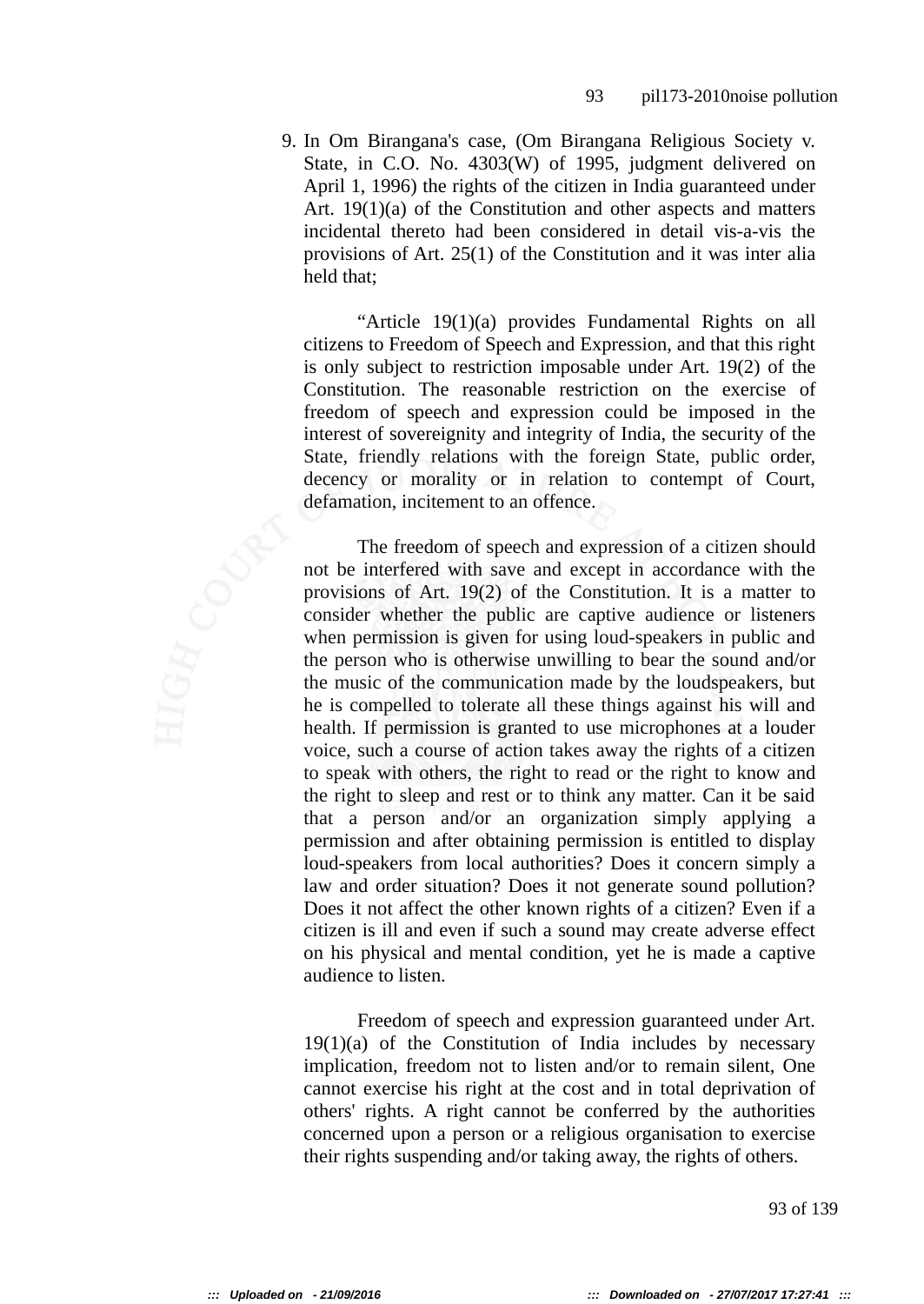In this connection, Mr. Samanta learned counsel appearing on behalf of the petitioner, submitted that right to propagate religion is guaranteed under Art. 25 of the Constitution. Art. 20(1) of the Constitution provides that subject to public order, morality and health and other provisions of Part-Hi of the Constitution, all persons are equally entitled to freedom of conscience, and that right to freely profess, practice and propagate religion.

It is well-settled that the right to propagate one's religion means the right to communicate a person's belief to another or to expose the tenets of that faith. The question is whether the right to propagate religion includes the right to use loudspeakers and microphones for the purpose of chanting religious tenets or religious texts and/or the indiscriminate use of microphones or loudspeakers during religious performance in the society.

Freedom of speech is guaranteed to every citizen so that he may reach with the minds of willingness and not coerced unwillingness.

There cannot be any dispute that sound is a known source of pollution. The adverse and ill effect of sound on human body is also known. It has a tremendous impact on the nervous system of human being.

The American Supreme Court in the case of Ward v. Rock Against Racism, 491 US 781, upheld the city regulations designed to regulate the volume of excessively amplified music at the Naumberg Accoustie Hand shell in New York city's Central Park to protect those who use a quiet, recreational area of the park called the Sheep Meadow and also to protect resistance in Central Park West area.

In this case, the American Supreme Court rejected the challenge to these city noise regulations.

The religion that has been performed by the petitioner and others, is nothing new but the same is there for several centuries. It cannot be said that the religious teachers or the spiritual leaders who had laid down these tenets, had any way desired the use of microphones as a means of performance of religion. Undoubtedly, one can practice, profess and propagate religion, as guaranteed under Art. 25(1) of the Constitution but that is not an absolute right. The provisions of Art. 25 is subject to the provisions of Art. 19(1)(a) of the Constitution. On true and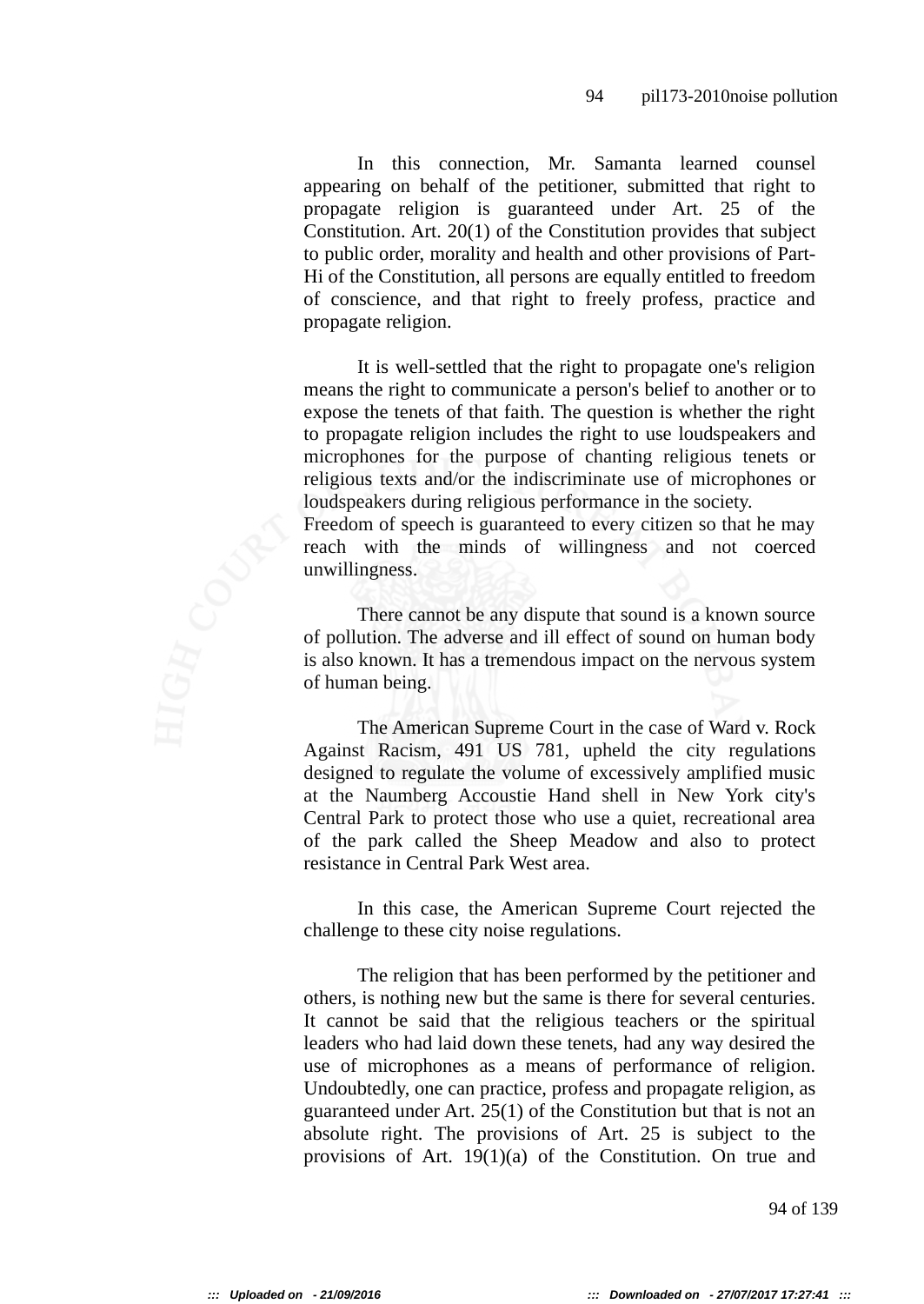proper construction of the provisions of Art. 25(1), read with Art.  $19(1)(a)$  of the Constitution, it cannot be said that a citizen should be coerced to hear anything which he does not like or which he does not require.

Amplifier and microphone create tremendous noise and sounds which may travel at least half to one Kilometer away. Having regard to the provisions of Art. 19(1)(a) of the Constitution, it cannot be said that the District Magistrate Sub-Divisional Officer and the police authorities are the sole authority who can grant at will permission without having any regard to the fundamental rights of the fellow citizens. Such authorities, by granting permission to display microphone, cannot make the public the capative listeners, the citizens have a right to enjoy their lives in the way they like, without violating any of the provision of the law. A citizen has a right to leisure, right to sleep right not to hear and right to remain silent. He has also the right to read and speak with others. Use of microphones certainly takes away the right of the citizens to speak with others, their right to read or think or the right to sleep. There may be heart patients or patients suffering from nervous disorder may be compelled to bear their serious impact of sound pollution which has had an adverse effect on them. It may create health problems.

Pollution is a factor which has now a prime importance in the modern society. The effect of sound on human bodies is very serious.

Accordingly, no authority would grant permission to use microphones without having any regard to the rights of the fellow citizens or the people of the area. Such a sound pollution cannot be altogether stopped, but the sound level has to be reduced in such a manner and in such a form so that the sound may not travel beyond a certain limit, as for example, in a public meeting microphones or amplifiers may be necessary so that the listeners may hear the speeches delivered by the leaders and for that purpose the sound has to be regulated in such a manner so that it may not travel beyond a reasonable limit and/or such a sound cannot be allowed to travel beyond the zone in which the listeners are there."

27. **Further use of microphone is not a integral of Azan and/or necessary for making Azan effective. Azan is there and will be there. But simply, because microphones has been invented and ultimately it is found that it is one of the major source of sound pollution and it affects the fundamental right of the citizens under Article 19(1)(a) of the Constitution and making the citizens captive listeners, suspending all their**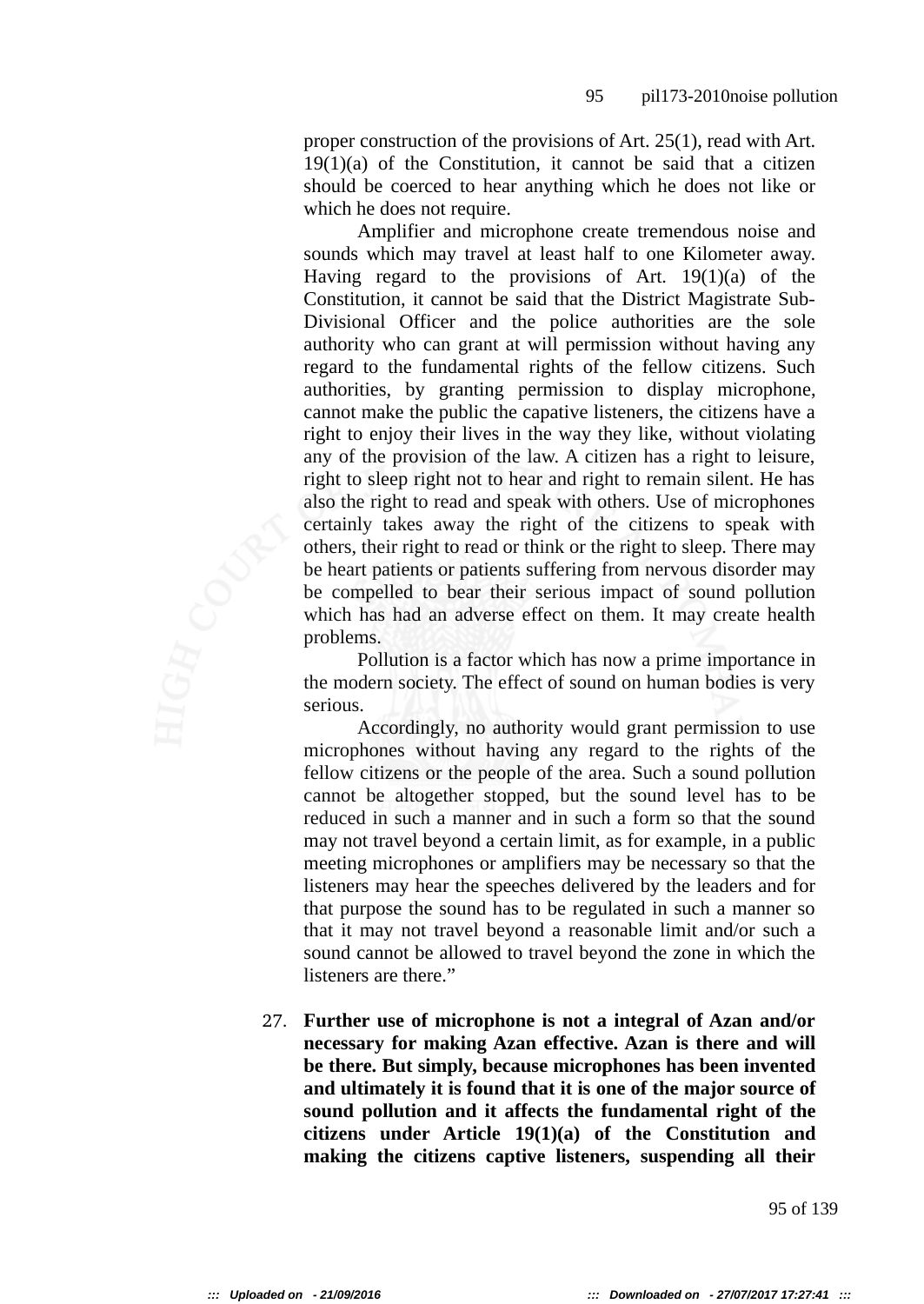**fundamental and legal rights.** None can claim an absolute right to suspend other rights or it can disturb other basic human rights and fundamental rights to sleep and leisure. The argument that the Environmental (Protection) Act. Rules and the Schedule therein are ultra vires under Articles 14 & 25, is wholly misconceived as it had not resulted any discrimination and so far as Sound Pollution is concerned, citizens have a right to be protected against excessive sound under Article 19(1)(a) of the Constitution. The restrictions on the use of microphone as imposed by the Court. Central Pollution Control Board and the State Pollution Control Board has to be carried out by all concern at any cost. Simply because no such formal restrictions has been impoased in other parts of India and the fundamental rights under Article 19(1)(a) is enforced strictly in the State of West Bengal and it is not enforced in other parts of India that does not amount to any case of any discrimination. Accordingly, in our view, the petition is misconceived and have no merit at all. Accordingly, the petition is dismissed.

(emphasis added)

78 The Calcutta High Court in no uncertain terms held that on true and proper construction of Article 25(1) read with Article 19(1)(a) of the Constitution of India, it cannot be said that a citizen should be coerced to hear anything which he does not like or which he does not require. Thus, the argument that the use of microphones is an integral part of Azan or is necessary for effective Azan has been turned down. We respectfully agree with the said view taken by the Calcutta High Court.

79 There is one more decision of the Apex Court which is relevant in the context of rights of citizens under Article 21 of the Constitution of India. It is the case of *Ram Leela Maidan Incident, In re<sup>11</sup>.* The Apex

<sup>11</sup> (2012) 5 SCC 1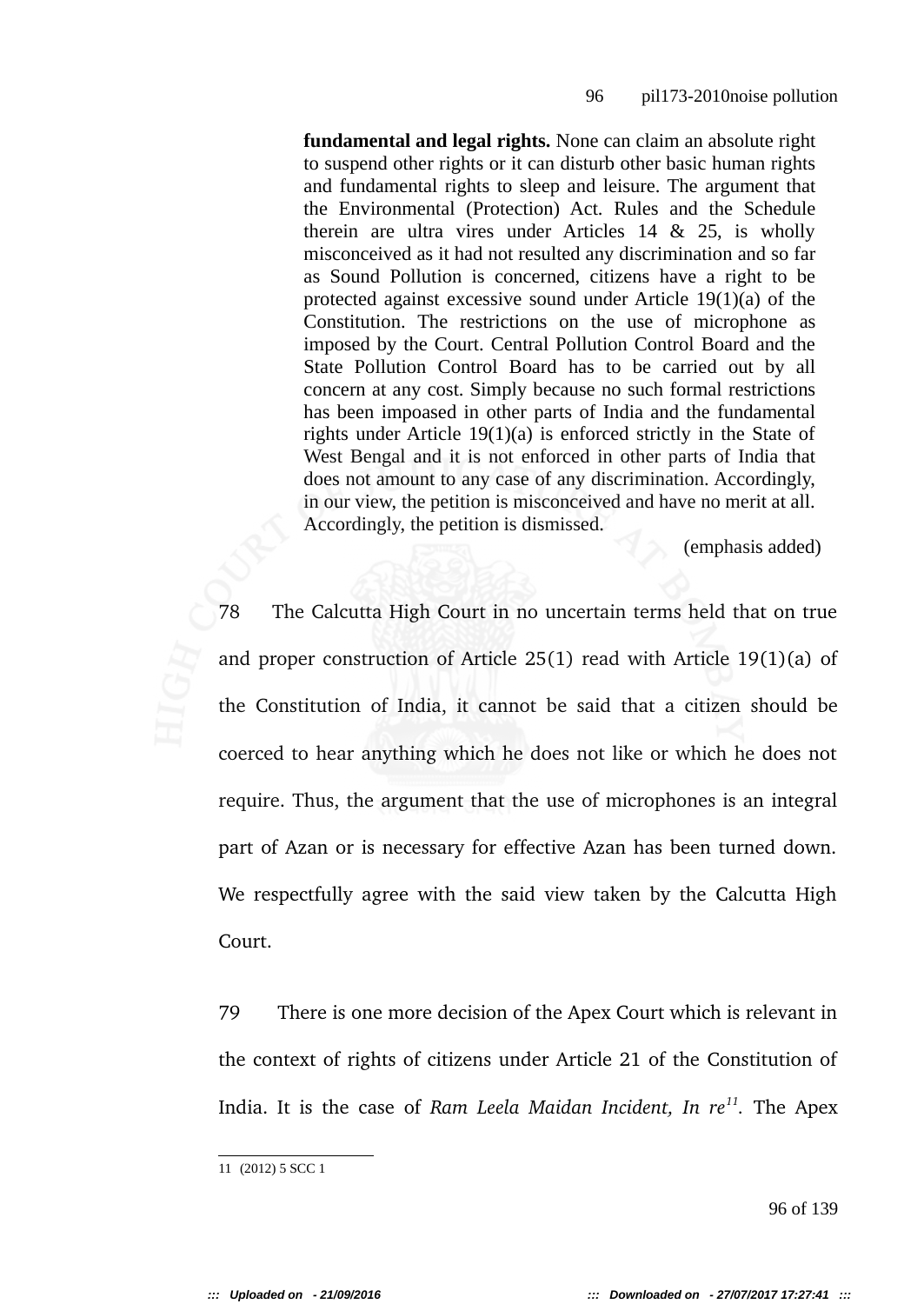Court dealt with the issue of privacy as a part of Article 21 of the Constitution of India and held that right to sleep has always been treated to be a fundamental like right to breath, to eat, to drink, to blink, etc. The Apex Court held thus:

- "318.Thus, **it is evident that right of privacy and the right to sleep have always been treated to be a fundamental right like a right to breathe, to eat, to drink, to blink, etc.**
- 327. **An individual is entitled to sleep as comfortably and as freely as he breathes. Sleep is essential for a human being to maintain the delicate balance of health necessary for its very existence and survival. Sleep is, therefore, a fundamental and basic requirement without which the existence of life itself would be in peril.** To disturb sleep, therefore, would amount to torture which is now accepted as a violation of human right. It would be similar to a third degree method which at times is sought to be justified as a necessary police action to extract the truth out of an accused involved in heinous and cold-blooded crimes. It is also a device adopted during warfare where prisoners of war and those involved in espionage are subjected to treatments depriving them of normal sleep."

80 In view of the authoritative pronouncement of law by the Apex Court in the case of *Church of God (Full Gospel) in India v. K.K.R. Majestic*<sup>12</sup>, no religion or religious sect can claim that the of use loudspeakers or similar instruments for prayers or for worship or for celebrating religious festivals is an essential part of religion which is protected under Article 25. We hold that there is no fundamental right to use loud-speakers or similar instruments under Article  $19(1)(a)$  of the constitution. On the contrary, the use of such instruments contrary to the Noise Pollution Rules will be a violation of fundamental rights of

<sup>12</sup> (2000) 7 SCC 282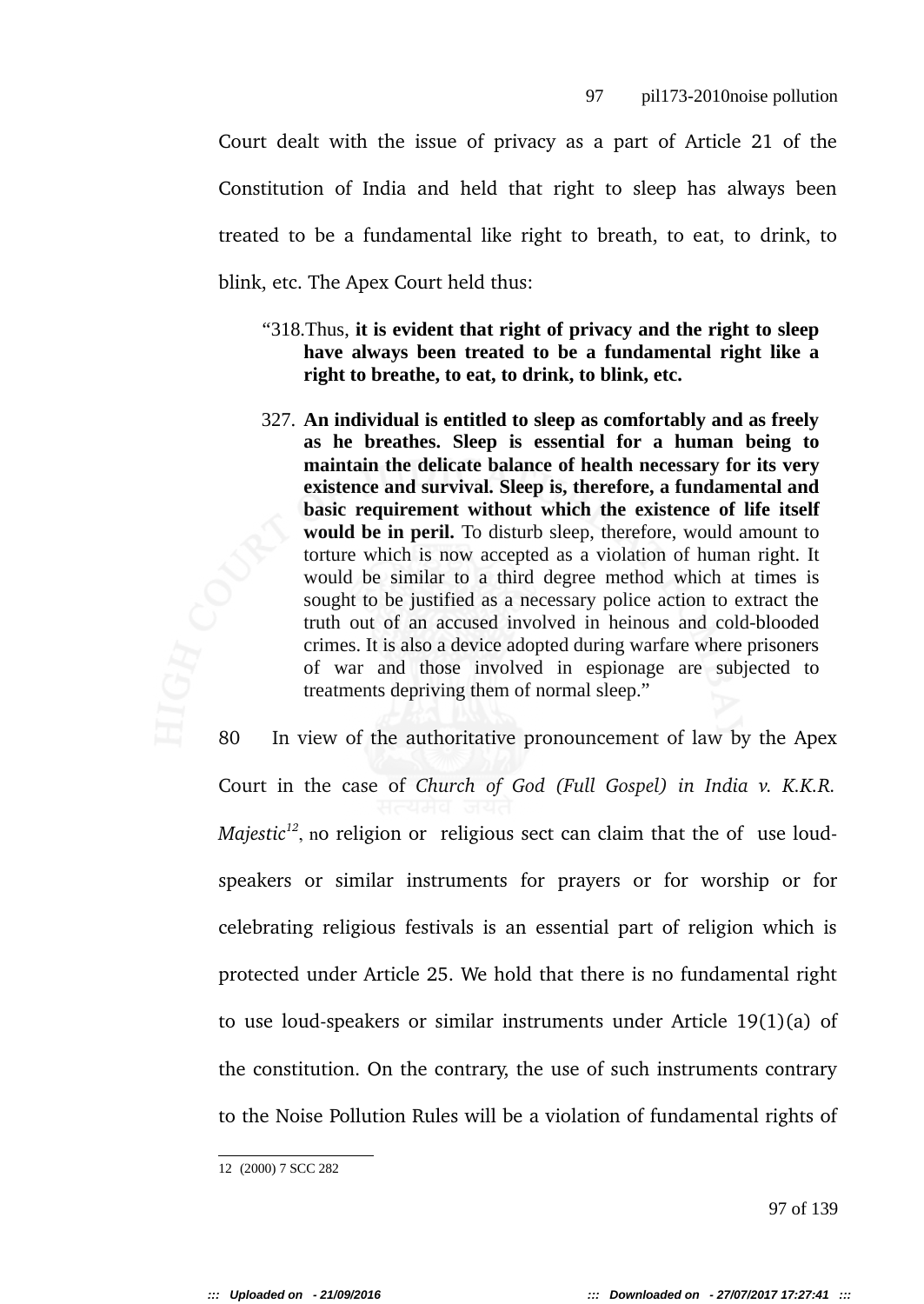citizens under Article 21 of the Constitution as well as fundamental right of citizens of not being forced to listen something which they do not desire to listen.

81 As far as the directions given by the Apex Court in the case of Noise Pollution (V) In re, are concerned, we have already held that the State is bound to comply with the said directions. We are fortified by the view taken by the Apex Court in the case of *Balwant Singh v. Commr. of Police<sup>13</sup> .*

> "23. In our considered view, **in the light of the authoritative pronouncement rendered by this Court on the issue of noise pollution in Noise Pollution (5), In re [Noise Pollution (5), In re, (2005) 5 SCC 733] , it is not necessary for this Court to again deal with the same issue except to issue appropriate directions for its compliance.**

> 24. **We, accordingly, direct the respondents to ensure strict compliance with the directions contained in paras 174 to 178 of the judgment of this Court in Noise Pollution (5), In re [Noise Pollution (5), In re, (2005) 5 SCC 733]** , and for ensuring its compliance, whatever remedial steps are required to be taken by the State and their department(s) concerned, the same be taken at the earliest to prevent/check the noise pollution as directed in the aforesaid directions."

(underline supplied)

82 We must record here that in the written submissions filed in PIL No.173 of 2010, a fair stand has been taken by the State Government as regards interpretation of Rule 6 of Noise Pollution Rules. Though such a stand is taken, the perusal of the orders passed from time to in this group of Petitions shows there is hardly any implementation made by 13 (2015) 4 SCC 801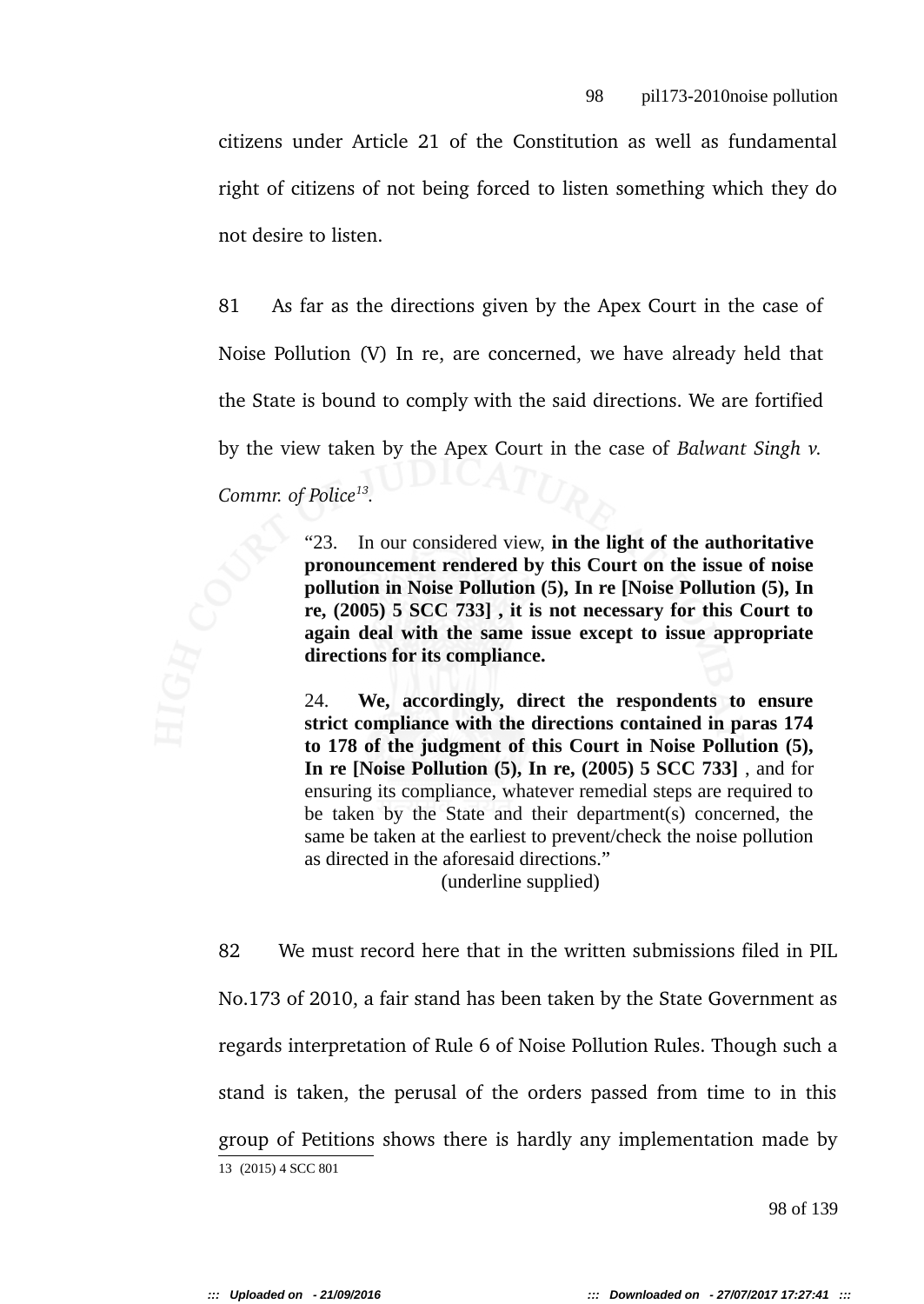the State Government of the Noise Pollution Rules. In fact, time and again, this Court was required to issue very stringent directions to the State Government. The one of the main reasons for the failure is that adequate numbers of meters for measuring noise levels are not available with the State. The Noise Pollution Rules came into force in the year 2000. The orders passed in PIL No.173 of 2010 will reveal that till August 2016, the State Government has not even procured the requisite number of meters. Therefore, this Court was required to issue a direction to the State Government to collect data from various police officers as regards their requirement of meters. The order dated  $4<sup>th</sup>$ January, 2016 records that the learned Government Pleader made a statement that there were very few meters available in the State and in fact the requirement of the State was of 1843 meters. It shows that there is never any serious effort made by the State Government for implementation of the Noise Pollution Rules for last 16 years. Therefore, under the order dated  $4<sup>th</sup>$  January, 2016 a direction was issued to the State Government to grant necessary approval for acquiring 1843 meters. Time of three months was granted to procure 1843 meters. The said time expired on  $3<sup>rd</sup>$  April, 2016. This Court found that no steps were taken to procure the meters within the stipulated time and that is why this Court was compelled to issue a notice of contempt to Shri K.P. Bakshi, Additional Chief Secretary, Home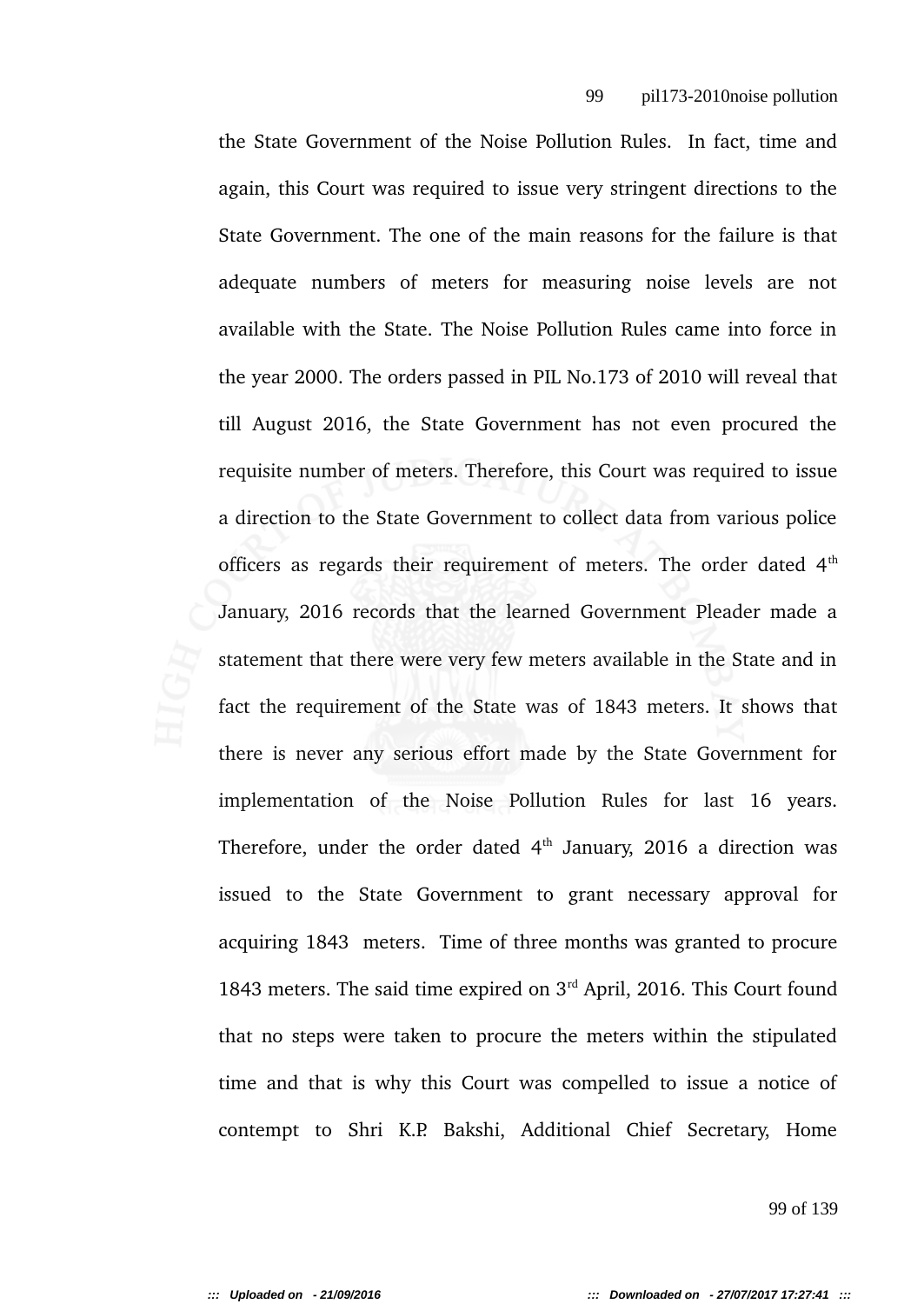Department. Notwithstanding the disposal of the main Petition, the notice of contempt will remain pending as the direction to acquire requisite number of meters will continue to operate. Even as of today, the meters have not been procured. The learned AGP tendered across the Bar a letter dated  $11<sup>th</sup>$  August, 2016 addressed by the Additional Director General of Police to the Additional Chief Secretary of the Home Department. The said letter records that a period of 60 days will be required for supply of the said meters. In short, the meters will be available only at the end of September, 2016. Right from the year 2014, very elaborate interim orders were passed by this Court in PIL No.173 of 2010 including detailed orders passed on  $13<sup>th</sup>$  March, 2015 and  $24<sup>th</sup>$ June, 2015. Notwithstanding the said orders, even requisite number of meters are not yet procured. We must note that these orders were passed for implementation of the directions issued by the Apex Court and the Noise Pollution Rules. The approach of the State Government has been very casual. The result of this gross delay in procuring meters is that during two important festivals of Dahi Handi and Ganapati of the year 2016, adequate number of meters will not be available with the police machinery. This inaction has to be deprecated.

83 Now, we turn to certain important submissions made in support of PIL No.85 of 2007. We have already noted Sub-Rule (4) of Rule 3 of Noise Pollution Rules which mandates that all Planning Authorities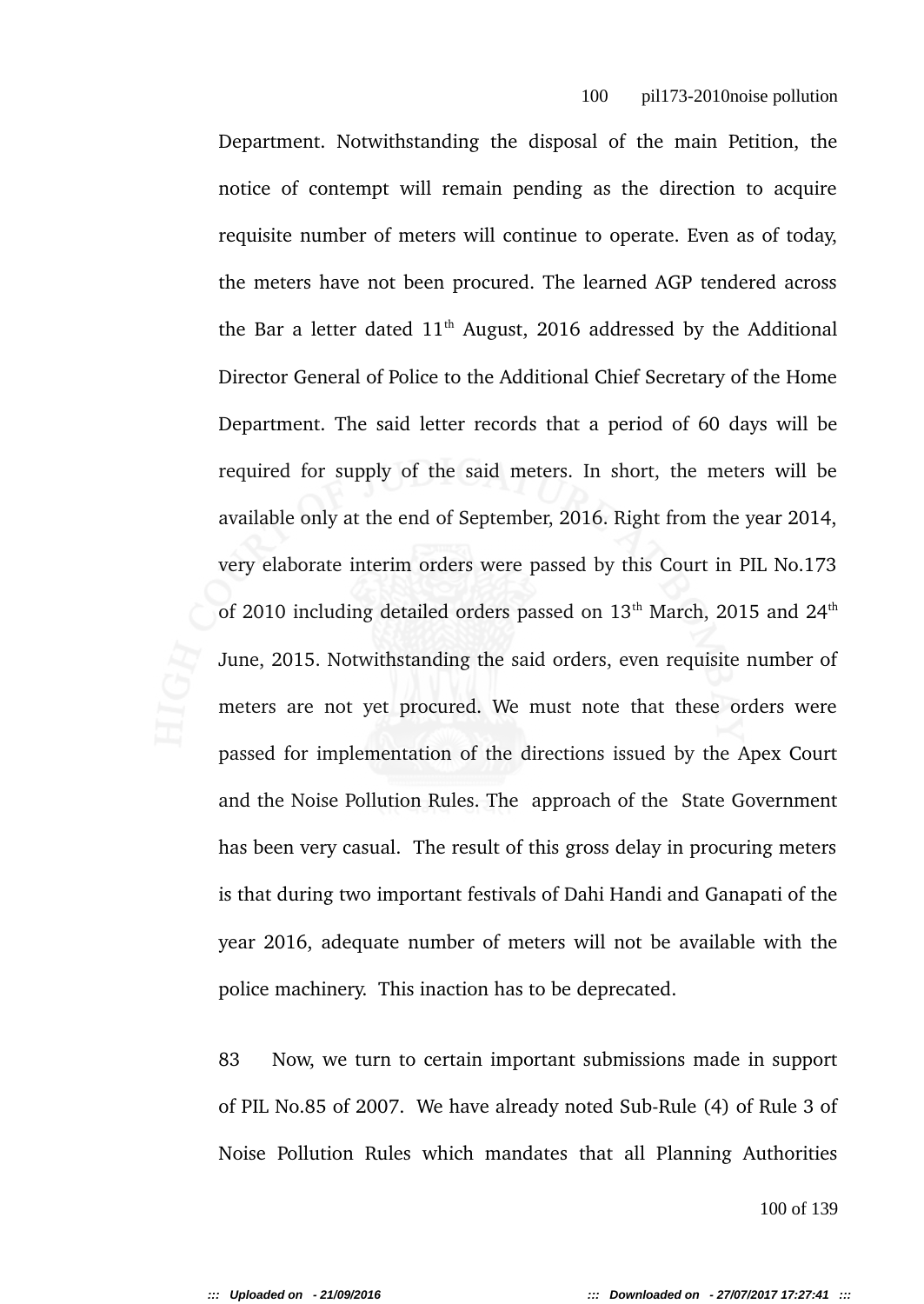while planning development activities or carrying out functions relating to town and country planning shall take into consideration all aspects of noise pollution as a parameter of quality of life to avoid noise menace and to achieve the objective of maintaining ambient air quality standards in respect of noise. There is a specific prayer made in PIL No.85 of 2007 on the aspect of noise mapping. It is pointed out that one of the Planning Authorities (MMRDA) had in fact invited tenders for undertaking exercise of noise mapping in the city of Mumbai but no progress could be made. It was pointed out by the learned Senior Counsel that the purpose of noise mapping is to prepare a map of the city with details of silence zones, residential zones, high construction areas etc in sufficient detail to allow it to serve as a base for strategic planning and development of the city. In fact the Petitioners therein are relying upon a detailed report prepared by them highlighting the benefit of noise pollution mapping. A submission was made that there is an urgent need of procuring scientific data to determine the existing noise levels from various sources and to identify the measures to reduce the noise levels. It is pointed out that noise map prepared on the basis of noise mapping will be a very important strategic tool available in the matter of town planning. It is pointed out that LIMA technology is available which allows prediction of noise levels at various spots after taking initial physical readings.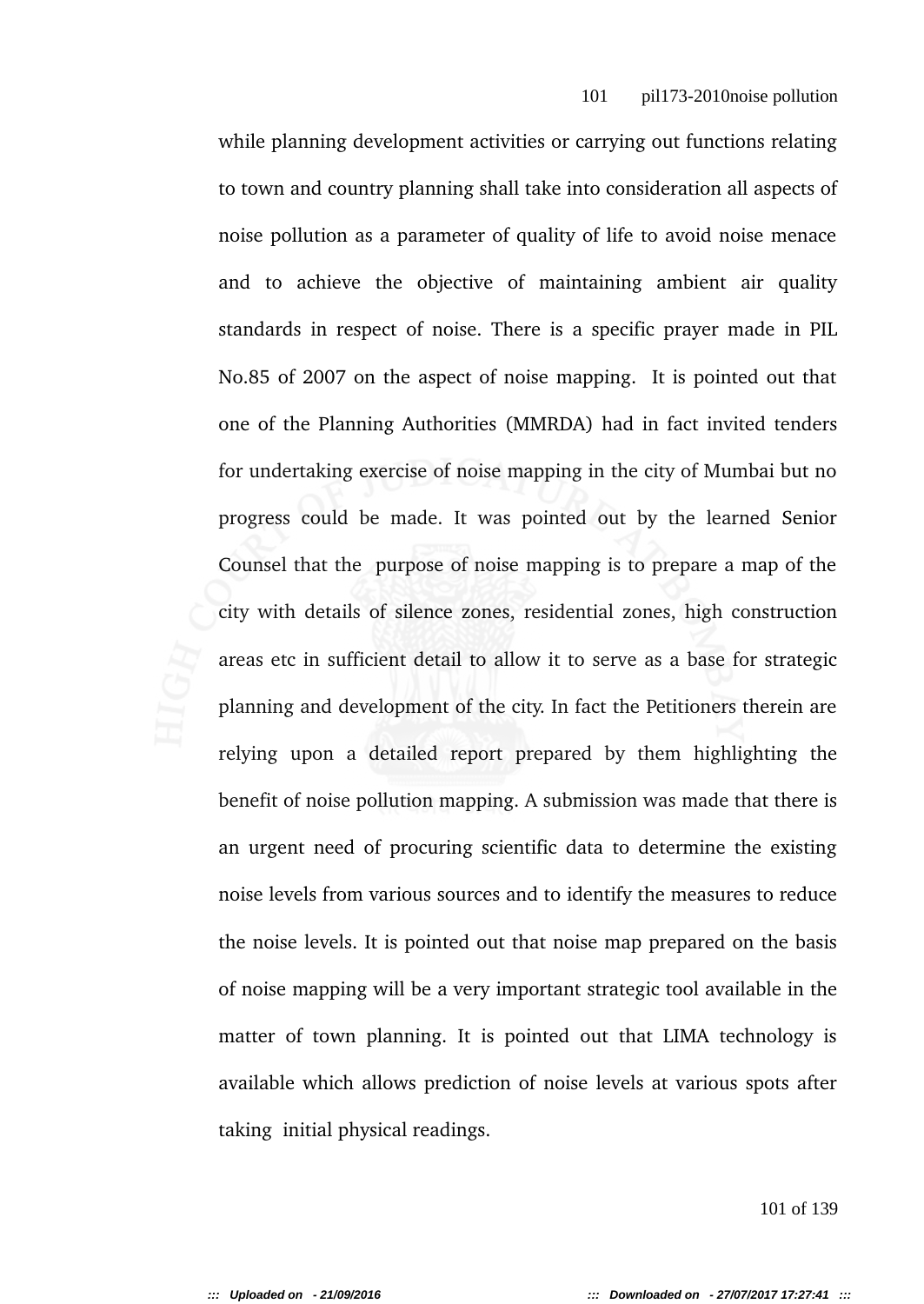84 In our view, the said submission made across the Bar is very well supported by Sub-Rule (4) of Rule 3. If the Development Authorities or Planning Authorities are under a mandate to take into consideration all the aspects of noise pollution as a parameter of quality of life, noise mapping will be essential. For example, if while preparing a development plan, a particular area is to be reserved for educational institutions or hospitals, data made available by noise mapping will be very helpful. If the noise map shows that in a particular area, the noise levels are very high, that area will not be reserved for hospitals or educational institutions. Even the precise locations of all the silence zones in the city will be demarcated. As stated earlier, affidavits on record indicate that in principle, the MMRDA had decided to undertake the said task. But in the Petition it is pointed out that except for area of Sahar Airport, in no other area, this exercise has been done. Apart from its use in planning, it will help the authorities to evolve measures for reducing noise pollution in various areas. We, therefore, propose to issue the necessary directions to the State to consider of undertaking exercise of noise mapping. In any event, the State Government will have to issue a direction to all the Planning Authorities to abide by Sub-Rule (4) of Rule 3. We are informed that the draft revised development plan for the city of Mumbai is under consideration. Needless to state that while finalising the Development Plan, provisions of Sub-Rule (4) of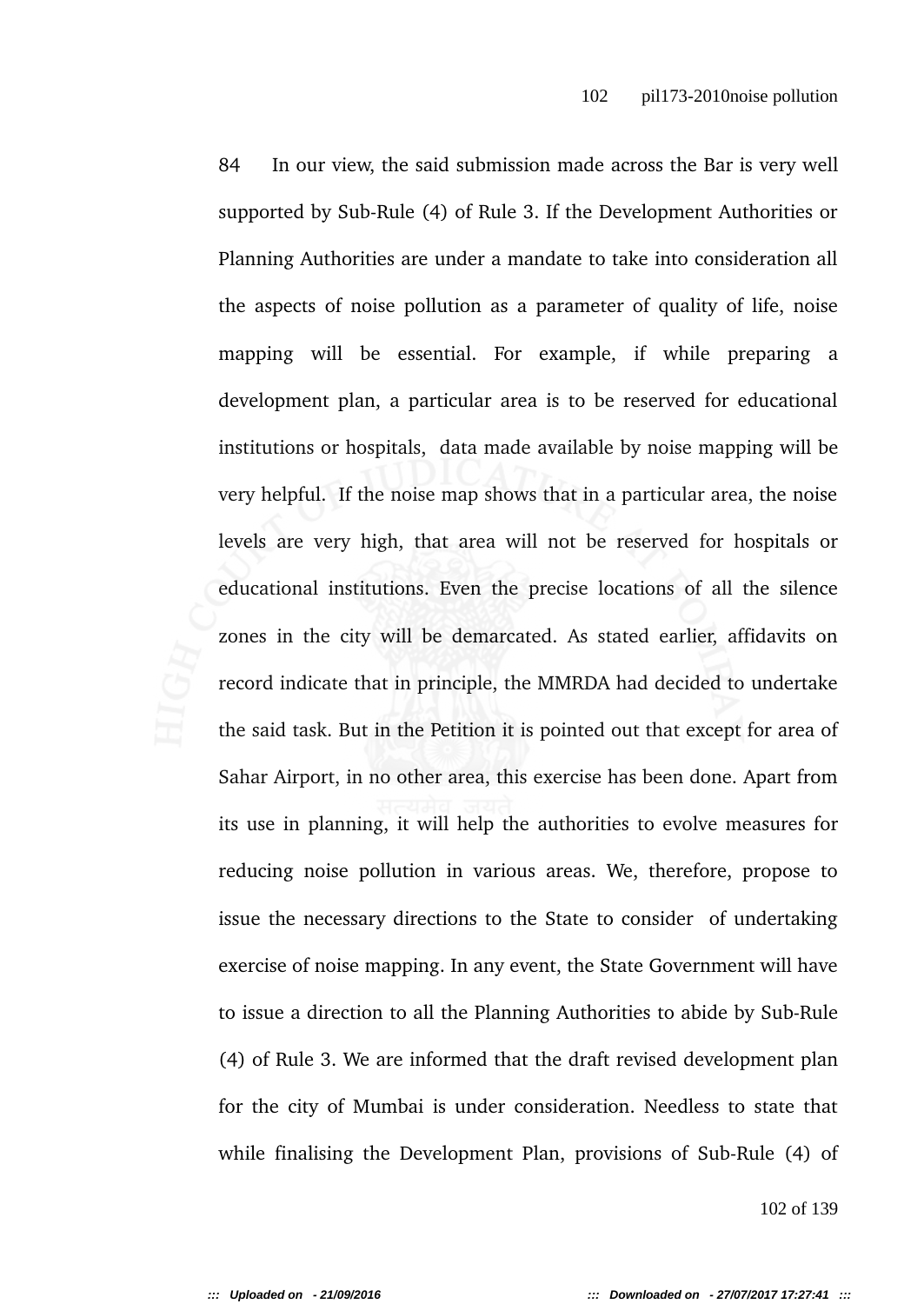Rule 3 will have to be complied with especially when Sub-Rule (4) says that all aspects of noise pollution are to be treated as parameters of quality of life.

85 In PIL No.85 of 2007, another issue which is canvassed is as regards noise created by Helicopters in the City of Mumbai. Another grievance made is regarding the noise created due to construction activities. Perusal of the Noise Pollution Rules will indicate that the mandate of legislature is to maintain ambient air quality standards in respect of noise. Therefore, any activity which contributes to the failure to maintain the ambient air quality standards described in Schedule will come under the purview of mischief sought to be prevented by the Noise Pollution Rules.

86 Therefore, it is the obligation of the State Government and all concerned to ensure that noise pollution is prevented in all respects and there is no infringement of fundamental right of the citizens under Article 21 of living in pollution free atmosphere. We have already referred to Sub-Rule (3) of Rule 3 which provides that the State Government shall take measures for abatement of noise including the noise emanating from the vehicular movements. The Noise Pollution Rules deal with all categories of noises including bursting of sound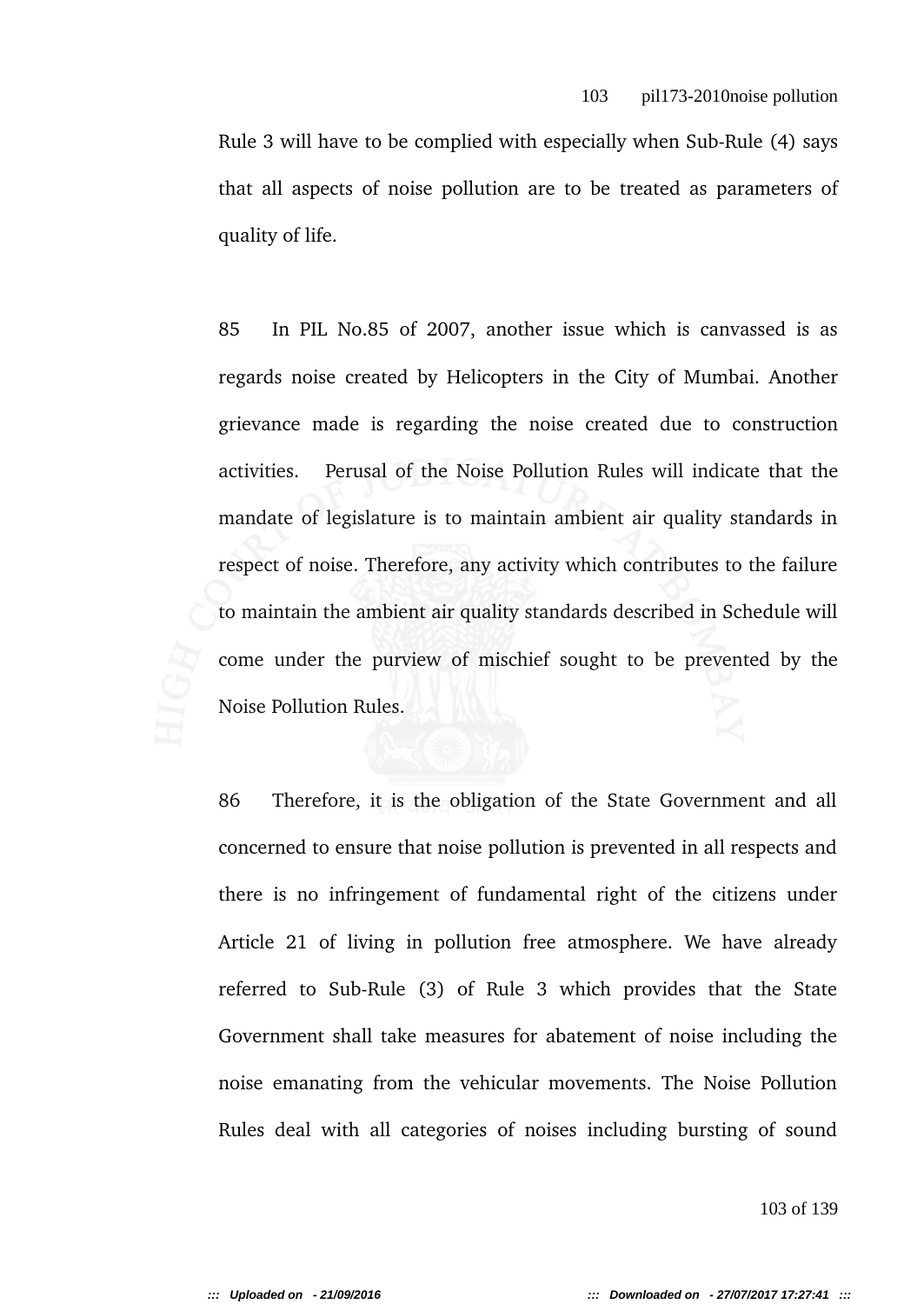emitting firecracker, use of loud-speakers or public address systems and noise produced by construction equipment. We have already adverted to the Notification dated  $21<sup>st</sup>$  April, 2009 issued by the Environment Ministry. The State Government by the said Notification has laid down the standards for noise created form various sources such as Generators. As noted earlier, Sub-Rule (3) of Rule 3 provides that the State Government shall take measures for abatement of noise including the noise emanating from vehicular movements. Though the Notification dated  $21<sup>st</sup>$  April, 2009 refers to noise standards for various categories of automobiles at manufacturing stage, the State Government has not exercised power under Sub-Rule (3) of Rule 3 as regards noise emanating from the vehicular movements. As stated earlier, as regards the horns, the State Government had issued notification dated  $31<sup>st</sup>$  July, 2013.

87 As far as landing of helicopters on helipads is concerned, in Public Interest Litigation No.85 of 2007, there is an Affidavit filed by the Respondent No.6 (Ministry of Environment and Forest of the Union of India). The stand taken in the said Affidavit is that the landing and take off of helicopters is associated with higher noise levels though momentary. Such events associated with higher level of noise would result in increase of average noise level in the vicinity. In paragraph 12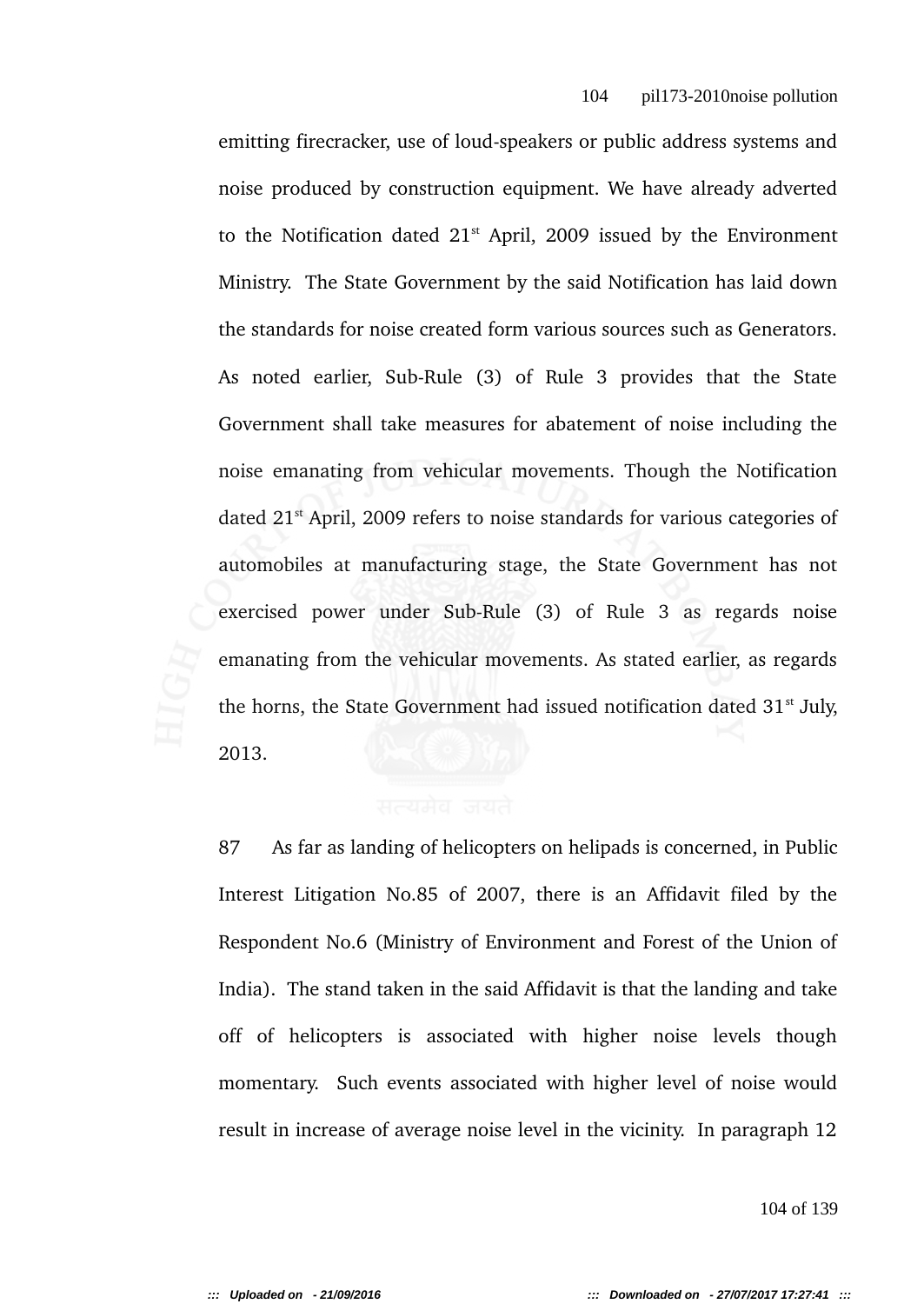of the said Affidavit, a statement has been made that in view of the higher noise levels in Mumbai in general during the day time and night time, new helipads are avoidable. In view of this clear statement on oath made by the Ministry of Environment and Forest of the Union of India, while considering the applications made for seeking permissions for erecting new helipads in the city, the statements made in the Affidavit will have to be considered. The possible noise pollution which may be created by use of proposed helipad will have to be taken into consideration by the concerned Authorities.

88 As far as noise pollution is concerned, there is one more relevant statutory provision which is Section 38 of the Maharashtra Police Act, 1951 which reads thus:

- *"38. Power to prohibit, etc. continuance of music, sound or noise. (1) If the Commissioner or District Superintendent is satisfied from the report of an officer in charge of a Police Station or other information received by him that it is necessary to do so in order to prevent annoyance, disturbance, discomfort or injury or risk or annoyance, disturbance, discomfort or injury to the public or to any persons who dwell or occupy property in the vicinity, be may, by a written order issue such directions as he may consider necessary to any person for preventing, prohibiting, controlling or regulating-*
- *(a) the incidence or continuance in or upon any premises of-*
- *(i) any vocal or instrumental music,*
- *(ii) sounds caused by the playing, beating, clashing, blowing or use in any manner whatsoever of any instrument, appliance or apparatus or contrivance which is capable of producing or reproducing sound, or (b) the carrying on, in or upon, any premises or any trade, avocation or operation resulting in or attended with noise.*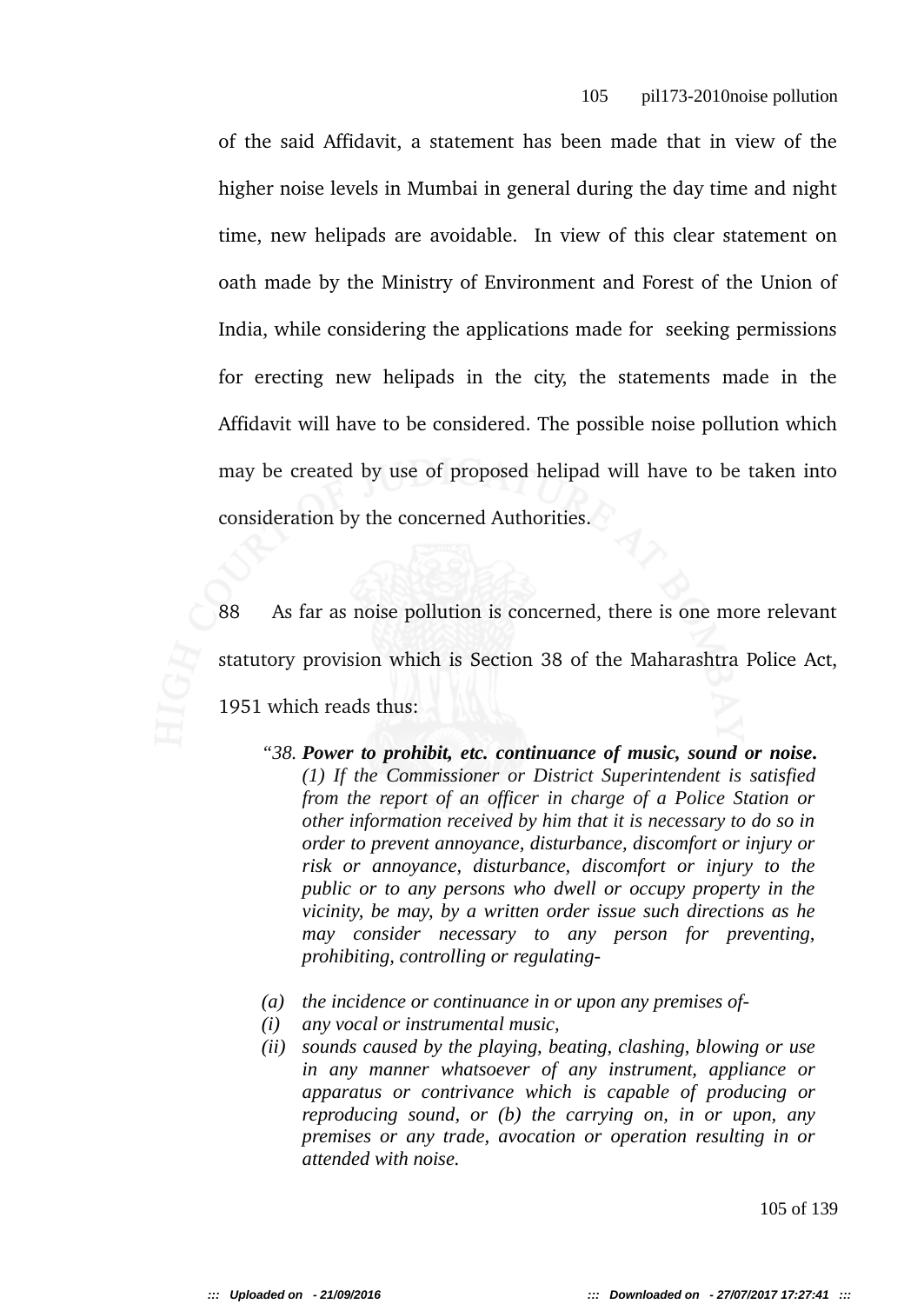*(2) The authority empowered under sub-section (1) may, either on its own motion or on the application of any person aggrieved by an order made under sub-section (1), either rescind, modify or alter any such order:*

*Provided that before any such application is disposed of, the said authority shall afford to the applicant an opportunity of appearing before it either in person or by pleader and showing cause against the order and shall, if it rejects any such application either wholly or in part, record its reasons for such rejection."*

89 The provision is similar to Rule 8 of Noise Pollution Rules. Under Section 38 of the Maharashtra Police Act, the power is conferred to the Commissioner of Police and Superintendent of Police to order prevention or prohibition of music sound or noise. On receiving a report/complaint of nuisance created by music or sound or instrumental noise, the Officer in-charge of the concerned Police Station the same communicate the said report immediately to the Commissioner of Police or the Superintendent of Police to enable to the said authority to take immediate action under Section 38 of the Maharashtra Police Act.

90 The issues involved in these group of Petitions do not relate to any particular religion or sect. We are dealing with enforcement of fundamental rights of the citizens under Article 21 of the Constitution of India and therefore, we are not dealing with any specific allegation made pertaining to religious activities of a particular religion. What we had laid down, will apply to all religions and sects.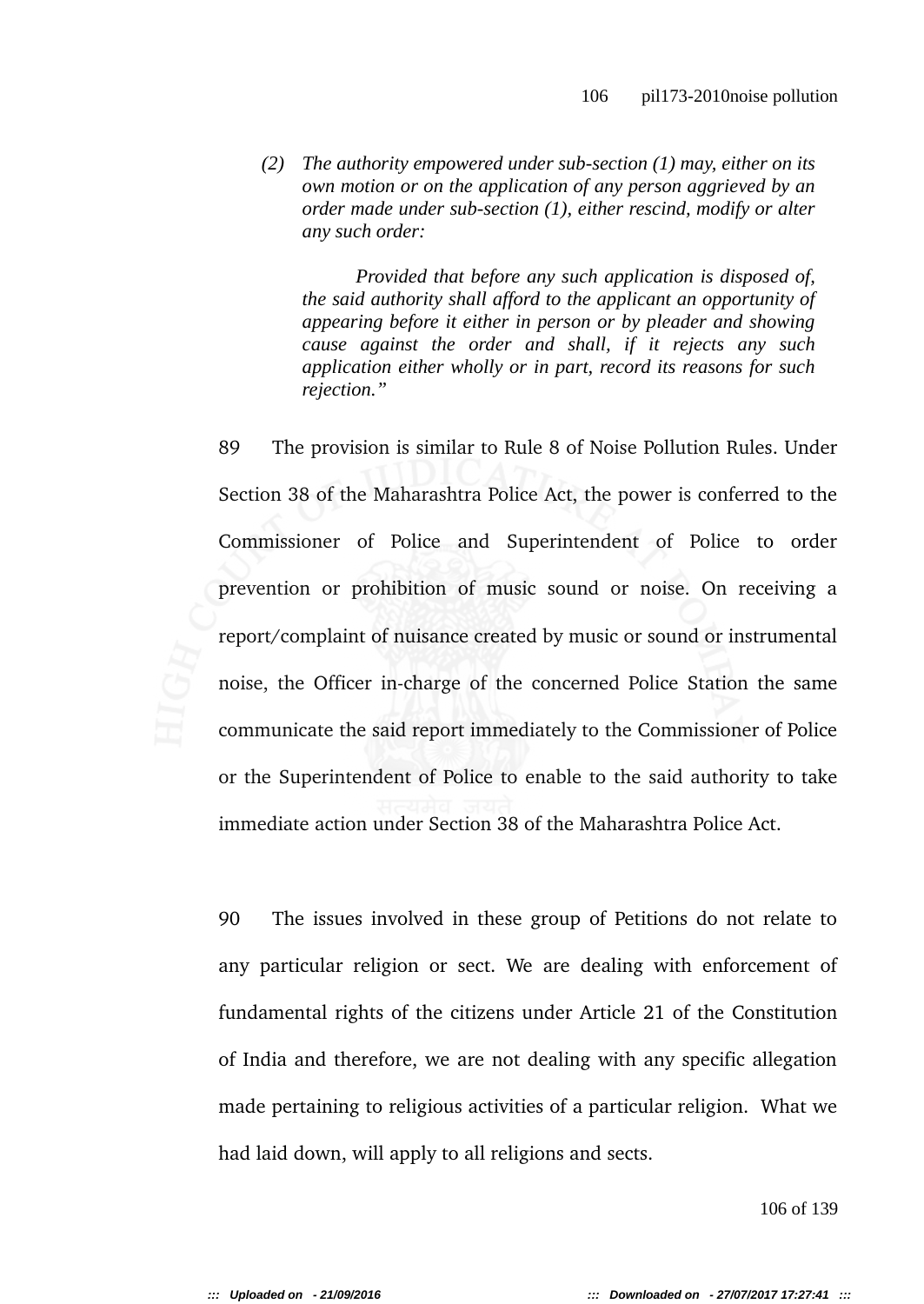91 In Public Interest Litigation No.161 of 2015, initially the Petitioner appeared in person but at the time of hearing, she was represented by an Advocate who has made submissions. In fact, written submissions were also tendered. After the hearing was concluded, the Petitioner appearing in person had tried to seek interim relief. Her grievance as we can gather from the Petition drafted by the Petitioner in person is that notwithstanding complaints made by her, the Police Officers are not taking any action. In the directions which we propose to issue while disposing of these Petitions, the grievances made in the Petition will be taken care of.

92 Before we summarize our conclusions, as noted earlier, as the State Government did not comply with order dated  $4<sup>th</sup>$  January, 2016 directing procurement of 1843 meters, by an order dated  $3<sup>rd</sup>$  May, 2016, a notice of contempt has been issued to Shri K.P. Bakshi, Additional Chief Secretary (Home), returnable on  $1<sup>st</sup>$  July, 2016. Though there is no Affidavit filed by the Contemnor, during the course of dictation of judgment, a statement was made by the State Government that meters will be procured within a period of 60 days. As the Contempt has not been purged and as there is a considerable delay on the part of the State Government in complying with the order of this Court,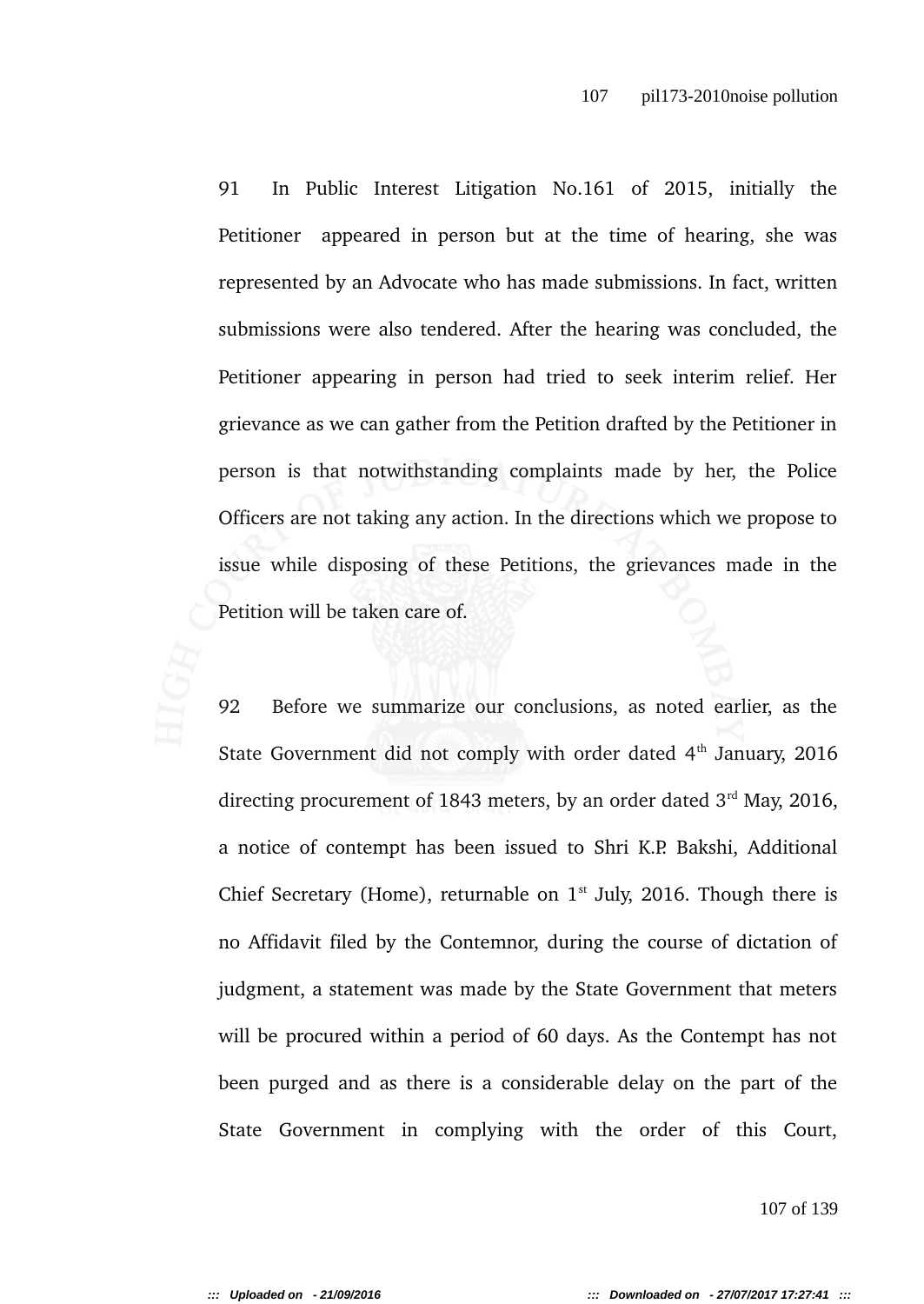notwithstanding the disposal of the matters, the Contempt notice will remain pending.

- 93 Now we summarize our important/main conclusions as under:
	- (i) The provisions of Noise Pollution Rules are mandatory in nature and therefore, all concerned authorities are bound to implement the said provisions.
	- (ii) In view of Sub-Rule  $(1)$  of Rule 5, a loud-speaker or a public address system shall not be used except after obtaining written permission from the authority as prescribed in clause (c) of Rule 2 of the said Rules. We clarify that if a license for use of loud-speaker or public address system is required under any other provision of law such as Maharashtra Police Act, 1951, or the Rules framed thereunder, a loudspeaker or public address system shall not be used without obtaining such a license as well. Even after grant of written permission, the person holding the permission is duty bound to maintain the noise level as prescribed by the Schedule and Sub-Rules (4) and (5) of Rule 5 of the Noise Pollution Rules.
		- (iii) Notwithstanding grant of permission to use the loud-speaker or public address system, such a loud-speaker or a public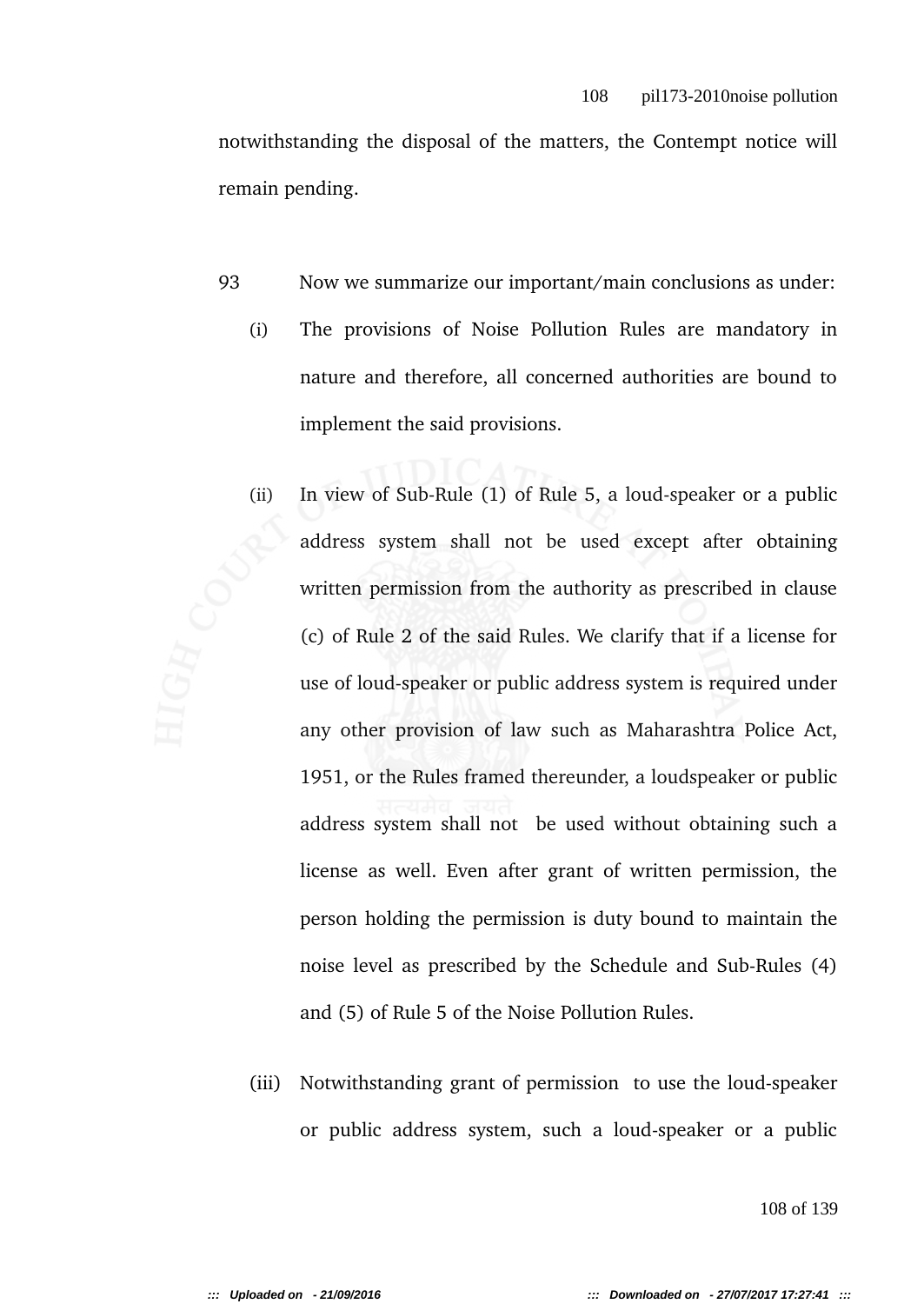address system or any sound producing instrument or musical instrument or a sound amplifier shall not be used at night time (between  $10$  p.m. to  $6$  a.m.). Exception to this rule is Sub-Rule 3 of Rule 5 which permits the State Government to permit use of loud-speakers or public address systems during night hours between 10 p.m. to 12 midnight, during any cultural or religious occasions not exceeding in all 15 days during a calendar year. However, the said provision is not applicable to silence zones. The second exception is wherein a loud-speaker or a public address system or a sound producing instrument or a musical instrument or a sound amplifier is used in closed premises for communication in auditoria, conference rooms, community halls, bouquet halls, etc. The third exception is in case of public emergency. We clarify here that though Sub-Rule (2) of Rule of 5 carves out an exception to the prohibition on use of loudspeaker or public address system etc. in night time, in case of auditoria, conference rooms, conference halls, community halls, bouquet halls, the noise levels will have to be maintained as provided in Sub-Rule (4) and (5) of Rule 5. For example, if a loudspeaker or a public address system or any sound pollution instrument is used in a community hall, at the boundary of the community hall, in the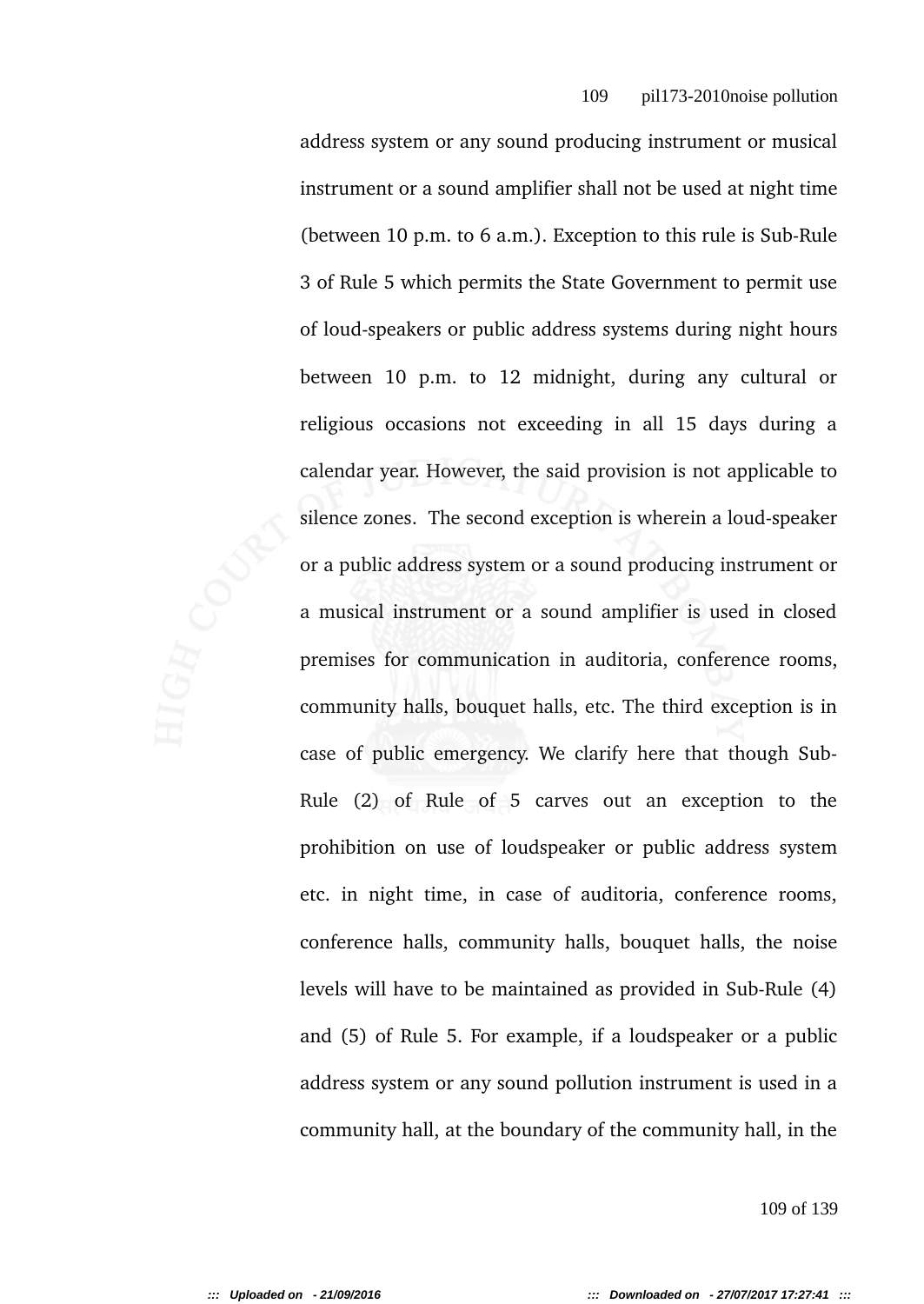night, the noise level shall not exceed 10dB(A) above the prescribed noise standard for the area or 75dB(A), whichever is lower. Hence, in case of a residential area, at the boundary of a community hall, the noise level in the night can be maximum 55dB(A).

(iv) We hold that Sub-Rule  $(3)$  of Rule 5 is valid. However, as held by the Apex Court, the power of fixing 15 days in a year as provided in Sub-Rule (3) will have to be exercised by the State Government. The Notification dated  $31<sup>st</sup>$  July, 2013 issued by the Environment Ministry of the State Government fixes 13 days specified therein. The decision of two other days is left to the District Collector. This part of the Notification is completely illegal being contrary to the law laid down by the Apex Court. The power of the State Government under Sub-Rule (3) of Rule 5 cannot be delegated to any other authority. We may note here that in the Notification dated  $31<sup>st</sup>$  July, 2013, it is provided that in Ganpati Utsav there is a relaxation for four days. Again the choice of these four days is left to the District Collectors. This choice shall be exercised by the State Government and not by the Collector. The 15 days cannot be different from district to district. Even to that extent, the notification dated 31<sup>st</sup> July, 2013 is illegal.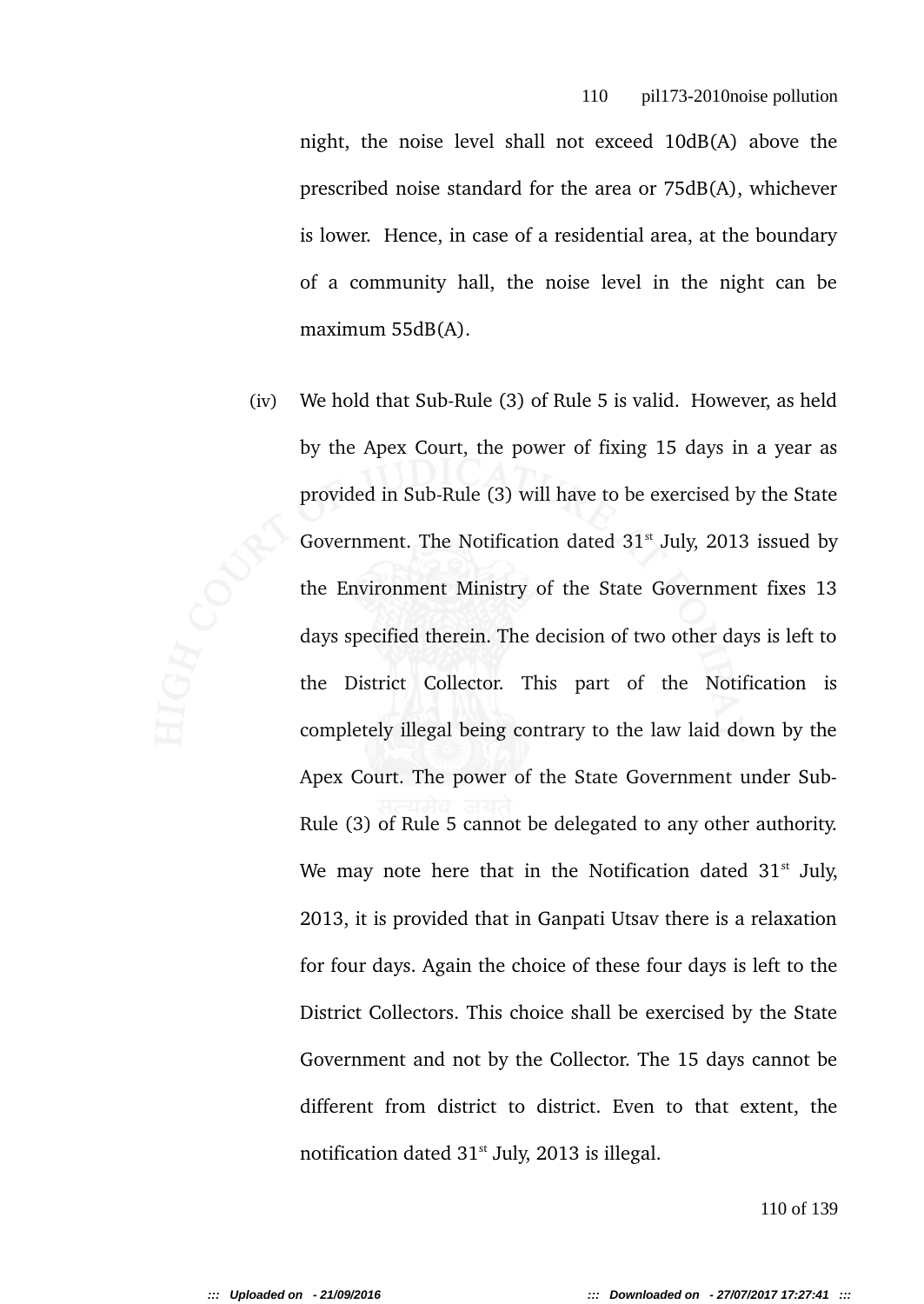- (v) We may note here that the said notification provides that the State Government has specified Shivjayanti, Ed-E-Milad, Dr.Ambedkar Jayanti, 1<sup>st</sup> May, Navrati Utsav (Ashtami and Navami), Diwali (one day Laxmi Poojan), Christmas and  $31<sup>st</sup>$ December, in addition to four days of Ganpati festival. We make it clear that extension of time granted on these 15 days to use loudspeakers up to midnight will not apply to silence zones.
- (vi) The noise level at the boundary of a public place defined under clause (i) of Rule 2 will have to be maintained as provided in Sub-Rule (4) of Rule 5, even if a license is granted under Sub-Rule 1 of Rule 5 to use loudspeaker in the public place. By way of illustration, we may state that in case of an open ground covered by clause (i) of Rule 2 in respect of which a license has been granted under Sub-Rule (1) of Rule 5 which is situated in the residential area, in view of Sub-Rule (4) of Rule 5, maximum level of noise during the day time and night time can be 65 dB(A) and 55 dB(A) respectively.
	- (vii) Under Sub-Rule(5) of Rule 5, if privately own sound system and sound producing instrument is used in private place,at the boundary of private place, the noise level cannot be more than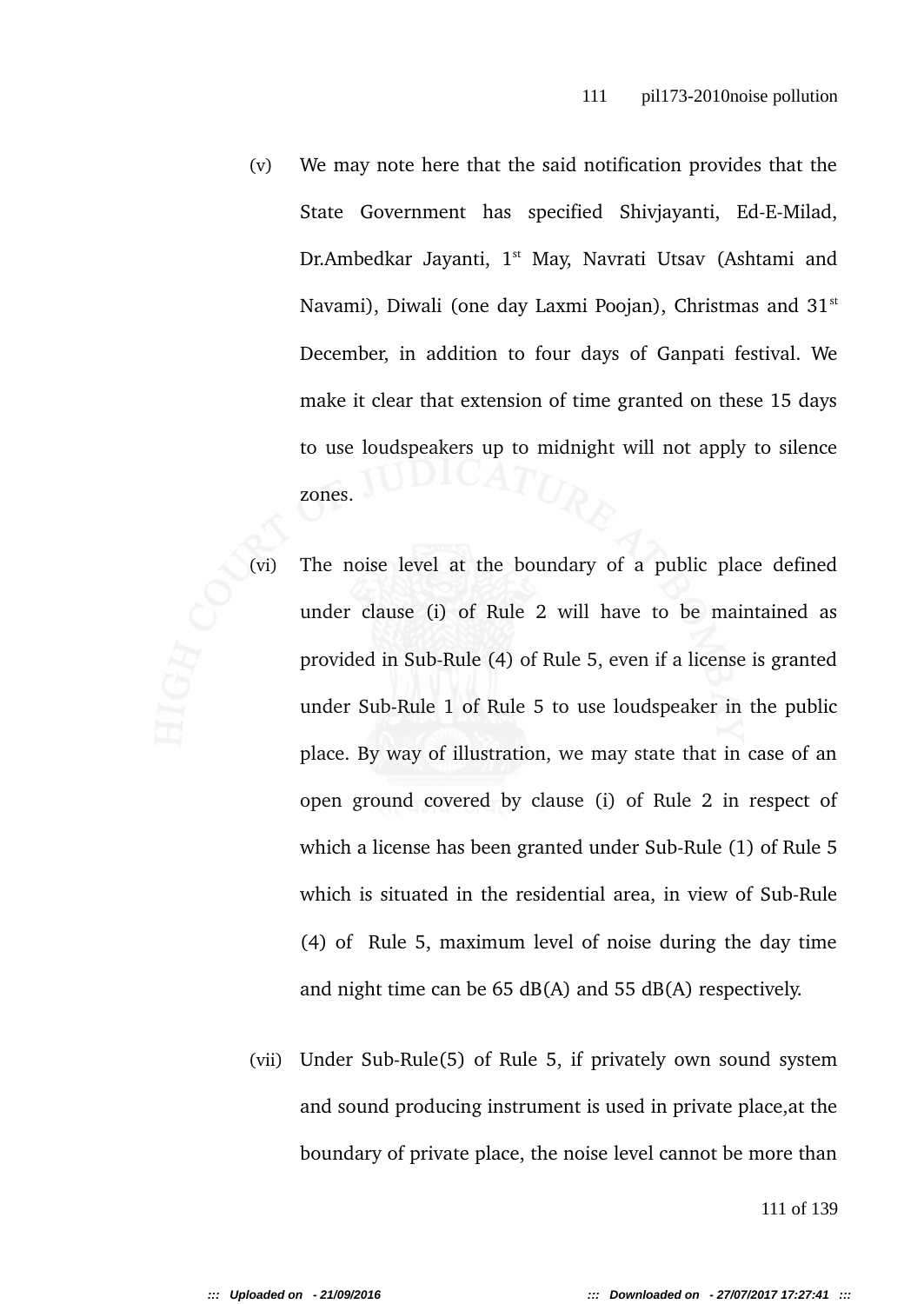5 dB(A) above the prescribed noise standard specified for the area as provided in the Schedule. Thus, in case of residential area, in the day time, the noise level cannot exceed 60dB(A) at the boundary of private place.

- (viii) In any case, the noise level at the boundary of a public place or private place cannot exceed 75 dB(A).
- (ix) As far as horns are concerned, there is a complete prohibition on use of horns in silence zone and during night time (from 10 p.m. to 6 a.m.) in residential areas. The only exception is in case of public emergency. In addition to the prohibition imposed by Sub-Rule  $(1)$  of Rule  $5(A)$ , the horns will be governed by Rule 119 of the Central Motor Vehicles Rules, 1989 which lays down the specifications of horns in Sub-Rule (1) of Rule 119. Sub-Rule  $(2)$  imposes a complete prohibition on vehicles being fitted with multi-toned horns giving a succession of different notes or with any other soundproducing device giving an unduly harsh, shrill, loud or alarming noise. Needless to add that in case of violation of Rule 119 the concerned authorities will have to take not only action of removal of objectionable horns but also setting criminal law in motion.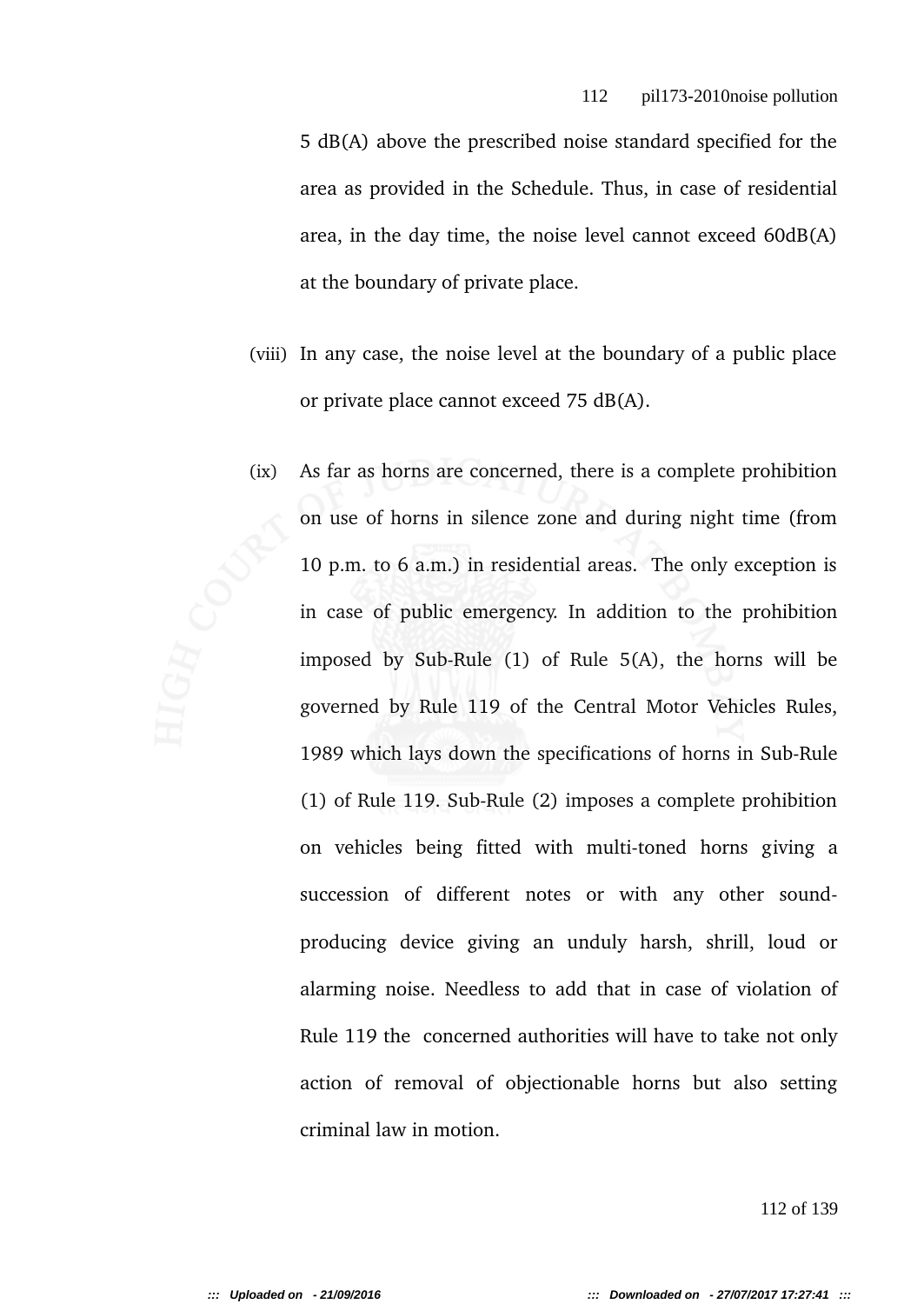- (x) As regards horns, the State Government shall ensure that all the requirements of the Notification dated  $31<sup>st</sup>$  July, 2013 issued by the Environment Department are complied with including the requirement of maintaining no honking zones in the areas provided in clause 5 thereof. Thus, even the requirements of Notification dated  $31<sup>st</sup>$  July, 2013 are mandatory .
- (xi) There is a complete prohibition on use of sound emitting construction equipments in silence zone or during the night time in residential zone. Apart from the fact that the authority under the Noise Pollution Rules is under an obligation to enforce the said Rules, the State Government must issue directions to all Planning Authorities in exercise of powers under section 154 of MRTP Act enjoining the planning authorities to impose condition in the development permissions as regards compliance with clause (iii) of Rule 5A.
- (xii) In view of Sub-Rule  $(5)$  of Rule 3, silence zone comprises of an area within the distance of 100 meters around hospitals, educational institutions, and Courts. As educational institutions, hospitals and courts have been defined in Rule 2, for applicability of Sub-Rule  $(5)$  of Rule 3, it is not necessary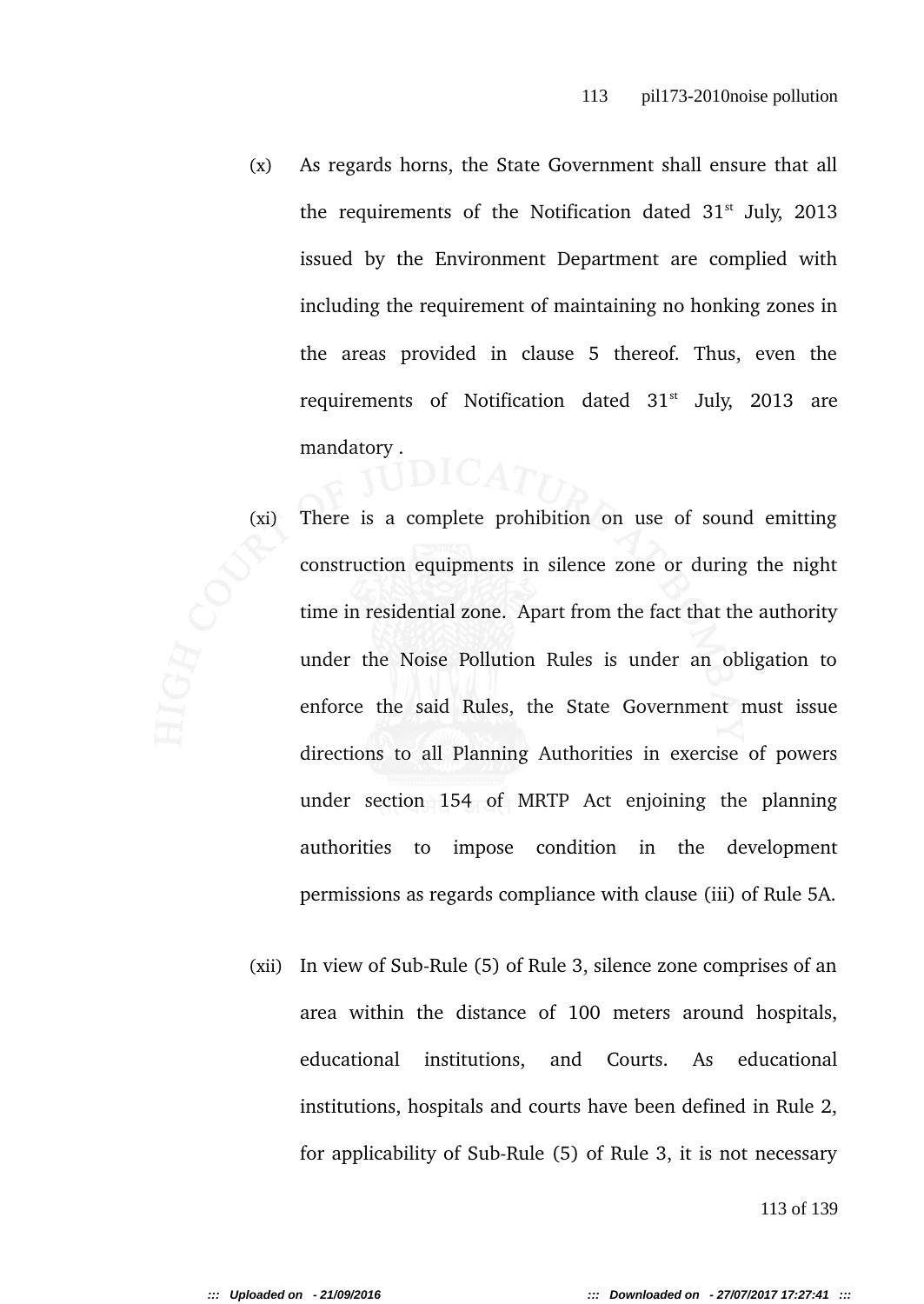to have a specific declaration issued in respect of the silence zone around hospitals, educational institutions and Courts. As it is clear from clause 3 of the Schedule, only in the event any other area or additional area (over and above 100 meters) is to be declared as a silence zone, a specific declaration will be necessary. On plain reading of Sub-Rule (5) of Rule 3, a silence zone means an area of 100 meters on all sides of precincts of educational institutions, hospitals, religious places and courts and not the area within the precincts of the said institutions.

(xiii) In view of the clause (v) of Rule 6 of the Noise Pollution Rules, using loud-speaker or public address system is an offence and therefore, a permission under Sub-Rule (1) of Rule 5 to use loud-speaker or public address system in the open spaces in silence zone cannot be granted. Apart from prohibition on grant of license to use loud-speakers or public address systems in silence zones, in except in completely covered and enclosed places in silence zone, there is a complete ban on beating a drum or tom-tom or on blowing a horn, either musical or pressure, or trumpet or beats or sounds any instrument playing of any music, using any sound amplifiers, holding of mimetic musical or other performances of a nature.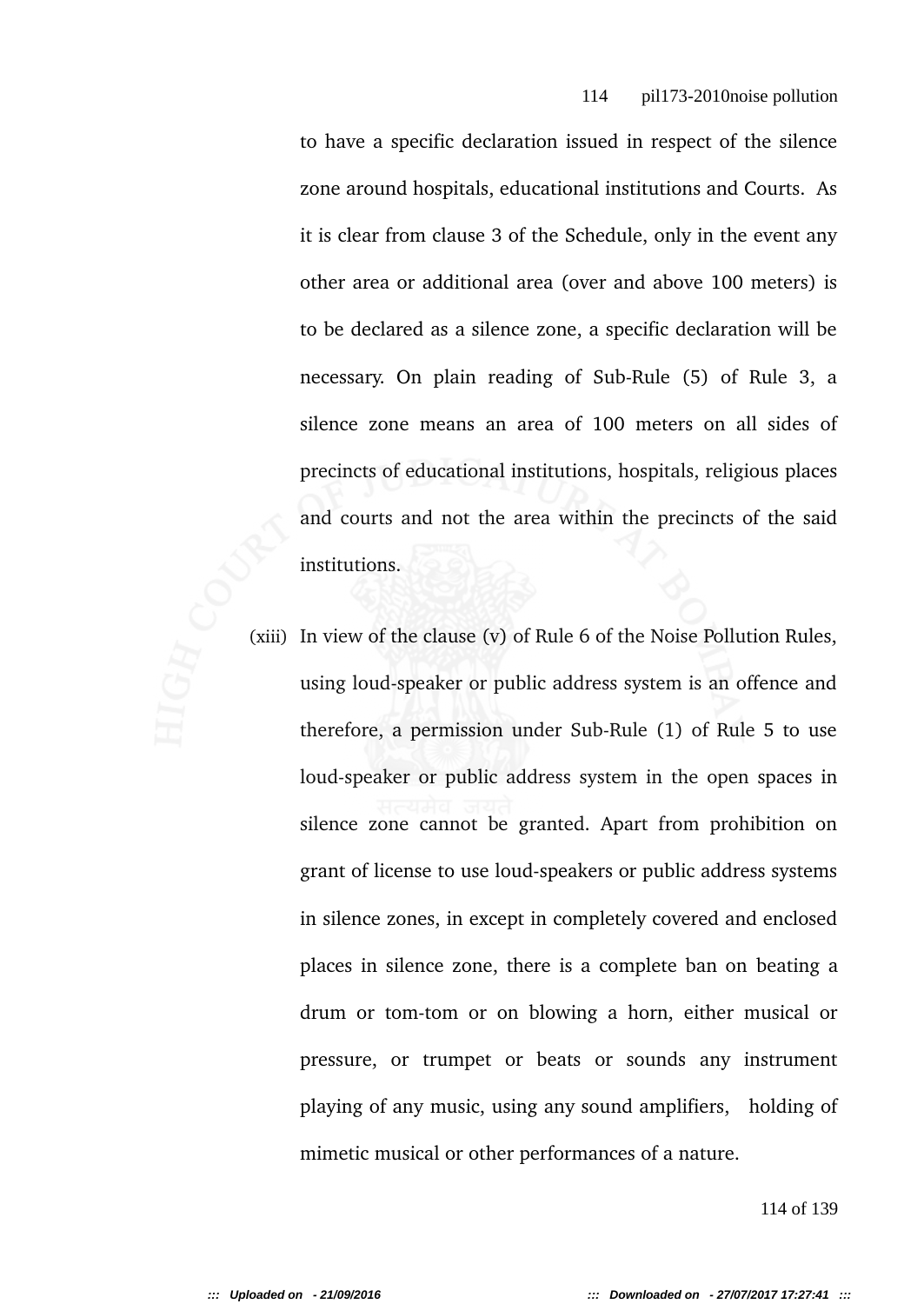- (xiv) On plain reading of clauses (i) to (v) of Rule 6, the prohibition provided therein is applicable to the open spaces in the silence zone. In view of the clause (iv) of Rule 6, there is a complete ban on blasting of sound on firecrackers in silence zone. There is a complete ban on bursting sound emitting crackers between 10.00 pm and 6.00 am.
- (xv) Even if a loud-speaker or public address system (as distinguished from privately owned sound system) is used within the precincts of the hospitals, educational institutions and Courts, wherever permission under Sub-Rule (1) of Rule 5 is needed, the same shall be mandatory and condition precedent for its use. Needless to add that even if a permission is granted and if such instruments are used in the precincts of hospitals, educational institutions and courts, the same are subject to all other provisions of the Noise Pollution Rules and, therefore, noise levels at the boundary shall be as provided in Sub-Rules  $(4)$  and  $(5)$  of Rule 5 which are applicable to the silence zones. The prohibition in clauses (i) to (iv) of Rule 6 will not apply to completely covered and closed premises within silence zone, but the said premises will be governed by all the Rules incorporated in the Noise Pollution Rules including Sub-Rules  $(4)$  and  $(5)$  of Rule 5.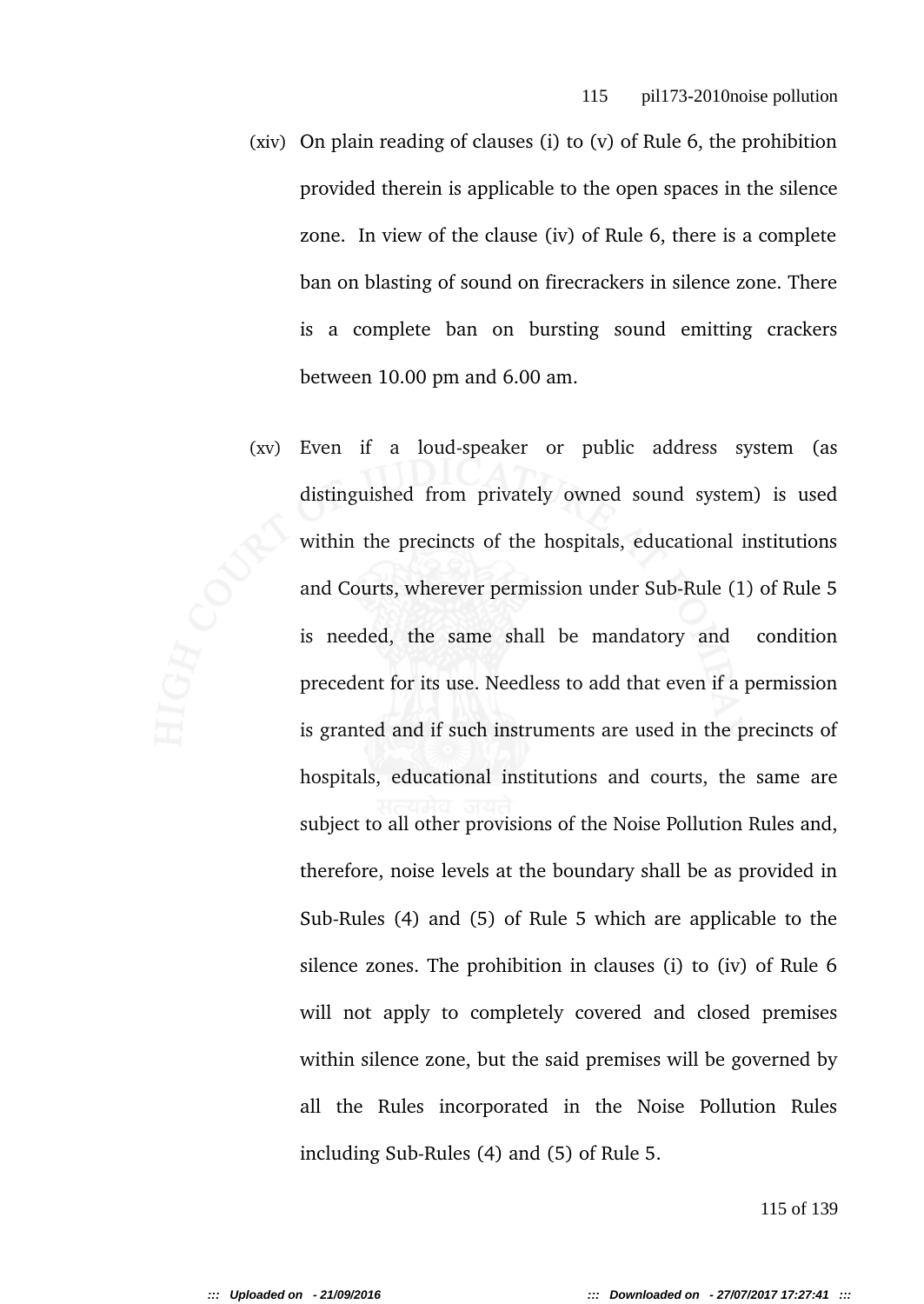- (xvi) Needless to add that if an open area forming part of the precincts of the hospitals, educational institutions and courts, etc is covered by silence zone of other hospitals or educational institutions or courts, the prohibition provided in Rule 6 will also apply to open areas forming a part of the precincts of such hospitals, educational institutions and courts.
- (xvii) In view of section 15 of the Environment Protection Act, whoever fails to comply with or contravenes provisions of the Noise Pollution Rules, all orders or directions issued thereunder is liable for penalty. Such non-compliance or contravention attracts imprisonment for a term which may extends to five years and fine which may extends to one lakh. Thus, non-compliance of the Noise Pollution Rules or contravention of the Noise Pollution Rules shall attract penalty under Section 15 of the Environment Protection Act and therefore, it is the duty of all the Authorities of the State to ensure that the offences under Section 15 are registered.
- (xviii)Under Rule 7, if a complaint is made to the authority under clause (c) of Rule 2 in the cases governed by Sub-Rule  $(1)$  of Rule 7, the authority is an obligations to act upon the complaint and to take action against the violator in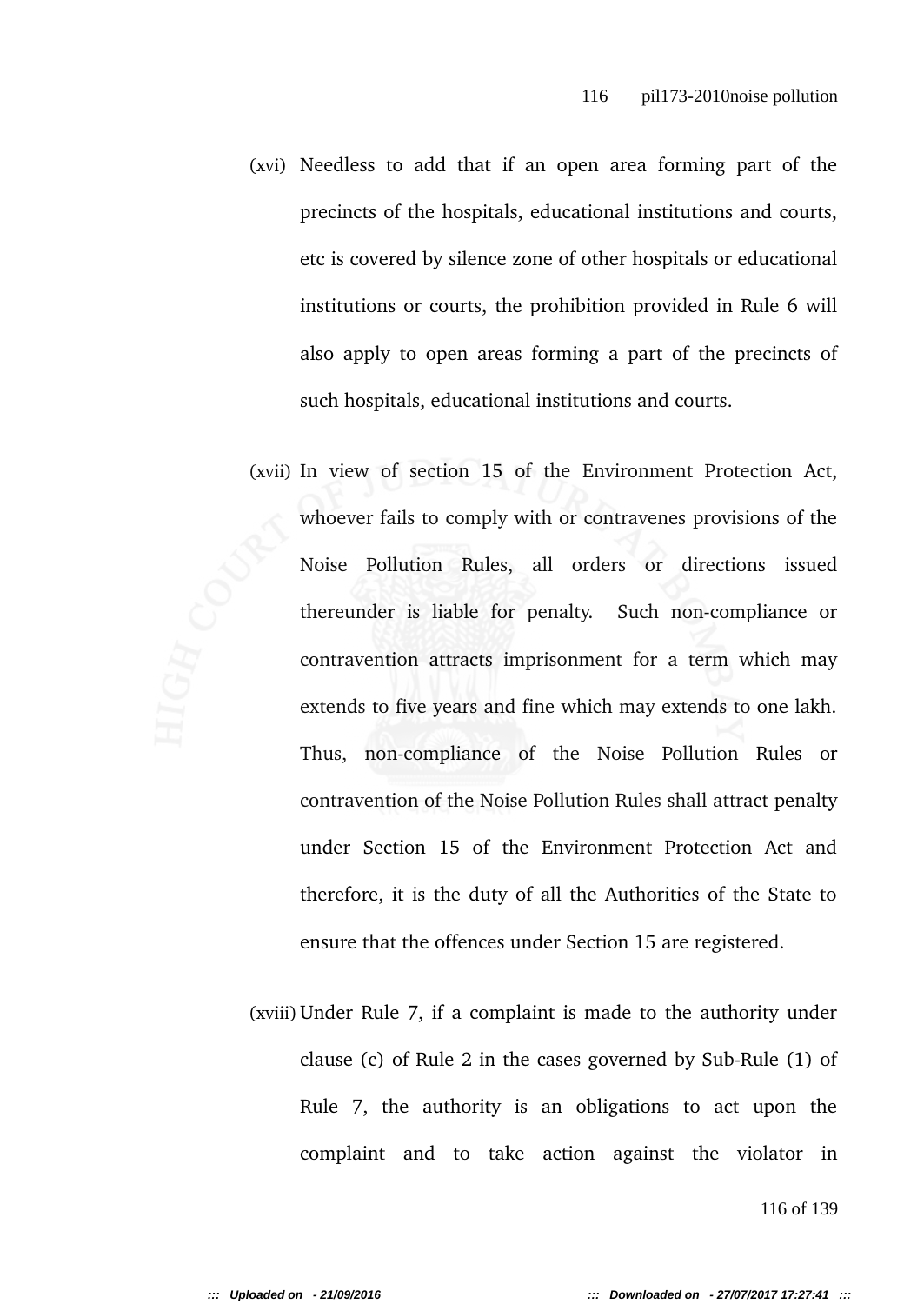accordance with the provisions of Noise Pollution Rules and other laws. Under rule 8 if the authorities is satisfied from the report of the Officer in-charge of the Police Station or any other information received by him by way of complaint or otherwise, the authority has a power to prohibit use of instruments as provided in Rule 8.

- (xix) Action contemplated by Sub-Rule  $(2)$  of Rule 7 will be action under Rule 8 as well as the action of setting criminal law in motion either by taking recourse to clause (b) of Section 19 of the Environment Protection Act or by informing the District Magistrates or the Regional Officers of the Maharashtra Pollution Control Board to set criminal law in motion in accordance with clause (a) of Section 19 of the Environment Protection Act.
- (xx) The power under section 8 shall be in addition to the power of the Commissioner or the Superintendent of Police as the case may be under section 38 of the Maharashtra Police Act, 1951 and the power of the District Magistrate to take action in accordance with Section 133 of the Code of Criminal Procedure, 1973.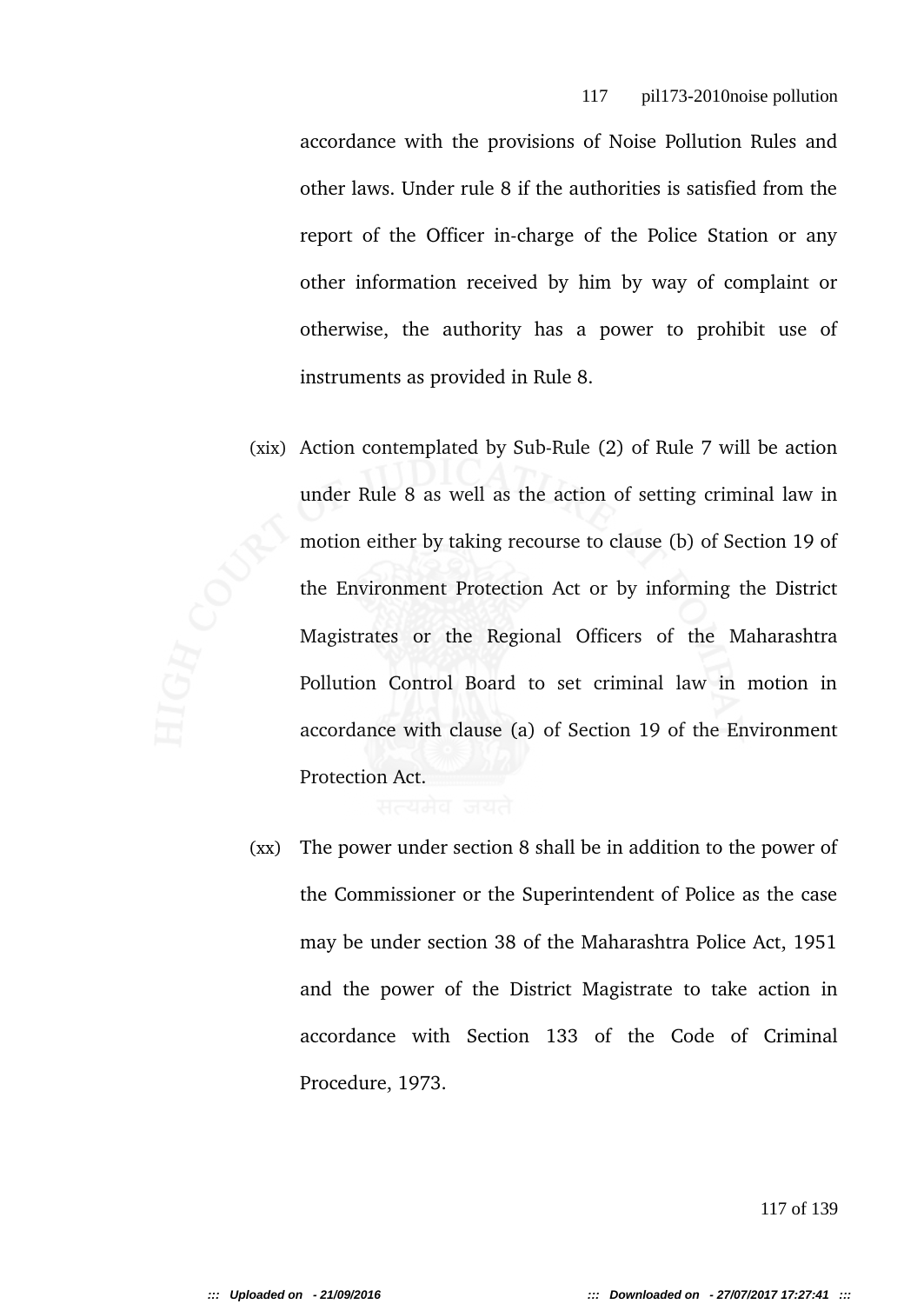- (xxi) We hold that all places of worship of all religions are bound by the provisions of the Noise Pollution Rules and no religion or sect can claim fundamental right of using loud-speakers or public address systems or instruments creating noise as a part of right conferred by Articles  $19(1)(a)$  and 25 of the Constitution of India.
- (xxii) Thus, we hold that all places of worship of all religions shall scrupulously follow the provisions of the Noise Pollution Rules and no such place of worship is entitled to use loudspeakers or public address systems without obtaining permission under Sub-Rule (1) of Rule 5. Needless to add that in case of a place of worship is in a silence zone, the law laid down by this Court which is applicable to silence zones shall squarely apply to such places.

(xxiii)We hold that the power of the Commissioner of Municipal Corporations established either under said Act of 1949 or said Act of 1888 or other Municipal Authorities in other Municipal areas of permitting erection of temporary booths and pandals for the purpose of religious and cultural festivals is only an enabling power. The said power cannot be exercised if the erection of pandal or temporary booth is likely to obstruct free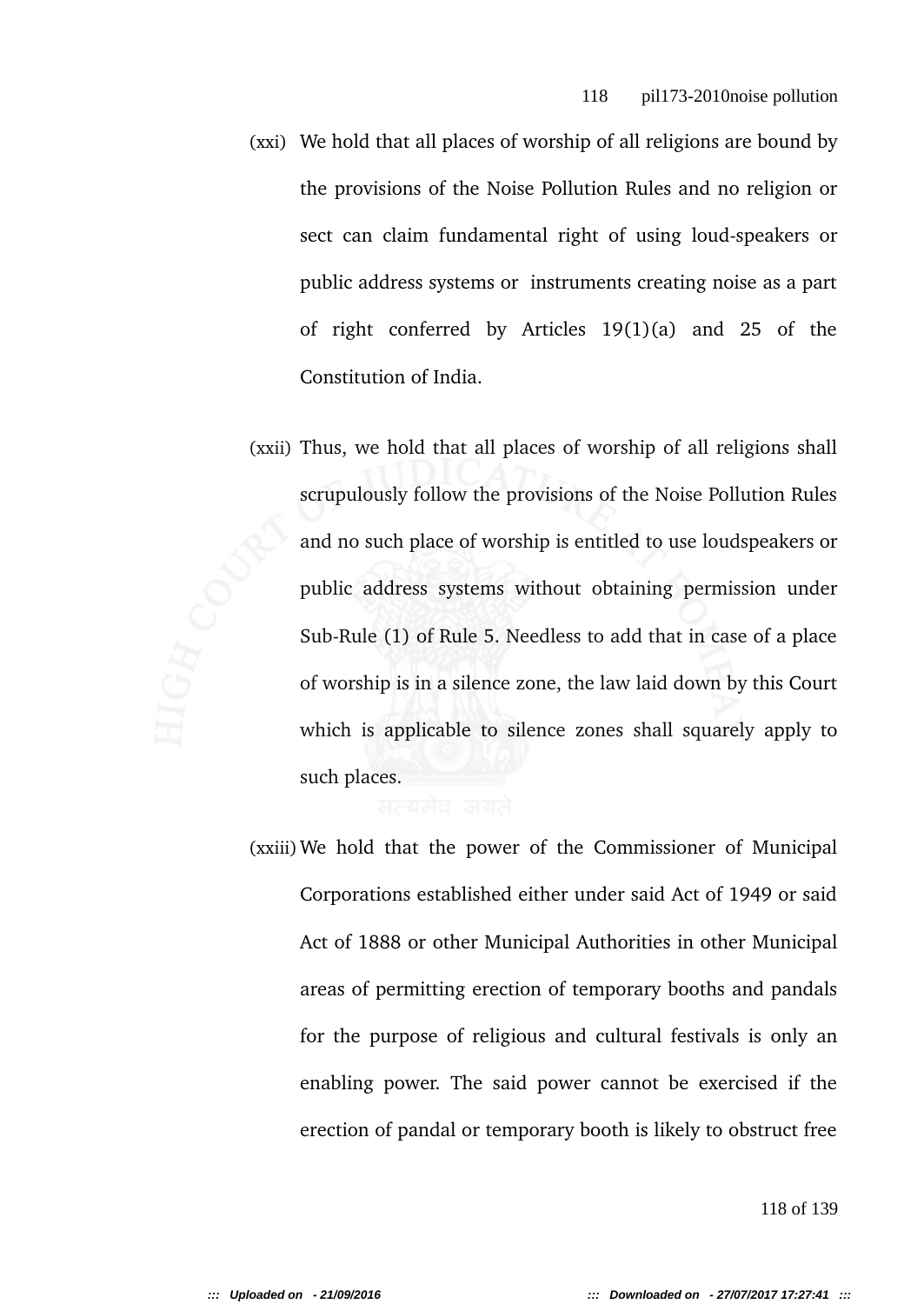## 119 pil173-2010noise pollution

flow of vehicular traffic on any street. Similarly, permission to erect pandals or temporary booths on foot way/foot paths cannot be granted if the erection of such pandals or temporary booths is likely obstruct free movement of pedestrians on the footways or foot-paths. No one is entitled to claim that holding of religious functions/ceremonies on streets and footways is protected by Article 25 of the Constitution of India. No one has fundamental right of offering prayers or worshiping on a street or footway by obstructing free flow of traffic as it is not an essential part of any religion.

- (xxiv) We hold that a right available to citizen to have roads in reasonable condition and to have foot-paths and footways in reasonable condition is a part of right guaranteed under Article 21 of the Constitution of India. The said right includes right to have obstruction free streets and footways or footpaths.
- (xxv) We hold that any breach of the Noise Pollution Rules shall amount infringement of fundamental right of citizens under the Article 21 of the Constitution of India and apart from the other remedies available, the citizens will have right to seek compensation from the State within the meaning of Article 12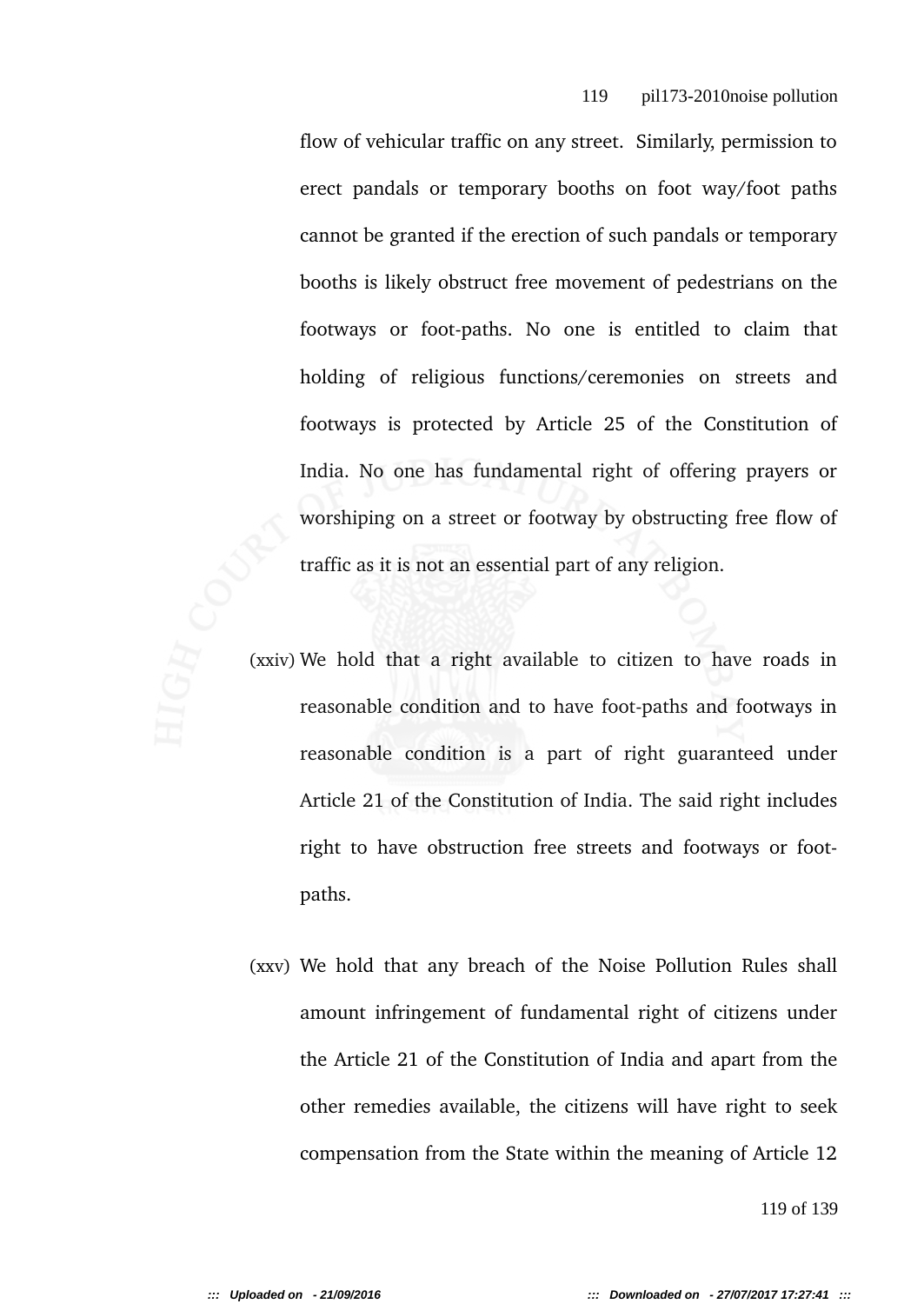of the Constitution of India on account of breach of fundamental rights.

- (xxvi) As observed earlier permission, if any, granted to erect temporary booth or pandal does not enable the person holding permission to use loud-speaker or public address system, to do digging on the road or foot-path or foot way or to carry out any work thereon and to display advertisement and/or hoardings on such booth/pandal or nearby such booth/pandal unless specific permissions of the concerned authorities are obtained.
- (xxvii) We make it clear that the Commissioners of Municipal Corporations/ Municipal Authorities while considering the Applications made for grant of permission to erect temporary booths or pandals on streets and footways will have to apply their mind as to whether grant of such permissions will affect free flow of vehicular traffic on the street or free flow of pedestrian movement on the footway. Similarly the Commissioner of Police and or the District Magistrate, as the case may be, while considering the issue of concurrence will have to apply their mind on the said aspects.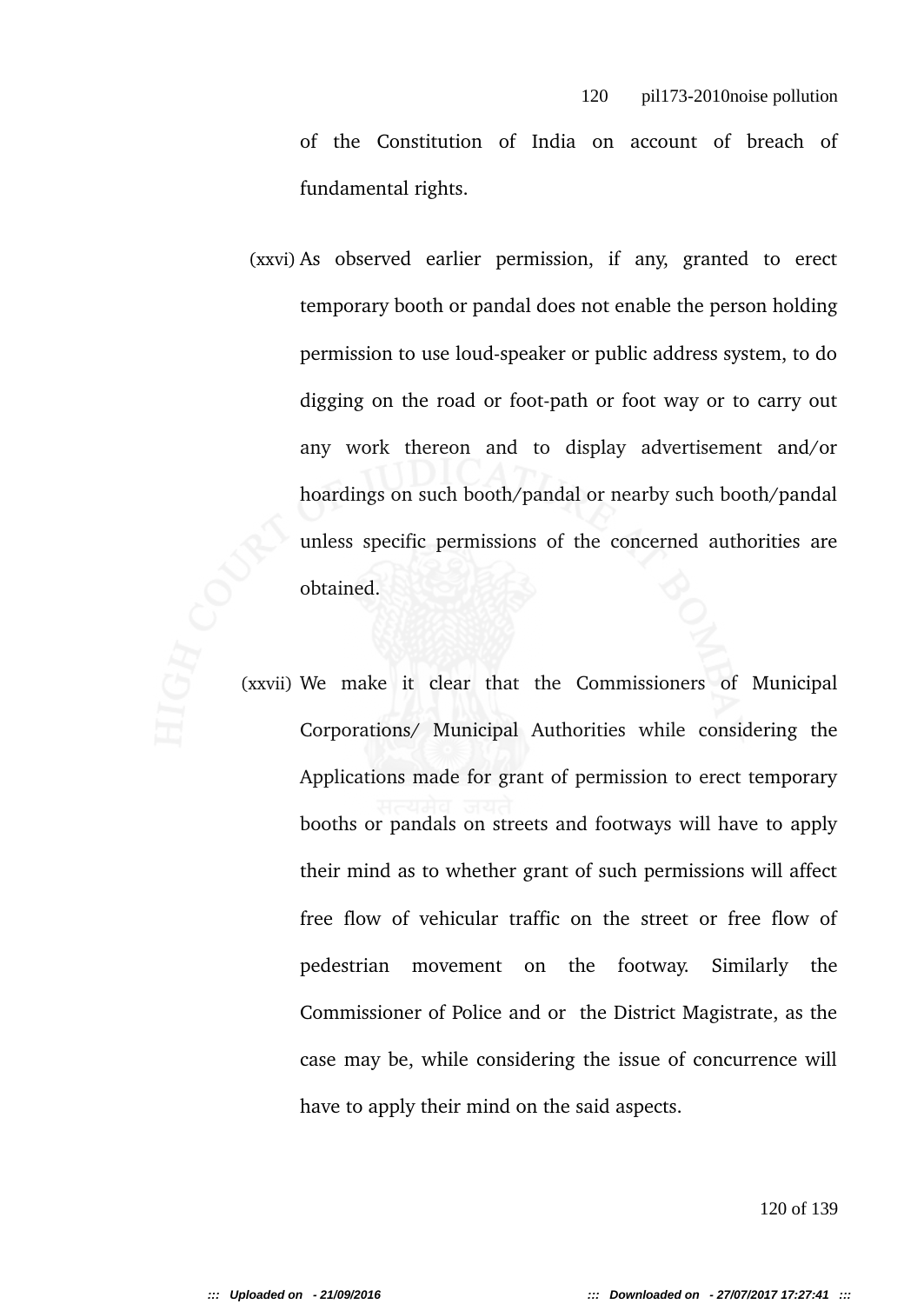- (xxviii) In our view, the straight-jacket formula adopted by the some of the Municipal Corporations of permitting erection of temporary booths or pandals having a particular length and width depending upon the width of the street is not legal. Any such policy is arbitrary being violative of Article 14 as it permits the erection of temporary booths/ pandals on streets and footways without taking into consideration the effect thereof on free flow of traffic on streets and free movement of pedestrians on footways.
- (xxix) We hold that power to grant such power is discretionary. In the event the Applicant has committed breaches of terms and conditions on which permission was granted earlier, the Commissioners of the Municipal Corporation will have discretion to refuse permission.
	- (xxx) Every aggrieved citizen shall not be forced to approach the Court of law. Therefore, grievance redress mechanism shall be created by all the Authorities for dealing with the complaints about the illegalities.

94 Hence, we dispose of the Petitions by passing following directions in the light of the law laid down by us in the judgment: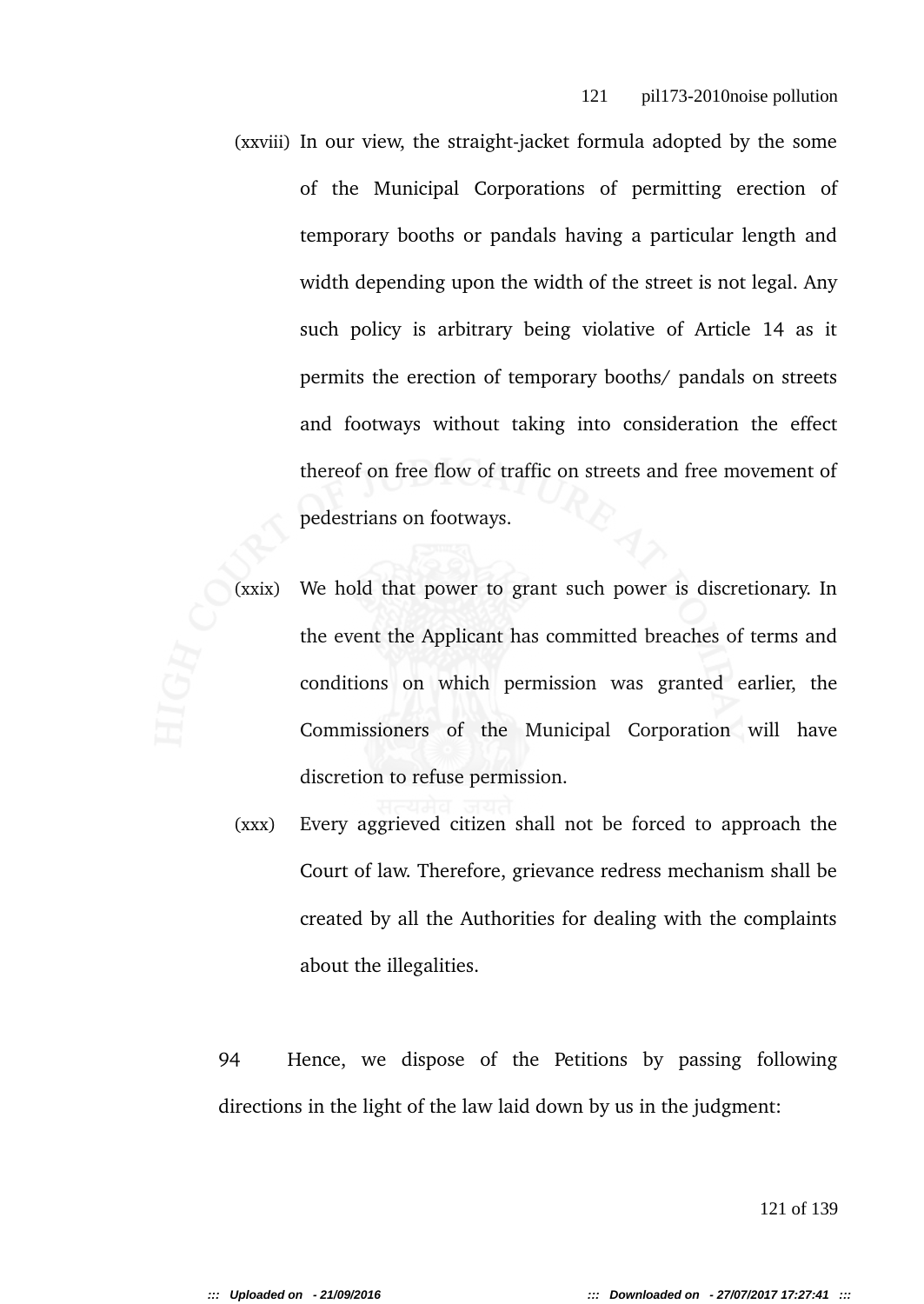- i) All interim directions issued by this Court from time to time in Public Interest Litigation No.173 of 2010 and other Petitions in the group which are not inconsistent with this final judgment and order shall continue to operate notwithstanding disposal of these Petitions. We make it clear that as copies of the judgment which was dictated in open Court may not be available immediately considering length of the judgment, all concerned shall continue to be bound by all the interim directions which have not been specifically modified and therefore, all the authorities shall ensure that the said directions are complied with during the religious festival which are likely to be celebrated shortly;
- ii) All concerned authorities shall ensure that a loud-speaker or a public address system shall not be used except after obtaining written permission from the authority contemplated by the Noise Pollution Rules in accordance with Sub-Rule  $(1)$  of Rule 5 in addition to the license required to be obtained under the Rules, if any, framed under the Maharashtra Police Act of 1951;
- iii) Appropriate redress mechanism shall be created by all concerned in all Municipal areas for receiving complaints in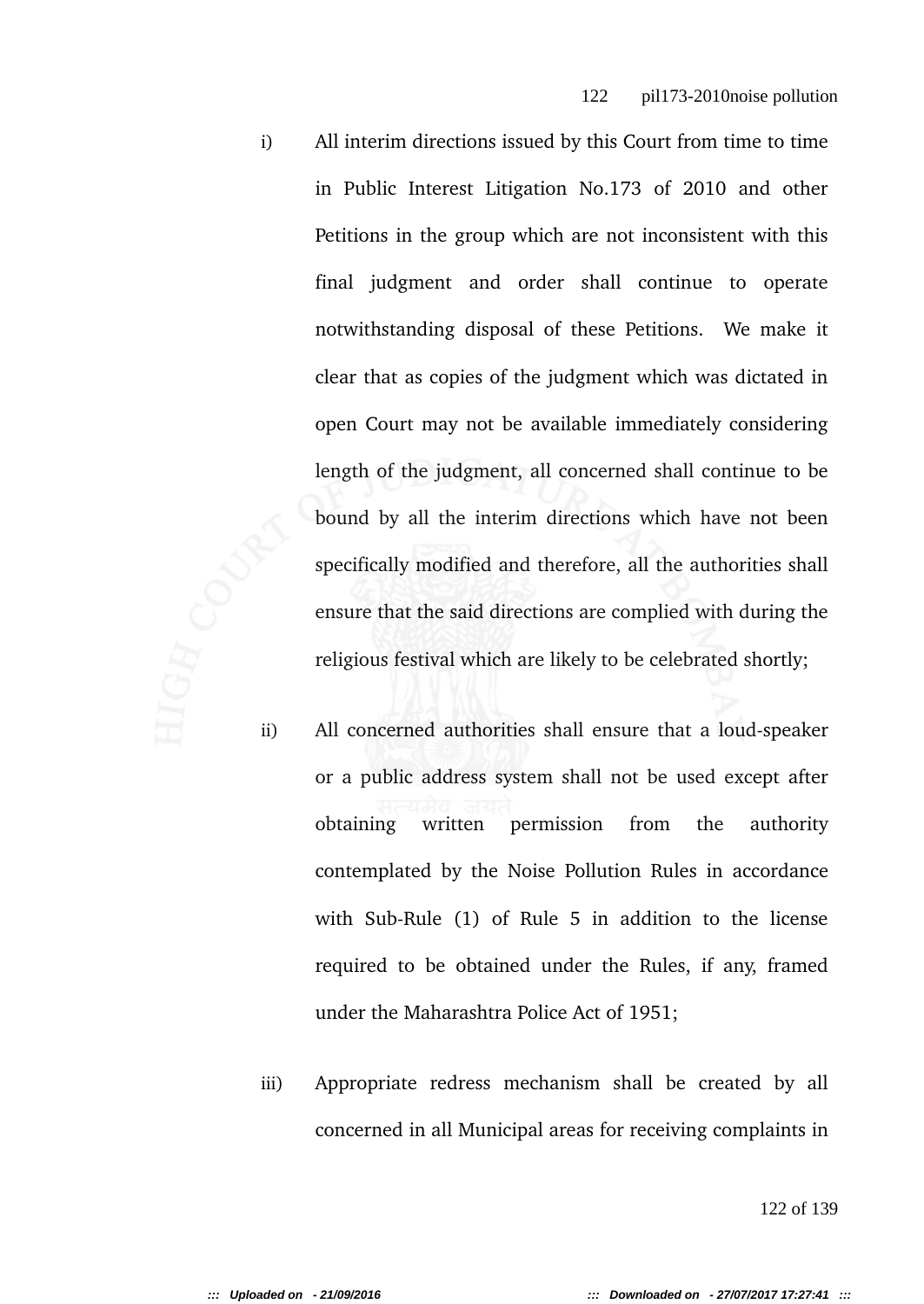accordance with Rule 7 of the Noise Pollution Rules and also for reporting breach of other Rules in the Noise Pollution Rules. For the reasons which we have recorded above, the authority under the Noise Pollution Rules, the Police Officers and the licensing authorities under the said Act of 1951 are under an obligation to entertain every complaint alleging the breach of the Noise Pollution Rules including even anonymous complaints. Therefore, toll free number shall be provided by the State Government in every town or city having Municipal Corporation or Municipal Council to enable the authorities to receive complaints about the breaches of Rules in addition to usual and conventional modes. A facility shall be also made available to submit complaint by e-mail, by SMS and by Whats-app message. A register shall be maintained of the complaints received on toll free number as well as by all other modes and a complaint number shall be provided to the complainants. The complaints register shall also incorporate actions taken on the basis of the complaints. Moreover, action taken report shall be displayed on the website of the District Collector/ Municipal Corporations. The complaints shall be also received on Telephone No.100.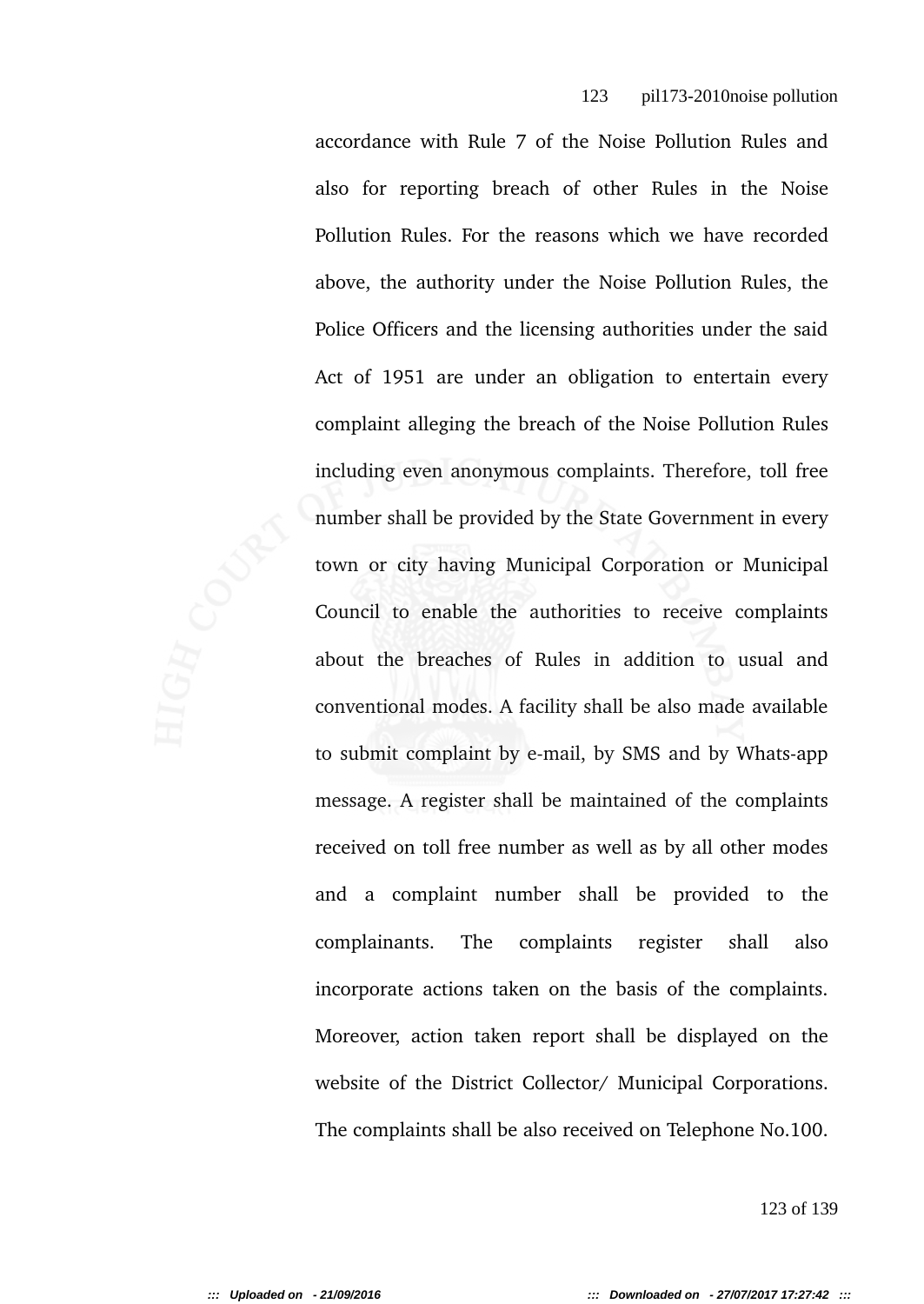The State government shall comply with these directions within two months from today;

iv) On receiving information as provided in Sub-Rule (1) of Rule 8 of the Noise Pollution Rules, the authority concerned shall immediately apply its mind on the question of passing an order under Sub-Rule (1) of Rule 8. The authority will have to also consider of immediately issuing an order of suspension of license/permission granted to use loudspeaker or public address system. Immediately, on receipt of a complaint in any form, Appropriate police officer shall be deputed to the concerned site with a necessary machine/equipment to test whether noise level exceeds the ambient noise standards. Even if Police receive a complaint, such officer shall be accordingly deputed. The officer shall immediately report to the authority to enable the authority to take action. If the police officer notices that public address system or loud-speaker is being used without license/permission, he shall forthwith ensure that the use of the loud-speaker or public address system is stopped. If the officer finds that the loud-speaker or public address system is used by the license holder during night hours on any day which is not specified in Sub-Rule (3) of Rule 5 of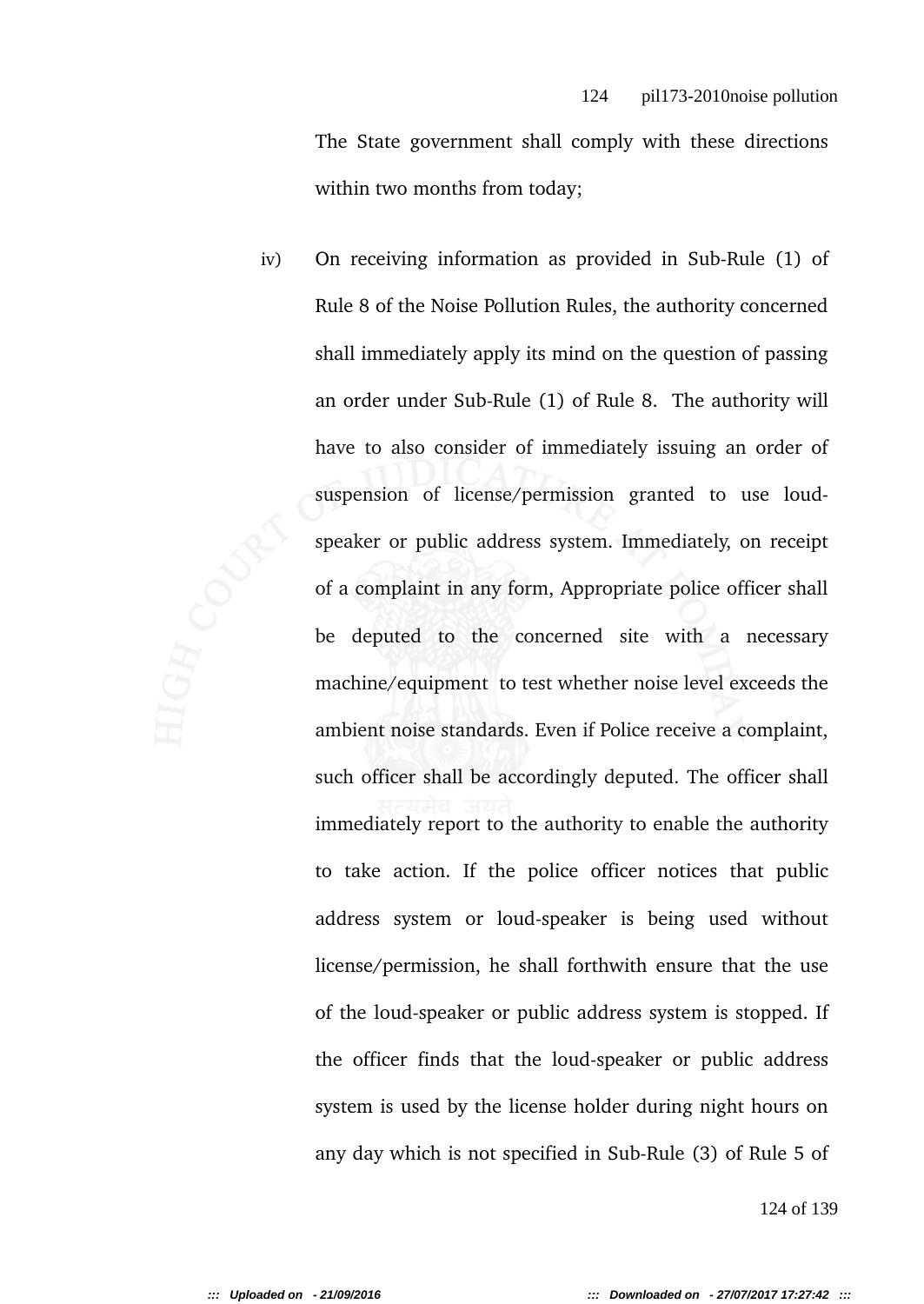Noise Pollution Rules, the officer concerned shall immediately ensure that the use of loud-speaker or public address system is stopped. The police officer shall forthwith stop use of loud-speakers and public address systems in silence zones;

- v) The State Government shall notify the names and addresses and all particulars such as contact numbers of the authorities under the Noise Pollution Rules and the Rules framed under the said Act of 1951 within the limits of all the Municipal Corporations and Municipal Councils. Wide publicity shall be given to the said particulars in local newspapers, on local cable networks and on the website of the District Collector as well as the concerned Municipal Corporations. The same shall be displayed on the notice Boards of all the Ward Offices. We grant time of two months to the State to give such publicity;
- vi) Wide publicity shall be given to the grievance redress mechanism in the manner provided in clause (iv) above before every major festival religious or otherwise;
- vii) In addition to the mechanism as provided above, a citizen shall be entitled to lodge oral complaint about the breach of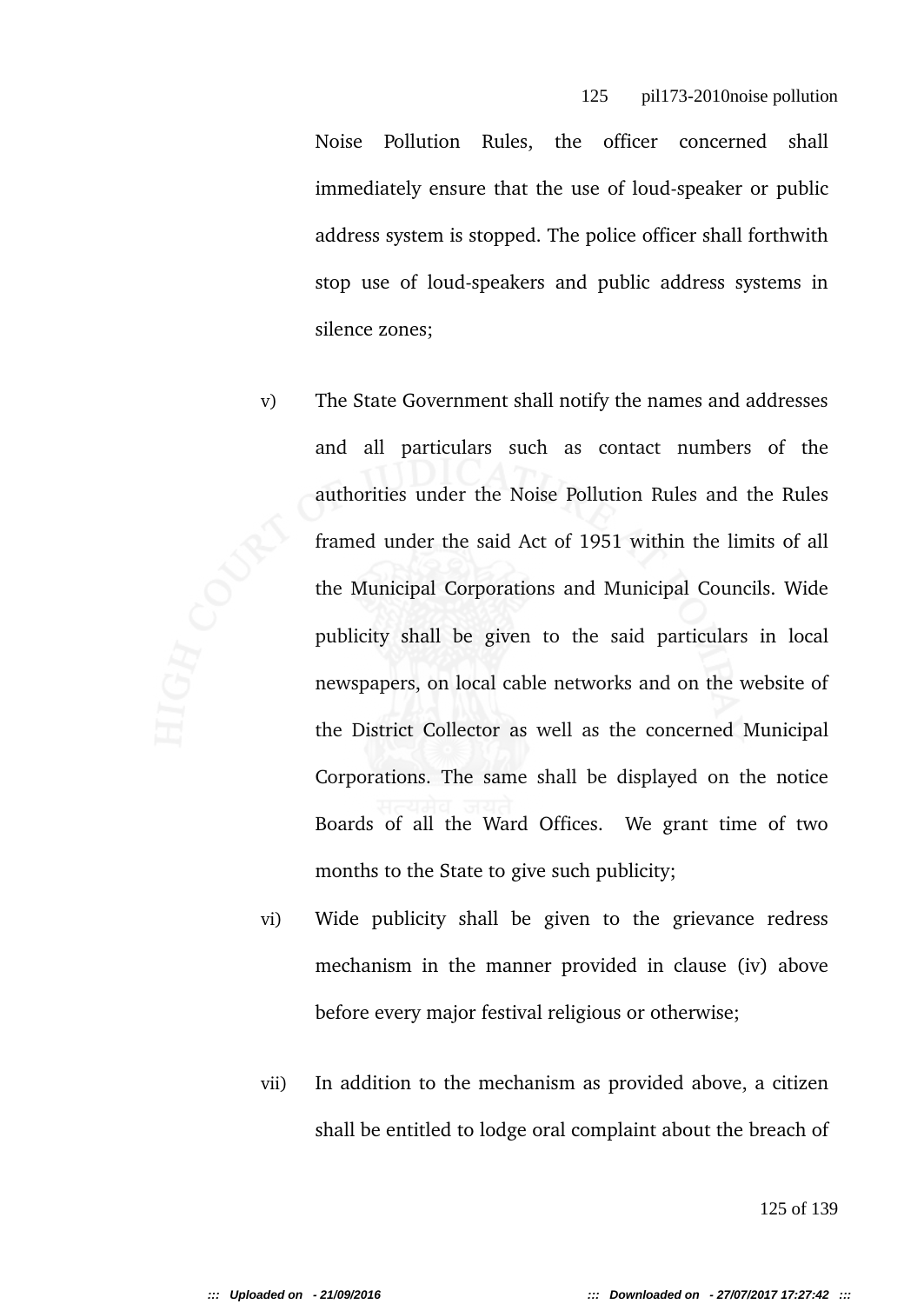Noise Pollution Rules or Loud Speaker Rules framed in exercise of powers under Section 33 of the said Act of 1951 on telephone number 100. Immediate action shall be taken by the Police on the basis of such oral complaints. The State Government shall direct that the identity of complainants shall not be disclosed to the wrong doers or any other person even if the identity could be established from the telephone number from which complaint is received. We make it clear that anonymous complaints shall be entertained on the telephone number 100. On receiving complaints, a police officer shall immediately visit the spot and shall forthwith stop illegal use of public address system or loudspeaker or a musical instrument;

viii) On receiving complaint in any form about the breach of Noise Pollution Rules, the Police Officer visiting the site shall record noise level by use of requisite meter which shall be recorded in a panchanama. Adequate number of Machines/equipment to measure noise level shall be always made available by the State. At present total 1853 meters shall be immediately provided. The meters shall be maintained properly and sufficient funds shall be allocated for repairs/maintenance of meters;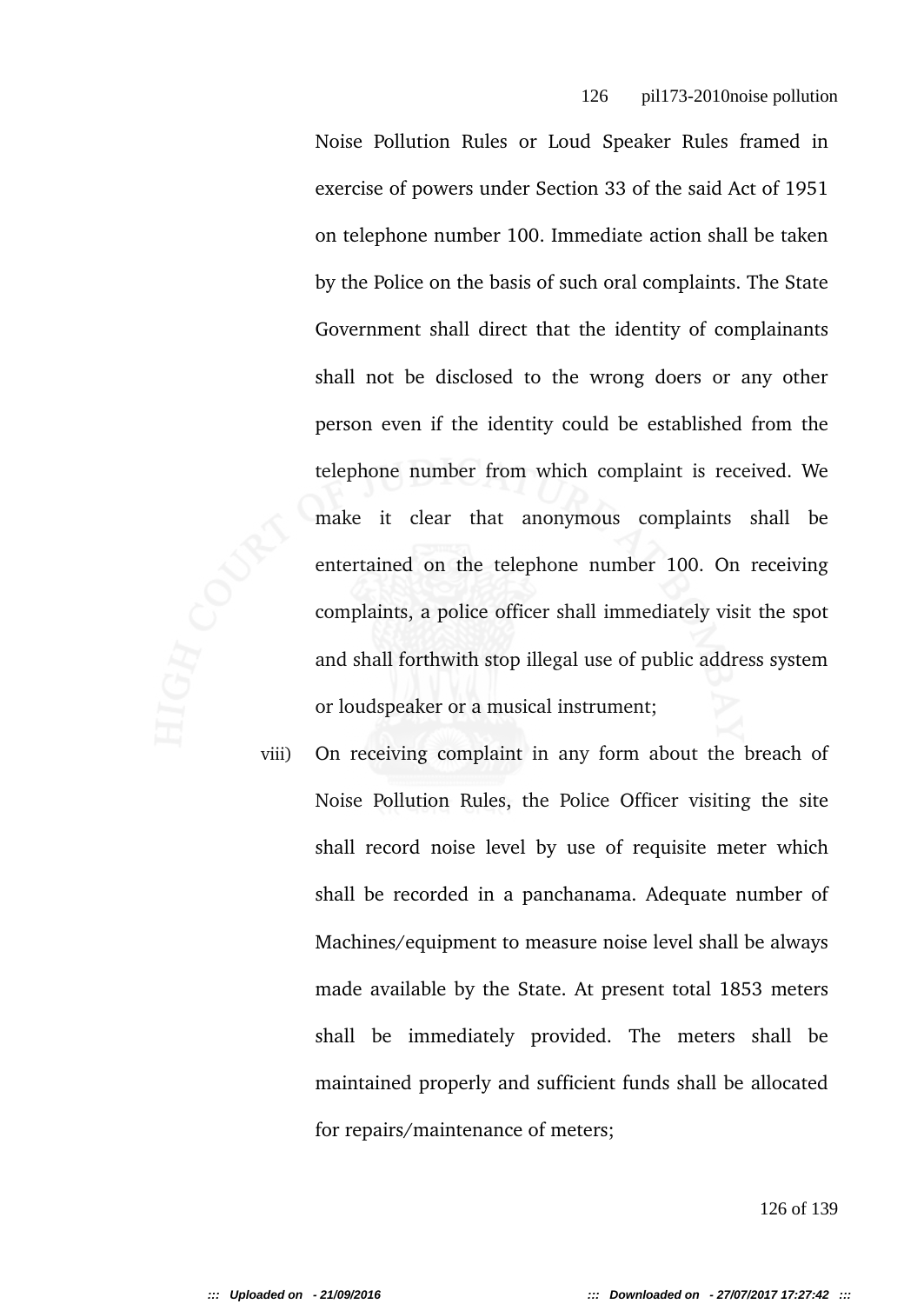- ix) Well in advance before the commencement of festivals such as Ganesh Utsav, Navratri and Dahi Handi, the Police Commissioners /District Magistrates/ Municipal Commissioners shall convene a meeting of all major organizations holding such functions and appraise them of the provisions of law and the consequences of breach of the provisions of law. Even the local political leaders shall be invited to attend the meetings along with members of Mohalla Committee, if any. The meetings shall be to impress upon everyone to abide by the Noise Pollution Rules and the relevant provisions of statutes concerning regulation of construction of temporary booths/pandals on streets;
- x) We direct that the authorities under the Noise Pollution Rules and the authorities under the Rules relating to grant of licenses framed under the said Act of 1951 shall verify before the grant of license/ permission to use loudspeakers or public address systems whether the applicant has made any breach of any Rules or license conditions when similar license/ permission was earlier granted to such Applicant during particular festival at a particular place earlier. If it is found that the applicant has made any breach of any Rules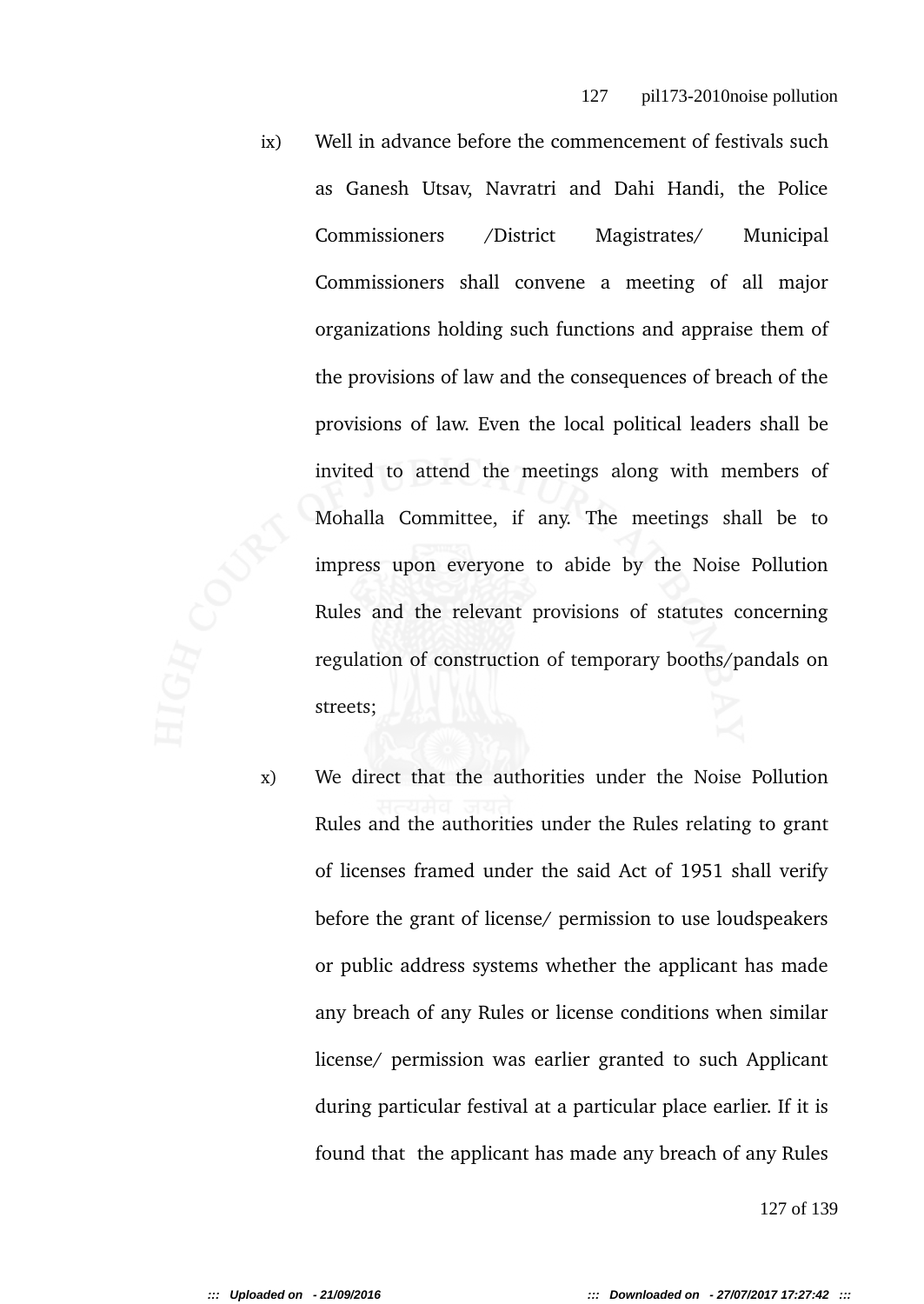or license conditions when license was granted earlier, the authority shall be entitled to refuse the license/ permission;

- xi) The State Government shall issue a direction to the authorities under the Noise Pollution Rules that they shall take all possible steps to ensure due compliance with the Noise Pollution Rules. The directions of this Court shall be communicated to all such authorities and all police stations within Municipal Corporation/Council limits. Compliance with these directions shall be made by the State Government within two months;
- xii) We direct that the discretionary powers under the section 234 of the said Act of 1949 and Section 317 of the said Act of 1888 to grant permission to erect temporary booths or similar structures on streets(including foot-paths/footways) for holding of festivals/ceremonies shall be exercised by the Commissioners subject to the law laid down by this Court in this Judgment and Order. We also direct the Municipal Corporations to take immediate action of demolition in respect of the temporary booths/ structures erected on public streets without obtaining the requisite permissions. Such action shall be taken even before the religious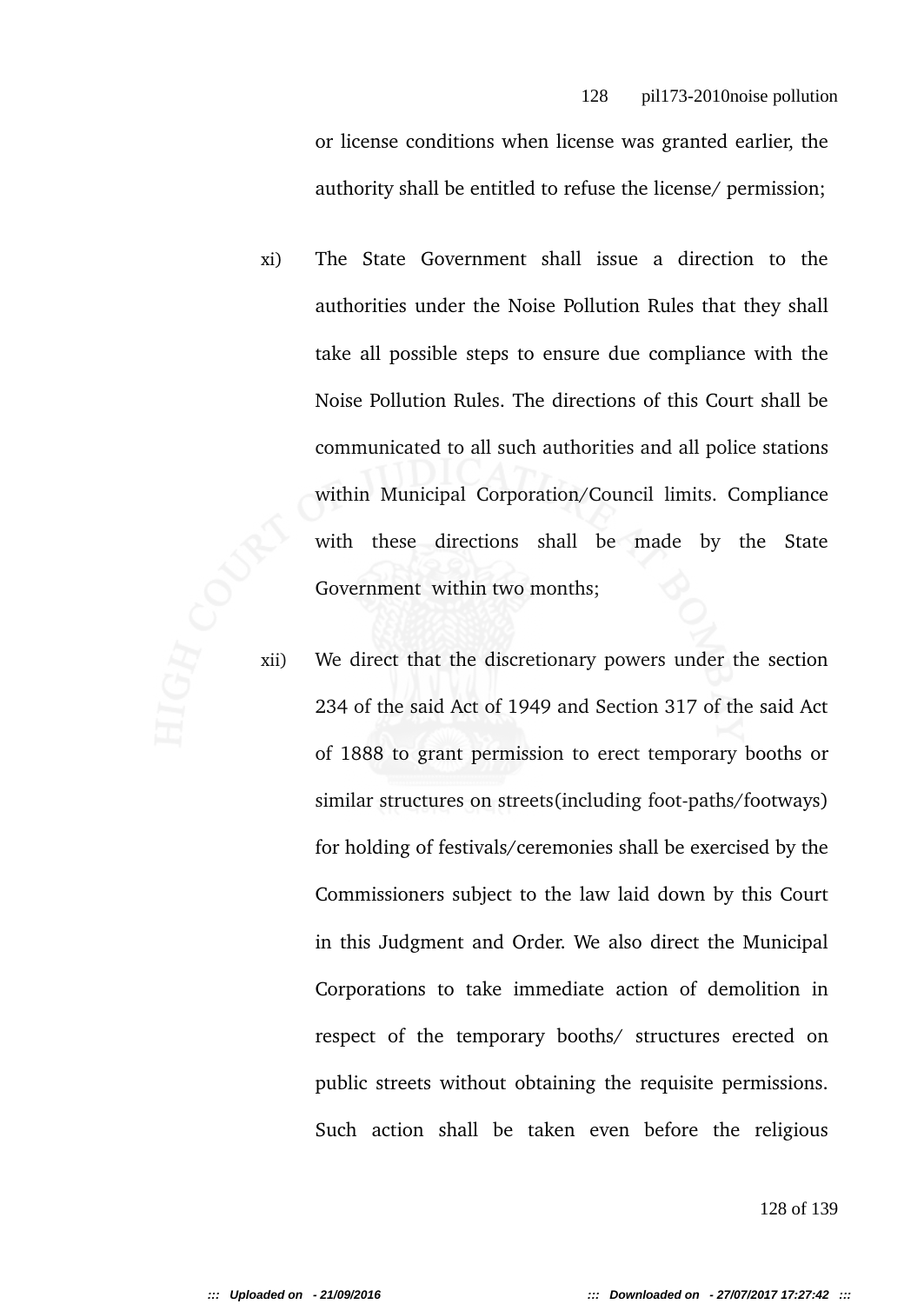festivals/functions commence. We also direct that whenever such permissions are granted, a condition shall be incorporated therein of prominently displaying a copy of permission and the material particulars of such permission on the temporary booths or structures covered by Section 234 of the said Act of 1949 and Section 317 of the said Act of 1888. Any booth or pandal which does not display such permission shall be demolished/removed;

- xiii) While exercising the power under section 234 of the said Act of 1949 and Section 317 of the said Act of 1888, the Commissioners of the Municipal Corporations shall be bound to ensure that the fundamental right of citizens to have roads and foot-paths and/or footways in a reasonable condition and free of obstructions which is guaranteed by Article 21 of the Constitution is not violated;
	- xiv) We direct the District Collectors of all the Districts in the State to constitute a team of Revenue Officers not below the rank of Tahsildars for each Municipal Corporation area. The members of the team shall regularly visit the areas within the limits of the Municipal Corporations for a period of 7 days before the date of commencement of the major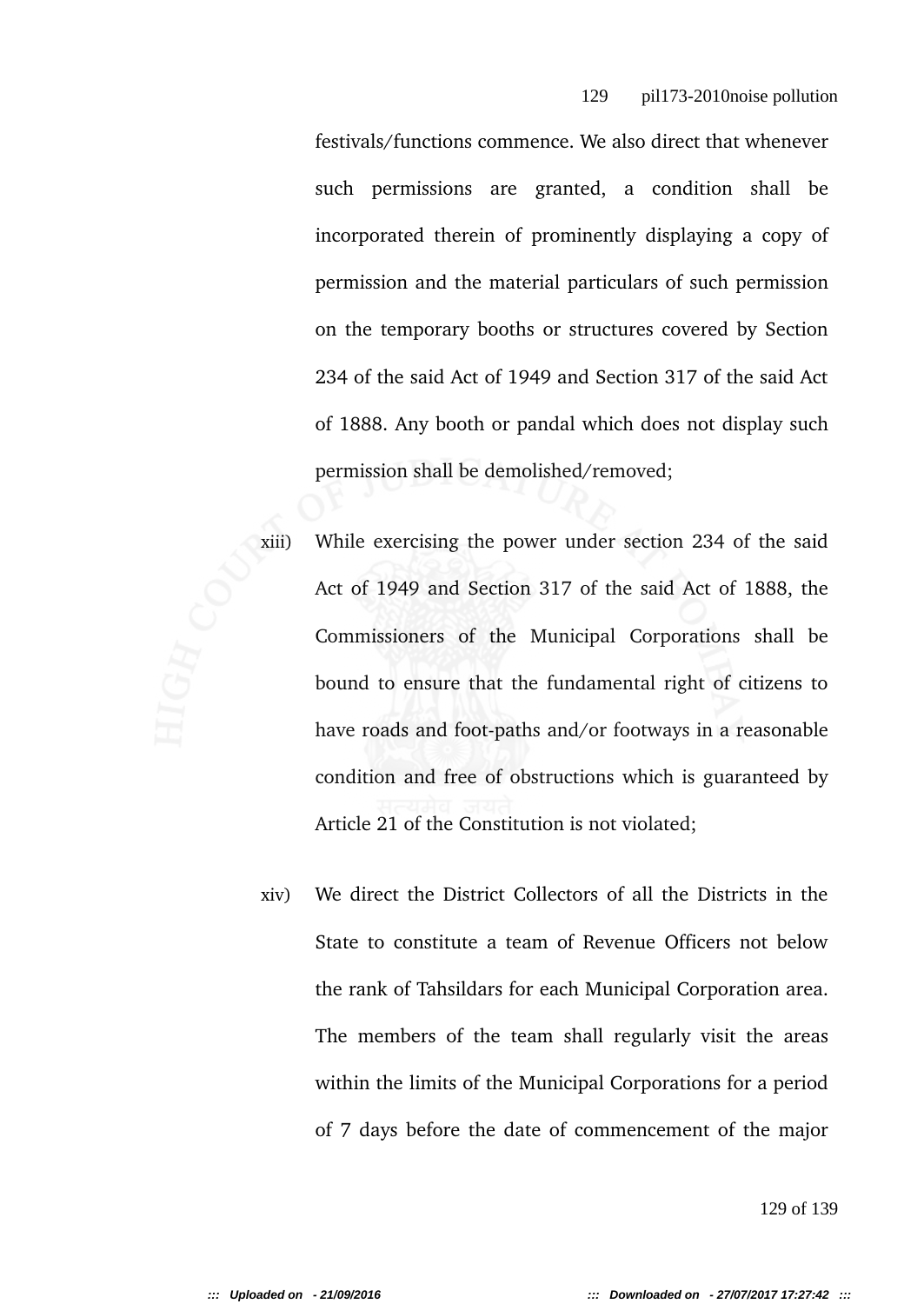religious festivals and during the festivals to ascertain whether any temporary booths/structures have been erected on public streets and foot-paths/footways without obtaining permission of the Municipal Commissioners. Any such structure which does not display the the permission and material details thereof shall be deemed to be illegal. The members of the team shall be under an obligation to immediately bring to the notice of the concerned Municipal officers/designated officers, the temporary booths erected on streets and foot-paths or footways without obtaining permission of the Commissioners or in breach of the conditions in permissions. The Municipal Authorities shall forthwith take action of removal on the basis of such information. Even the Municipal Corporations shall constitute a team of Officers who will carry out the same task which is entrusted to the Revenue Officers as above. These directions shall be implemented immediately;

xv) We direct all the Municipal Corporations to create a grievance redress mechanism for receiving complaints as regards illegal pandals or booths erected on streets on par with the grievance redress mechanism ordered to be created for dealing with complaints regarding breach of the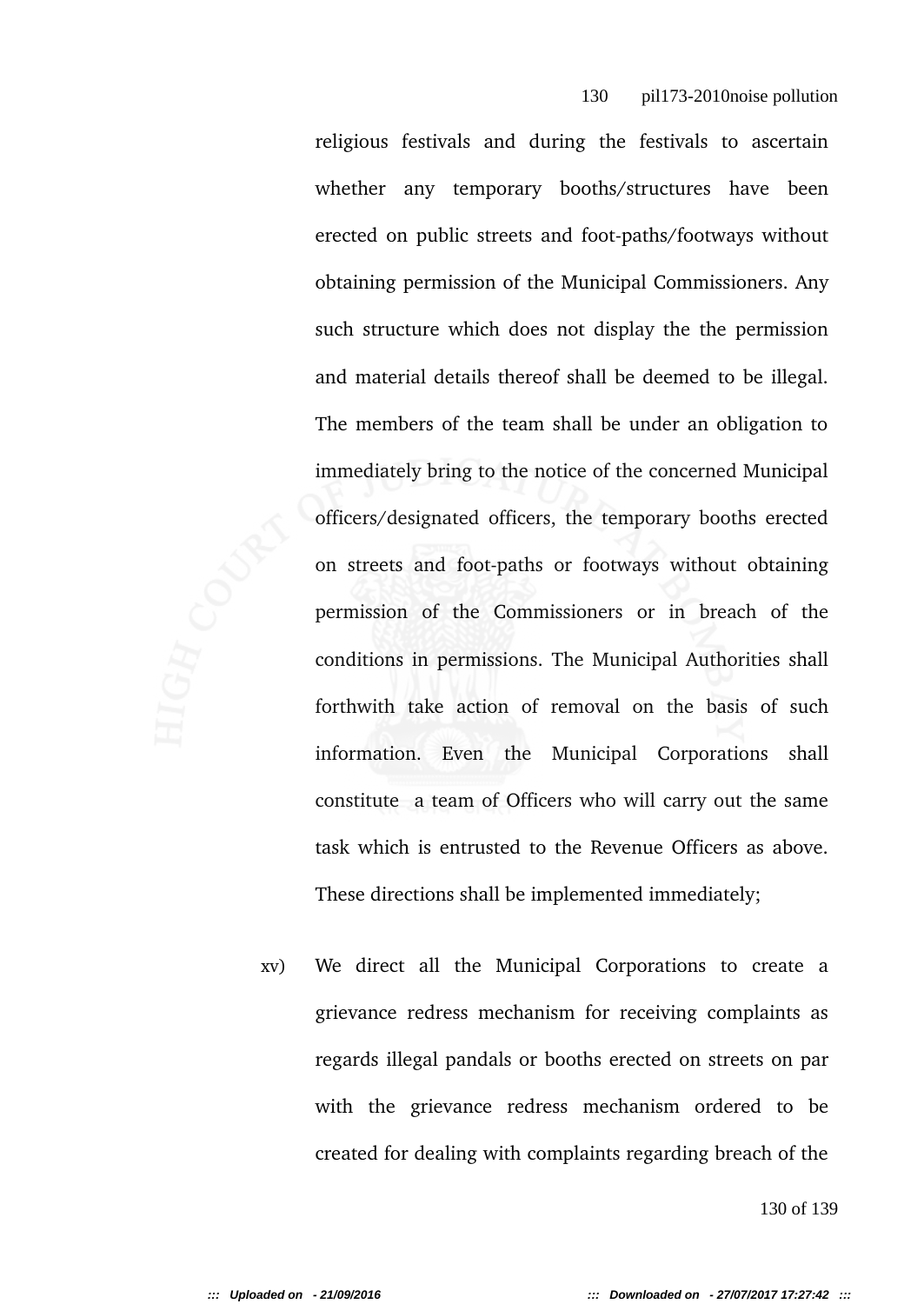Noise Pollution Rules. The grievance redress mechanism shall be created for receiving complaints by all possible modes. The Municipal Corporations shall nominate officers in each Wards who shall be responsible for dealing with the complaints. Compliance with these directions shall be made within one month;

- xvi) If any such illegal activities involve public nuisance covered by section 133 of the Code of Criminal Procedure, 1973, necessary action shall be taken in accordance with law by all the concerned authorities;
- xvii) We make it clear that this Judgment and Order as well as the earlier orders shall apply to festivals/ceremonies of all the religions and sects. This Judgment and Order shall apply to the places of worship of all the religions;
- xviii) We direct the State Government to issue directions to all the District Collectors and Municipal Corporations in the light of the law laid down by this Court in this Judgment and Order. Compliance shall be made within a period of two months from today;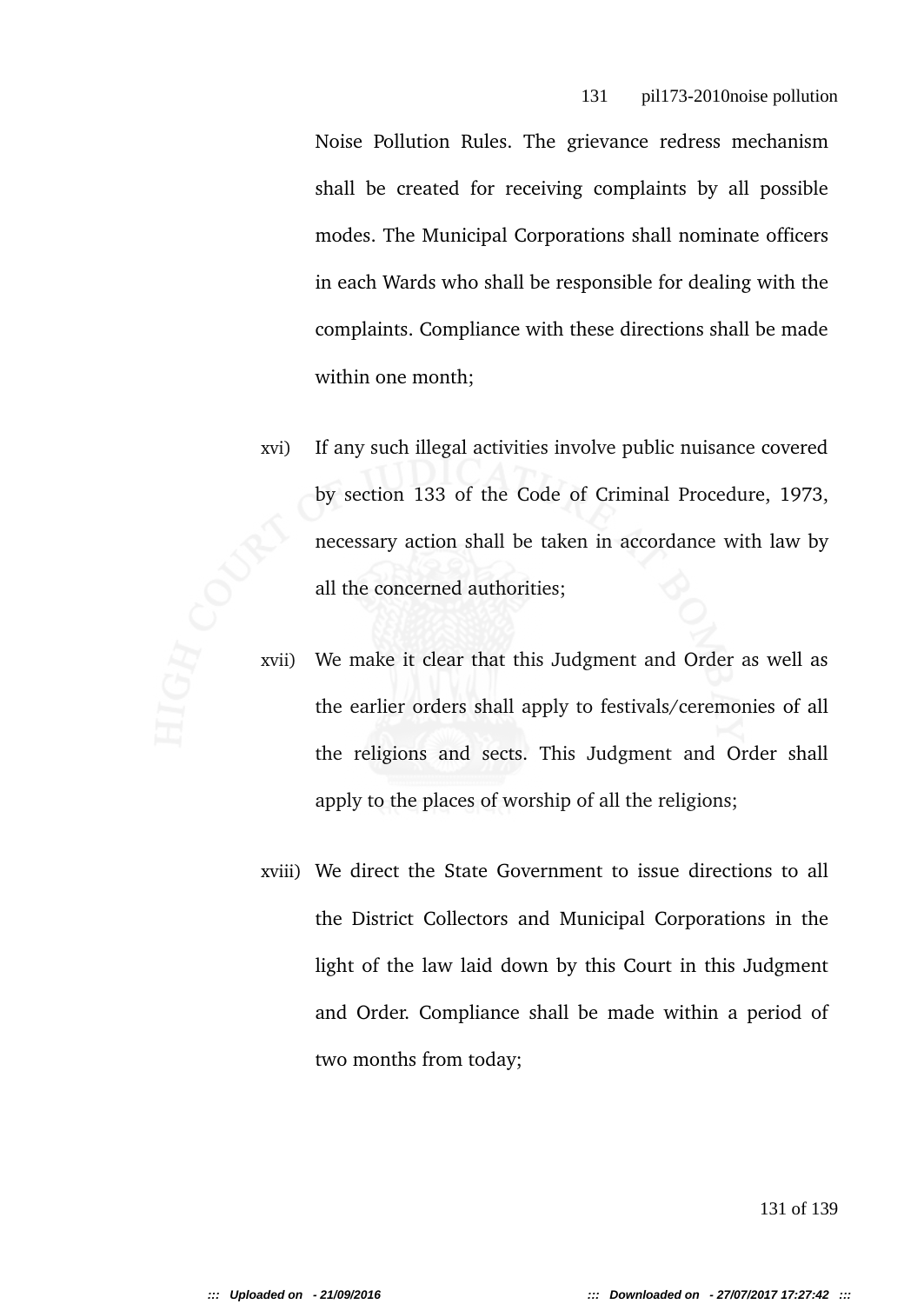- xix) In the event, the Municipal Commissioners or the Municipal Staff or the members of the team constituted by the Collectors need police help and protection for the implementation of this Judgment and Order or the implementation of the provisions of law, on an application being made by them, all concerned local police station shall forthwith provide adequate police protection to them;
- xx) Before every major religious or cultural festivals, the State and the Municipal Corporations shall give adequate publicity to the grievance redress mechanism available for filing Complaints regarding the breach of the Noise Pollution Rules and illegal pandals and booths on streets and footways. Adequate publicity shall be given to the availability of the grievance redress mechanism with all the particulars in leading daily news papers as well as on television channels. Detailed notices shall be put up as regards availability of the said mechanism in all police stations within the Corporation limits and in Ward Offices of the Municipal Corporations and in the offices of the Revenue Officers such as Divisional Commisioner, Collector, Additional Collector, Deputy Collector, Tahasildar etc.;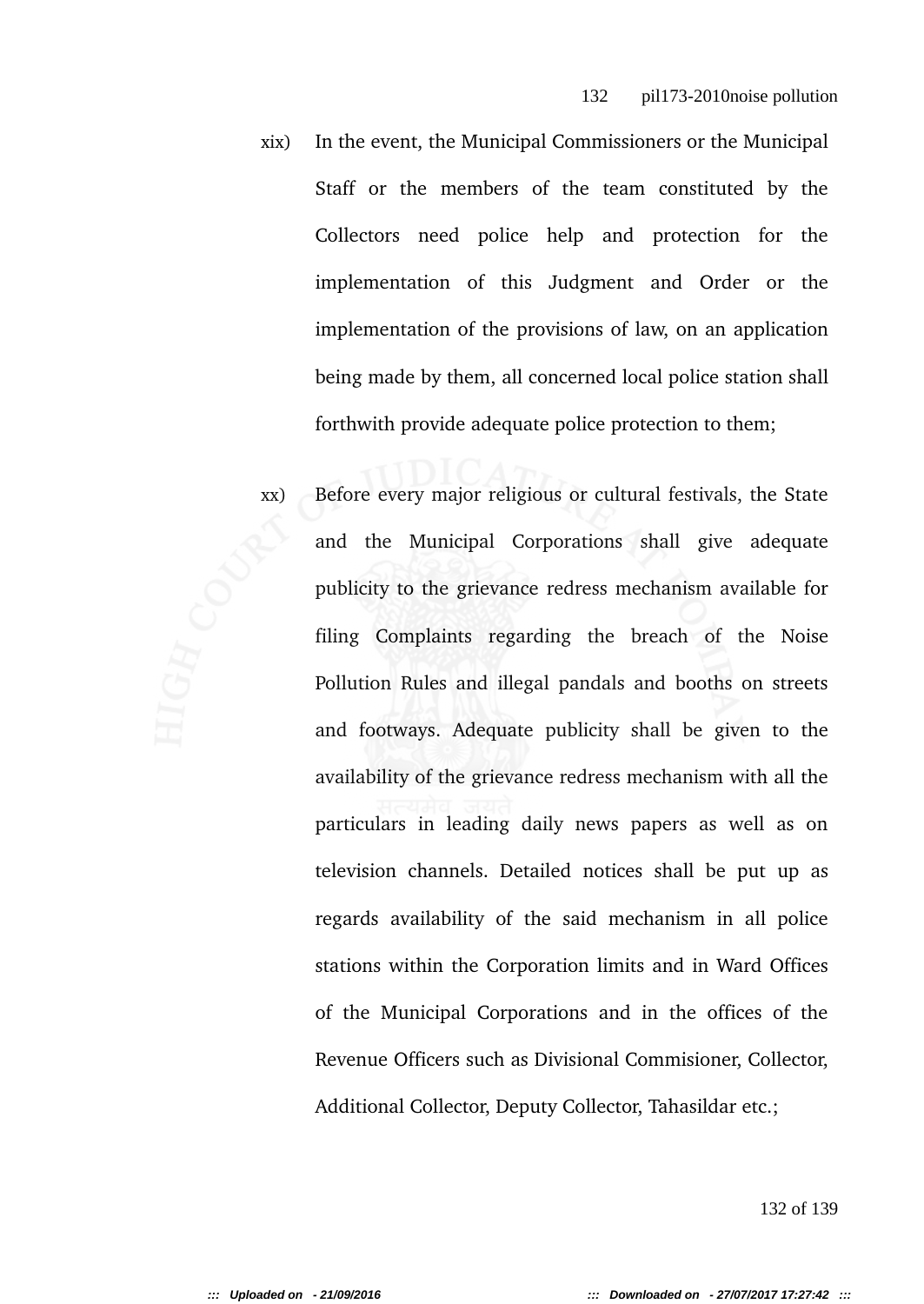- xxi) Whenever a complaint is received by the authority as regards violation of the Noise Pollution Rules, the same shall be forwarded to the Commissioner and/or the Superintendent of Police as the case may be with a view to enable the said authority to take action under section 38 of the Maharashtra Police Act, 1951;
- xxii) In case of any complaint received by the authority as regards non-compliance with the Noise Pollution Rules or breach of the Noise Pollution Rules, the concerned authority shall set criminal law in motion by taking recourse to clause (b) of Section 19 of the Environment Protection Act. If non-violation or breach is of a very serious nature, the authority shall bring the same to the notice of the District Collector or the Regional Officers of the Maharashtra Pollution Control Board who have been authorized by the Central Government under clause (a) of Section 19 of the Environment Protection Act so that criminal law can be set in motion by the said authorities. Needless to add that when such request is made by the authority under the Noise Pollution Rules, the Collector or the Regional Officers of the Maharashtra Pollution Control Board, as the case may be, shall take immediate steps to set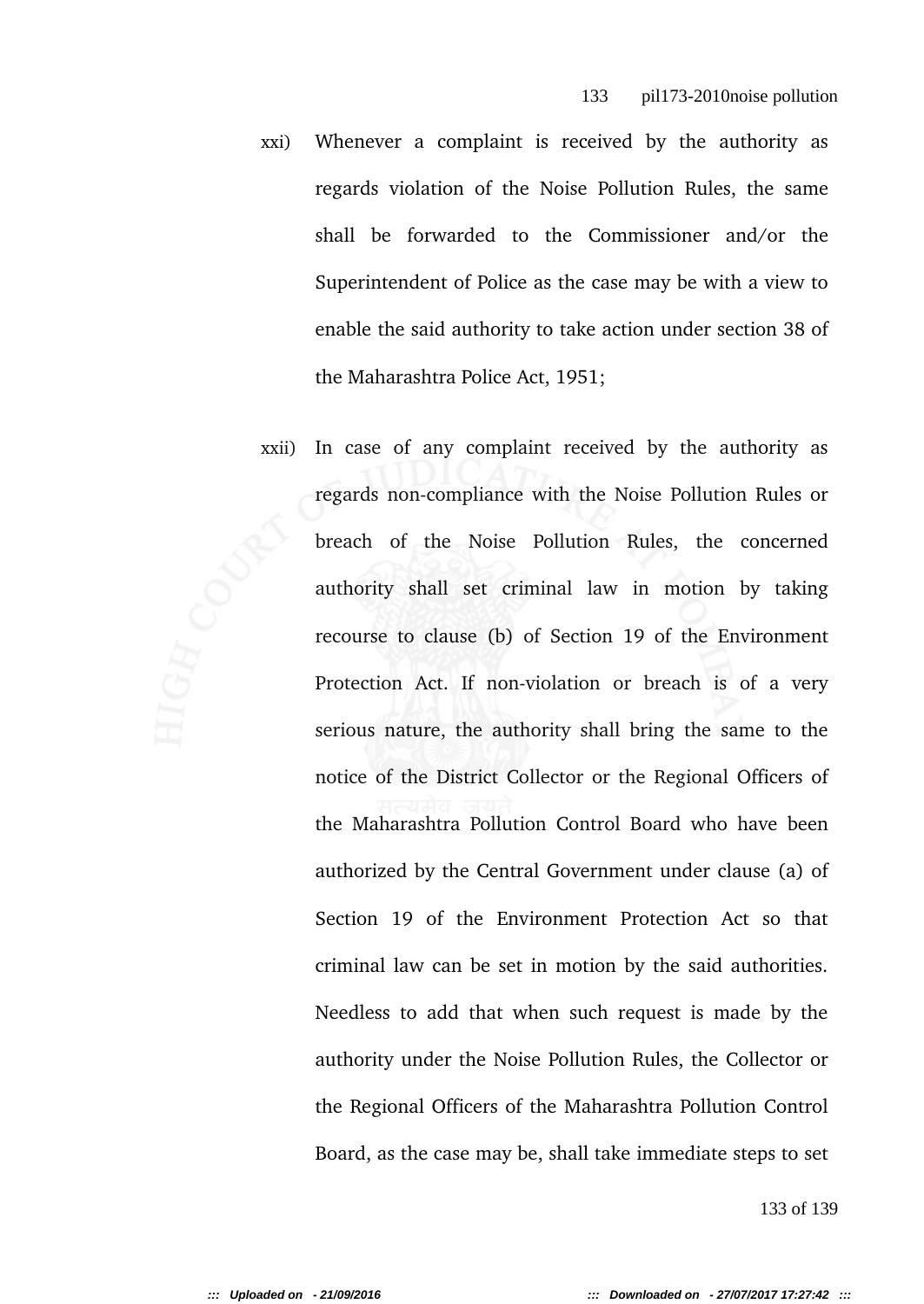criminal law in motion in accordance with law under clause (a) of Section 19 of the Environment Protection Act;

- xxiii) As soon as a complaint is received by the Officer In-charge of Police Station regarding noncompliance of the violation of the Noise Pollution Rules, he shall immediately forward the same to the authority under the said Rules. On receiving a report from the Officer in-charge of Police Station or on receiving a complaint or receiving information in any other manner, if rule 8 is attracted, the authority shall ensure that immediate order is passed under Rule 8;
- xxiv) We direct the State Government to take action against the authorities constituted under the Noise Pollution Rules in the event of their failure to take prompt action as contemplated by Sub-Rule  $(2)$  of Rule 7 and Rule 8 of the Noise Pollution Rules as the failure on their part results in to violation of fundamental rights under Article 21 of the Constitution of India. The Municipal Corporation shall take action against the officers who fail to take immediate action of demolition of illegal booths/ pandals on streets. Allowing construction of illegal pandals/ booths on streets also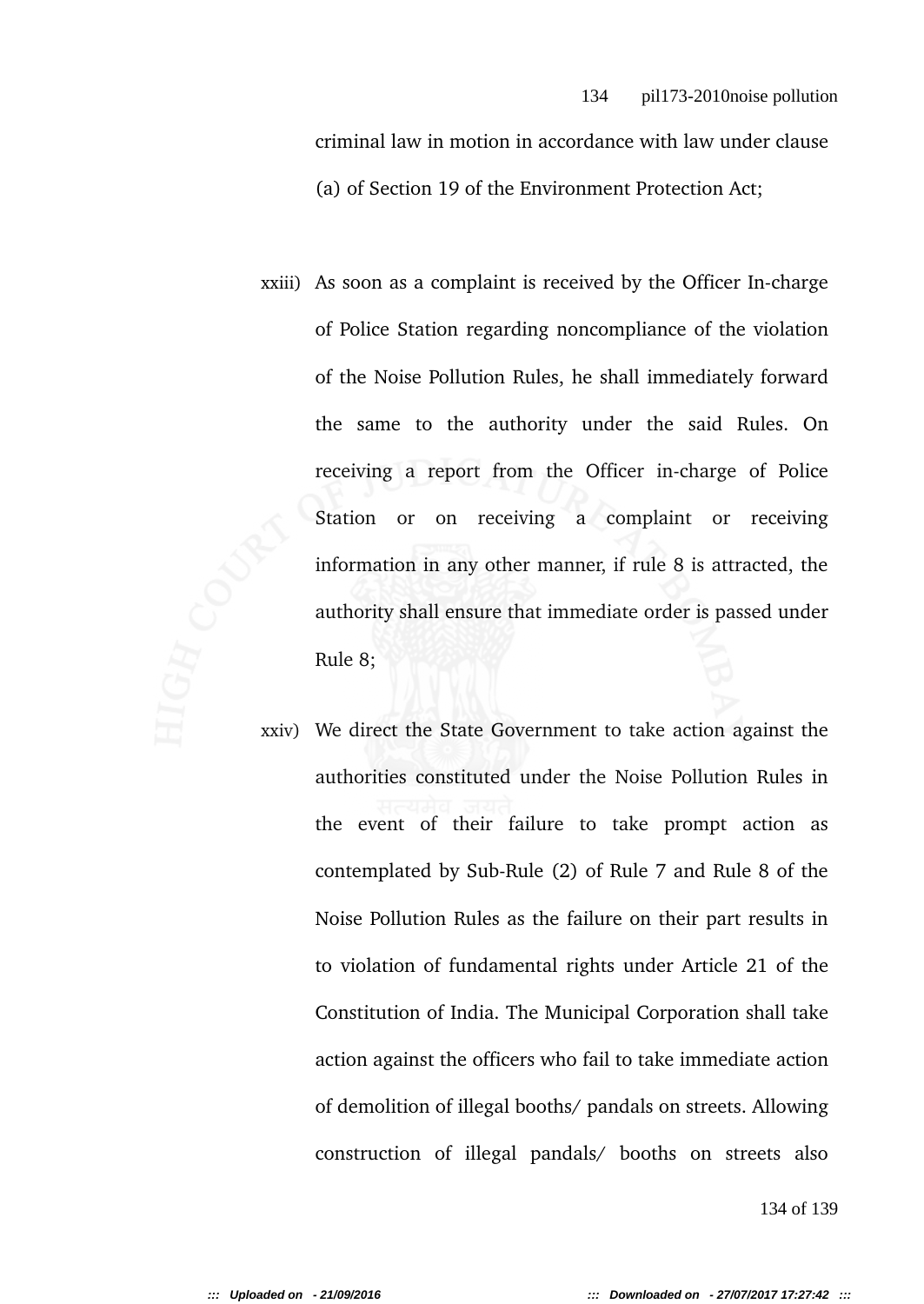violates the fundamental right of the citizens under Article 21 of the Constitution of India;

- xxv) We direct the State Government to issue a direction to all the Planning Authorities requiring compliance with Sub-Rule (4) of Rule 3 while preparing development plans under the provisions of the Maharashtra Regional and Town Planning Act, 1966. As held earlier, under Sub-Rule (4) of Rule 3, all the Development Authorities and local authorities while planning development activity such as preparation of development plan shall take into consideration all aspects of noise pollution as a parameter of quality of life to avoid noise menace and to achieve the objective of maintaining the standards in respect of noise. Needless to add that while sanctioning a development plan and sanctioning a regional plan, the State Government will have to comply with Sub-Rule (4) of Rule 3 of the Noise Pollution Rules;
- xxvi) In the light of the mandatory requirement of Sub-Rule (4) of Rule 3, the State Government shall consider of undertaking exercise of noise mapping in all major cities in the State as availability of data obtained by noise mapping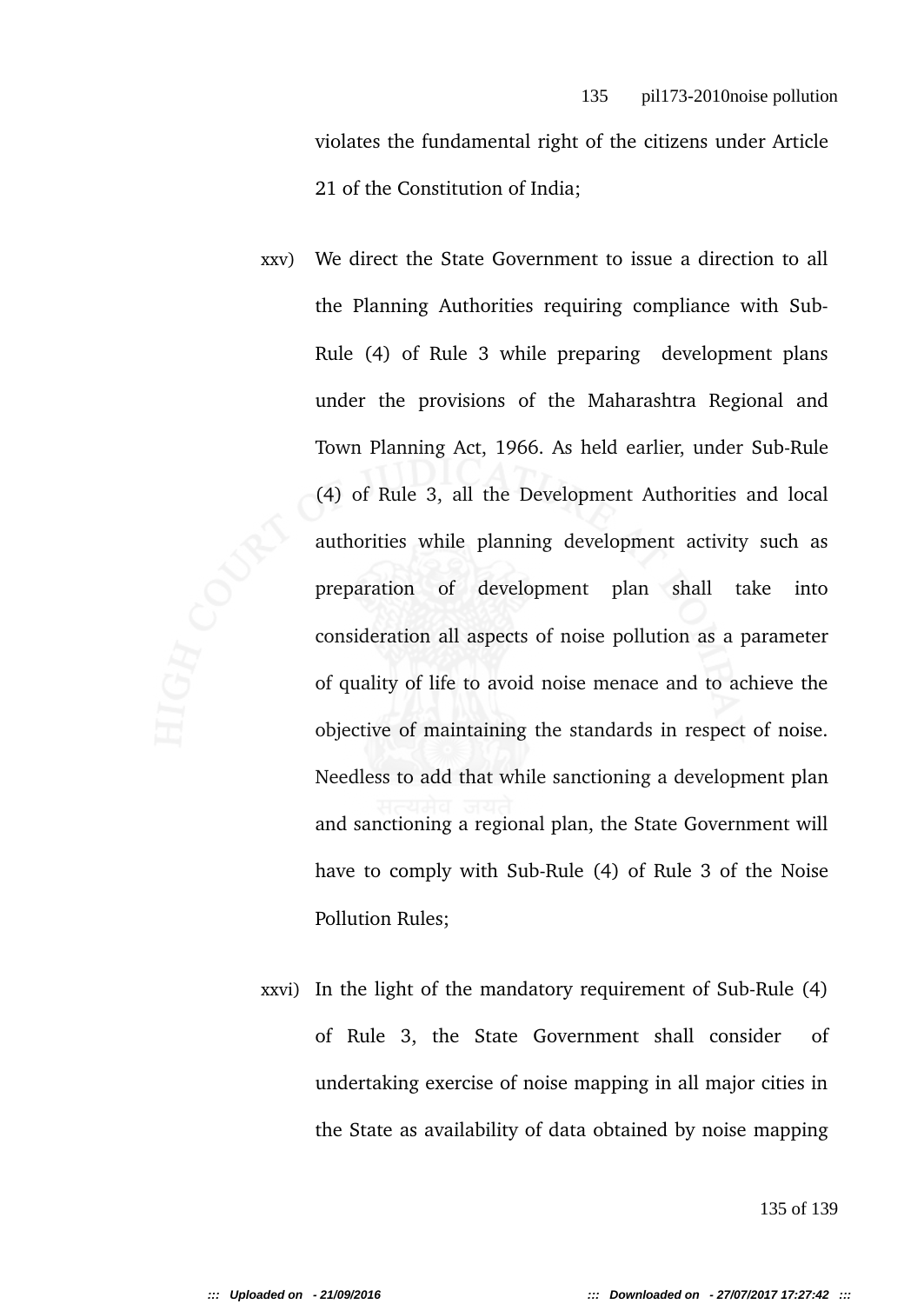will help all the concerned authorities to discharge their duties under Sub-Rule (4) of Rule 3. We direct the State Government to take appropriate decision on this aspect within a period of two months from the date on which an authenticated copy of the Judgment and Order is produced by the Petitioners or parties to the Petition in the office of the Principal Secretary of the Environment Department of the State Government. While considering this issue, the State Government shall consider the material placed in support of Public Interest Litigation No.85 of 2007;

- xxvii) All concerned authorities while considering the applications for grant of permission to erect helipads shall take into consideration, the statements made in the Affidavits filed in Public Interest Litigation No.85 of 2007 by on behalf of the Ministry of Environment and Forest of the Government of India;
- xxviii) The State Government shall take all measures in terms of Sub-Rule (3) of Rule 3 of Noise Pollution Rules including measures for abatement of noise including the noise emanating from the vehicular movement and noise emanating from construction activities. The measures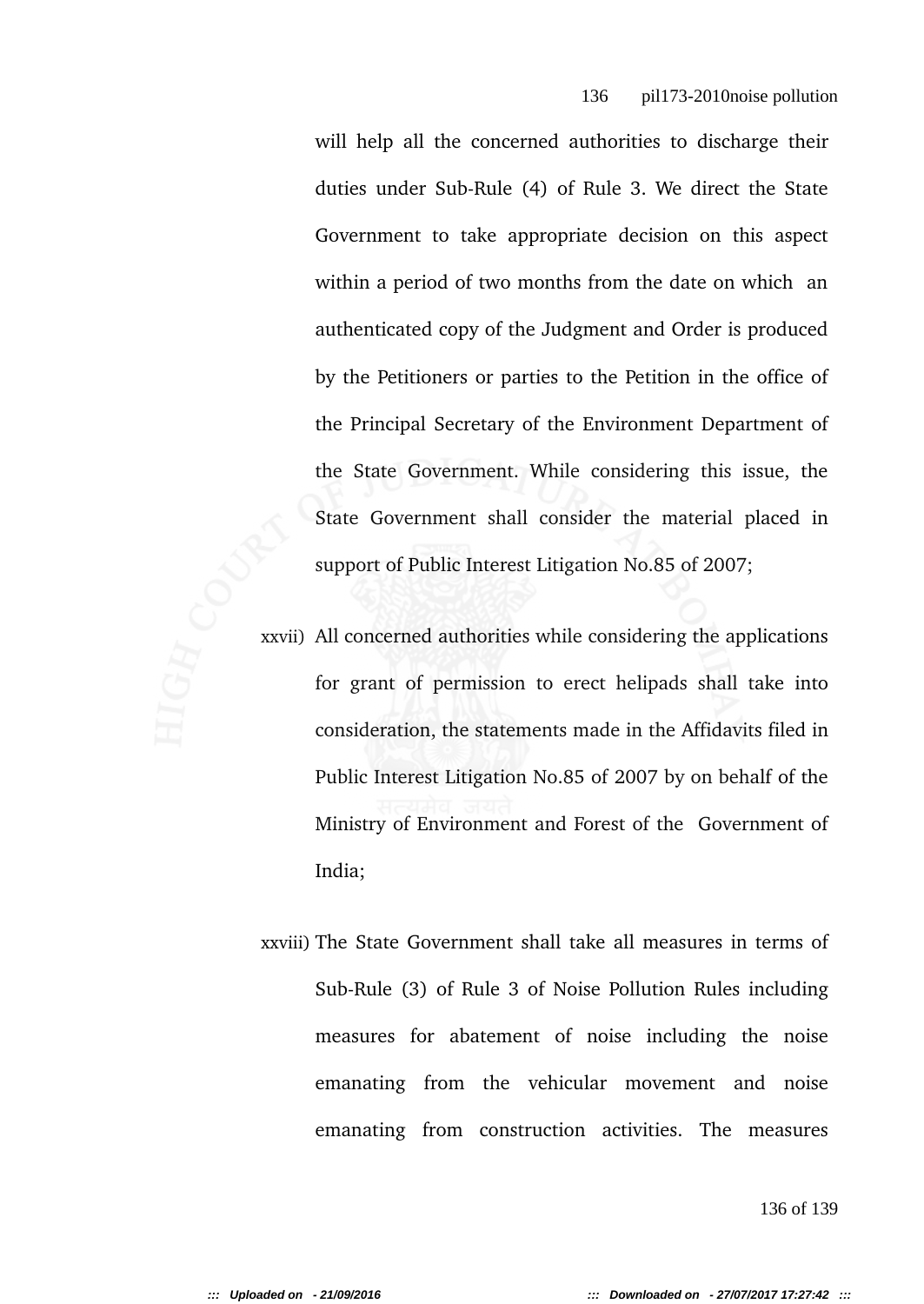proposed to be taken by the State Government in terms of Sub-Rule (3) of Rule 3 shall be placed on record by the State Government by filing Affidavit within a period of three months from today;

- xxix) As pointed out earlier, while granting permissions for erection of pandals/temporary booths, a condition shall be imposed that loud-speakers or public address systems shall not be used without obtaining permission under Sub-Rule (1) Rule 5 of the Noise Pollution Rules. A further condition shall be imposed that hoardings, advertisement/ banners/flexes etc shall not be displayed on the booths or in the vicinity of booths without obtaining express permission and no digging shall be made on streets, footpath or footway without obtaining a specific permission. A condition shall be also imposed of complying with the Noise Pollution Rules by specifying the prescribed noise levels as laid down in the Schedule;
- xxx) As directed by the Apex Court, we direct the State Government to conduct public awareness programmes inviting attention to the members of the public to the Noise Pollution Rules and especially the adverse effects of the noise pollution not only on the human beings but on all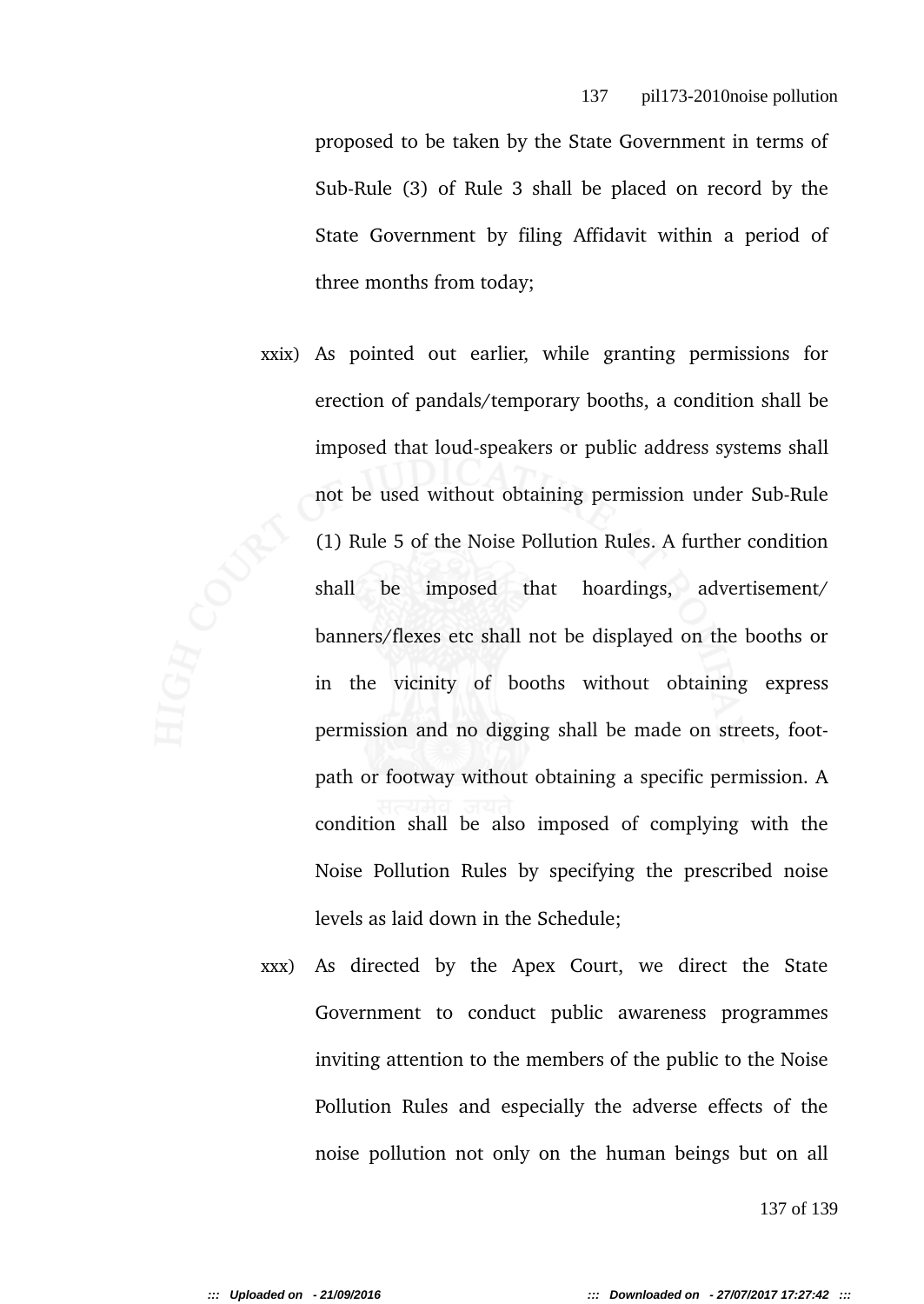living beings. As directed by the Apex Court, the State Government shall issue necessary directions, for holding such public awareness programmes especially in schools and colleges throughout the State so that students are educated on the adverse impact of sound pollution. Such public awareness programmes shall be conducted by the State for the benefit of the members of the public by taking co-operation of television channels, social media, FM channels etc. Such awareness programmes for the benefit of the citizens shall be frequently conducted especially before commencement of major religious and cultural festivals;

- xxxi) The notification dated  $31<sup>st</sup>$  July, 2013 issued by the State Government under Sub-Rule (3) of Rule 5 of the Noise Pollution Rules is partly illegal as held in Clause (iv) of paragraph 93 above;
- xxxii) The Commissioner of Police, Pune shall ensure that all the relevant complaints made by the Petitioner in PIL 161 of 2015 the copies of which are on record of the Petition are dealt with and action taken is communicated to her in writing in one month;